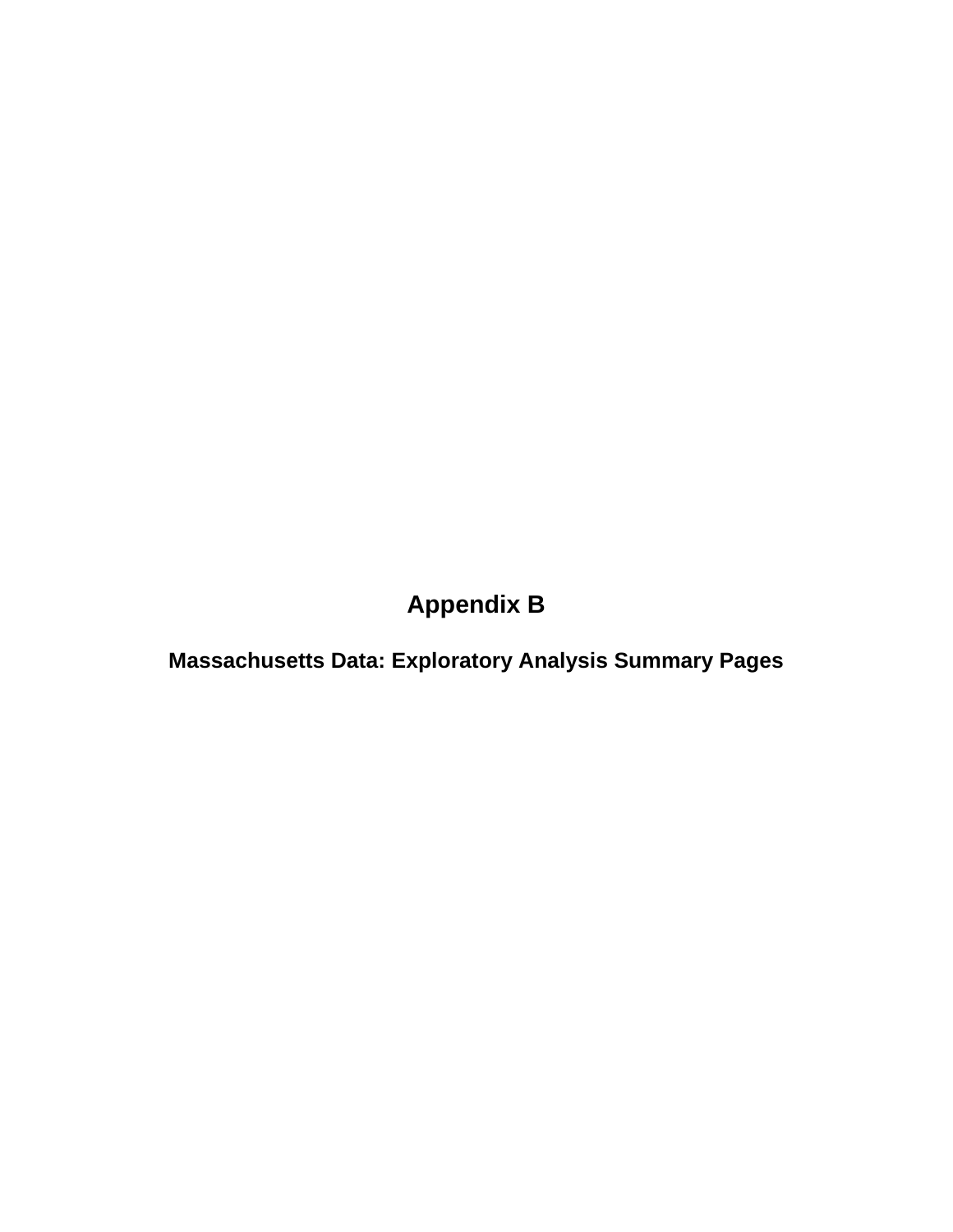**Median Family Income (\$)** 



Median Family Income (\$): Histogram and Linear Relationship with Geometric Mean Figure B.1. **Blood Lead Levels by Time** 

| - - - - - - <i>-</i> - - - - |             |                 |         | ------   |                |                  |                                                                  |       |             |         |        |
|------------------------------|-------------|-----------------|---------|----------|----------------|------------------|------------------------------------------------------------------|-------|-------------|---------|--------|
| <b>Time</b>                  |             | Sample Number   |         | Standard |                | 10 <sub>th</sub> | 25th                                                             |       | <b>75th</b> | 90th    |        |
| <b>Period</b>                | <b>Size</b> | <b>IMissing</b> | Mean    | Error    | <b>Minimum</b> | Percentile       | <u>I Percentile I Median I Percentile I Percentile I Maximum</u> |       |             |         |        |
| 2000-2002                    | 15617       |                 | 62118.2 | 204.5    | 12354          | 32215            | 45000                                                            | 59717 | 74091       | 93772   | 191062 |
| 2003-2004                    | 10450       |                 | 62126.9 | 249.9    | 12354          | 32255            | 45000                                                            | 59717 | 74135       | 93774.5 | 191062 |
| 2005-2006                    | 10417       |                 | 62160.6 | 250.7    | 12354          | 32215            | 45000                                                            | 59821 | 74358       | 93777   | 191062 |
| All Years                    | 36484       |                 | 62132.8 | 133.8    | 12354          | 32255            | 45000                                                            | 59717 | 74135       | 93777   | 191062 |
|                              |             |                 |         |          |                |                  |                                                                  |       |             |         |        |

**Summary Information for Median Family Income (\$) by Time** Table B.1a.

Model Information for the Relationship between Median Family Income (\$) and Geometric Table B.1b. **Mean Blood Lead Levels** 

| Model          |                      |                 | <b>Standard</b> |         | $-2$ Log   | <b>Variance Components</b>    |                                             |
|----------------|----------------------|-----------------|-----------------|---------|------------|-------------------------------|---------------------------------------------|
| Num ber        | <b>Factor</b>        | <b>Estimate</b> | Error           | p-value | Likelihood | <b>Random Effects</b>         | Error                                       |
|                | <b>Intercept</b>     | 2.647           | 0.016           | < 0.01  | 51727      | $\sigma_{11}^2$ =<br>0.306    | $\sigma_{\text{error}}^2 =$<br>0.207        |
|                | time                 | $-0.084$        | 0.002           | < 0.01  |            | $\sigma_{21}^2$ =<br>$-0.028$ |                                             |
|                | Median Family Income | 0.000           | 0.000           | 5.001   |            | $\sigma_{22}^2$ =<br>0.004    |                                             |
|                | Intercept            | 2.634           | 0.016           | < 0.01  | 48155      | $\sigma_{11}^2$ =<br>0.299    | $2 =$<br>4.429<br>$\sigma_{\text{error}}^2$ |
| $\overline{2}$ | time                 | $-0.082$        | 0.002           | 5.001   |            | $\sigma_{21}^2$ =<br>$-0.027$ |                                             |
|                | Median Family Income | 0.000           | 0.000           | < 0.01  |            | $\sigma_{22}^2$ =<br>0.004    |                                             |
|                | Intercept            | $-1.739$        | 0.015           | < 0.01  | 86502      | $\sigma_{11}^2$ =<br>0.246    |                                             |
| 3              | time                 | $-0.139$        | 0.002           | 5.001   |            | $\sigma_{21}^2$ =<br>$-0.009$ |                                             |
|                | Median_Family_Income | 0.000           | 0.000           | 5.001   |            | $\sigma_{22}^2$ =<br>0.004    |                                             |
|                | Intercept            | $-3.641$        | 0.022           | < 0.01  | 139627     | $\sigma_{11}^2 =$<br>0.362    |                                             |
| 4              | time                 | $-0.129$        | 0.004           | < 0.01  |            | $\sigma_{21}^2$ =<br>$-0.018$ |                                             |
|                | Median Family Income | 0.000           | 0.000           | < 0.01  | $\sim$     | $\sigma_{22}^2$ =<br>0.004    |                                             |
|                | <b>Intercept</b>     | $-4.939$        | 0.030           | 5.001   | 178071     | $\sigma_{11}^2$ =<br>0.344    |                                             |
| 5              | time                 | $-0.098$        | 0.007           | < 0.01  |            | $\sigma_{21}^2$ =<br>$-0.023$ |                                             |
|                | Median_Family_Income | 0.000           | 0.000           | < 0.01  |            | $\sigma_{22}^2$ =<br>0.003    |                                             |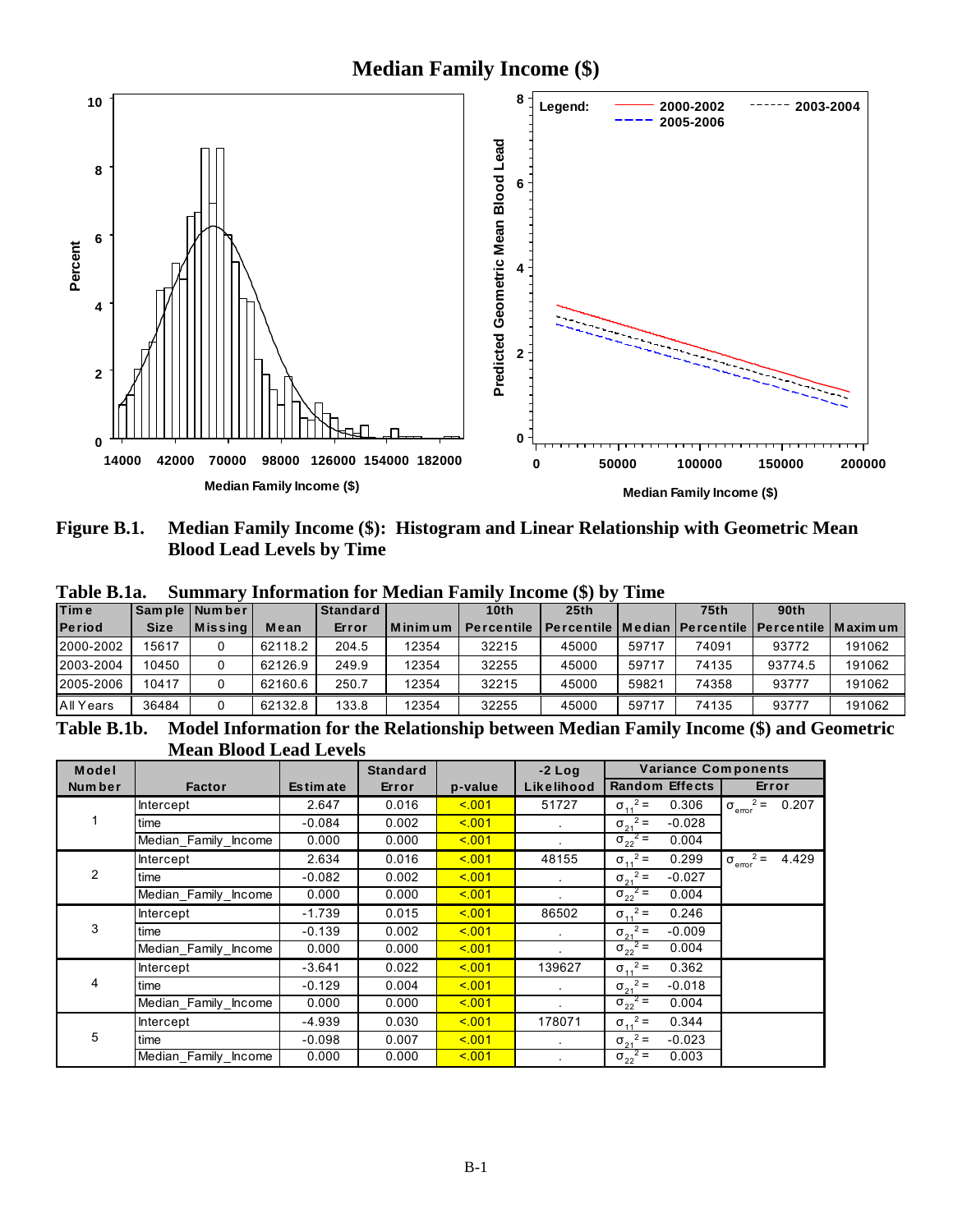**Median Household Income (\$)** 



Median Household Income (\$): Histogram and Linear Relationship with Geometric Mean Figure B.2. **Blood Lead Levels by Time** 

| <b>Time</b>   |             | Sample Number    |         | Standard I |           | 10th              | 25 <sub>th</sub>                                           |       | 75 <sub>th</sub> | 90 <sub>th</sub> |        |
|---------------|-------------|------------------|---------|------------|-----------|-------------------|------------------------------------------------------------|-------|------------------|------------------|--------|
| <b>Period</b> | <b>Size</b> | <b>M</b> is sing | Mean    | Error      | l Minimum | <b>Percentile</b> | l Percentile   Median   Percentile   Percentile   Maxim um |       |                  |                  |        |
| 2000-2002     | 15617       |                  | 52858.9 | 175.5      | 9895      | 27520             | 37719                                                      | 50505 | 63488            | 80818            | 157189 |
| 2003-2004     | 10450       |                  | 52859.9 | 214.1      | 9895      | 27540             | 37722                                                      | 50485 | 63488            | 80818            | 157189 |
| 2005-2006     | 10417       |                  | 52873.3 | 214.8      | 9895      | 27540             | 37722                                                      | 50505 | 63488            | 80818            | 157189 |
| All Years     | 36484       |                  | 52863.3 | 114.7      | 9895      | 27520             | 37720.5                                                    | 50505 | 63488            | 80818            | 157189 |

Table B.2a Summary Information for Median Household Income (\$) by Time

Table B.2b. Model Information for the Relationship between Median Household Income (\$) and **Geometric Mean Blood Lead Levels** 

| Model  |                  |                 | <b>Standard</b> |         | $-2$ Log             | <b>Variance Components</b>    |                                      |
|--------|------------------|-----------------|-----------------|---------|----------------------|-------------------------------|--------------------------------------|
| Number | <b>Factor</b>    | <b>Estimate</b> | Error           | p-value | Likelihood           | <b>Random Effects</b>         | Error                                |
|        | <b>Intercept</b> | 2.645           | 0.016           | < 0.01  | 51689                | $\sigma_{11}^2$ =<br>0.296    | $\sigma_{\text{error}}^2 = 0.207$    |
| 1.     | time             | $-0.084$        | 0.002           | < 0.01  |                      | $\sigma_{21}^2$ =<br>$-0.027$ |                                      |
|        | Median_HH_Income | 0.000           | 0.000           | < 0.01  |                      | $\sigma_{22}^2$ =<br>0.004    |                                      |
|        | Intercept        | 2.633           | 0.015           | < 0.01  | 48115                | $\sigma_{11}^2$ =<br>0.289    | $\sigma_{\text{error}}^2$ =<br>4.429 |
| 2      | time             | $-0.082$        | 0.002           | 5.001   |                      | $\sigma_{21}^2$ =<br>$-0.026$ |                                      |
|        | Median HH Income | 0.000           | 0.000           | 5.001   |                      | $\sigma_{22}^2$ =<br>0.004    |                                      |
|        | Intercept        | $-1.739$        | 0.015           | < 0.01  | 86375                | $\sigma_{11}^2$ =<br>0.235    |                                      |
| 3      | time             | $-0.139$        | 0.002           | < 0.01  | $\mathbf{r}$         | $\sigma_{21}^2$ =<br>$-0.010$ |                                      |
|        | Median HH Income | 0.000           | 0.000           | 5.001   |                      | $\sigma_{22}^2$ =<br>0.004    |                                      |
|        | Intercept        | $-3.638$        | 0.022           | 5.001   | 139433               | $\sigma_{11}^2$ =<br>0.346    |                                      |
| 4      | time             | $-0.129$        | 0.004           | < 0.01  | $\mathbf{r}$         | $\sigma_{21}^2$ =<br>$-0.018$ |                                      |
|        | Median HH Income | 0.000           | 0.000           | 5.001   |                      | $\sigma_{22}^2$ =<br>0.004    |                                      |
|        | Intercept        | -4.936          | 0.030           | < 0.01  | 177920               | $\sigma_{11}^2$ =<br>0.333    |                                      |
| 5      | time             | $-0.098$        | 0.007           | < 001   | $\ddot{\phantom{a}}$ | $\sigma_{21}^2$ =<br>$-0.023$ |                                      |
|        | Median HH Income | 0.000           | 0.000           | < 0.01  |                      | $\sigma_{22}^2$ =<br>0.003    |                                      |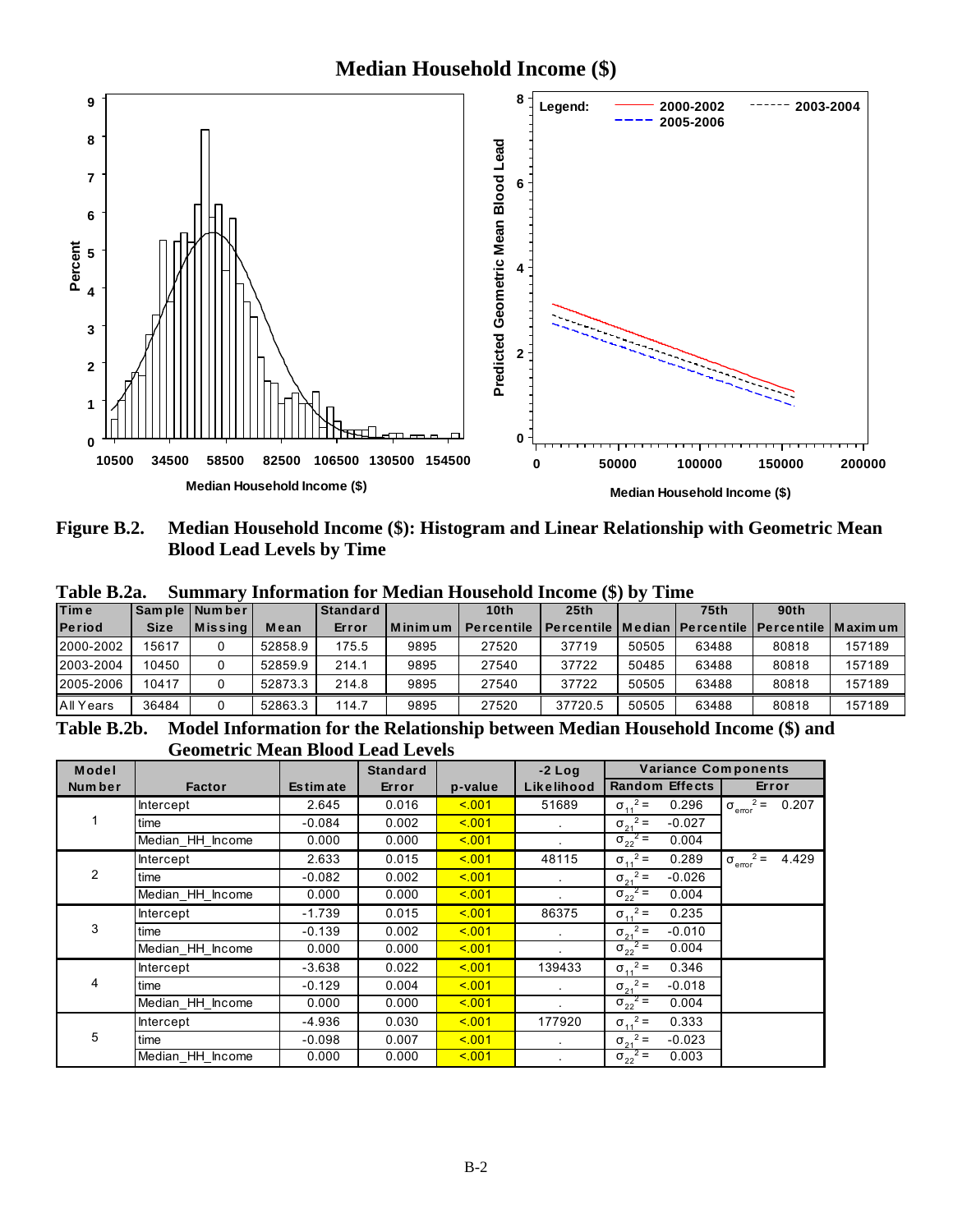**Median Per Capita Income (\$)** 



Median per Capita Income (\$): Histogram and Linear Relationship with Geometric Mean Figure B.3. **Blood Lead Levels by Time** 

| <b>Time</b>   |             | Sample Number    |         | <b>Standard</b> |         | 10 <sub>th</sub>  | 25th                                                      |       | 75 <sub>th</sub> | 90 <sub>th</sub> |       |
|---------------|-------------|------------------|---------|-----------------|---------|-------------------|-----------------------------------------------------------|-------|------------------|------------------|-------|
| <b>Period</b> | <b>Size</b> | <b>I</b> Missina | Mean    | Error           | Minimum | <b>Percentile</b> | l Percentile   Median   Percentile   Percentile   Maximum |       |                  |                  |       |
| 2000-2002     | 15617       |                  | 25505.5 | 87.8            | 5255    | 13745             | 18873                                                     | 23502 | 29573            | 39727            | 89845 |
| 2003-2004     | 10450       |                  | 25520.3 | 107.5           | 5255    | 13780             | 18873                                                     | 23502 | 29558            | 39736            | 89845 |
| 2005-2006     | 10417       |                  | 25533.1 | 107.7           | 5255    | 13780             | 18873                                                     | 23512 | 29573            | 39736            | 89845 |
| All Years     | 36484       |                  | 25517.6 | 57.5            | 5255    | 13780             | 18873                                                     | 23512 | 29573            | 39736            | 89845 |

Table B.3a Summary Information for Median per Capita Income (\$) by Time

Table B.3b. Model Information for the Relationship between Median per Capita Income (\$) and **Geometric Mean Blood Lead Levels** 

| Model          |                      |                 | <b>Standard</b> |         | $-2$ Log   | <b>Variance Components</b>    |                                             |
|----------------|----------------------|-----------------|-----------------|---------|------------|-------------------------------|---------------------------------------------|
| <b>Number</b>  | <b>Factor</b>        | <b>Estimate</b> | Error           | p-value | Likelihood | <b>Random Effects</b>         | Error                                       |
|                | <b>Intercept</b>     | 2.650           | 0.017           | < 0.01  | 51917      | $\sigma_{11}^2$ =<br>0.343    | $\sigma_{\text{error}}^2 =$<br>0.207        |
|                | time                 | $-0.084$        | 0.002           | < 0.01  |            | $\sigma_{21}^2$ =<br>$-0.029$ |                                             |
|                | Median_Per_Capita_In | 0.000           | 0.000           | 5.001   |            | $\sigma_{22}^2$ =<br>0.004    |                                             |
|                | Intercept            | 2.637           | 0.016           | < 0.01  | 48345      | $\sigma_{11}^2$ =<br>0.333    | $2 =$<br>4.429<br>$\sigma_{\text{error}}^2$ |
| $\overline{2}$ | time                 | $-0.083$        | 0.002           | < 001   |            | $\sigma_{21}^2$ =<br>$-0.028$ |                                             |
|                | Median Per Capita In | 0.000           | 0.000           | < 0.01  |            | $\sigma_{22}^2$ =<br>0.004    |                                             |
|                | <b>Intercept</b>     | $-1.738$        | 0.016           | < 0.01  | 86812      | $\sigma_{11}^2$ =<br>0.283    |                                             |
| 3              | time                 | $-0.139$        | 0.002           | < 0.01  |            | $\sigma_{21}^2$ =<br>$-0.009$ |                                             |
|                | Median_Per_Capita_In | 0.000           | 0.000           | < 0.01  |            | $\sigma_{22}^2$ =<br>0.004    |                                             |
|                | Intercept            | $-3.646$        | 0.023           | < 0.01  | 140036     | $\sigma_{11}^2$ =<br>0.411    |                                             |
| 4              | time                 | $-0.128$        | 0.004           | < 0.01  | $\sim$     | $\sigma_{21}^2$ =<br>$-0.020$ |                                             |
|                | Median Per Capita In | 0.000           | 0.000           | < 0.01  |            | $\sigma_{22}^2$ =<br>0.004    |                                             |
|                | <b>Intercept</b>     | $-4.948$        | 0.031           | < 0.01  | 178467     | $\sigma_{11}^2$ =<br>0.376    |                                             |
| 5              | time                 | $-0.097$        | 0.007           | < 0.01  |            | $\sigma_{21}^2$ =<br>$-0.024$ |                                             |
|                | Median_Per_Capita_In | 0.000           | 0.000           | < 0.01  |            | $\sigma_{22}^2$ =<br>0.003    |                                             |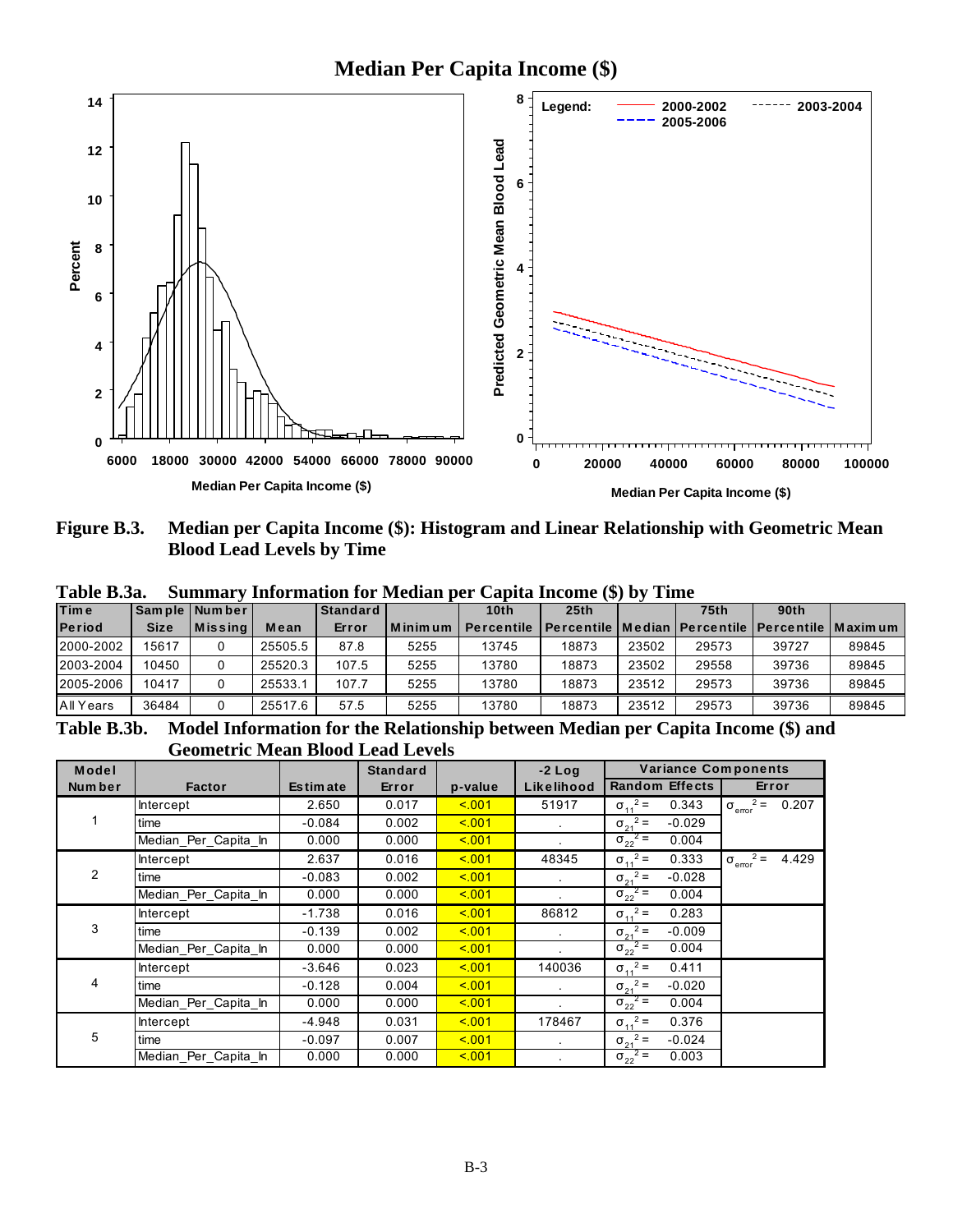# **Percent Units with No Household Earnings**



Percent Units with No Household Earnings: Histogram and Linear Relationship with Figure B.4. **Geometric Mean Blood Lead Levels by Time** 

| 1 avit D.4a.  |             |                  |      |                                    |           | Summary fillor mation for Tercent Omis with two flousehold Earlings by Thile |                                                         |      |             |                  |      |
|---------------|-------------|------------------|------|------------------------------------|-----------|------------------------------------------------------------------------------|---------------------------------------------------------|------|-------------|------------------|------|
| <b>Time</b>   |             | Sample Number    |      | <b>Standard</b>                    |           | 10th                                                                         | 25th                                                    |      | <b>75th</b> | 90 <sub>th</sub> |      |
| <b>Period</b> | <b>Size</b> | <b>M</b> is sing | Mean | Error                              | I Minimum | <b>Percentile</b>                                                            | Percentile   Median   Percentile   Percentile   Maximum |      |             |                  |      |
| 2000-2002     | 15617       |                  | 20.1 | 0.1                                | 0.0       | 11.0                                                                         | 14.8                                                    | 18.8 | 24.2        | 30.5             | 64.4 |
| 2003-2004     | 10450       |                  | 20.1 | 0.1                                | 0.0       | 11.0                                                                         | 14.8                                                    | 18.8 | 24.2        | 30.4             | 74.5 |
| 2005-2006     | 10417       |                  | 20.1 | 0.1                                | 0.0       | 11.0                                                                         | 14.8                                                    | 18.8 | 24.2        | 30.5             | 74.5 |
| All Years     | 36484       |                  | 20.1 | 0.0                                | 0.0       | 11.0                                                                         | 14.8                                                    | 18.8 | 24.2        | 30.5             | 74.5 |
| __ _ _ _ _    |             | - - - -          |      | $\sim$ $\sim$ $\sim$ $\sim$ $\sim$ | ___       | ----                                                                         | $\sim$                                                  | ---  | .           | - - -            |      |

Table R 4a Summary Information for Percent Units with No Household Farnings by Time

Model Information for the Relationship between Percent Units with No Household Table B.4b. **Earnings and Geometric Mean Blood Lead Levels** 

| Model  | ັ                  |                 | <b>Standard</b> |         | $-2$ Log   | <b>Variance Components</b>    |                                           |
|--------|--------------------|-----------------|-----------------|---------|------------|-------------------------------|-------------------------------------------|
| Number | <b>Factor</b>      | <b>Estimate</b> | Error           | p-value | Likelihood | <b>Random Effects</b>         | Error                                     |
|        | <b>Intercept</b>   | 2.647           | 0.017           | 5.001   | 52020      | $\sigma_{11}^2$ =<br>0.349    | $\sigma_{\text{error}}^2 =$<br>0.207      |
|        | time               | $-0.084$        | 0.002           | < 0.01  |            | $\sigma_{21}^2$ =<br>$-0.028$ |                                           |
|        | Pct HH No Earnings | 2.421           | 0.142           | 5.001   |            | $\sigma_{22}^2$ =<br>0.004    |                                           |
|        | <b>Intercept</b>   | 2.635           | 0.017           | < 0.01  | 48446      | $\sigma_{11}^2$ =<br>0.340    | $2 =$<br>4.429<br>$\sigma_{\text{error}}$ |
| 2      | time               | $-0.082$        | 0.002           | 5.001   |            | $\sigma_{21}^2$ =<br>$-0.027$ |                                           |
|        | Pct HH No Earnings | 2.505           | 0.144           | 5.001   |            | $\sigma_{22}^2$ =<br>0.004    |                                           |
|        | <b>Intercept</b>   | $-1.738$        | 0.017           | < 0.01  | 86853      | $\sigma_{11}^2$ =<br>0.322    |                                           |
| 3      | time               | $-0.139$        | 0.002           | 5.001   |            | $\sigma_{21}^2$ =<br>$-0.008$ |                                           |
|        | Pct HH No Earnings | 3.018           | 0.189           | < 0.01  |            | $\sigma_{22}^2$ =<br>0.004    |                                           |
|        | Intercept          | $-3.645$        | 0.024           | 5.001   | 139532     | $\sigma_{11}^2$ =<br>0.471    |                                           |
| 4      | time               | $-0.126$        | 0.004           | < 0.01  | $\sim$     | $\sigma_{21}^2$ =<br>$-0.022$ |                                           |
|        | Pct_HH_No_Earnings | 3.022           | 0.230           | < 0.01  |            | $\sigma_{22}^2$ =<br>0.004    |                                           |
|        | <b>Intercept</b>   | $-4.940$        | 0.031           | < 0.01  | 177347     | $\sigma_{11}^2$ =<br>0.429    |                                           |
| 5      | time               | $-0.095$        | 0.007           | 5.001   |            | $\sigma_{21}^2$ =<br>$-0.027$ |                                           |
|        | Pct HH No Earnings | 2.557           | 0.251           | < 0.01  |            | $\sigma_{22}^2$ =<br>0.003    |                                           |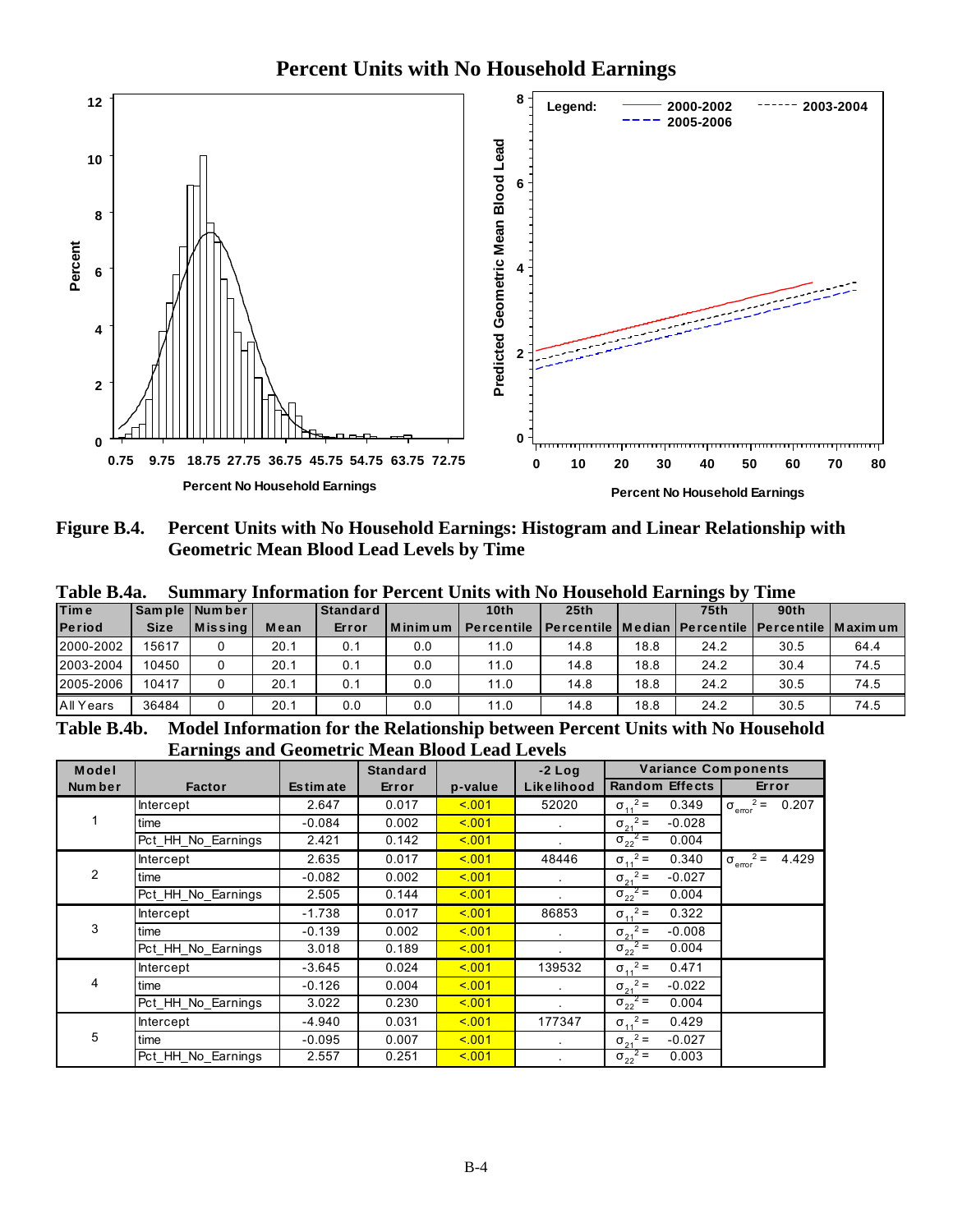# **Percent Units with No Household Wage**



Figure B.5. Percent Units with No Household Wage: Histogram and Linear Relationship with **Geometric Mean Blood Lead Levels by Time** 

| <b>Time</b>   |             | Sam ple   Num ber |      | Standard |         | 10th              | 25th                                                            |      | 75 <sub>th</sub> | 90 <sub>th</sub> |      |
|---------------|-------------|-------------------|------|----------|---------|-------------------|-----------------------------------------------------------------|------|------------------|------------------|------|
| <b>Period</b> | <b>Size</b> | <b>M</b> is sing  | Mean | Error    | Minimum | <b>Percentile</b> | <b>IPercentile   Median   Percentile   Percentile   Maximum</b> |      |                  |                  |      |
| 2000-2002     | 15617       |                   | 22.5 | 0.1      | 0.0     | 13.4              | 17.4                                                            | 21.4 | 26.4             | 33.0             | 65.0 |
| 2003-2004     | 10450       |                   | 22.5 | 0.1      | 0.0     | 13.4              | 17.4                                                            | 21.4 | 26.4             | 33.0             | 74.5 |
| 2005-2006     | 10417       |                   | 22.5 | 0.1      | 0.0     | 13.4              | 17.4                                                            | 21.4 | 26.4             | 33.0             | 74.5 |
| All Years     | 36484       |                   | 22.5 | 0.0      | 0.0     | 13.4              | 17.4                                                            | 21.4 | 26.4             | 33.0             | 74.5 |

Table R 5a Summary Information for Percent Units with No Household Wage by Time

Table B.5b. Model Information for the Relationship between Percent Units with No Household Wage and Geometric Mean Blood Lead Levels

| Model          |                  |                 | <b>Standard</b> |         | $-2$ Log   | <b>Variance Components</b>    |                                           |
|----------------|------------------|-----------------|-----------------|---------|------------|-------------------------------|-------------------------------------------|
| Number         | <b>Factor</b>    | <b>Estimate</b> | Error           | p-value | Likelihood | <b>Random Effects</b>         | Error                                     |
|                | <b>Intercept</b> | 2.645           | 0.017           | 5.001   | 52040      | $\sigma_{11}^2$ =<br>0.346    | $\sigma_{\text{error}}^2 =$<br>0.207      |
|                | time             | $-0.084$        | 0.002           | 5.001   |            | $\sigma_{21}^2$ =<br>$-0.027$ |                                           |
|                | Pct_HH_No_Wage   | 2.390           | 0.146           | 5.001   |            | $\sigma_{22}^2$ =<br>0.004    |                                           |
|                | Intercept        | 2.633           | 0.017           | 5.001   | 48467      | $\sigma_{11}^2$ =<br>0.338    | $2 =$<br>4.428<br>$\sigma_{\text{error}}$ |
| $\overline{2}$ | time             | $-0.082$        | 0.002           | 5.001   |            | $\sigma_{21}^2$ =<br>$-0.026$ |                                           |
|                | Pct HH No Wage   | 2.469           | 0.149           | 5.001   |            | $\sigma_{22}^2$ =<br>0.004    |                                           |
|                | <b>Intercept</b> | $-1.738$        | 0.017           | < 0.01  | 86858      | $\sigma_{11}^2$ =<br>0.326    |                                           |
| 3              | time             | $-0.139$        | 0.002           | 5.001   |            | $\sigma_{21}^2$ =<br>$-0.008$ |                                           |
|                | Pct HH No Wage   | 2.957           | 0.195           | 5.001   |            | $\sigma_{22}^2$ =<br>0.004    |                                           |
|                | Intercept        | $-3.645$        | 0.024           | 5.001   | 139460     | $\sigma_{11}^2$ =<br>0.476    |                                           |
| 4              | time             | $-0.126$        | 0.004           | 5.001   | $\sim$     | $\sigma_{21}^2$ =<br>$-0.022$ |                                           |
|                | Pct_HH_No_Wage   | 2.969           | 0.238           | 5.001   |            | $\sigma_{22}^2$ =<br>0.004    |                                           |
|                | <b>Intercept</b> | -4.939          | 0.031           | 5.001   | 177185     | $\sigma_{11}^2$ =<br>0.437    |                                           |
| 5              | time             | $-0.095$        | 0.007           | 5.001   |            | $\sigma_{21}^2$ =<br>$-0.027$ |                                           |
|                | Pct HH No Wage   | 2.461           | 0.261           | < 0.01  |            | $\sigma_{22}^2$ =<br>0.003    |                                           |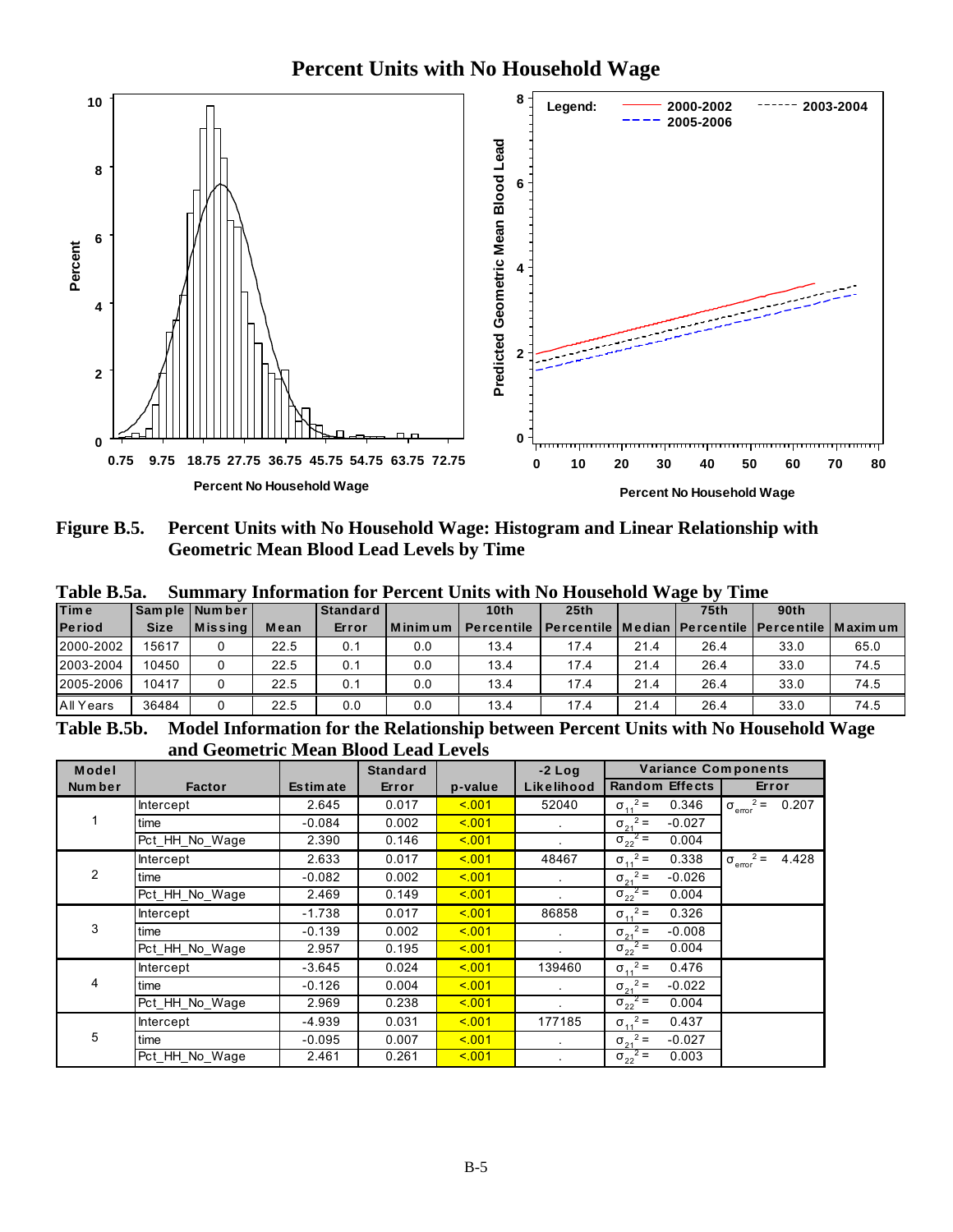

Percent Households on Public Assistance: Histogram and Linear Relationship with Figure B.6. **Geometric Mean Blood Lead Levels by Time** 

| <b>I</b> Percentile   Median   Percentile   Percentile   Maximum | 75 <sub>th</sub> | 90 <sub>th</sub> |                          |
|------------------------------------------------------------------|------------------|------------------|--------------------------|
|                                                                  |                  |                  |                          |
|                                                                  |                  |                  |                          |
| 1.9                                                              |                  | 8.4              | 34.1                     |
| 1.9                                                              |                  | 8.3              | 34.1                     |
| 1.9                                                              |                  | 8.4              | 34.1                     |
| 1.9                                                              |                  | 8.4              | 34.1                     |
|                                                                  |                  |                  | 3.9<br>3.9<br>3.9<br>3.9 |

Table **P**  $60$  $\mathbf{C}$ nmory Information for Dorgant Households on Public Assistance by Time

Table B.6b. Model Information for the Relationship between Percent Households on Public Assistance and Geometric Mean Blood Lead Levels

| Model         |                      |                 | <b>Standard</b> |         | $-2$ Log     | <b>Variance Components</b>    |                                      |
|---------------|----------------------|-----------------|-----------------|---------|--------------|-------------------------------|--------------------------------------|
| <b>Number</b> | <b>Factor</b>        | <b>Estimate</b> | Error           | p-value | Likelihood   | <b>Random Effects</b>         | Error                                |
|               | <b>Intercept</b>     | 2.651           | 0.017           | < 0.01  | 51964        | $\sigma_{11}^2$ =<br>0.349    | $\sigma_{\text{error}}^2$ =<br>0.207 |
|               | time                 | $-0.084$        | 0.002           | 5.001   |              | $\sigma_{21}^2$ =<br>$-0.029$ |                                      |
|               | Pct_HH_Public_Assist | 5.762           | 0.303           | 5.001   |              | $\sigma_{22}^2$ =<br>0.004    |                                      |
|               | Intercept            | 2.638           | 0.017           | < 0.01  | 48386        | $\sigma_{11}^2$ =<br>0.340    | $\sigma_{\text{error}}^2$ =<br>4.429 |
| 2             | time                 | $-0.083$        | 0.002           | 5.001   |              | $\sigma_{21}^2$ =<br>$-0.028$ |                                      |
|               | Pct HH Public Assist | 5.876           | 0.302           | 5.001   |              | $\sigma_{22}^2$ =<br>0.004    |                                      |
|               | <b>Intercept</b>     | $-1.736$        | 0.017           | < 0.01  | 86854        | $\sigma_{11}^2$ =<br>0.303    |                                      |
| 3             | time                 | $-0.139$        | 0.002           | 5.001   | $\mathbf{r}$ | $\sigma_{21}^2$ =<br>$-0.007$ |                                      |
|               | Pct HH Public Assist | 7.156           | 0.395           | < 0.01  |              | $\sigma_{22}^2$ =<br>0.004    |                                      |
|               | Intercept            | $-3.641$        | 0.023           | 5.001   | 139837       | $\sigma_{11}^2$ =<br>0.427    |                                      |
| 4             | time                 | $-0.129$        | 0.004           | < 0.01  | $\mathbf{r}$ | $\sigma_{21}^2$ =<br>$-0.019$ |                                      |
|               | Pct_HH_Public_Assist | 7.326           | 0.463           | < 001   |              | $\sigma_{22}^2$ =<br>0.004    |                                      |
|               | <b>Intercept</b>     | -4.945          | 0.031           | 5.001   | 178218       | $\sigma_{11}^2$ =<br>0.385    |                                      |
| 5             | time                 | $-0.097$        | 0.007           | 5.001   |              | $\sigma_{21}^2$ =<br>$-0.024$ |                                      |
|               | Pct HH Public Assist | 6.285           | 0.479           | < 0.01  |              | $\sigma_{22}^2$ =<br>0.003    |                                      |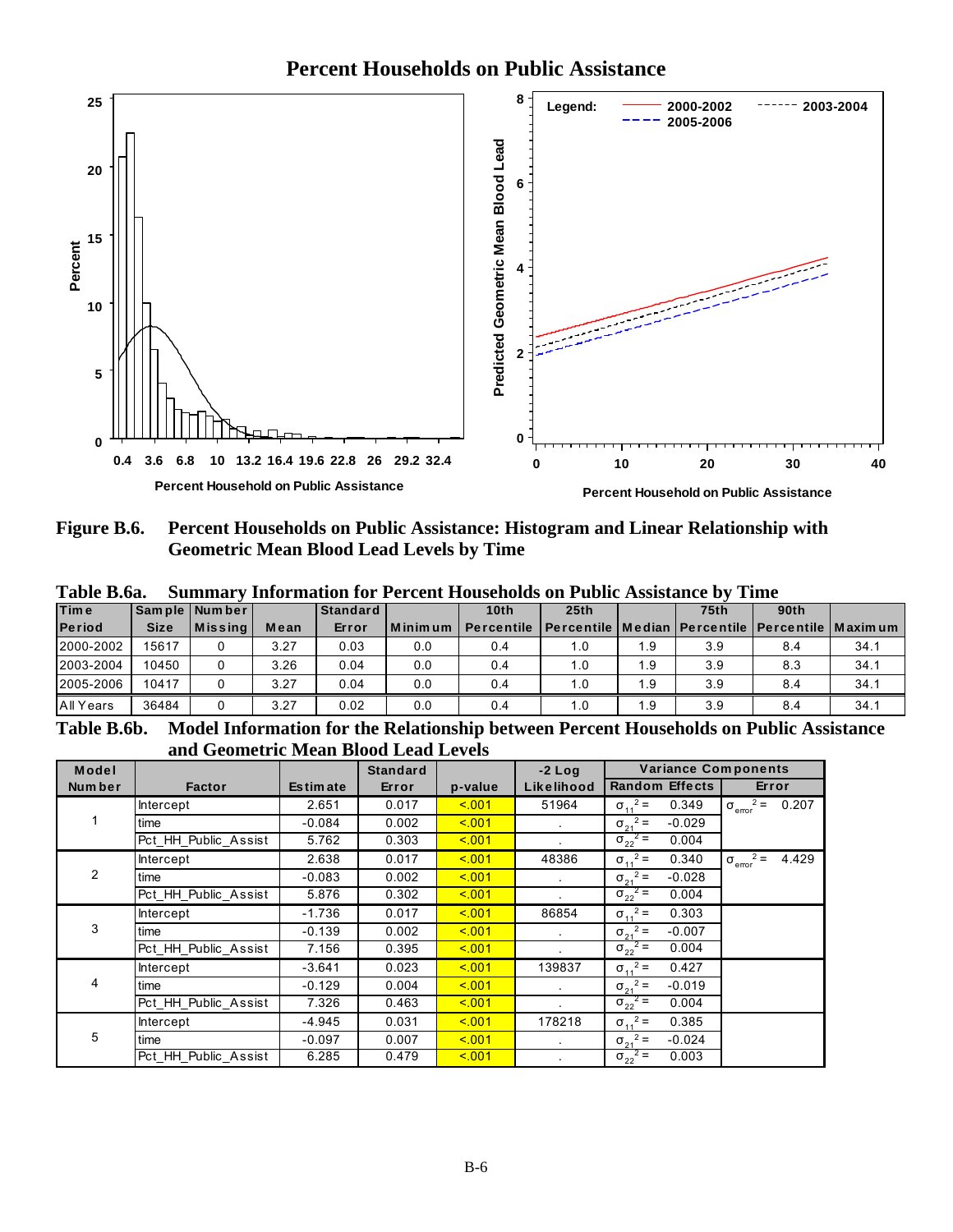**Percent Households below Poverty Line**



**Figure B.7. Percent Households below Poverty Line: Histogram and Linear Relationship with Geometric Mean Blood Lead Levels by Time** 

| <b>Time</b>   |             | Sam ple   Num ber |       | <b>Standard</b> |         | 10th              | 25th                                                            |     | 75 <sub>th</sub> | 90 <sub>th</sub> |      |
|---------------|-------------|-------------------|-------|-----------------|---------|-------------------|-----------------------------------------------------------------|-----|------------------|------------------|------|
| <b>Period</b> | <b>Size</b> | <b>IMissing</b>   | Mean  | Error           | Minimum | <b>Percentile</b> | <b>IPercentile   Median   Percentile   Percentile   Maximum</b> |     |                  |                  |      |
| 2000-2002     | 15617       |                   | 10.40 | 0.08            | 0.0     | 2.4               | 3.7                                                             | 6.5 | 13.7             | 25.4             | 63.3 |
| 2003-2004     | 10450       |                   | 10.40 | 0.10            | 0.0     | 2.4               | 3.7                                                             | 6.5 | 13.7             | 25.4             | 63.3 |
| 2005-2006     | 10417       |                   | 10.41 | 0.10            | 0.0     | 2.4               | 3.7                                                             | 6.5 | 13.7             | 25.4             | 63.3 |
| All Years     | 36484       |                   | 10.40 | 0.05            | 0.0     | 2.4               | 3.7                                                             | 6.5 | 13.7             | 25.4             | 63.3 |

**Table B.7a. Summary Information for Percent Households below Poverty Line by Time** 

**Table B.7b. Model Information for the Relationship between Percent Households below Poverty Line and Geometric Mean Blood Lead Levels** 

| Model          |                  |                 | <b>Standard</b> |         | $-2$ Log   | <b>Variance Components</b>    |                                           |
|----------------|------------------|-----------------|-----------------|---------|------------|-------------------------------|-------------------------------------------|
| Number         | <b>Factor</b>    | <b>Estimate</b> | Error           | p-value | Likelihood | <b>Random Effects</b>         | Error                                     |
|                | <b>Intercept</b> | 2.647           | 0.017           | 5.001   | 51974      | $\sigma_{11}^2$ =<br>0.343    | $\sigma_{\text{error}}^2 =$<br>0.207      |
|                | time             | $-0.084$        | 0.002           | 5.001   |            | $\sigma_{21}^2$ =<br>$-0.028$ |                                           |
|                | Pct_LT_Poverty   | 2.169           | 0.116           | < 0.01  |            | $\sigma_{22}^2$ =<br>0.004    |                                           |
|                | Intercept        | 2.635           | 0.017           | 5.001   | 48390      | $\sigma_{11}^2$ =<br>0.335    | $2 =$<br>4.430<br>$\sigma_{\text{error}}$ |
| $\overline{2}$ | time             | $-0.082$        | 0.002           | 5.001   |            | $\sigma_{21}^2$ =<br>$-0.027$ |                                           |
|                | Pct LT Poverty   | 2.248           | 0.116           | 5.001   |            | $\sigma_{22}^2$ =<br>0.004    |                                           |
|                | Intercept        | $-1.736$        | 0.016           | 5.001   | 86778      | $\sigma_{11}^2$ =<br>0.298    |                                           |
| 3              | time             | $-0.139$        | 0.002           | 5.001   |            | $\sigma_{21}^2$ =<br>$-0.007$ |                                           |
|                | Pct LT Poverty   | 2.777           | 0.151           | < 0.01  |            | $\sigma_{22}^2$ =<br>0.004    |                                           |
|                | <b>Intercept</b> | $-3.639$        | 0.023           | 5.001   | 139558     | $\sigma_{11}^2$ =<br>0.415    |                                           |
| 4              | time             | $-0.128$        | 0.004           | < 0.01  | $\sim$     | $\sigma_{21}^2$ =<br>$-0.019$ |                                           |
|                | Pct_LT_Poverty   | 2.990           | 0.178           | 5.001   | $\epsilon$ | $\sigma_{22}^2$ =<br>0.004    |                                           |
|                | <b>Intercept</b> | $-4.938$        | 0.030           | 5.001   | 177839     | $\sigma_{11}^2$ =<br>0.369    |                                           |
| 5              | time             | $-0.097$        | 0.007           | < 0.01  |            | $\sigma_{21}^2$ =<br>$-0.023$ |                                           |
|                | Pct LT Poverty   | 2.643           | 0.188           | 5.001   |            | $\sigma_{22}^2$ =<br>0.003    |                                           |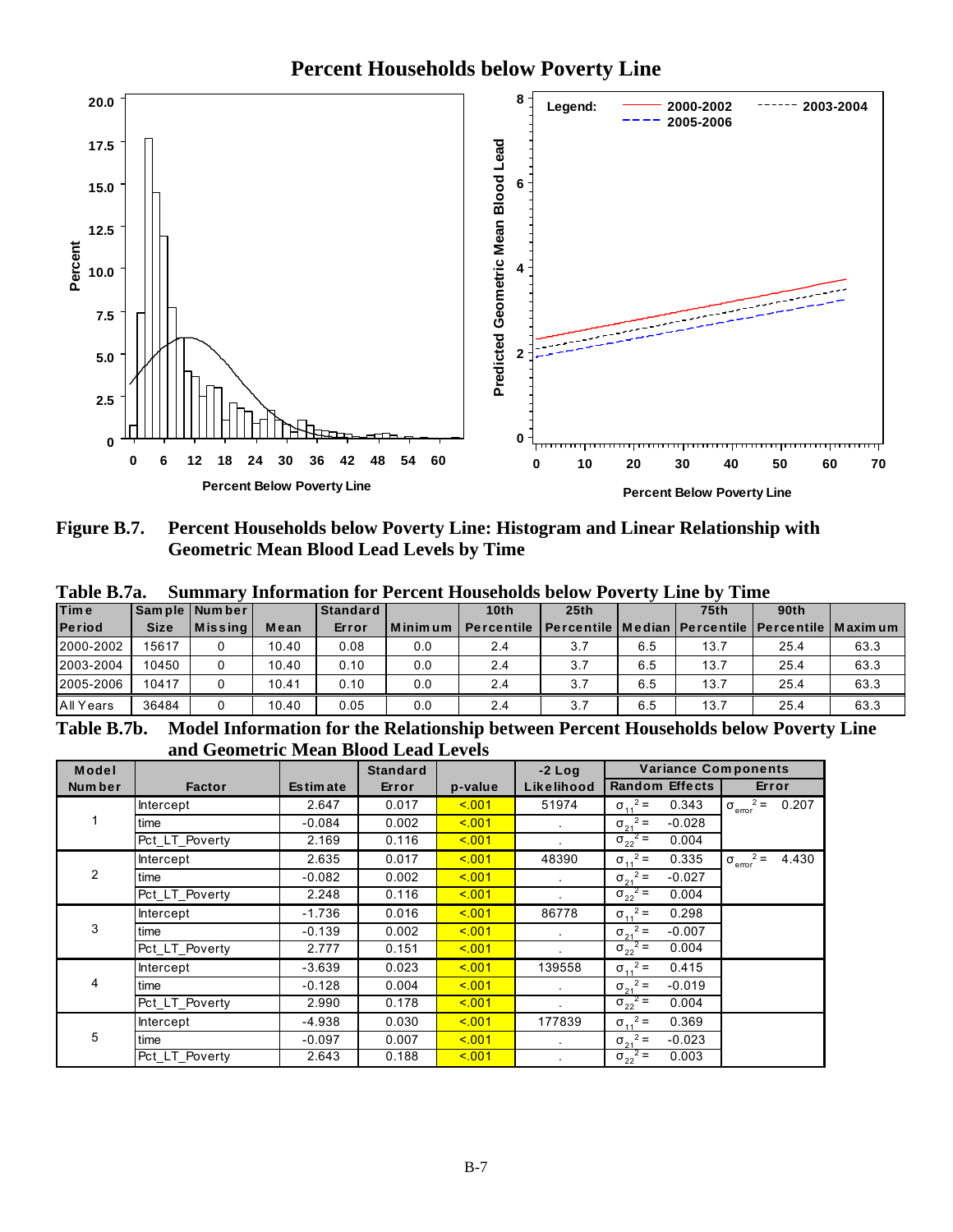



Percent Units with Family Income below Poverty Line: Histogram and Linear Relationship Figure B.8. with Percent Units with Geometric Mean Blood Lead Levels by Time

| Tavie D.oa.<br><b>Time</b> |             | Sample Number |      | Standard | Summary milor mation for a greent chits with Family meonic below a overly lime by a fine | 10th                                                                 | 25th |     | 75 <sub>th</sub> | 90th |      |
|----------------------------|-------------|---------------|------|----------|------------------------------------------------------------------------------------------|----------------------------------------------------------------------|------|-----|------------------|------|------|
| <b>Period</b>              | <b>Size</b> | $ M$ is sing  | Mean | Error    | l Minimum                                                                                | Percentile   Percentile   Median   Percentile   Percentile   Maximum |      |     |                  |      |      |
| 2000-2002                  | 15617       |               | 8.16 | 0.08     | 0.0                                                                                      |                                                                      | 2.1  | 4.4 | 10.2             | 21.6 | 61.6 |
| 2003-2004                  | 10450       |               | 8.16 | 0.09     | 0.0                                                                                      | 1.2                                                                  | 2.2  | 4.4 | 10.2             | 21.5 | 61.6 |
| 2005-2006                  | 10417       |               | 8.16 | 0.09     | 0.0                                                                                      | 1.2                                                                  | 2.1  | 4.4 | 10.2             | 21.6 | 61.6 |
| All Years                  | 36484       |               | 8.16 | 0.05     | 0.0                                                                                      |                                                                      | 2.1  | 4.4 | 10.2             | 21.6 | 61.6 |

Table R 8a mmary Information for Percent Units with Family Income below Poverty I ine by Time  $C_{-}$ 

Model Information for the Relationship between Percent Units with Family Income below Table B.8b. **Poverty Line and Geometric Mean Blood Lead Levels** 

| Model   |                      |                 | <b>Standard</b> |         | $-2$ Log   | <b>Variance Components</b>    |                                           |
|---------|----------------------|-----------------|-----------------|---------|------------|-------------------------------|-------------------------------------------|
| Num ber | <b>Factor</b>        | <b>Estimate</b> | Error           | p-value | Likelihood | <b>Random Effects</b>         | Error                                     |
|         | <b>Intercept</b>     | 2.649           | 0.017           | < 0.01  | 51991      | $\sigma_{11}^2$ =<br>0.351    | $2 =$<br>0.207<br>$\sigma_{\text{error}}$ |
| 1.      | time                 | $-0.084$        | 0.002           | < 0.01  |            | $\sigma_{21}^2$ =<br>$-0.028$ |                                           |
|         | Pct Family Income LT | 2.247           | 0.124           | < 0.01  |            | $\sigma_{22}^2$ =<br>0.004    |                                           |
|         | Intercept            | 2.637           | 0.017           | < 0.01  | 48412      | $\sigma_{11}^2$ =<br>0.342    | $2 =$<br>4.429<br>$\sigma_{\text{error}}$ |
| 2       | time                 | $-0.083$        | 0.002           | < 001   |            | $\sigma_{21}^2$ =<br>$-0.028$ |                                           |
|         | Pct Family Income LT | 2.309           | 0.124           | < 0.01  |            | $\sigma_{22}^2$ =<br>0.004    |                                           |
|         | Intercept            | $-1.736$        | 0.017           | 5.001   | 86847      | $\sigma_{11}^2$ =<br>0.307    |                                           |
| 3       | time                 | $-0.139$        | 0.002           | 5.001   |            | $\sigma_{21}^2$ =<br>$-0.007$ |                                           |
|         | Pct_Family_Income_LT | 2.781           | 0.162           | < 0.01  |            | $\sigma_{22}^2$ =<br>0.004    |                                           |
|         | Intercept            | $-3.641$        | 0.023           | < 0.01  | 139686     | $\sigma_{11}^2$ =<br>0.430    |                                           |
| 4       | time                 | $-0.128$        | 0.004           | < 0.01  |            | $\sigma_{21}^2$ =<br>$-0.019$ |                                           |
|         | Pct_Family_Income_LT | 2.955           | 0.190           | < 0.01  |            | $\sigma_{22}^2$ =<br>0.004    |                                           |
|         | Intercept            | -4.942          | 0.031           | 5.001   | 177952     | $\sigma_{11}^2$ =<br>0.383    |                                           |
| 5       | time                 | $-0.097$        | 0.007           | < 0.01  |            | $\sigma_{21}^2$ =<br>$-0.024$ |                                           |
|         | Pct_Family_Income_LT | 2.588           | 0.200           | < 0.01  |            | $\sigma_{22}^2$ =<br>0.003    |                                           |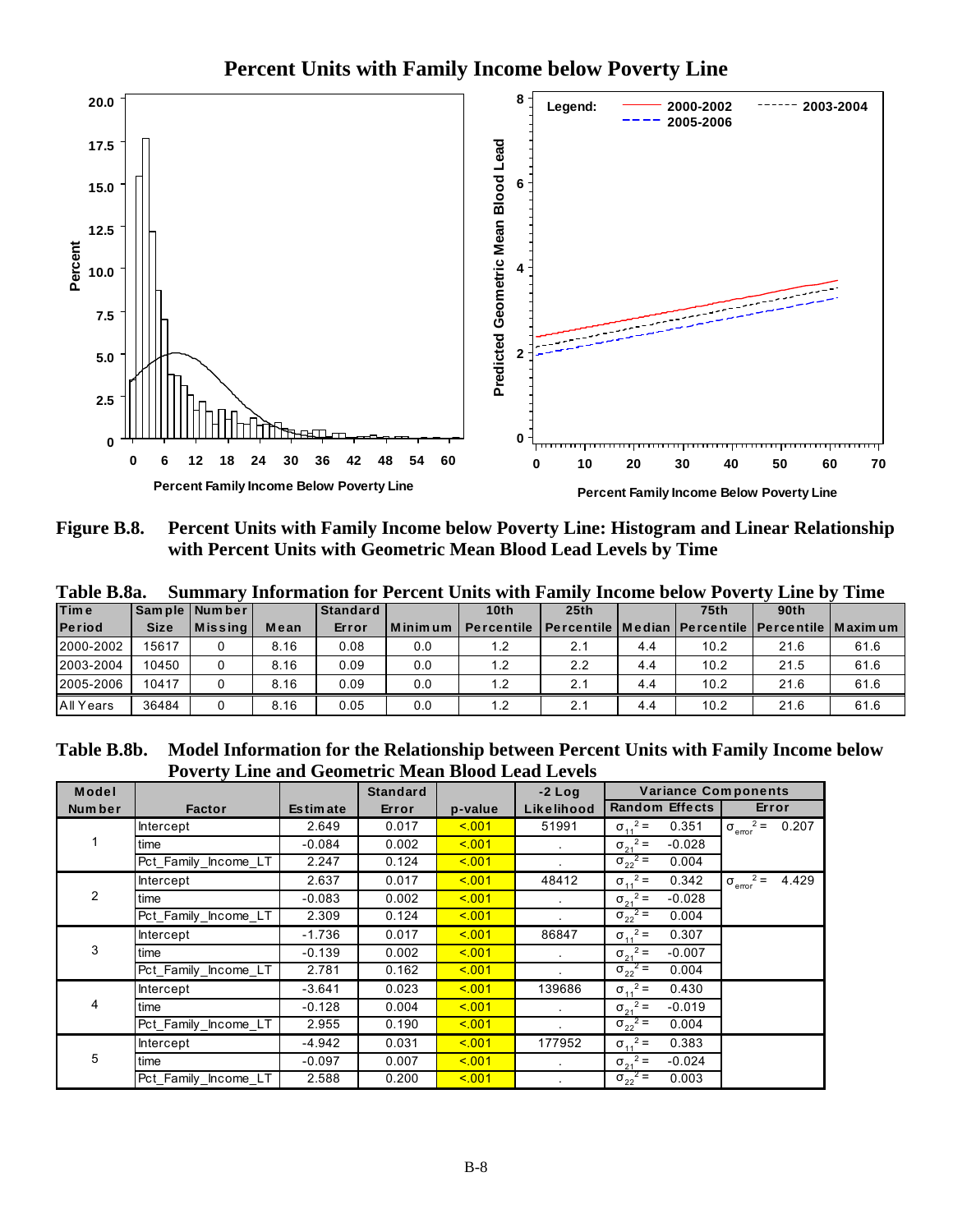

Figure B.9. Percent Units Spending Less than Five Years in Poverty: Histogram and Linear Relationship with Geometric Mean Blood Lead Levels by Time

|                | Table D.9a.<br>Summary information for Percent Units Spending Less than Five Years in Poverty by<br>-типе |                 |                  |          |                                   |                   |                                                                  |     |                  |                      |        |  |  |
|----------------|-----------------------------------------------------------------------------------------------------------|-----------------|------------------|----------|-----------------------------------|-------------------|------------------------------------------------------------------|-----|------------------|----------------------|--------|--|--|
| Time           |                                                                                                           | Sample   Number |                  | Standard |                                   | 10 <sub>th</sub>  | 25 <sub>th</sub>                                                 |     | 75 <sub>th</sub> | 90 <sub>th</sub>     |        |  |  |
| <b>Period</b>  | <b>Size</b>                                                                                               | <b>Missing</b>  | Mean             | Error    | l Minimum                         | <b>Percentile</b> | <b>I Percentile I Median I Percentile I Percentile I Maximum</b> |     |                  |                      |        |  |  |
| 2000-2002      | 15617                                                                                                     |                 | .10              | 0.01     | 0.0                               | 0.0               | 0.2                                                              | 0.5 | 1.3              | 3.2                  | 12.7   |  |  |
| 2003-2004      | 10450                                                                                                     |                 | 1.10             | 0.02     | 0.0                               | 0.0               | 0.2                                                              | 0.5 | 1.3              | 3.2                  | 17.3   |  |  |
| 2005-2006      | 10417                                                                                                     |                 | 1.10             | 0.02     | 0.0                               | 0.0               | 0.2                                                              | 0.5 | 1.3              | 3.1                  | 17.3   |  |  |
| All Years      | 36484                                                                                                     |                 | $\overline{.10}$ | 0.01     | 0.0                               | 0.0               | 0.2                                                              | 0.5 | 1.3              | 3.2                  | 17.3   |  |  |
| $-1$ $-1$ $-1$ |                                                                                                           | .               |                  |          | <u>is a series and series and</u> |                   | $\sim$ $\sim$                                                    | .   | . .              | $\sim$ $\sim$ $\sim$ | $\sim$ |  |  |

 $-11 - D_0$  $\alpha$ 

Model Information for the Relationship between Percent Units Spending Less than Five **Table B.9b. Years in Poverty and Geometric Mean Blood Lead Levels** 

| Model  |                      |                 | <b>Standard</b> |         | $-2$ Log       | <b>Variance Components</b>    |                                      |
|--------|----------------------|-----------------|-----------------|---------|----------------|-------------------------------|--------------------------------------|
| Number | <b>Factor</b>        | <b>Estimate</b> | Error           | p-value | Likelihood     | <b>Random Effects</b>         | Error                                |
|        | <b>Intercept</b>     | 2.650           | 0.017           | < 0.01  | 52025          | $\sigma_{11}^2$ =<br>0.361    | $\sigma_{\text{error}}^2$ =<br>0.207 |
|        | time                 | $-0.084$        | 0.002           | 5.001   |                | $\sigma_{21}^2$ =<br>$-0.029$ |                                      |
|        | Pct LE 5Yrs LT Pover | 12.221          | 0.726           | < 0.01  |                | $\sigma_{22}^2$ =<br>0.004    |                                      |
|        | Intercept            | 2.637           | 0.017           | < 0.01  | 48446          | $\sigma_{11}^2$ =<br>0.353    | $\sigma_{\text{error}}^2 =$<br>4.429 |
| 2      | time                 | $-0.083$        | 0.002           | < 0.01  |                | $\sigma_{21}^2$ =<br>$-0.028$ |                                      |
|        | Pct LE 5Yrs LT Pover | 12.722          | 0.733           | < 0.01  |                | $\sigma_{22}^2$ =<br>0.004    |                                      |
|        | Intercept            | $-1.737$        | 0.017           | 5.001   | 86925          | $\sigma_{11}^2$ =<br>0.323    |                                      |
| 3      | time                 | $-0.139$        | 0.002           | < 0.01  |                | $\sigma_{21}^2$ =<br>$-0.008$ |                                      |
|        | Pct_LE_5Yrs_LT_Pover | 14.741          | 0.962           | < 0.01  |                | $\sigma_{22}^2$ =<br>0.004    |                                      |
|        |                      |                 |                 |         |                |                               |                                      |
| 4      |                      |                 | $\bullet$       |         | $\blacksquare$ |                               |                                      |
|        |                      |                 | $\bullet$       |         | $\bullet$      |                               |                                      |
|        | <b>Intercept</b>     | -4.945          | 0.031           | < 0.01  | 178034         | $\sigma_{11}^2$ =<br>0.404    |                                      |
| 5      | time                 | $-0.097$        | 0.007           | < 0.01  |                | $\sigma_{21}^2$ =<br>$-0.025$ |                                      |
|        | Pct_LE_5Yrs_LT_Pover | 13.343          | 1.169           | < 0.01  |                | $\sigma_{22}^2$ =<br>0.003    |                                      |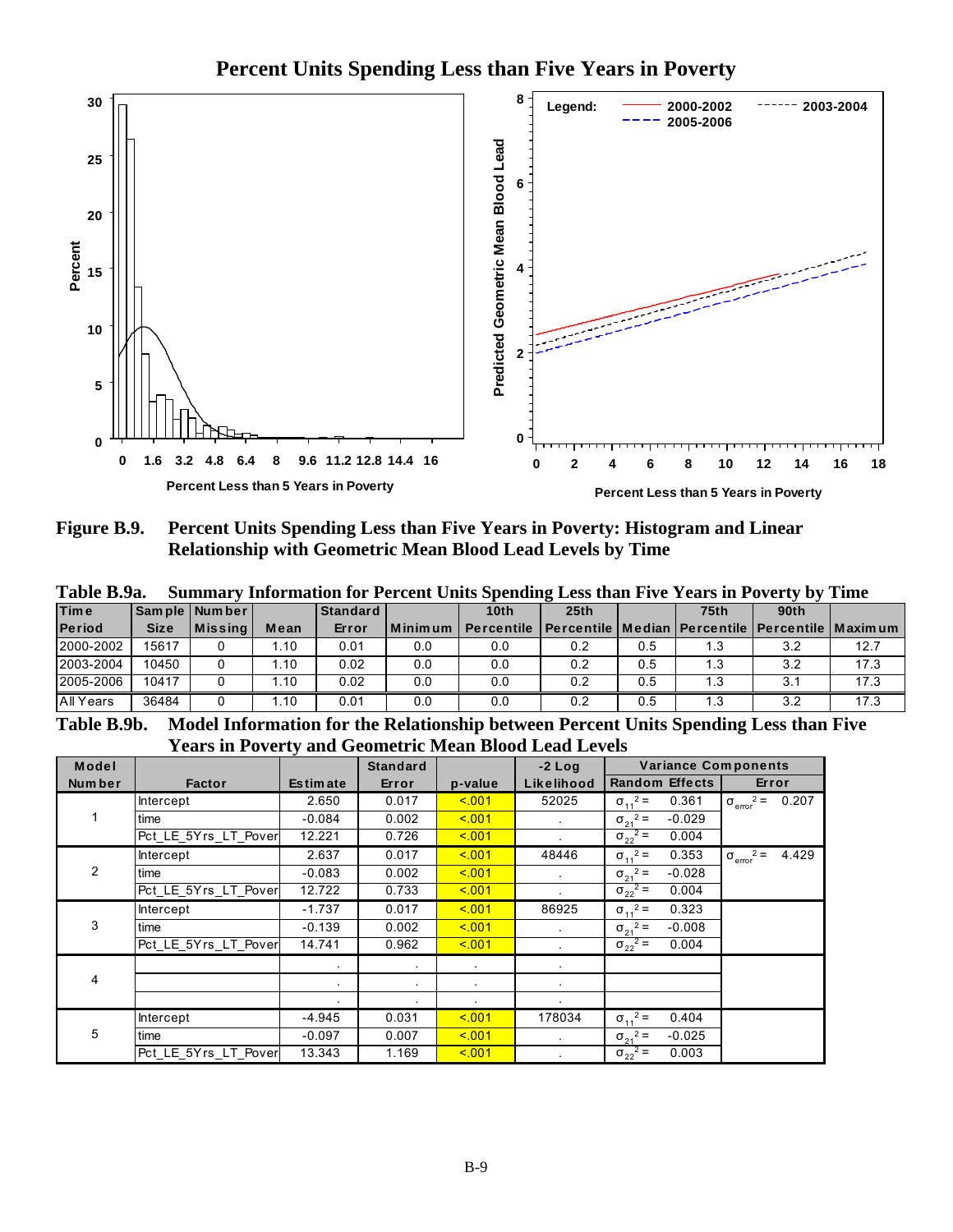

Figure B.10. Percent American Indian and Alaskan Native Alone: Histogram and Linear Relationship with Geometric Mean Blood Lead Levels by Time

| <b>Time</b>   |             | Sam ple   Num ber |      | <b>Standard</b> |         | 10th       | 25th                                                             |     | 75 <sub>th</sub> | 90 <sub>th</sub> |     |
|---------------|-------------|-------------------|------|-----------------|---------|------------|------------------------------------------------------------------|-----|------------------|------------------|-----|
| <b>Period</b> | <b>Size</b> | $ M$ is sing      | Mean | Error           | Minimum | Percentile | <u>I Percentile I Median I Percentile I Percentile I Maximum</u> |     |                  |                  |     |
| 2000-2002     | 15617       |                   | 0.19 | 0.00            | 0.0     | 0.0        | 0.0                                                              | 0.0 | 0.3              | 0.5              | 5.0 |
| 2003-2004     | 10450       |                   | 0.19 | 0.00            | 0.0     | 0.0        | 0.0                                                              | 0.0 | 0.3              | 0.5              | 5.0 |
| 2005-2006     | 10417       |                   | 0.19 | 0.00            | 0.0     | 0.0        | 0.0                                                              | 0.0 | 0.3              | 0.5              | 5.0 |
| All Years     | 36484       |                   | 0.19 | 0.00            | 0.0     | 0.0        | 0.0                                                              | 0.0 | 0.3              | 0.5              | 5.0 |

 $\mathbf{D}$  10. on Indian and Algebon Native Alang by Time

Table B.10b. Model Information for the Relationship between Percent American Indian and Alaskan **Native Alone and Geometric Mean Blood Lead Levels** 

| Model          |                  |                 | <b>Standard</b> |         | $-2$ Log             | <b>Variance Components</b>    |                                             |
|----------------|------------------|-----------------|-----------------|---------|----------------------|-------------------------------|---------------------------------------------|
| Number         | <b>Factor</b>    | <b>Estimate</b> | Error           | p-value | Likelihood           | <b>Random Effects</b>         | Error                                       |
|                | <b>Intercept</b> | 2.648           | 0.018           | 5.001   | 52259                | $\sigma_{11}^2$ =<br>0.381    | $\sigma_{\text{error}}^2 = 0.207$           |
|                | time             | $-0.084$        | 0.002           | < 0.01  |                      | $\sigma_{21}^2$ =<br>$-0.027$ |                                             |
|                | Pct AIANA        | 15.931          | 3.824           | < 0.01  |                      | $\sigma_{22}^2$ =<br>0.004    |                                             |
|                | <b>Intercept</b> | 2.635           | 0.017           | < 0.01  | 48692                | $\sigma_{11}^2$ =<br>0.373    | $2 =$<br>4.428<br>$\sigma_{\text{error}}^2$ |
| $\overline{2}$ | time             | $-0.082$        | 0.002           | 5.001   | $\ddot{\phantom{0}}$ | $\sigma_{21}^2$ =<br>$-0.026$ |                                             |
|                | Pct AIANA        | 16.154          | 3.881           | 5.001   |                      | $\sigma_{22}^2$ =<br>0.004    |                                             |
|                | <b>Intercept</b> | $-1.735$        | 0.018           | 5.001   | 87121                | $\sigma_{11}^2$ =<br>0.367    |                                             |
| 3              | time             | $-0.140$        | 0.002           | < 0.01  | $\sim$               | $\sigma_{21}^2$ =<br>$-0.006$ |                                             |
|                | Pct AIANA        | 22.164          | 5.027           | 5.001   | ¥.                   | $\sigma_{22}^2$ =<br>0.004    |                                             |
|                | Intercept        | $-3.646$        | 0.025           | 5.001   | 139740               | $\sigma_{11}^2$ =<br>0.532    |                                             |
| 4              | time             | $-0.126$        | 0.004           | < 0.01  | $\mathbf{r}$         | $\sigma_{21}^2$ =<br>$-0.022$ |                                             |
|                | Pct AIANA        | 21.553          | 5.978           | 5.001   |                      | $\sigma_{22}^2$ =<br>0.004    |                                             |
|                | <b>Intercept</b> | $-4.944$        | 0.032           | < 0.01  | 177392               | $\sigma_{11}^2$ =<br>0.482    |                                             |
| 5              | time             | $-0.094$        | 0.007           | 5.001   | $\blacksquare$       | $\sigma_{21}^2$ =<br>$-0.028$ |                                             |
|                | Pct AIANA        | 15.435          | 6.367           | 0.015   |                      | $\sigma_{22}^2$ =<br>0.003    |                                             |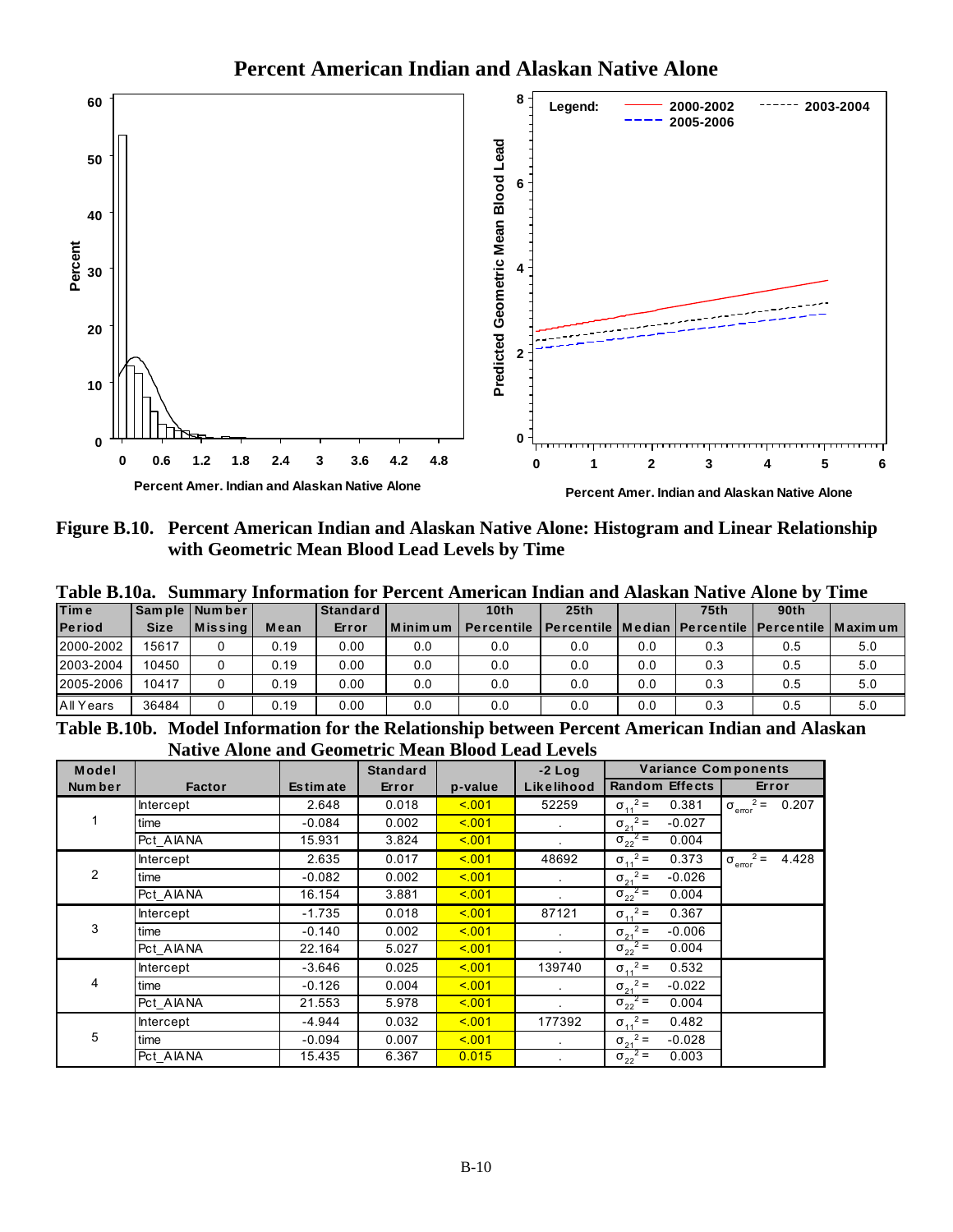

Figure B.11. Percent Asian Alone: Histogram and Linear Relationship with Geometric Mean Blood **Lead Levels by Time** 

|  |  |  |  | Table B.11a. Summary Information for Percent Asian Alone by Time |  |
|--|--|--|--|------------------------------------------------------------------|--|
|  |  |  |  |                                                                  |  |

|             |                               | Standard |     | 10 <sub>th</sub> | 25th |     | <b>75th</b> | 90th |                                                                      |
|-------------|-------------------------------|----------|-----|------------------|------|-----|-------------|------|----------------------------------------------------------------------|
| <b>Size</b> | Mean                          | Error    |     |                  |      |     |             |      |                                                                      |
| 15617       | 3.76                          | 0.05     | 0.0 | 0.1              | 0.6  |     | 4.7         | 10.0 | 71.6                                                                 |
| 10450       | 3.76                          | 0.05     | 0.0 | 0.1              | 0.6  | 1.7 | 4.7         | 10.1 | 71.6                                                                 |
| 10417       | 3.77                          | 0.06     | 0.0 | 0.1              | 0.6  | 1.7 | 4.8         | 10.1 | 71.6                                                                 |
| 36484       | 3.76                          | 0.03     | 0.0 | 0.1              | 0.6  | 1.7 | 4.7         | 10.0 | 71.6                                                                 |
|             | Sample Number<br>$ M$ is sing |          |     | l Minimum        |      |     |             |      | Percentile   Percentile   Median   Percentile   Percentile   Maximum |

Table B.11b. Model Information for the Relationship between Percent Asian Alone and Geometric Mean **Blood Lead Levels** 

| Model   |               |                 | <b>Standard</b> |         | $-2$ Log   | <b>Variance Components</b>    |                                           |
|---------|---------------|-----------------|-----------------|---------|------------|-------------------------------|-------------------------------------------|
| Num ber | <b>Factor</b> | <b>Estimate</b> | Error           | p-value | Likelihood | <b>Random Effects</b>         | Error                                     |
|         | Intercept     | 2.649           | 0.018           | 5.001   | 52264      | $\sigma_{11}^2$ =<br>0.388    | $\sigma_{\text{error}}^2 =$<br>0.207      |
| 1       | time          | $-0.084$        | 0.002           | 5.001   |            | $\sigma_{21}^2$ =<br>$-0.028$ |                                           |
|         | Pct Asian     | $-0.979$        | 0.230           | 5.001   |            | $\sigma_{22}^2$ =<br>0.004    |                                           |
|         | Intercept     | 2.636           | 0.018           | < 0.01  | 48699      | $\sigma_{11}^2$ =<br>0.380    | $2 =$<br>4.428<br>$\sigma_{\text{error}}$ |
| 2       | time          | $-0.082$        | 0.002           | < 0.01  |            | $\sigma_{21}^2$ =<br>$-0.027$ |                                           |
|         | Pct Asian     | $-0.943$        | 0.233           | < 0.01  |            | $\sigma_{22}^2$ =<br>0.004    |                                           |
|         | Intercept     | $-1.736$        | 0.018           | 5.001   | 87140      | $\sigma_{11}^2$ =<br>0.376    |                                           |
| 3       | time          | $-0.140$        | 0.002           | 5.001   |            | $\sigma_{21}^2$ =<br>$-0.006$ |                                           |
|         | Pct Asian     | $-0.820$        | 0.304           | 0.007   |            | $\sigma_{22}^2$ =<br>0.004    |                                           |
|         |               |                 | $\mathbf{r}$    |         |            |                               |                                           |
| 4       |               |                 | $\bullet$       | $\sim$  |            |                               |                                           |
|         |               |                 | $\bullet$       |         | $\bullet$  |                               |                                           |
|         | Intercept     | -4.945          | 0.032           | < 0.01  | 177385     | $\sigma_{11}^2$ =<br>0.488    |                                           |
| 5       | time          | $-0.094$        | 0.007           | < 0.01  | $\epsilon$ | $\sigma_{21}^2$ =<br>$-0.029$ |                                           |
|         | Pct_Asian     | 0.030           | 0.393           | 0.939   |            | $\sigma_{22}^2$ =<br>0.003    |                                           |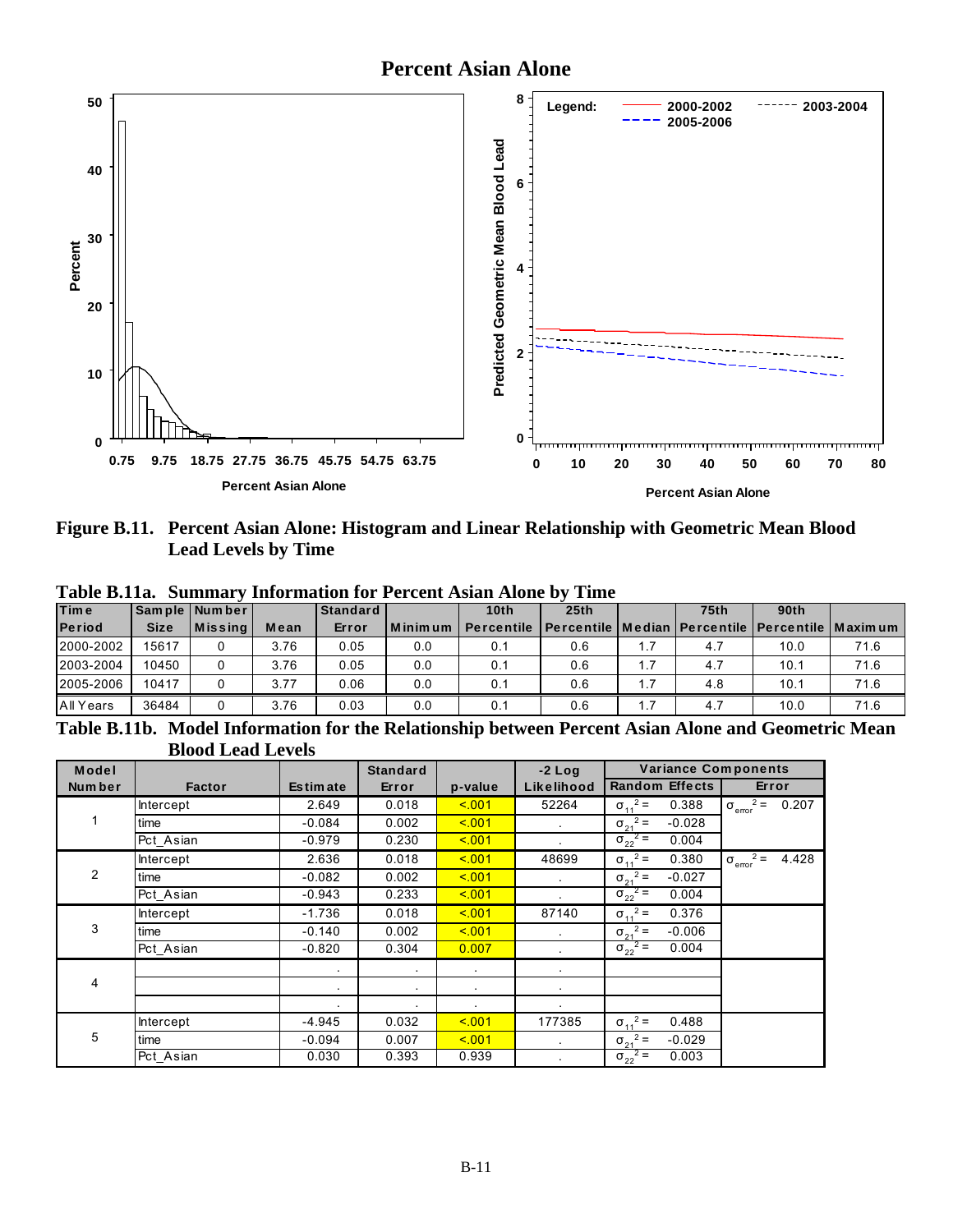

Figure B.12. Percent Black Alone: Histogram and Linear Relationship with Geometric Mean Blood **Lead Levels by Time** 

| <b>Period</b> | <b>Size</b> | <b>M</b> is sing | Mean |       |           |                   |                                                                  |      |     | 90 <sub>th</sub> |      |
|---------------|-------------|------------------|------|-------|-----------|-------------------|------------------------------------------------------------------|------|-----|------------------|------|
|               |             |                  |      | Error | l Minimum | <b>Percentile</b> | <b>I</b> Percentile   Median   Percentile   Percentile   Maximum |      |     |                  |      |
| 2000-2002     | 15617       |                  | 5.59 | 0.10  | 0.0       | 0.1               | 0.5                                                              | 1.5  | 4.5 | 13.1             | 91.0 |
| 2003-2004     | 10450       |                  | 5.58 | 0.12  | 0.0       | 0.1               | 0.5                                                              | 1.5  | 4.5 | 13.1             | 91.0 |
| 2005-2006     | 10417       |                  | 5.59 | 0.12  | 0.0       | 0.1               | 0.5                                                              | ا 5. | 4.5 | 13.1             | 91.0 |
| All Years     | 36484       |                  | 5.59 | 0.06  | 0.0       | 0.1               | 0.5                                                              | ا 5. | 4.5 | 13.1             | 91.0 |

Table B.12a. Summary Information for Percent Black Alone by Time

Table B.12b. Model Information for the Relationship between Percent Black Alone and Geometric Mean **Blood Lead Levels** 

| Model          |                  |                 | <b>Standard</b> |         | $-2$ Log   | <b>Variance Components</b>    |                                           |
|----------------|------------------|-----------------|-----------------|---------|------------|-------------------------------|-------------------------------------------|
| Number         | <b>Factor</b>    | <b>Estimate</b> | Error           | p-value | Likelihood | <b>Random Effects</b>         | Error                                     |
|                | <b>Intercept</b> | 2.649           | 0.017           | < 0.01  | 52170      | $\sigma_{11}^2$ =<br>0.362    | $2 =$<br>0.207<br>$\sigma_{\text{error}}$ |
|                | time             | $-0.084$        | 0.002           | < 0.01  | $\sim$     | $\sigma_{21}^2$ =<br>$-0.027$ |                                           |
|                | Pct_Black        | 1.119           | 0.103           | 5.001   |            | $\sigma_{22}^2$ =<br>0.004    |                                           |
|                | <b>Intercept</b> | 2.636           | 0.017           | < 0.01  | 48599      | $\sigma_{11}^2$ =<br>0.353    | $2 =$<br>4.429<br>$\sigma_{\text{error}}$ |
| $\overline{2}$ | time             | $-0.082$        | 0.002           | < 0.01  |            | $\sigma_{21}^2$ =<br>$-0.026$ |                                           |
|                | Pct Black        | 1.141           | 0.103           | 5.001   |            | $\sigma_{22}^2$ =<br>0.004    |                                           |
|                | Intercept        | $-1.735$        | 0.017           | 5.001   | 87051      | $\sigma_{11}^2$ =<br>0.342    |                                           |
| 3              | time             | $-0.140$        | 0.002           | 5.001   | $\bullet$  | $\sigma_{21}^2$ =<br>$-0.005$ |                                           |
|                | Pct_Black        | 1.364           | 0.132           | < 0.01  |            | $\sigma_{22}^2$ =<br>0.004    |                                           |
|                | Intercept        | $-3.642$        | 0.024           | < 0.01  | 139781     | $\sigma_{11}^2$ =<br>0.489    |                                           |
| 4              | time             | $-0.128$        | 0.004           | < 0.01  |            | $\sigma_{21}^2$ =<br>$-0.019$ |                                           |
|                | Pct_Black        | 1.365           | 0.152           | 5.001   |            | $\sigma_{22}^2$ =<br>0.004    |                                           |
|                | <b>Intercept</b> | -4.943          | 0.031           | 5.001   | 177691     | $\sigma_{11}^2$ =<br>0.440    |                                           |
| 5              | time             | $-0.096$        | 0.007           | 5.001   |            | $\sigma_{21}^2$ =<br>$-0.026$ |                                           |
|                | Pct Black        | 1.189           | 0.154           | 5.001   |            | $\sigma_{22}^2$ =<br>0.003    |                                           |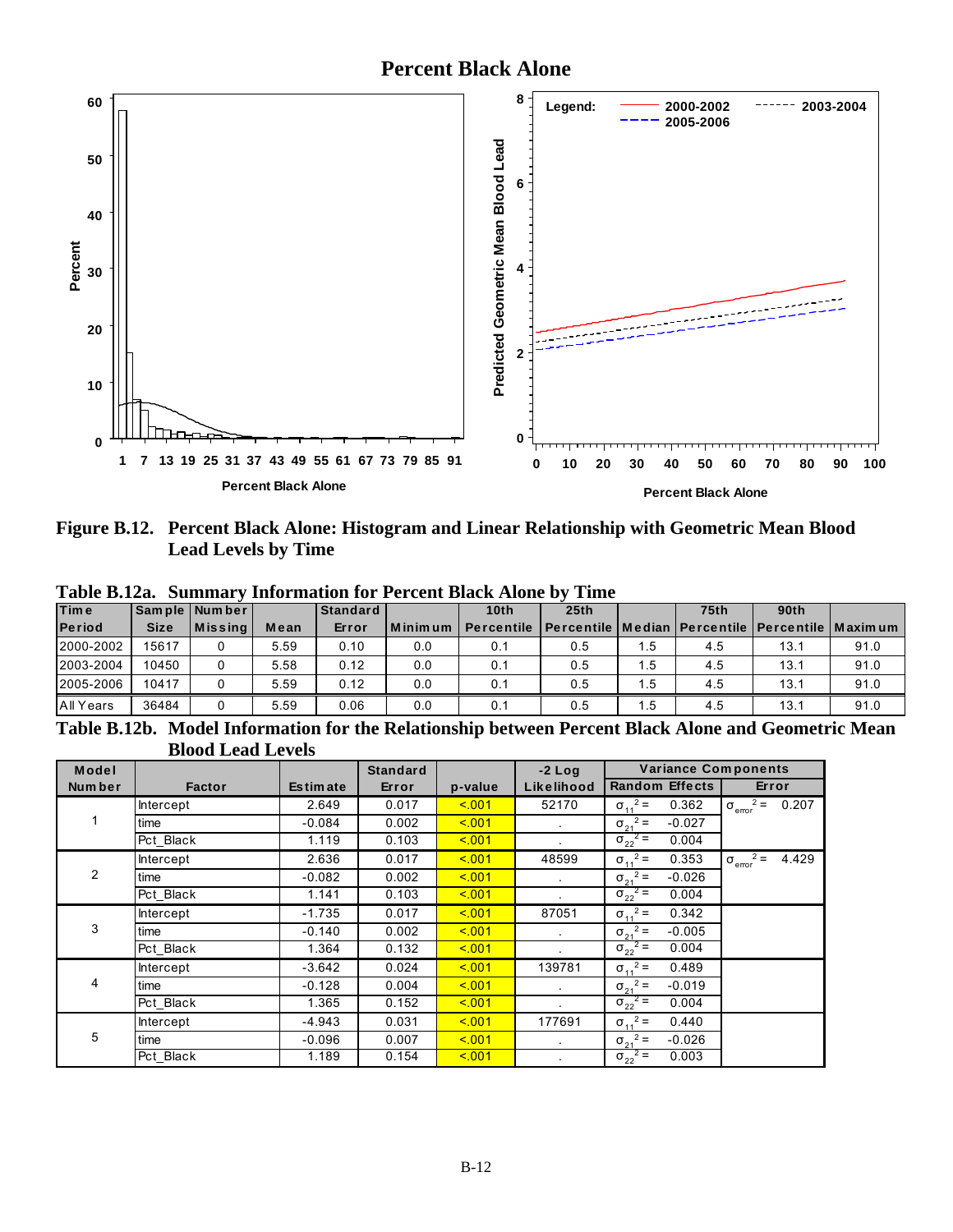#### **Percent White Alone**



Figure B.13. Percent White Alone: Histogram and Linear Relationship with Geometric Mean Blood **Lead Levels by Time** 

|             | Sample   Number |                         | Standard                    |               | 10 <sub>th</sub>  | 25th |        | <b>75th</b> | 90th |                                                                          |
|-------------|-----------------|-------------------------|-----------------------------|---------------|-------------------|------|--------|-------------|------|--------------------------------------------------------------------------|
| <b>Size</b> |                 | Mean                    | Error                       |               | <b>Percentile</b> |      |        |             |      |                                                                          |
| 15617       |                 | 79.85                   | 0.19                        | 0.1           | 44.1              | 74.0 | 90.4   | 95.4        | 97.1 | 100.0                                                                    |
| 10450       |                 | 79.86                   | 0.23                        | 0.1           | 44.1              | 74.0 | 90.4   | 95.4        | 97.1 | 100.0                                                                    |
| 10417       |                 | 79.82                   | 0.23                        | 0.1           | 44.1              | 73.7 | 90.4   | 95.4        | 97.1 | 100.0                                                                    |
| 36484       |                 | 79.84                   | 0.12                        | 0.1           | 44.1              | 74.0 | 90.4   | 95.4        | 97.1 | 100.0                                                                    |
|             | __ _ _ _ _ _    | $ M$ is sing<br>- - - - | $\sim$ $\sim$ $\sim$ $\sim$ | $\sim$ $\sim$ | Minimum<br>___    | ---- | $\sim$ | _____       | .    | <u>I Percentile I Median I Percentile I Percentile I Maximum</u><br>$ -$ |

Table B.13a. Summary Information for Percent White Alone by Time

Table B.13b. Model Information for the Relationship between Percent White Alone and Geometric **Mean Blood Lead Levels** 

| Model          |                  |                 | <b>Standard</b> |         | $-2$ Log   | <b>Variance Components</b>    |                                      |
|----------------|------------------|-----------------|-----------------|---------|------------|-------------------------------|--------------------------------------|
| Number         | <b>Factor</b>    | <b>Estimate</b> | Error           | p-value | Likelihood | <b>Random Effects</b>         | Error                                |
|                | <b>Intercept</b> | 2.650           | 0.017           | 5.001   | 52124      | $\sigma_{11}^2$ =<br>0.364    | $\sigma_{\text{error}}^2 =$<br>0.207 |
|                | time             | $-0.084$        | 0.002           | 5.001   |            | $\sigma_{21}^2$ =<br>$-0.028$ |                                      |
|                | Pct White        | $-0.695$        | 0.053           | 5.001   |            | $\sigma_{22}^2$ =<br>0.004    |                                      |
|                | Intercept        | 2.637           | 0.017           | 5.001   | 48547      | $\sigma_{11}^2$ =<br>0.355    | $\sigma_{\text{error}}^2$ =<br>4.429 |
| $\overline{2}$ | time             | $-0.083$        | 0.002           | 5.001   |            | $\sigma_{21}^2$ =<br>$-0.027$ |                                      |
|                | Pct White        | $-0.716$        | 0.053           | 5.001   |            | $\sigma_{22}^2$ =<br>0.004    |                                      |
|                | <b>Intercept</b> | $-1.735$        | 0.017           | 5.001   | 86961      | $\sigma_{11}^2$ =<br>0.322    |                                      |
| 3              | time             | $-0.140$        | 0.002           | 5.001   | $\sim$     | $\sigma_{21}^2$ =<br>$-0.006$ |                                      |
|                | Pct White        | $-0.937$        | 0.068           | 5.001   |            | $\sigma_{22}^2$ =<br>0.004    |                                      |
|                | Intercept        | $-3.639$        | 0.023           | 5.001   | 139784     | $\sigma_{11}^2$ =<br>0.445    |                                      |
| 4              | time             | $-0.129$        | 0.004           | < 0.01  |            | $\sigma_{21}^2$ =<br>$-0.018$ |                                      |
|                | Pct White        | $-1.029$        | 0.078           | 5.001   |            | $\sigma_{22}^2$ =<br>0.004    |                                      |
|                | Intercept        | $-4.941$        | 0.031           | < 0.01  | 178067     | $\sigma_{11}^2$ =<br>0.387    |                                      |
| 5              | time             | $-0.098$        | 0.007           | < 0.01  |            | $\sigma_{21}^2$ =<br>$-0.022$ |                                      |
|                | Pct White        | $-0.937$        | 0.082           | 5.001   |            | $\sigma_{22}^2$ =<br>0.003    |                                      |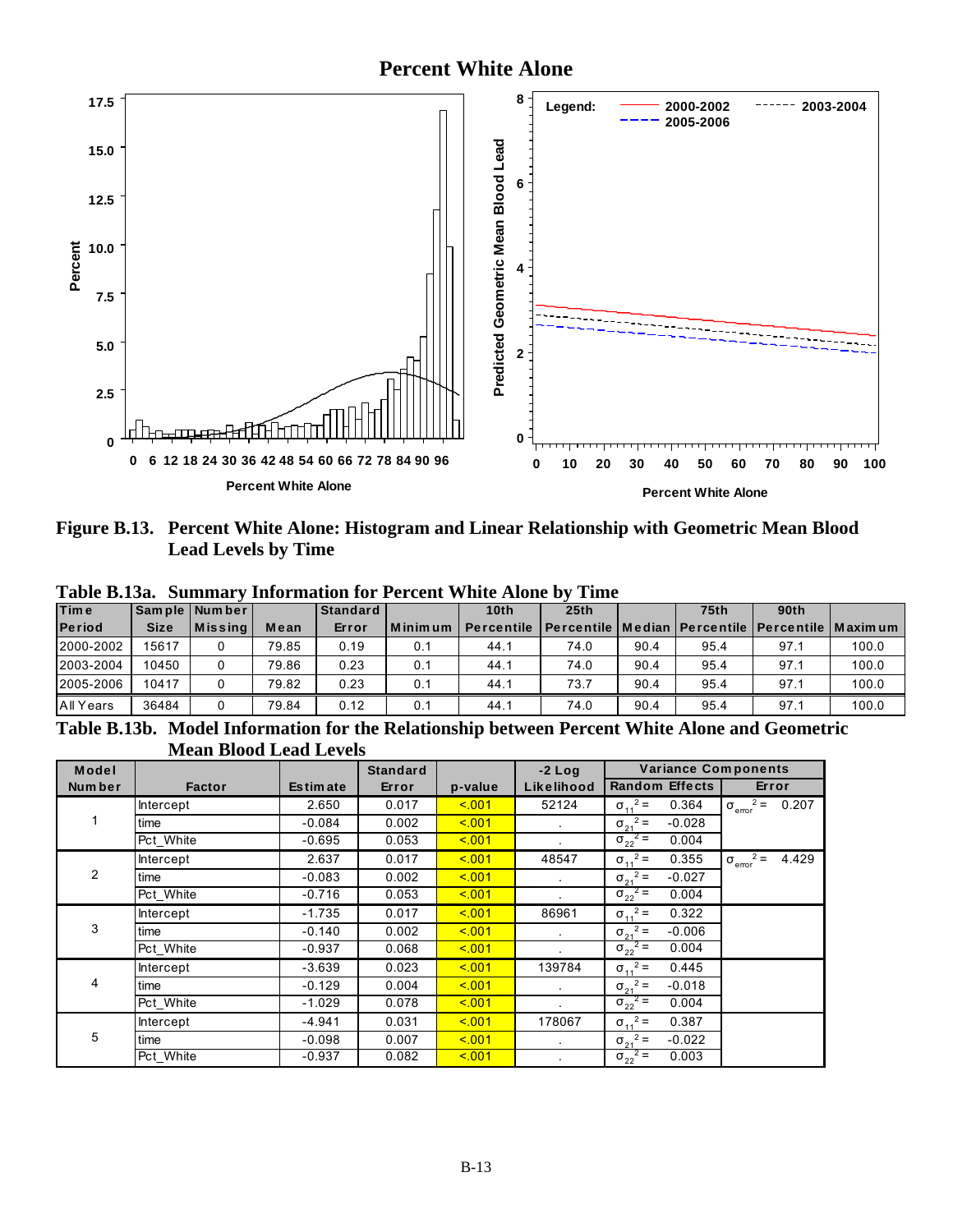



Figure B.14. Percent Native Hawaiian and Other Pacific Islander Alone: Histogram and Linear **Relationship with Geometric Mean Blood Lead Levels by Time** 

 $\overline{a}$ 

| <b>Time</b>   |             | l Sam ple I Num ber l |      | <b>Standard</b> |         | Table B.14a. Summary Information for Percent Native Hawaiian and Other Pacific Islander Alone by Time<br>10th | 25th                                                    |     | 75th | 90 <sub>th</sub> |     |
|---------------|-------------|-----------------------|------|-----------------|---------|---------------------------------------------------------------------------------------------------------------|---------------------------------------------------------|-----|------|------------------|-----|
| <b>Period</b> | <b>Size</b> | <b>Missing</b>        | Mean | Error           | Minimum | <b>Percentile</b>                                                                                             | Percentile   Median   Percentile   Percentile   Maximum |     |      |                  |     |
| 2000-2002     | 15617       |                       | 0.02 | 0.00            | 0.0     | 0.0                                                                                                           | 0.0                                                     | 0.0 | 0.0  | 0.0              | 1.4 |
| 2003-2004     | 10450       |                       | 0.02 | 0.00            | 0.0     | 0.0                                                                                                           | 0.0                                                     | 0.0 | 0.0  | 0.0              | 1.4 |
| 2005-2006     | 10417       |                       | 0.02 | 0.00            | 0.0     | 0.0                                                                                                           | 0.0                                                     | 0.0 | 0.0  | 0.0              | 1.4 |
| All Years     | 36484       |                       | 0.02 | 0.00            | 0.0     | 0.0                                                                                                           | 0.0                                                     | 0.0 | 0.0  | 0.0              | 1.4 |

Table B.14b. Model Information for the Relationship between Percent Native Hawaiian and Other **Pacific Islander Alone and Geometric Mean Blood Lead Levels** 

| Model  |                  |                 | <b>Standard</b> |         | $-2$ Log             | <b>Variance Components</b>    |                                             |
|--------|------------------|-----------------|-----------------|---------|----------------------|-------------------------------|---------------------------------------------|
| Number | <b>Factor</b>    | <b>Estimate</b> | Error           | p-value | Likelihood           | <b>Random Effects</b>         | Error                                       |
|        | <b>Intercept</b> | 2.649           | 0.018           | < 0.01  | 52273                | $\sigma_{11}^2$ =<br>0.387    | $2 = 0.207$<br>$\sigma_{\text{error}}^2$    |
| 1.     | time             | $-0.084$        | 0.002           | 5.001   |                      | $\sigma_{21}^2$ =<br>$-0.027$ |                                             |
|        | Pct NHOPI        | 7.425           | 14.698          | 0.613   |                      | $\sigma_{22}^2$ =<br>0.004    |                                             |
|        | Intercept        | 2.636           | 0.018           | < 0.01  | 48707                | $\sigma_{11}^2$ =<br>0.379    | $2 =$<br>4.428<br>$\sigma_{\text{error}}^2$ |
| 2      | time             | $-0.082$        | 0.002           | 5.001   |                      | $\sigma_{21}^2$ =<br>$-0.026$ |                                             |
|        | Pct NHOPI        | 8.036           | 14.811          | 0.587   |                      | $\sigma_{22}^2$ =<br>0.004    |                                             |
|        | Intercept        | $-1.735$        | 0.018           | 5.001   | 87136                | $\sigma_{11}^2$ =<br>0.374    |                                             |
| 3      | time             | $-0.140$        | 0.002           | < 0.01  |                      | $\sigma_{21}^2$ =<br>$-0.006$ |                                             |
|        | Pct NHOPI        | $-0.786$        | 19.257          | 0.967   |                      | $\sigma_{22}^2$ =<br>0.004    |                                             |
|        | Intercept        | $-3.647$        | 0.025           | < 0.01  | 139740               | $\sigma_{11}^2$ =<br>0.541    |                                             |
| 4      | time             | $-0.126$        | 0.004           | < 0.01  | $\ddot{\phantom{0}}$ | $\sigma_{21}^2$ =<br>$-0.022$ |                                             |
|        | Pct NHOPI        | 3.538           | 22.631          | 0.876   | $\blacksquare$       | $\sigma_{22}^2$ =<br>0.004    |                                             |
|        | <b>Intercept</b> | $-4.946$        | 0.032           | < 0.01  | 177379               | $\sigma_{11}^2$ =<br>0.488    |                                             |
| 5      | time             | $-0.094$        | 0.007           | < 0.01  |                      | $\sigma_{21}^2$ =<br>$-0.029$ |                                             |
|        | Pct NHOPI        | $-6.263$        | 24.829          | 0.801   |                      | $\sigma_{22}^2$ =<br>0.003    |                                             |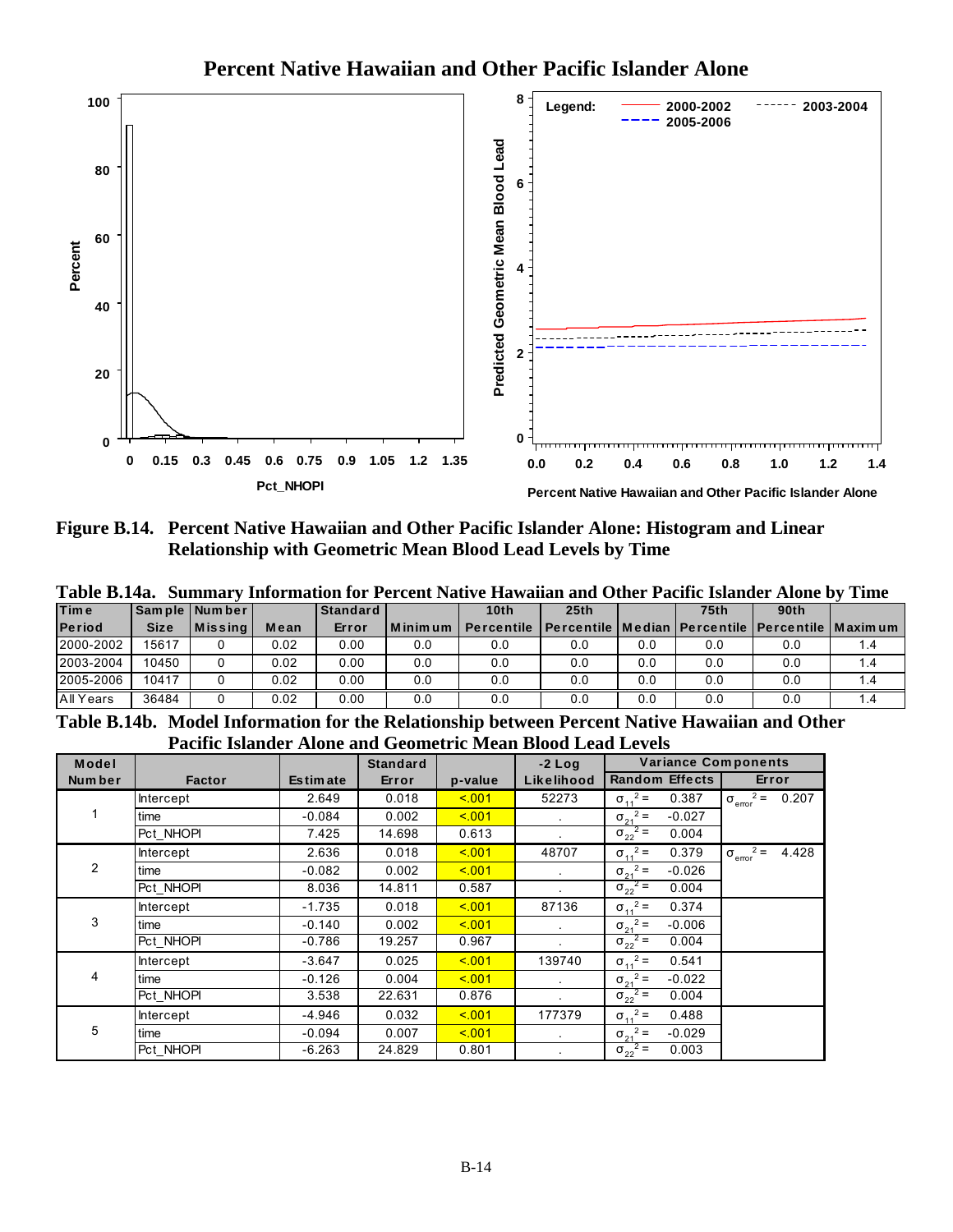

Figure B.15. Percent Other Race Alone: Histogram and Linear Relationship with Geometric Mean **Blood Lead Levels by Time** 

| Time          |             | Sample Number |       | Standard |            | 10 <sub>th</sub> | 25th                                                                 |      | <b>75th</b> | 90th |       |
|---------------|-------------|---------------|-------|----------|------------|------------------|----------------------------------------------------------------------|------|-------------|------|-------|
| <b>Period</b> | <b>Size</b> | $ M$ is sing  | Mean  | Error    | l Minim um |                  | Percentile   Percentile   Median   Percentile   Percentile   Maximum |      |             |      |       |
| 2000-2002     | 15617       |               | 0.753 | 0.019    | 0.00       | 0.00             | 0.00                                                                 | 0.14 | 0.59        | 1.45 | 35.01 |
| 2003-2004     | 10450       |               | Ა.750 | 0.023    | 0.00       | 0.00             | 0.00                                                                 | 0.14 | 0.59        | 1.45 | 35.01 |
| 2005-2006     | 10417       |               | 0.744 | 0.023    | 0.00       | 0.00             | 0.00                                                                 | 0.14 | 0.59        | 1.41 | 35.01 |
| All Years     | 36484       |               | 0.749 | 0.012    | 0.00       | 0.00             | 0.00                                                                 | 0.14 | 0.59        | 1.45 | 35.01 |
|               |             |               |       |          |            |                  |                                                                      | $ -$ |             | _ _  |       |

Table B.15a. Summary Information for Percent Other Race Alone by Time

Table B.15b. Model Information for the Relationship between Percent Other Race Alone and Geometric **Mean Blood Lead Levels** 

| Model          |                  |                 | <b>Standard</b> |         | $-2$ Log   | <b>Variance Components</b>    |                                           |
|----------------|------------------|-----------------|-----------------|---------|------------|-------------------------------|-------------------------------------------|
| Num ber        | <b>Factor</b>    | <b>Estimate</b> | Error           | p-value | Likelihood | <b>Random Effects</b>         | Error                                     |
|                | Intercept        | 2.648           | 0.017           | < 0.01  | 52203      | $\sigma_{11}^2$ =<br>0.362    | $\sigma_{\text{error}}^2 = 0.207$         |
| 1.             | time             | $-0.084$        | 0.002           | < 0.01  |            | $\sigma_{21}^2$ =<br>$-0.026$ |                                           |
|                | Pct_Other_Race   | 4.852           | 0.538           | 5.001   |            | $\sigma_{22}^2$ =<br>0.004    |                                           |
|                | Intercept        | 2.636           | 0.017           | < 0.01  | 48633      | $\sigma_{11}^2$ =<br>0.353    | $2 =$<br>4.429<br>$\sigma_{\text{error}}$ |
| $\overline{2}$ | time             | $-0.082$        | 0.002           | < 0.01  |            | $\sigma_{21}^2$ =<br>$-0.025$ |                                           |
|                | Pct_Other_Race   | 4.982           | 0.543           | < 0.01  |            | $\sigma_{22}^2$ =<br>0.004    |                                           |
|                | Intercept        | $-1.734$        | 0.017           | < 0.01  | 87055      | $\sigma_{11}^2$ =<br>0.345    |                                           |
| 3              | time             | $-0.140$        | 0.002           | 5.001   |            | $\sigma_{21}^2$ =<br>$-0.005$ |                                           |
|                | Pct_Other_Race   | 6.528           | 0.690           | < 0.01  |            | $\sigma_{22}^2$ =<br>0.004    |                                           |
|                | Intercept        | $-3.641$        | 0.024           | < 0.01  | 139688     | $\sigma_{11}^2$ =<br>0.479    |                                           |
| 4              | time             | $-0.128$        | 0.004           | < 0.01  | $\sim$     | $\sigma_{21}^2$ =<br>$-0.019$ |                                           |
|                | Pct_Other_Race   | 7.799           | 0.769           | < 0.01  |            | $\sigma_{22}^2$ =<br>0.004    |                                           |
|                | <b>Intercept</b> | $-4.936$        | 0.031           | < 0.01  | 177606     | $\sigma_{11}^2$ =<br>0.410    |                                           |
| 5              | time             | $-0.097$        | 0.007           | < 0.01  |            | $\sigma_{21}^2$ =<br>$-0.023$ |                                           |
|                | Pct Other Race   | 6.985           | 0.747           | < 0.01  |            | $\sigma_{22}^2$ =<br>0.003    |                                           |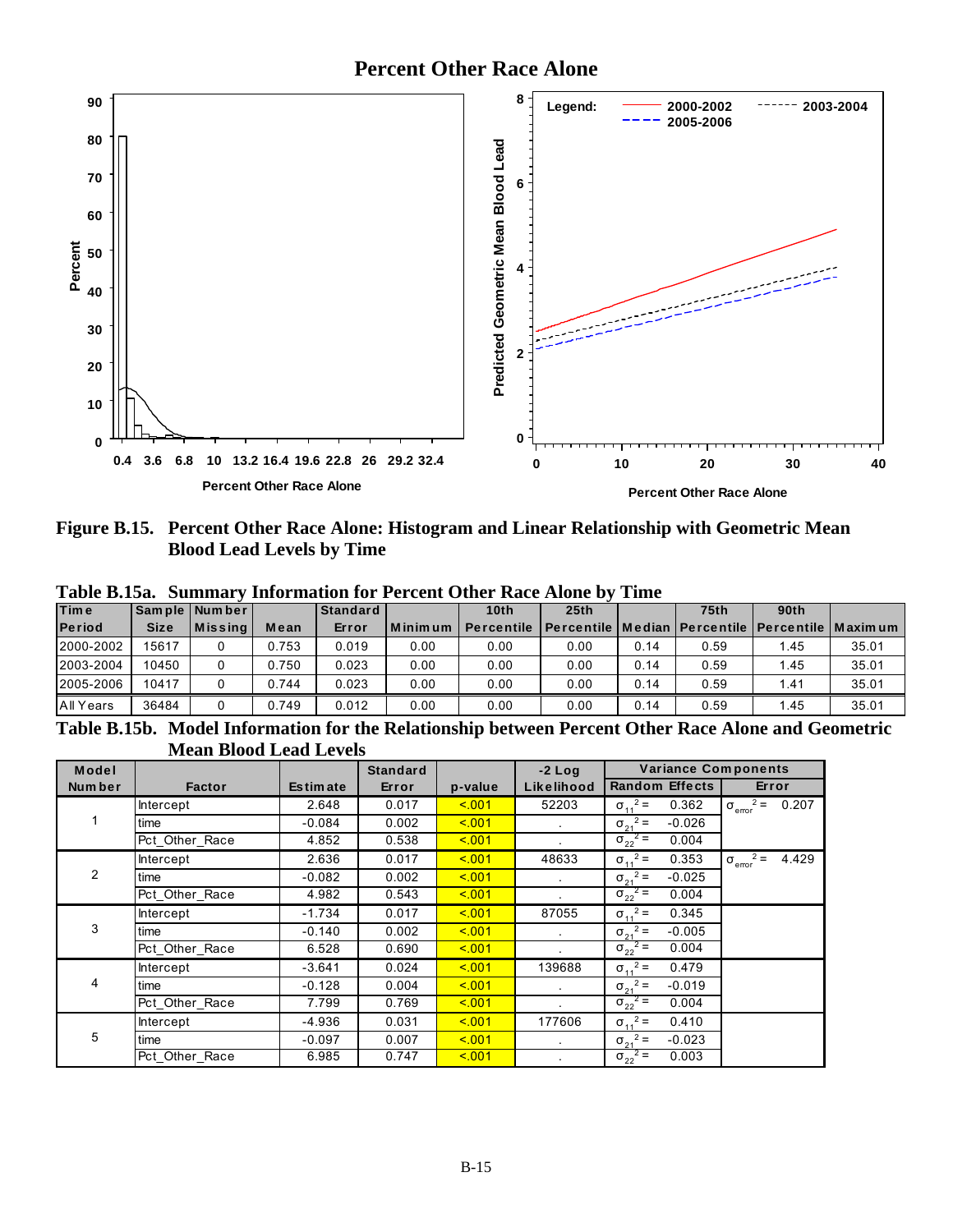# **Percent Multiple Races**



Figure B.16. Percent Multiple Races: Histogram and Linear Relationship with Geometric Mean Blood **Lead Levels by Time** 

| <b>Time</b>   |             | Sample Number    |      | Standard |         | 10 <sub>th</sub>  | 25th                                                    |     | <b>75th</b> | 90 <sub>th</sub> |      |
|---------------|-------------|------------------|------|----------|---------|-------------------|---------------------------------------------------------|-----|-------------|------------------|------|
| <b>Period</b> | <b>Size</b> | <b>M</b> is sing | Mean | Error    | Minimum | <b>Percentile</b> | Percentile   Median   Percentile   Percentile   Maximum |     |             |                  |      |
| 2000-2002     | 15617       |                  | l.98 | 0.02     | 0.0     | 0.3               | 0.7                                                     | 1.3 | 2.5         | 4.5              | 14.4 |
| 2003-2004     | 10450       |                  | 1.98 | 0.02     | 0.0     | 0.3               | 0.7                                                     | 1.3 | 2.5         | 4.5              | 14.4 |
| 2005-2006     | 10417       |                  | ∣.98 | 0.02     | 0.0     | 0.3               | 0.7                                                     | 1.3 | 2.5         | 4.5              | 14.4 |
| All Years     | 36484       |                  | l.98 | 0.01     | 0.0     | 0.3               | 0.7                                                     | 1.3 | 2.5         | 4.5              | 14.4 |
|               |             |                  |      |          |         |                   |                                                         |     |             | ___              |      |

Table B.16a. Summary Information for Percent Multiple Races by Time

Table B.16b. Model Information for the Relationship between Percent Multiple Races and Geometric **Mean Blood Lead Levels** 

| Model          |                  |                 | <b>Standard</b> |         | $-2$ Log   | <b>Variance Components</b>    |                                      |
|----------------|------------------|-----------------|-----------------|---------|------------|-------------------------------|--------------------------------------|
| Number         | <b>Factor</b>    | <b>Estimate</b> | Error           | p-value | Likelihood | <b>Random Effects</b>         | Error                                |
|                | <b>Intercept</b> | 2.649           | 0.016           | 5.001   | 52042      | $\sigma_{11}^2$ =<br>0.332    | $\sigma_{\text{error}}^2 = 0.207$    |
|                | time             | $-0.084$        | 0.002           | 5.001   |            | $\sigma_{21}^2$ =<br>$-0.026$ |                                      |
|                | Pct_Multi_Race   | 10.015          | 0.616           | 5.001   |            | $\sigma_{22}^2$ =<br>0.004    |                                      |
|                | Intercept        | 2.636           | 0.016           | 5.001   | 48471      | $\sigma_{11}^2$ =<br>0.321    | $\sigma_{\text{error}}^2$ =<br>4.429 |
| $\overline{2}$ | time             | $-0.082$        | 0.002           | 5.001   |            | $\sigma_{21}^2$ =<br>$-0.025$ |                                      |
|                | Pct_Multi_Race   | 10.176          | 0.617           | 5.001   |            | $\sigma_{22}^2$ =<br>0.004    |                                      |
|                | Intercept        | $-1.734$        | 0.016           | 5.001   | 86889      | $\sigma_{11}^2$ =<br>0.299    |                                      |
| 3              | time             | $-0.140$        | 0.002           | 5.001   |            | $\sigma_{21}^2$ =<br>$-0.004$ |                                      |
|                | Pct Multi Race   | 13.057          | 0.790           | < 0.01  |            | $\sigma_{22}^2$ =<br>0.004    |                                      |
|                | Intercept        | $-3.638$        | 0.023           | 5.001   | 139661     | $\sigma_{11}^2$ =<br>0.418    |                                      |
| 4              | time             | $-0.129$        | 0.004           | < 0.01  |            | $\sigma_{21}^2$ =<br>$-0.018$ |                                      |
|                | Pct Multi Race   | 14.632          | 0.906           | 5.001   |            | $\sigma_{22}^2$ =<br>0.004    |                                      |
|                | <b>Intercept</b> | $-4.939$        | 0.030           | 5.001   | 178105     | $\sigma_{11}^2$ =<br>0.358    |                                      |
| 5              | time             | $-0.098$        | 0.007           | 5.001   |            | $\sigma_{21}^2$ =<br>$-0.023$ |                                      |
|                | Pct Multi Race   | 13.632          | 0.923           | 5.001   |            | $\sigma_{22}^2$ =<br>0.003    |                                      |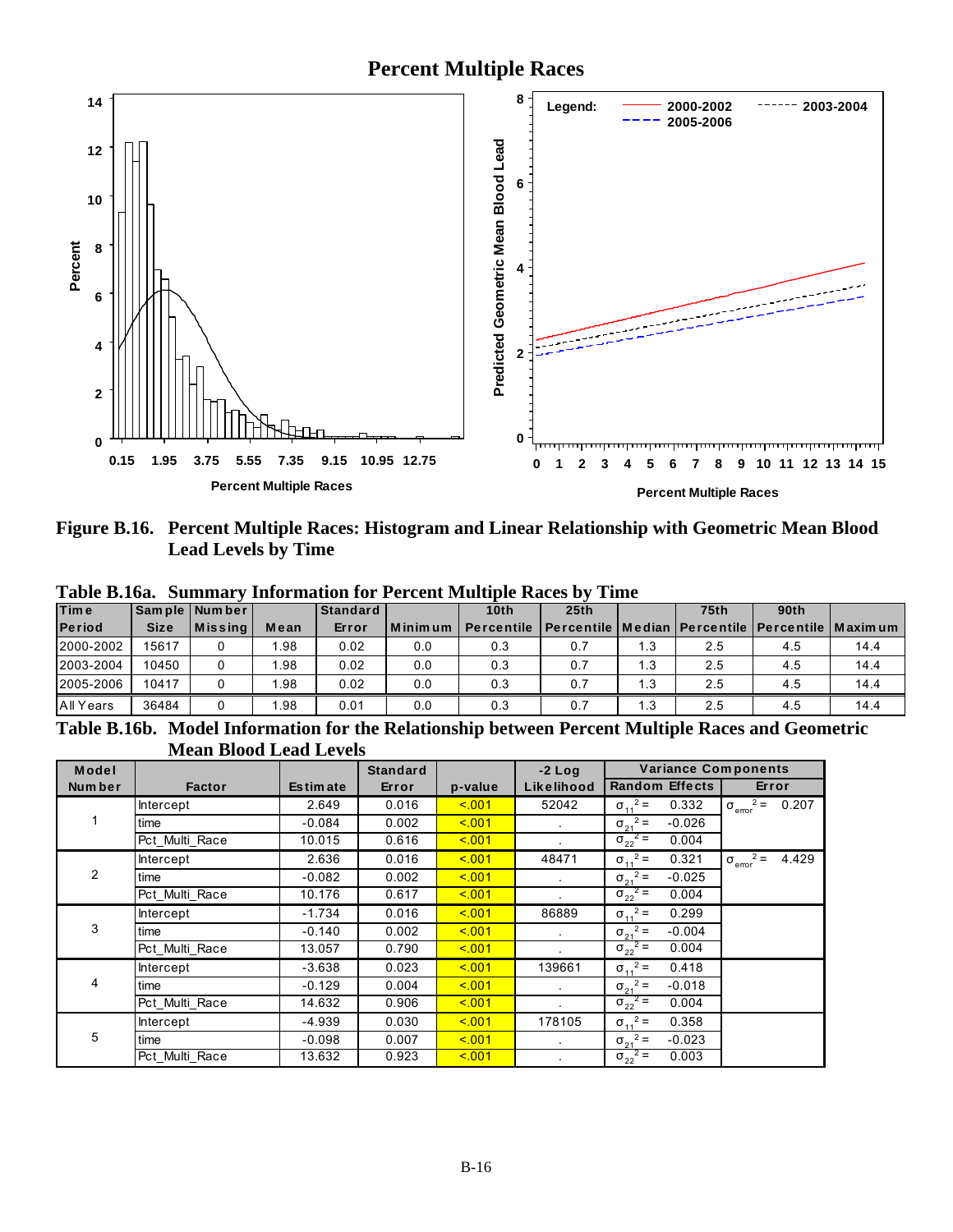# **Percent Hispanic**



Figure B.17. Percent Hispanic: Histogram and Linear Relationship with Geometric Mean Blood Lead **Levels by Time** 

| - - - - - - - - - - - - - |             | $\sim$ $\sim$ $\sim$ $\sim$ $\sim$ $\sim$ $\sim$ |      |          | A VA UUAAV AAADIJUMAALU |                  | -----                                                           |     |             |                  |      |
|---------------------------|-------------|--------------------------------------------------|------|----------|-------------------------|------------------|-----------------------------------------------------------------|-----|-------------|------------------|------|
| <b>Time</b>               |             | Sample Number                                    |      | Standard |                         | 10 <sub>th</sub> | 25th                                                            |     | <b>75th</b> | 90 <sub>th</sub> |      |
| <b>Period</b>             | <b>Size</b> | <b>M</b> is sing                                 | Mean | Error    | Minimum                 | Percentile       | <b>IPercentile   Median   Percentile   Percentile   Maximum</b> |     |             |                  |      |
| 2000-2002                 | 15617       |                                                  | 7.88 | 0.11     | 0.0                     | 0.4              | 1.0                                                             | 2.5 | 7.9         | 21.8             | 90.6 |
| 2003-2004                 | 10450       |                                                  | 7.87 | 0.13     | 0.0                     | 0.4              | 1.0                                                             | 2.5 | 7.9         | 21.7             | 90.6 |
| 2005-2006                 | 10417       |                                                  | 7.88 | 0.13     | 0.0                     | 0.4              | 1.0                                                             | 2.5 | 7.9         | 21.8             | 90.6 |
| All Years                 | 36484       |                                                  | 7.88 | 0.07     | 0.0                     | 0.4              | 1.0                                                             | 2.5 | 7.9         | 21.8             | 90.6 |
| __ _ _ _ _ _              |             | - - - -                                          |      |          | ___                     | ----             | $\sim$                                                          |     | $ -$        | .                |      |

Table B.17a. Summary Information for Percent Hispanic by Time

Table B.17b. Model Information for the Relationship between Percent Hispanic and Geometric Mean **Blood Lead Levels** 

| Model          |                  |                 | <b>Standard</b> |         | $-2$ Log   | <b>Variance Components</b>    |                                           |
|----------------|------------------|-----------------|-----------------|---------|------------|-------------------------------|-------------------------------------------|
| Num ber        | <b>Factor</b>    | <b>Estimate</b> | Error           | p-value | Likelihood | <b>Random Effects</b>         | Error                                     |
|                | <b>Intercept</b> | 2.650           | 0.018           | 5.001   | 52181      | $\sigma_{11}^2$ =<br>0.389    | $\sigma_{\text{error}}^2 =$<br>0.207      |
|                | time             | $-0.084$        | 0.002           | < 0.01  |            | $\sigma_{21}^2$ =<br>$-0.029$ |                                           |
|                | Pct Hispanic     | 0.975           | 0.093           | < 0.01  |            | $\sigma_{22}^2$ =<br>0.004    |                                           |
|                | Intercept        | 2.637           | 0.018           | < 0.01  | 48609      | $\sigma_{11}^2$ =<br>0.381    | $2 =$<br>4.428<br>$\sigma_{\text{error}}$ |
| $\overline{2}$ | time             | $-0.083$        | 0.002           | < 0.01  |            | $\sigma_{21}^2$ =<br>$-0.028$ |                                           |
|                | Pct Hispanic     | 1.004           | 0.093           | < 0.01  |            | $\sigma_{22}^2$ =<br>0.004    |                                           |
|                | Intercept        | $-1.736$        | 0.018           | 5.001   | 87020      | $\sigma_{11}^2$ =<br>0.350    |                                           |
| 3              | time             | $-0.139$        | 0.002           | 5.001   |            | $\sigma_{21}^2$ =<br>$-0.008$ |                                           |
|                | Pct Hispanic     | 1.309           | 0.120           | < 0.01  |            | $\sigma_{22}^2$ =<br>0.004    |                                           |
|                | Intercept        | $-3.645$        | 0.024           | < 0.01  | 139809     | $\sigma_{11}^2$ =<br>0.491    |                                           |
| 4              | time             | $-0.127$        | 0.004           | < 0.01  |            | $\sigma_{21}^2$ =<br>$-0.021$ |                                           |
|                | Pct_Hispanic     | 1.398           | 0.138           | < 0.01  |            | $\sigma_{22}^2$ =<br>0.004    |                                           |
|                | Intercept        | $-4.945$        | 0.031           | < 0.01  | 177754     | $\sigma_{11}^2$ =<br>0.441    |                                           |
| 5              | time             | $-0.096$        | 0.007           | < 0.01  |            | $\sigma_{21}^2$ =<br>$-0.026$ |                                           |
|                | Pct Hispanic     | 1.137           | 0.143           | < 0.01  |            | $\sigma_{22}^2$ =<br>0.003    |                                           |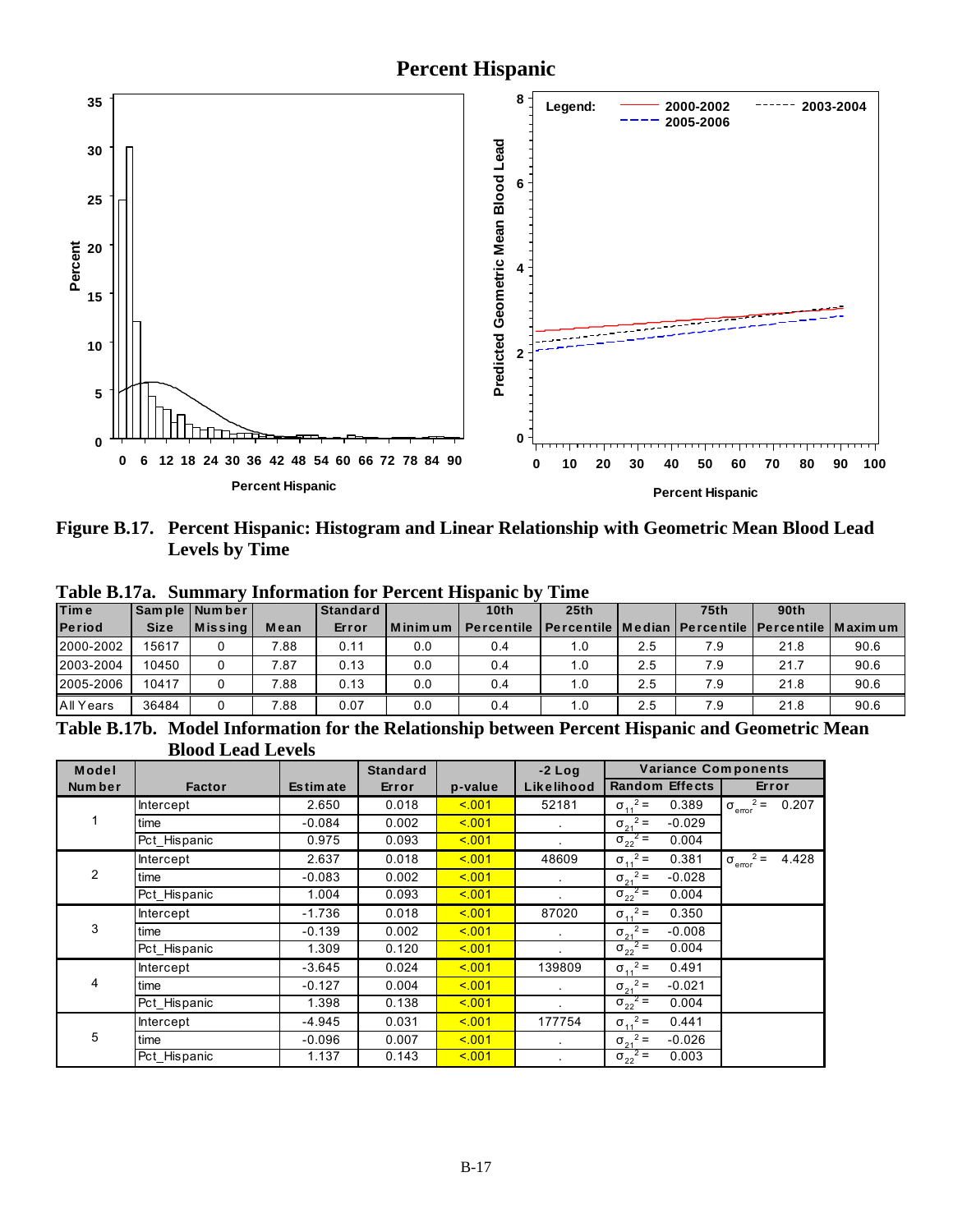# **Percent Rented Units**



Figure B.18. Percent Rented Units: Histogram and Linear Relationship with Geometric Mean Blood **Lead Levels by Time** 

| <b>Time</b>   |             | Sample Number   |       | Standard |            | 10 <sub>th</sub>  | 25th                                                             |      | <b>75th</b> | 90 <sub>th</sub> |       |
|---------------|-------------|-----------------|-------|----------|------------|-------------------|------------------------------------------------------------------|------|-------------|------------------|-------|
| <b>Period</b> | <b>Size</b> | <b>IMissing</b> | Mean  | Error    | l Minim um | <b>Percentile</b> | <u>I Percentile I Median I Percentile I Percentile I Maximum</u> |      |             |                  |       |
| 2000-2002     | 15617       |                 | 39.62 | 0.20     | 0.0        | 10.0              | 17.9                                                             | 34.8 | 59.9        | 75.7             | 100.0 |
| 2003-2004     | 10450       |                 | 39.66 | 0.25     | 0.0        | 10.0              | 18.0                                                             | 34.9 | 59.9        | 75.7             | 100.0 |
| 2005-2006     | 10417       |                 | 39.65 | 0.25     | 0.0        | 10.0              | 18.0                                                             | 34.8 | 59.9        | 75.7             | 100.0 |
| All Years     | 36484       |                 | 39.64 | 0.13     | 0.0        | 10.0              | 18.0                                                             | 34.8 | 59.9        | 75.7             | 100.0 |

Table B.18a. Summary Information for Percent Rented Units by Time

Table B.18b. Model Information for the Relationship between Percent Rented Units and Geometric **Mean Blood Lead Levels** 

| Model          |                  |                 | <b>Standard</b> |         | $-2$ Log   | <b>Variance Components</b>    |                                           |
|----------------|------------------|-----------------|-----------------|---------|------------|-------------------------------|-------------------------------------------|
| <b>Number</b>  | <b>Factor</b>    | <b>Estimate</b> | Error           | p-value | Likelihood | <b>Random Effects</b>         | Error                                     |
|                | <b>Intercept</b> | 2.647           | 0.016           | 5.001   | 52007      | $\sigma_{11}^2$ =<br>0.327    | $\sigma_{\text{error}}^2 =$<br>0.207      |
|                | time             | $-0.084$        | 0.002           | 5.001   |            | $\sigma_{21}^2$ =<br>$-0.026$ |                                           |
|                | Pct Rented       | 0.827           | 0.047           | 5.001   |            | $\sigma_{22}^2$ =<br>0.004    |                                           |
|                | <b>Intercept</b> | 2.634           | 0.016           | 5.001   | 48421      | $\sigma_{11}^2$ =<br>0.319    | $2 =$<br>4.430<br>$\sigma_{\text{error}}$ |
| $\overline{2}$ | time             | $-0.082$        | 0.002           | 5.001   |            | $\sigma_{21}^2$ =<br>$-0.026$ |                                           |
|                | Pct Rented       | 0.859           | 0.047           | 5.001   |            | $\sigma_{22}^2$ =<br>0.004    |                                           |
|                | <b>Intercept</b> | $-1.734$        | 0.016           | 5.001   | 86682      | $\sigma_{11}^2$ =<br>0.271    |                                           |
| 3              | time             | $-0.140$        | 0.002           | 5.001   | $\sim$     | $\sigma_{21}^2$ =<br>$-0.006$ |                                           |
|                | Pct Rented       | 1.222           | 0.059           | 5.001   |            | $\sigma_{22}^2$ =<br>0.004    |                                           |
|                | Intercept        | -3.634          | 0.022           | 5.001   | 139427     | $\sigma_{11}^2$ =<br>0.370    |                                           |
| 4              | time             | $-0.130$        | 0.004           | 5.001   | $\epsilon$ | $\sigma_{21}^2$ =<br>$-0.017$ |                                           |
|                | Pct Rented       | 1.402           | 0.070           | < 001   |            | $\sigma_{22}^2$ =<br>0.004    |                                           |
|                | <b>Intercept</b> | $-4.934$        | 0.030           | 5.001   | 177819     | $\sigma_{11}^2$ =<br>0.337    |                                           |
| 5              | time             | $-0.098$        | 0.007           | 5.001   |            | $\sigma_{21}^2$ =<br>$-0.022$ |                                           |
|                | Pct Rented       | 1.283           | 0.078           | < 0.01  |            | $\sigma_{22}^2$ =<br>0.003    |                                           |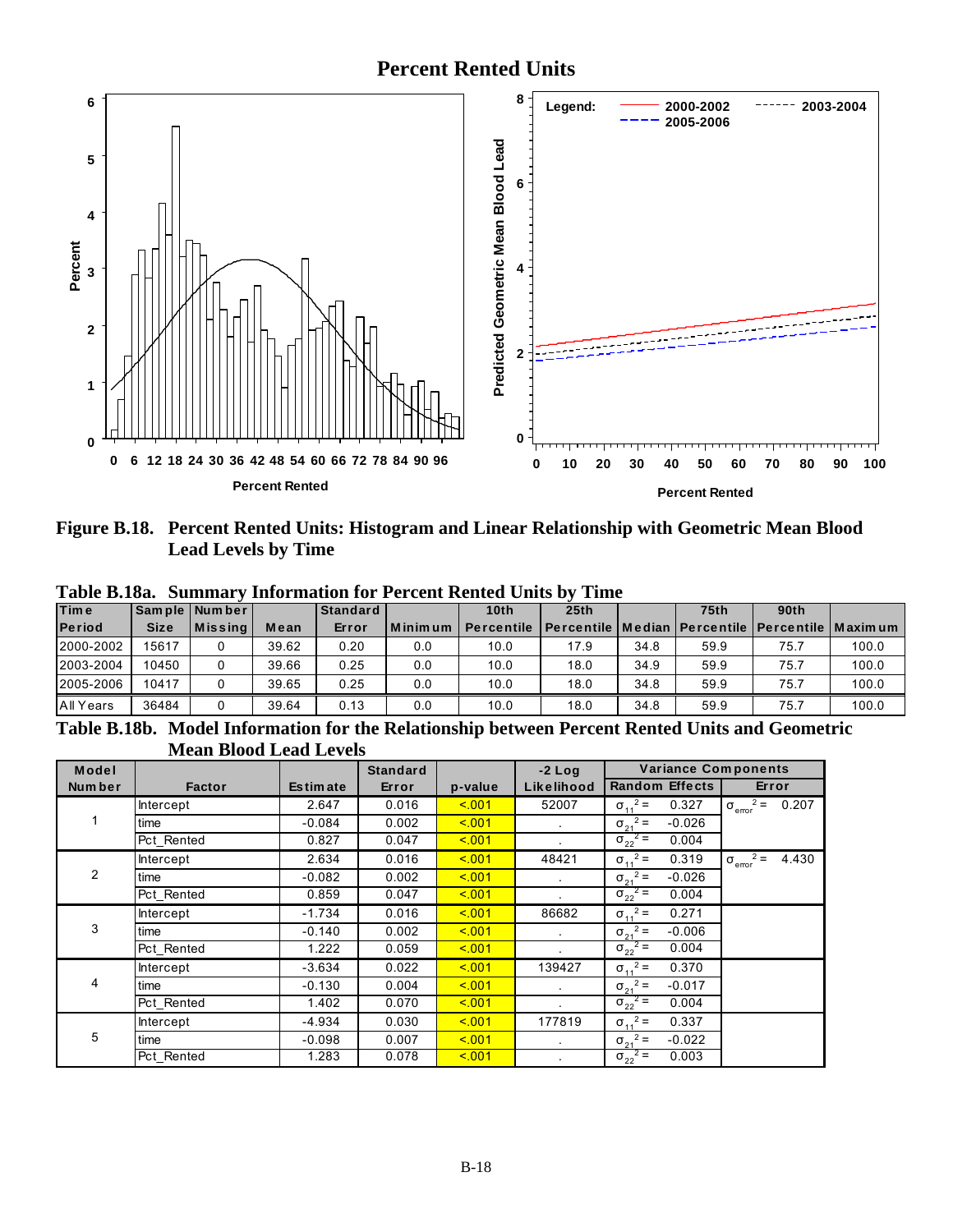**Median Rent (\$)** 



Figure B.19. Median Rent (\$): Histogram and Linear Relationship with Geometric Mean Blood Lead **Levels by Time** 

| <b>Time</b>   |             | Sample Number |       | Standard |         | 10 <sub>th</sub>  | 25 <sub>th</sub>                                                 |     | <b>75th</b> | 90th  |      |
|---------------|-------------|---------------|-------|----------|---------|-------------------|------------------------------------------------------------------|-----|-------------|-------|------|
| <b>Period</b> | <b>Size</b> | $ M$ is sing  | Mean  | Error    | Minimum | <b>Percentile</b> | <u>I Percentile I Median I Percentile I Percentile I Maximum</u> |     |             |       |      |
| 2000-2002     | 15617       |               | 653.7 | 1.8      |         | 414               | 504                                                              | 619 | 755         | 931   | 2001 |
| 2003-2004     | 10450       |               | 654.6 | 2.3      |         | 415               | 505                                                              | 619 | 755         | 935.5 | 2001 |
| 2005-2006     | 10417       |               | 654.4 | 2.3      |         | 415               | 505                                                              | 619 | 755         | 933   | 2001 |
| All Years     | 36484       |               | 654.1 | 1.2      |         | 415               | 504                                                              | 619 | 755         | 933   | 2001 |

Table B.19a. Summary Information for Median Rent (\$) by Time

Table B.19b. Model Information for the Relationship between Median Rent (\$) and Geometric Mean **Blood Lead Levels** 

| Model          |               |                 | <b>Standard</b> |         | $-2$ Log   | <b>Variance Components</b>    |                                           |
|----------------|---------------|-----------------|-----------------|---------|------------|-------------------------------|-------------------------------------------|
| Num ber        | <b>Factor</b> | <b>Estimate</b> | Error           | p-value | Likelihood | <b>Random Effects</b>         | Error                                     |
|                | Intercept     | 2.650           | 0.017           | 5.001   | 52004      | $\sigma_{11}^2$ =<br>0.361    | $\sigma_{\text{error}}^2 = 0.207$         |
| 1              | time          | $-0.084$        | 0.002           | < 0.01  |            | $\sigma_{21}^2$ =<br>$-0.029$ |                                           |
|                | Median Rent   | $-0.001$        | 0.000           | 5.001   |            | $\sigma_{22}^2$ =<br>0.004    |                                           |
|                | Intercept     | 2.637           | 0.017           | < 0.01  | 48440      | $\sigma_{11}^2$ =<br>0.352    | $2 =$<br>4.428<br>$\sigma_{\text{error}}$ |
| $\overline{2}$ | time          | $-0.083$        | 0.002           | < 0.01  |            | $\sigma_{21}^2$ =<br>$-0.028$ |                                           |
|                | Median Rent   | $-0.001$        | 0.000           | < 0.01  |            | $\sigma_{22}^2$ =<br>0.004    |                                           |
|                | Intercept     | $-1.739$        | 0.017           | 5.001   | 86943      | $\sigma_{11}^2$ =<br>0.324    |                                           |
| 3              | time          | $-0.139$        | 0.002           | 5.001   |            | $\sigma_{21}^2$ =<br>$-0.010$ |                                           |
|                | Median Rent   | $-0.001$        | 0.000           | 5.001   |            | $\sigma_{22}^2$ =<br>0.004    |                                           |
|                | Intercept     | -3.652          | 0.024           | < 0.01  | 139972     | $\sigma_{11}^2$ =<br>0.476    |                                           |
| 4              | time          | $-0.126$        | 0.004           | < 0.01  | $\sim$     | $\sigma_{21}^2$ =<br>$-0.023$ |                                           |
|                | Median_Rent   | $-0.001$        | 0.000           | < 0.01  |            | $\sigma_{22}^2$ =<br>0.004    |                                           |
|                | Intercept     | $-4.952$        | 0.031           | < 0.01  | 177952     | $\sigma_{11}^2$ =<br>0.445    |                                           |
| 5              | time          | $-0.095$        | 0.007           | < 0.01  |            | $\sigma_{21}^2$ =<br>$-0.029$ |                                           |
|                | Median Rent   | $-0.001$        | 0.000           | < 0.01  |            | $\sigma_{22}^2$ =<br>0.003    |                                           |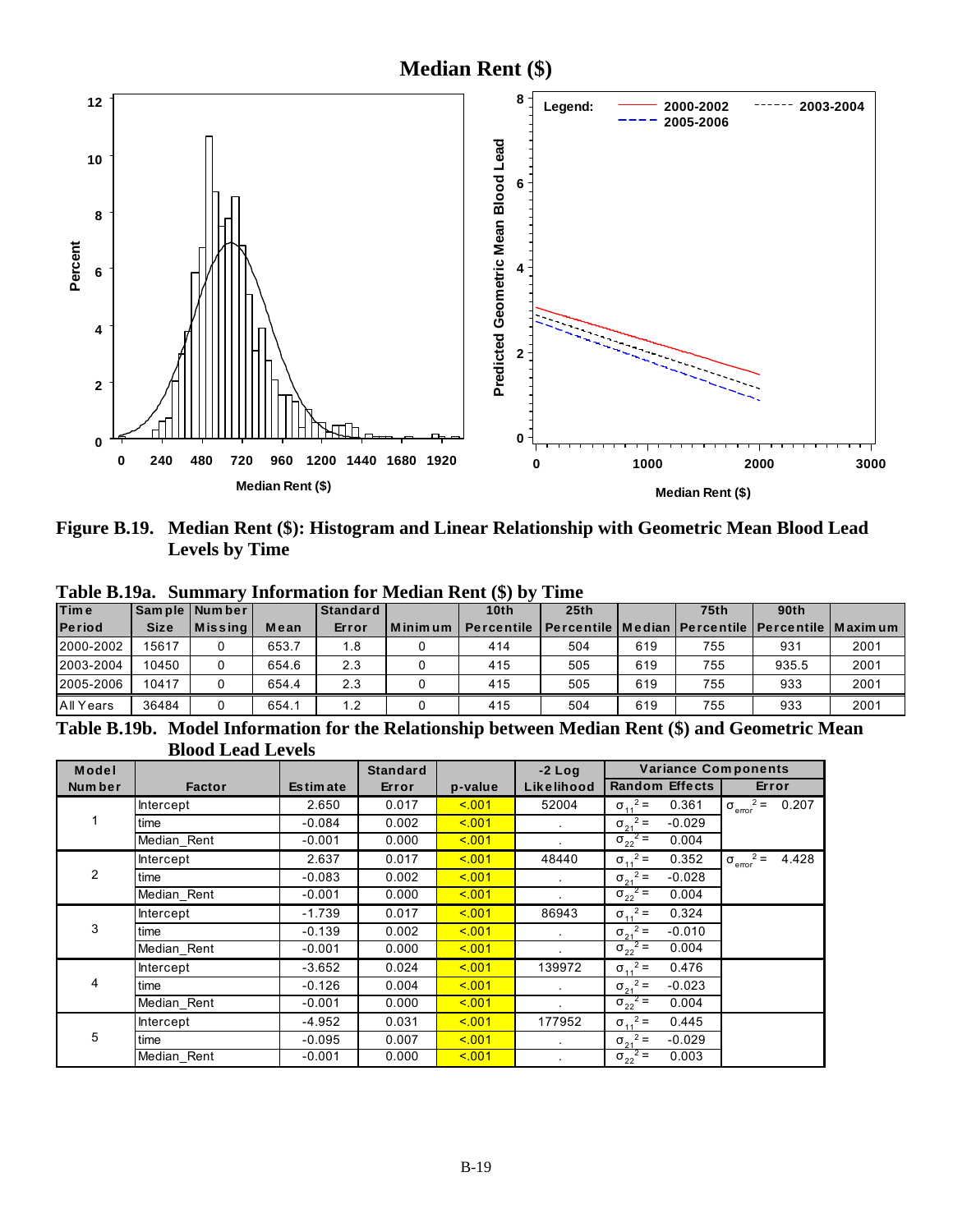**Housing Value (\$)** 



Figure B.20. Housing Value (\$): Histogram and Linear Relationship with Geometric Mean Blood Lead Levels by Time

| <b>Time</b>   |             | Sample   Number |          | Standard |         | 10 <sub>th</sub>  | 25 <sub>th</sub>                                        |        | <b>75th</b> | 90th   |         |
|---------------|-------------|-----------------|----------|----------|---------|-------------------|---------------------------------------------------------|--------|-------------|--------|---------|
| <b>Period</b> | <b>Size</b> | $ M$ is sing    | Mean     | Error    | Minimum | <b>Percentile</b> | Percentile   Median   Percentile   Percentile   Maximum |        |             |        |         |
| 2000-2002     | 15617       |                 | 203914.1 | 1043.4   |         | 98200             | 130000                                                  | 172000 | 233800      | 341300 | 1000001 |
| 2003-2004     | 10450       |                 | 204453.3 | 1279.9   |         | 98200             | 130100                                                  | 172100 | 235100      | 342600 | 1000001 |
| 2005-2006     | 10417       |                 | 204436   | 1281.5   |         | 98500             | 130200                                                  | 172100 | 235100      | 342200 | 1000001 |
| All Years     | 36484       |                 | 204217.7 | 683.9    |         | 98200             | 130100                                                  | 172100 | 234600      | 342200 | 1000001 |

Table B.20a. Summary Information for Housing Value (\$) by Time

Table B.20b. Model Information for the Relationship between Housing Value (\$) and Geometric Mean **Blood Lead Levels** 

| Model  |                  |                 | <b>Standard</b> |         | $-2$ Log   | <b>Variance Components</b>    |                                             |
|--------|------------------|-----------------|-----------------|---------|------------|-------------------------------|---------------------------------------------|
| Number | <b>Factor</b>    | <b>Estimate</b> | Error           | p-value | Likelihood | <b>Random Effects</b>         | Error                                       |
|        | <b>Intercept</b> | 2.652           | 0.017           | 5.001   | 52095      | $\sigma_{11}^2$ =<br>0.374    | $2 =$<br>0.207<br>$\sigma_{\text{error}}^2$ |
|        | time             | $-0.084$        | 0.002           | < 0.01  |            | $\sigma_{21}^2$ =<br>$-0.030$ |                                             |
|        | Housing Value    | 0.000           | 0.000           | 5.001   |            | $\sigma_{22}^2$ =<br>0.004    |                                             |
|        | Intercept        | 2.638           | 0.017           | < 0.01  | 48521      | $\sigma_{11}^2$ =<br>0.363    | $2 =$<br>4.429<br>$\sigma_{\text{error}}$   |
| 2      | time             | $-0.083$        | 0.002           | 5.001   |            | $\sigma_{21}^2$ =<br>$-0.029$ |                                             |
|        | Housing Value    | 0.000           | 0.000           | < 0.01  |            | $\sigma_{22}^2$ =<br>0.004    |                                             |
|        | Intercept        | $-1.738$        | 0.017           | 5.001   | 87033      | $\sigma_{11}^2$ =<br>0.337    |                                             |
| 3      | time             | $-0.139$        | 0.002           | 5.001   |            | $\sigma_{21}^2$ =<br>$-0.009$ |                                             |
|        | Housing Value    | 0.000           | 0.000           | 5.001   |            | $\sigma_{22}^2$ =<br>0.004    |                                             |
|        | Intercept        | $-3.652$        | 0.024           | < 0.01  | 140054     | $\sigma_{11}^2$ =<br>0.489    |                                             |
| 4      | time             | $-0.126$        | 0.004           | < 0.01  | $\sim$     | $\sigma_{21}^2$ =<br>$-0.024$ |                                             |
|        | Housing Value    | 0.000           | 0.000           | < 0.01  |            | $\sigma_{22}^2$ =<br>0.004    |                                             |
|        | <b>Intercept</b> | -4.953          | 0.031           | < 0.01  | 178202     | $\sigma_{11}^2$ =<br>0.443    |                                             |
| 5      | time             | $-0.095$        | 0.007           | < 0.01  |            | $\sigma_{21}^2$ =<br>$-0.028$ |                                             |
|        | Housing Value    | 0.000           | 0.000           | < 0.01  |            | $\sigma_{22}^2$ =<br>0.003    |                                             |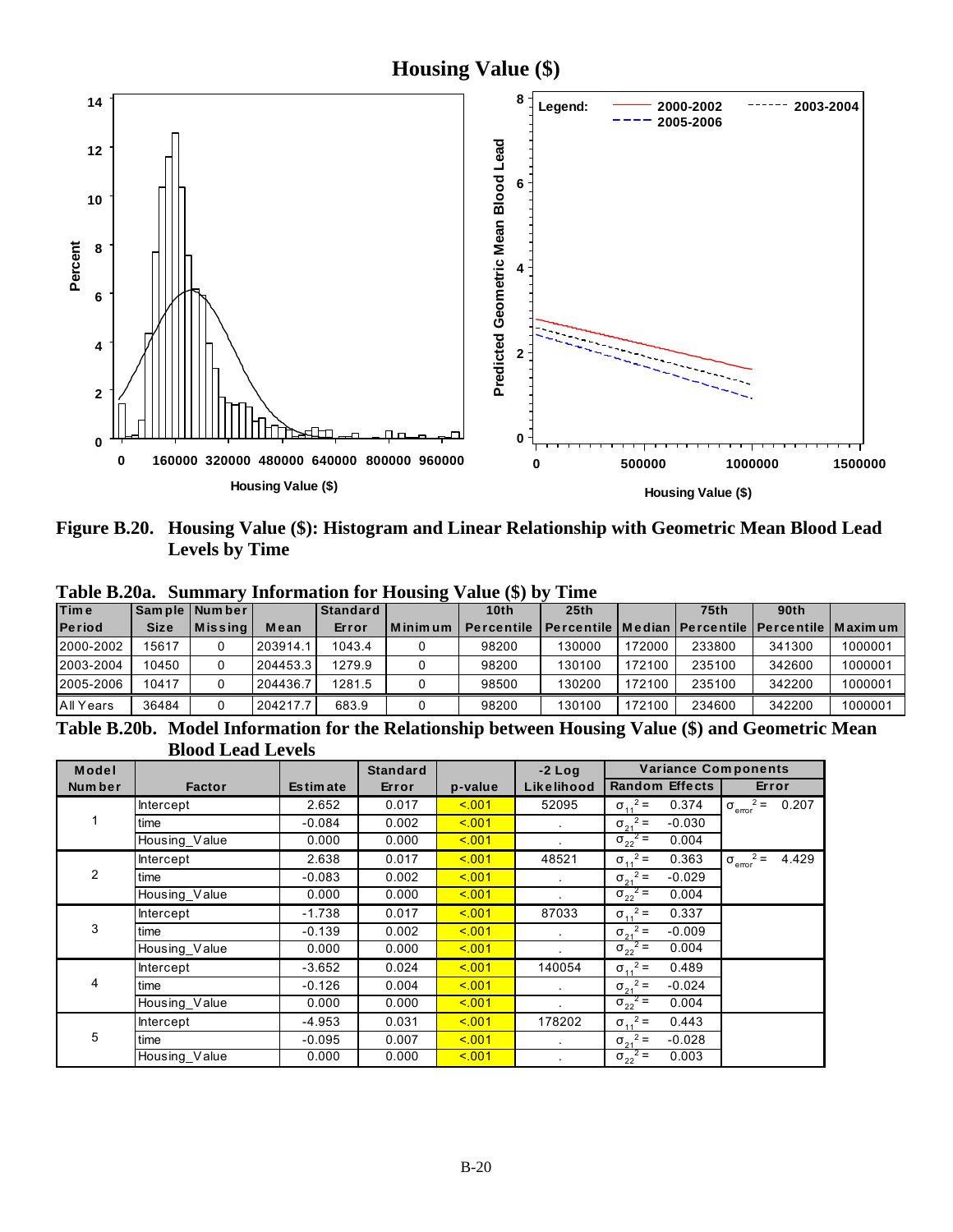

Figure B.21. Percent Vacant Units: Histogram and Linear Relationship with Geometric Mean Blood **Lead Levels by Time** 

| <b>Time</b>   |             | Sample Number |      | Standard |         | 10th       | 25th                                                    |      | <b>75th</b> | 90th |      |
|---------------|-------------|---------------|------|----------|---------|------------|---------------------------------------------------------|------|-------------|------|------|
| <b>Period</b> | <b>Size</b> | $ M$ is sing  | Mean | Error    | Minimum | Percentile | Percentile   Median   Percentile   Percentile   Maximum |      |             |      |      |
| 2000-2002     | 15617       |               | 5.33 | 0.05     | 0.0     | . . 5      | 2.1                                                     | 3.2  | 5.6         | 10.1 | 80.5 |
| 2003-2004     | 10450       |               | 5.36 | 0.07     | 0.0     | l.5        | 2.1                                                     | 3.2  | 5.7         | 10.1 | 78.0 |
| 2005-2006     | 10417       |               | 5.34 | 0.07     | 0.0     | ا 5.       | 2.1                                                     | 3.2  | 5.7         | 10.1 | 66.3 |
| All Years     | 36484       |               | 5.34 | 0.04     | 0.0     | l.5        | 2.1                                                     | 3.2  | 5.7         | 10.1 | 80.5 |
| __ _ _ _ _ _  |             | ------        |      | .        |         | ----       | $\sim$                                                  | ____ | ---         | $ -$ |      |

Table B.21a. Summary Information for Percent Vacant Units by Time

Table B.21b. Model Information for the Relationship between Percent Vacant Units and Geometric **Mean Blood Lead Levels** 

| Model  |                  |                 | <b>Standard</b> |         | $-2$ Log             | <b>Variance Components</b>    |                                      |
|--------|------------------|-----------------|-----------------|---------|----------------------|-------------------------------|--------------------------------------|
| Number | <b>Factor</b>    | <b>Estimate</b> | Error           | p-value | Likelihood           | <b>Random Effects</b>         | Error                                |
|        | <b>Intercept</b> | 2.640           | 0.017           | < 0.01  | 52187                | $\sigma_{11}^2$ =<br>0.357    | $\sigma_{\text{error}}^2 = 0.207$    |
| 1.     | time             | $-0.084$        | 0.002           | < 0.01  |                      | $\sigma_{21}^2$ =<br>$-0.026$ |                                      |
|        | Pct_Vacant       | 1.540           | 0.153           | < 0.01  |                      | $\sigma_{22}^2$ =<br>0.004    |                                      |
|        | Intercept        | 2.629           | 0.017           | < 0.01  | 48618                | $\sigma_{11}^2$ =<br>0.351    | $\sigma_{\text{error}}^2$ =<br>4.429 |
| 2      | time             | $-0.082$        | 0.002           | 5.001   |                      | $\sigma_{21}^2$ =<br>$-0.025$ |                                      |
|        | Pct Vacant       | 1.686           | 0.166           | 5.001   |                      | $\sigma_{22}^2$ =<br>0.004    |                                      |
|        | Intercept        | $-1.740$        | 0.018           | < 0.01  | 87004                | $\sigma_{11}^2$ =<br>0.352    |                                      |
| 3      | time             | $-0.140$        | 0.002           | 5.001   | $\mathbf{r}$         | $\sigma_{21}^2$ =<br>$-0.006$ |                                      |
|        | Pct Vacant       | 1.877           | 0.212           | 5.001   |                      | $\sigma_{22}^2$ =<br>0.004    |                                      |
|        | Intercept        | $-3.646$        | 0.024           | 5.001   | 139452               | $\sigma_{11}^2$ =<br>0.512    |                                      |
| 4      | time             | $-0.126$        | 0.004           | < 0.01  | $\mathbf{r}$         | $\sigma_{21}^2$ =<br>$-0.022$ |                                      |
|        | Pct Vacant       | 2.027           | 0.272           | 5.001   |                      | $\sigma_{22}^2$ =<br>0.004    |                                      |
|        | Intercept        | -4.940          | 0.032           | < 0.01  | 177021               | $\sigma_{11}^2$ =<br>0.468    |                                      |
| 5      | time             | $-0.094$        | 0.007           | 5.001   | $\ddot{\phantom{a}}$ | $\sigma_{21}^2$ =<br>$-0.029$ |                                      |
|        | Pct_Vacant       | 1.812           | 0.323           | < 0.01  |                      | $\sigma_{22}^2$ =<br>0.003    |                                      |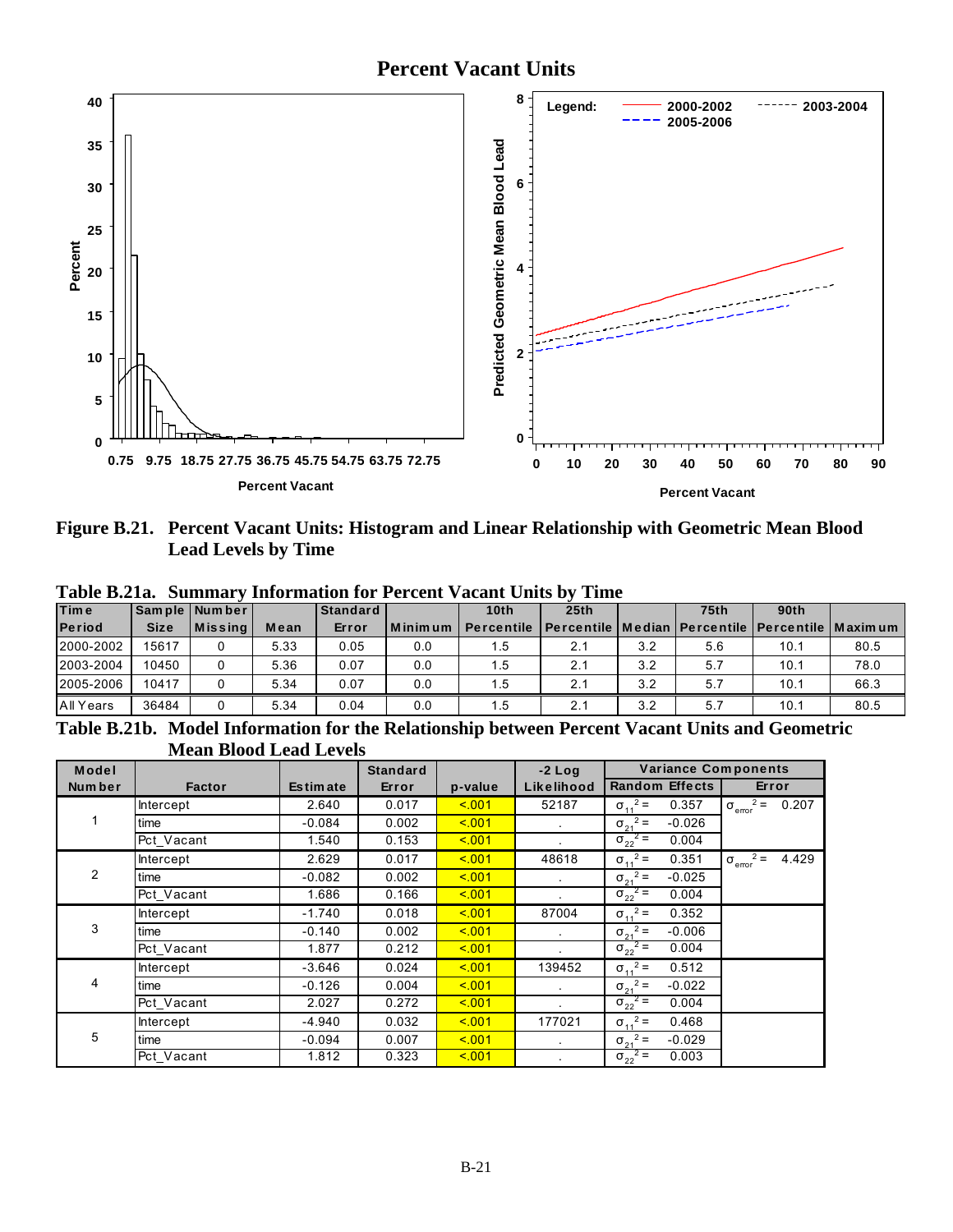# **Percent Single Parent Households**



Figure B.22. Percent Single Parent Households: Histogram and Linear Relationship with Geometric **Mean Blood Lead Levels by Time** 

|               |             |                 |       |                 |         | Table D.22a.    building y Throi mation for T creent bingle T arent Households by |                                                                 |      | -----       |                  |      |
|---------------|-------------|-----------------|-------|-----------------|---------|-----------------------------------------------------------------------------------|-----------------------------------------------------------------|------|-------------|------------------|------|
| <b>Time</b>   |             | Sample Number   |       | <b>Standard</b> |         | 10 <sub>th</sub>                                                                  | 25 <sub>th</sub>                                                |      | <b>75th</b> | 90 <sub>th</sub> |      |
| <b>Period</b> | <b>Size</b> | <b>IMissina</b> | Mean  | Error           | Minimum | <b>Percentile</b>                                                                 | <b>IPercentile   Median   Percentile   Percentile   Maximum</b> |      |             |                  |      |
| 2000-2002     | 15617       |                 | 27.59 | 0.14            | 0.0     | 9.5                                                                               | 14.1                                                            | 22.7 | 38.0        | 53.6             | 87.9 |
| 2003-2004     | 10450       |                 | 27.61 | 0.17            | 0.0     | 9.5                                                                               | 14.1                                                            | 22.8 | 38.1        | 53.6             | 87.9 |
| 2005-2006     | 10417       |                 | 27.60 | 0.17            | 0.0     | 9.5                                                                               | 14.1                                                            | 22.8 | 38.0        | 53.6             | 87.9 |
| All Years     | 36484       |                 | 27.60 | 0.09            | 0.0     | 9.5                                                                               | 14.1                                                            | 22.7 | 38.0        | 53.6             | 87.9 |
|               |             |                 |       |                 |         |                                                                                   |                                                                 |      |             |                  |      |

Table B.22a. **Summary Information for Percent Single Parent Households by Time** 

Table B.22b. Model Information for the Relationship between Percent Single Parent Households and **Geometric Mean Blood Lead Levels** 

| Model          |                   |                 | <b>Standard</b> |         | $-2$ Log   | <b>Variance Components</b>    |                                           |
|----------------|-------------------|-----------------|-----------------|---------|------------|-------------------------------|-------------------------------------------|
| <b>Number</b>  | <b>Factor</b>     | <b>Estimate</b> | Error           | p-value | Likelihood | <b>Random Effects</b>         | Error                                     |
|                | <b>Intercept</b>  | 2.650           | 0.016           | 5.001   | 51748      | $\sigma_{11}^2$ =<br>0.304    | $\sigma_{\text{error}}^2 =$<br>0.207      |
|                | time              | $-0.084$        | 0.002           | 5.001   |            | $\sigma_{21}^2$ =<br>$-0.027$ |                                           |
|                | Pct_Single_Parent | 1.595           | 0.062           | 5.001   |            | $\sigma_{22}^2$ =<br>0.004    |                                           |
|                | Intercept         | 2.636           | 0.016           | < 0.01  | 48156      | $\sigma_{11}^2$ =<br>0.294    | $2 =$<br>4.430<br>$\sigma_{\text{error}}$ |
| $\overline{2}$ | time              | $-0.083$        | 0.002           | 5.001   |            | $\sigma_{21}^2$ =<br>$-0.026$ |                                           |
|                | Pct_Single_Parent | 1.635           | 0.061           | 5.001   |            | $\sigma_{22}^2$ =<br>0.004    |                                           |
|                | <b>Intercept</b>  | $-1.736$        | 0.015           | 5.001   | 86543      | $\sigma_{11}^2$ =<br>0.245    |                                           |
| 3              | time              | $-0.139$        | 0.002           | 5.001   |            | $\sigma_{21}^2$ =<br>$-0.008$ |                                           |
|                | Pct Single Parent | 2.100           | 0.079           | 5.001   |            | $\sigma_{22}^2$ =<br>0.004    |                                           |
|                | Intercept         | $-3.638$        | 0.022           | 5.001   | 139654     | $\sigma_{11}^2$ =<br>0.346    |                                           |
| 4              | time              | $-0.129$        | 0.004           | 5.001   | $\sim$     | $\sigma_{21}^2$ =<br>$-0.017$ |                                           |
|                | Pct_Single_Parent | 2.208           | 0.096           | 5.001   |            | $\sigma_{22}^2$ =<br>0.004    |                                           |
|                | <b>Intercept</b>  | -4.940          | 0.030           | 5.001   | 178339     | $\sigma_{11}^2$ =<br>0.314    |                                           |
| 5              | time              | $-0.099$        | 0.007           | < 0.01  |            | $\sigma_{21}^2$ =<br>$-0.021$ |                                           |
|                | Pct_Single_Parent | 1.906           | 0.105           | 5.001   |            | $\sigma_{22}^2$ =<br>0.003    |                                           |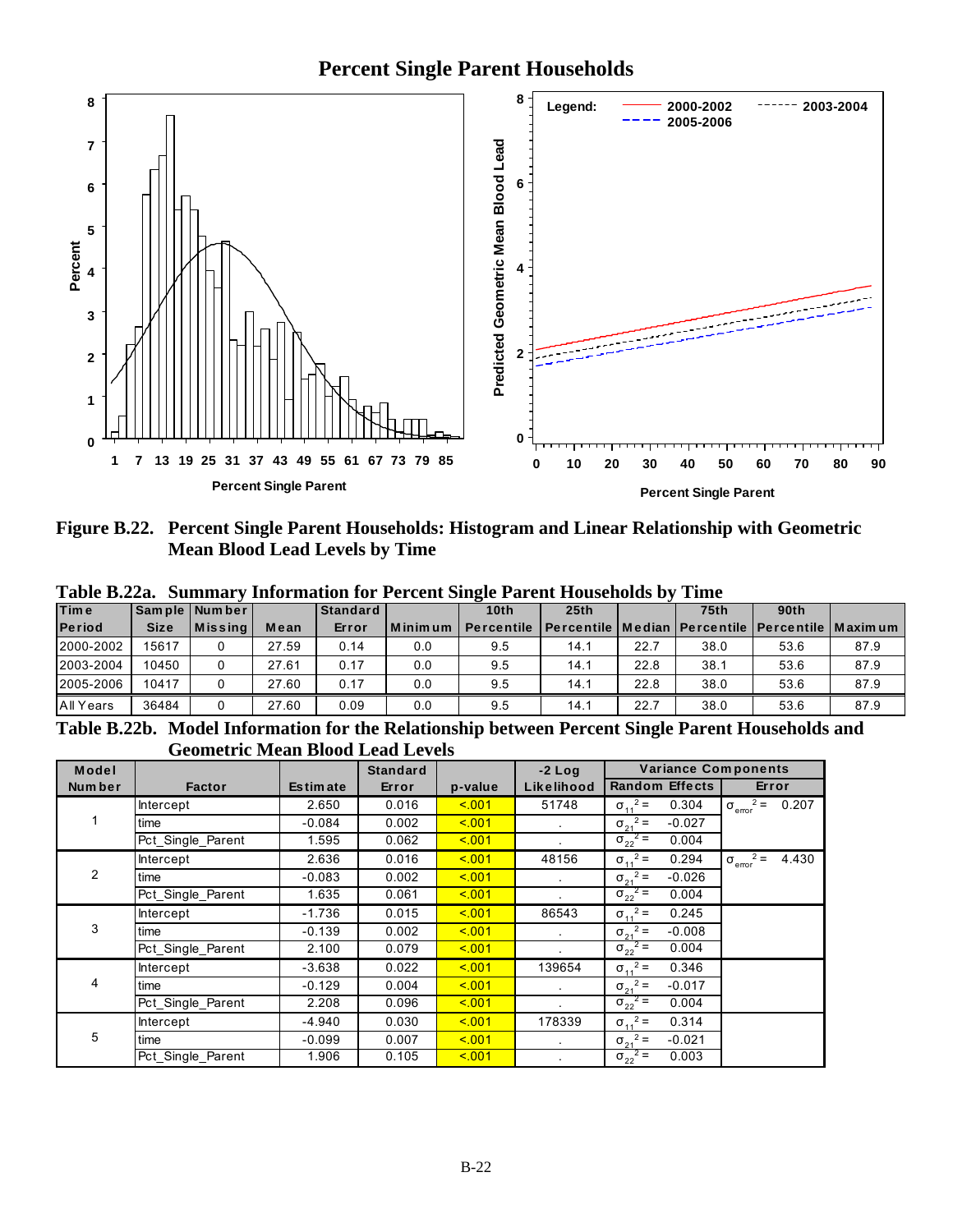

Figure B.23. Median Year Built: Histogram and Linear Relationship with Geometric Mean Blood Lead **Levels by Time** 

|             |        | Standard                            |         | 10 <sub>th</sub>  | 25th |      | <b>75th</b> | 90th |                                                                   |
|-------------|--------|-------------------------------------|---------|-------------------|------|------|-------------|------|-------------------------------------------------------------------|
| <b>Size</b> | Mean   | Error                               | Minimum | <b>Percentile</b> |      |      |             |      |                                                                   |
| 15617       | 1954.4 | 0.1                                 | 1939    | 1939              | 1939 | 1954 | 1966        | 1974 | 1999                                                              |
| 10450       | 1954.4 | 0.1                                 | 1939    | 1939              | 1939 | 1954 | 1966        | 1974 | 1999                                                              |
| 10417       | 1954.4 | 0.1                                 | 1939    | 1939              | 1939 | 1954 | 1966        | 1974 | 1999                                                              |
| 36484       | 1954.4 | 0.1                                 | 1939    | 1939              | 1939 | 1954 | 1966        | 1974 | 1999                                                              |
|             |        | Sample   Number  <br><b>Missing</b> |         |                   |      |      |             |      | <u>l Percentile I Median I Percentile   Percentile   Maxim um</u> |

Table B.23a. Summary Information for Median Year Built by Time

Table B.23b. Model Information for the Relationship between Median Year Built and Geometric Mean **Blood Lead Levels** 

| Model   |                 |                 | <b>Standard</b> |         | $-2$ Log   | <b>Variance Components</b>    |                                           |
|---------|-----------------|-----------------|-----------------|---------|------------|-------------------------------|-------------------------------------------|
| Num ber | <b>Factor</b>   | <b>Estimate</b> | Error           | p-value | Likelihood | <b>Random Effects</b>         | Error                                     |
|         | Intercept       | 2.651           | 0.016           | 5.001   | 51950      | $\sigma_{11}^2$ =<br>0.301    | $\sigma_{\text{error}}^2 = 0.207$         |
| 1.      | time            | $-0.084$        | 0.002           | 5.001   |            | $\sigma_{21}^2$ =<br>$-0.024$ |                                           |
|         | Median Yr Built | $-0.017$        | 0.001           | 5.001   |            | $\sigma_{22}^2$ =<br>0.004    |                                           |
|         | Intercept       | 2.637           | 0.015           | < 0.01  | 48361      | $\sigma_{11}^2$ =<br>0.288    | $2 =$<br>4.431<br>$\sigma_{\text{error}}$ |
| 2       | time            | $-0.082$        | 0.002           | < 0.01  |            | $\sigma_{21}^2$ =<br>$-0.023$ |                                           |
|         | Median Yr Built | $-0.017$        | 0.001           | < 0.01  |            | $\sigma_{22}^2$ =<br>0.004    |                                           |
|         | Intercept       | $-1.732$        | 0.015           | 5.001   | 86621      | $\sigma_{11}^2$ =<br>0.231    |                                           |
| 3       | time            | $-0.140$        | 0.002           | 5.001   |            | $\sigma_{21}^2$ =<br>$-0.004$ |                                           |
|         | Median Yr Built | $-0.026$        | 0.001           | < 0.01  |            | $\sigma_{22}^2$ =<br>0.004    |                                           |
|         | Intercept       | $-3.634$        | 0.021           | < 0.01  | 139739     | $\sigma_{11}^2$ =<br>0.318    |                                           |
| 4       | time            | $-0.130$        | 0.004           | < 001   |            | $\sigma_{21}^2$ =<br>$-0.015$ |                                           |
|         | Median Yr Built | $-0.030$        | 0.001           | < 0.01  |            | $\sigma_{22}^2$ =<br>0.004    |                                           |
|         | Intercept       | -4.937          | 0.030           | 5.001   | 178275     | $\sigma_{11}^2$ =<br>0.312    |                                           |
| 5       | time            | $-0.099$        | 0.007           | < 0.01  | $\sim$     | $\sigma_{21}^2$ =<br>$-0.022$ |                                           |
|         | Median Yr Built | $-0.026$        | 0.001           | < 0.01  |            | $\sigma_{22}^2$ =<br>0.003    |                                           |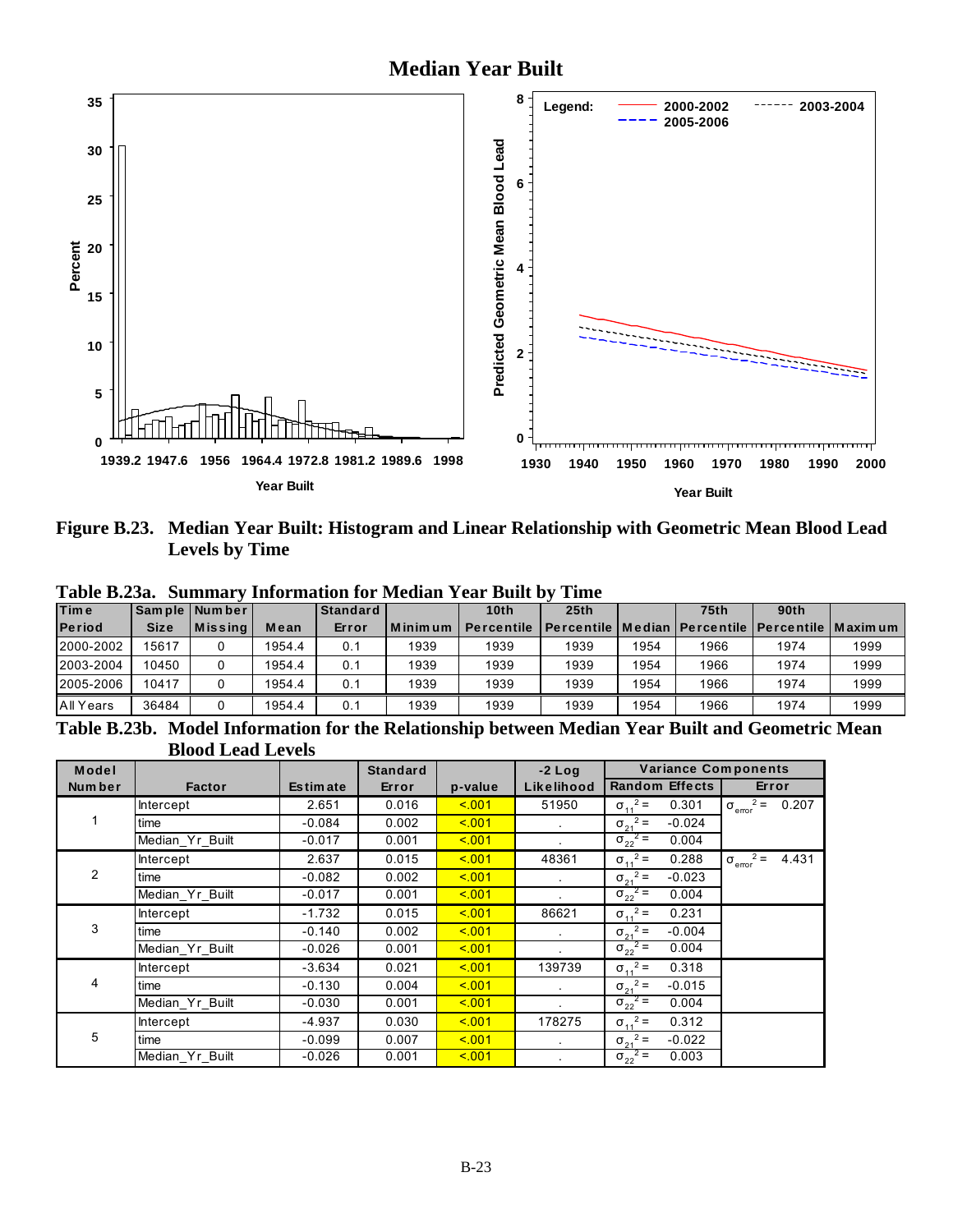

Figure B.24. Median Year Occupied Units were built: Histogram and Linear Relationship with **Geometric Mean Blood Lead Levels by Time** 

| 1 AVIV DIZTAI |             | гочиници у       |        |            |           | , mormanon ior mcalan Tcar Occupica Omis were bant by Thile |                                                                 |      |                  |      |      |
|---------------|-------------|------------------|--------|------------|-----------|-------------------------------------------------------------|-----------------------------------------------------------------|------|------------------|------|------|
| <b>Time</b>   |             | Sample Number    |        | Standard I |           | 10th                                                        | 25 <sub>th</sub>                                                |      | 75 <sub>th</sub> | 90th |      |
| <b>Period</b> | <b>Size</b> | <b>I</b> Missina | Mean   | Error      | l Minimum | <b>Percentile</b>                                           | <b>IPercentile   Median   Percentile   Percentile   Maximum</b> |      |                  |      |      |
| 2000-2002     | 15617       |                  | 1954.5 | 0.1        | 1939      | 1939                                                        | 1939                                                            | 1954 | 1966             | 1974 | 1999 |
| 2003-2004     | 10450       |                  | 1954.6 | 0.1        | 1939      | 1939                                                        | 1939                                                            | 1954 | 1966             | 1975 | 1999 |
| 2005-2006     | 10417       |                  | 1954.6 | 0.1        | 1939      | 1939                                                        | 1939                                                            | 1954 | 1966             | 1975 | 1999 |
| All Years     | 36484       |                  | 1954.6 | 0.1        | 1939      | 1939                                                        | 1939                                                            | 1954 | 1966             | 1975 | 1999 |
|               |             |                  |        |            |           |                                                             |                                                                 |      |                  |      |      |

Table B.24a. Summary Information for Median Year Occupied Units were built by Time

Table B.24b. Model Information for the Relationship between Median Year Occupied Units were Built and Geometric Mean Blood Lead Levels

| Model          |                     |                 | <b>Standard</b> |         | $-2$ Log   | <b>Variance Components</b>    |                                           |
|----------------|---------------------|-----------------|-----------------|---------|------------|-------------------------------|-------------------------------------------|
| Number         | Factor              | <b>Estimate</b> | Error           | p-value | Likelihood | <b>Random Effects</b>         | Error                                     |
|                | <b>Intercept</b>    | 2.651           | 0.016           | 5.001   | 51967      | $\sigma_{11}^2$ =<br>0.303    | $\sigma_{\text{error}}^2$ =<br>0.207      |
|                | time                | $-0.084$        | 0.002           | 5.001   |            | $\sigma_{21}^2$ =<br>$-0.024$ |                                           |
|                | Median_Yr_Occ_Built | $-0.016$        | 0.001           | 5.001   |            | $\sigma_{22}^2$ =<br>0.004    |                                           |
|                | Intercept           | 2.637           | 0.016           | 5.001   | 48378      | $\sigma_{11}^2$ =<br>0.291    | $2 =$<br>4.431<br>$\sigma_{\text{error}}$ |
| $\overline{2}$ | time                | $-0.082$        | 0.002           | 5.001   |            | $\sigma_{21}^2$ =<br>$-0.023$ |                                           |
|                | Median Yr Occ Built | $-0.017$        | 0.001           | 5.001   |            | $\sigma_{22}^2$ =<br>0.004    |                                           |
|                | <b>Intercept</b>    | $-1.732$        | 0.015           | 5.001   | 86641      | $\sigma_{11}^2 =$<br>0.235    |                                           |
| 3              | time                | $-0.140$        | 0.002           | < 0.01  |            | $\sigma_{21}^2$ =<br>$-0.004$ |                                           |
|                | Median_Yr_Occ_Built | $-0.026$        | 0.001           | < 0.01  |            | $\sigma_{22}^2$ =<br>0.004    |                                           |
|                | <b>Intercept</b>    | $-3.635$        | 0.021           | 5.001   | 139749     | $\sigma_{11}^2$ =<br>0.325    |                                           |
| 4              | time                | $-0.130$        | 0.004           | 5.001   |            | $\sigma_{21}^2$ =<br>$-0.016$ |                                           |
|                | Median Yr Occ Built | $-0.029$        | 0.001           | 5.001   |            | $\sigma_{22}^2$ =<br>0.004    |                                           |
|                | <b>Intercept</b>    | $-4.937$        | 0.030           | 5.001   | 178259     | $\sigma_{11}^2$ =<br>0.317    |                                           |
| 5              | time                | $-0.099$        | 0.007           | < 0.01  |            | $\sigma_{21}^2$ =<br>$-0.022$ |                                           |
|                | Median Yr Occ Built | $-0.026$        | 0.001           | 5.001   |            | $\sigma_{22}^2$ =<br>0.003    |                                           |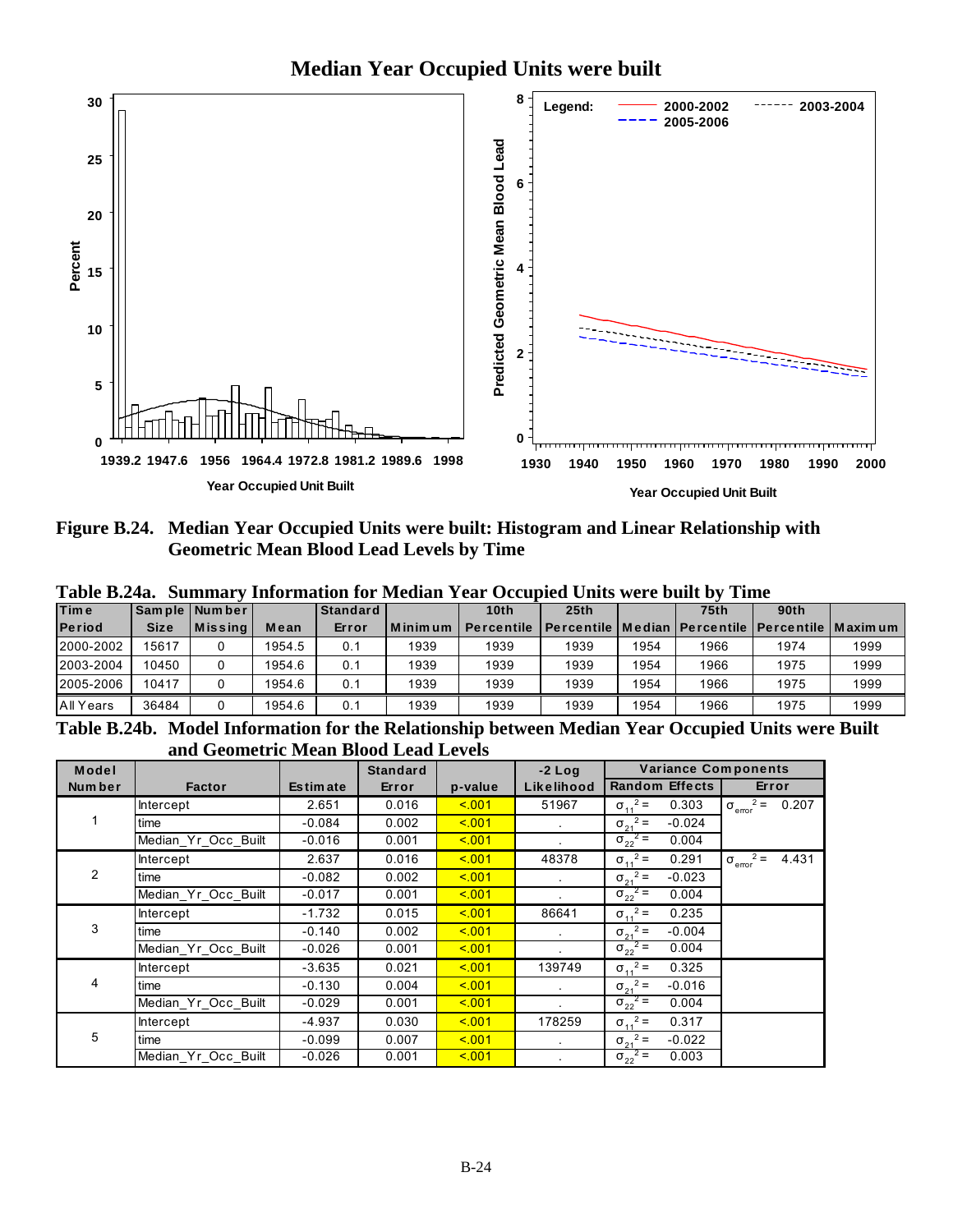

Figure B.25. Percent Units Built Before 1940: Histogram and Linear Relationship with Geometric Mean **Blood Lead Levels by Time** 

| <b>Time</b>   |             | Sample Number  |       | <b>Standard</b> |                 | 10th              | 25th                                                             |      | <b>75th</b> | 90 <sub>th</sub> |      |
|---------------|-------------|----------------|-------|-----------------|-----------------|-------------------|------------------------------------------------------------------|------|-------------|------------------|------|
| <b>Period</b> | <b>Size</b> | <b>Missing</b> | Mean  | Error           | <b>IMinimum</b> | <b>Percentile</b> | <b>I</b> Percentile   Median   Percentile   Percentile   Maximum |      |             |                  |      |
| 2000-2002     | 15617       |                | 36.40 | 0.17            | 0.0             | 10.2              | 17.9                                                             | 34.9 | 53.3        | 66.2             | 90.9 |
| 2003-2004     | 10450       |                | 36.38 | 0.21            | 0.0             | 10.2              | 17.9                                                             | 34.9 | 53.3        | 66.1             | 90.9 |
| 2005-2006     | 10417       |                | 36.37 | 0.21            | 0.0             | 10.2              | 17.8                                                             | 34.8 | 53.3        | 66.1             | 90.9 |
| All Years     | 36484       |                | 36.39 | 0.11            | 0.0             | 10.2              | 17.9                                                             | 34.9 | 53.3        | 66.1             | 90.9 |

Table B.25a. Summary Information for Percent Units Built Before 1940 by Time

Table B.25b. Model Information for the Relationship between Percent Units Built Before 1940 and **Geometric Mean Blood Lead Levels** 

| Model  |                    |                 | <b>Standard</b> |         | $-2$ Log             | <b>Variance Components</b>    |                                      |
|--------|--------------------|-----------------|-----------------|---------|----------------------|-------------------------------|--------------------------------------|
| Number | <b>Factor</b>      | <b>Estimate</b> | Error           | p-value | Likelihood           | <b>Random Effects</b>         | Error                                |
|        | Intercept          | 2.649           | 0.015           | < 0.01  | 51924                | $\sigma_{11}^2$ =<br>0.283    | $\sigma_{\text{error}}^2 = 0.207$    |
|        | time               | $-0.084$        | 0.002           | < 0.01  |                      | $\sigma_{21}^2$ =<br>$-0.023$ |                                      |
|        | Pct_Built_Pre_1940 | 1.140           | 0.054           | 5.001   |                      | $\sigma_{22}^2$ =<br>0.004    |                                      |
|        | Intercept          | 2.635           | 0.015           | < 0.01  | 48335                | $\sigma_{11}^2$ =<br>0.273    | $\sigma_{\text{error}}^2$ =<br>4.431 |
| 2      | time               | $-0.082$        | 0.002           | 5.001   |                      | $\sigma_{21}^2$ =<br>$-0.022$ |                                      |
|        | Pct Built Pre 1940 | 1.177           | 0.054           | < 0.01  |                      | $\sigma_{22}^2$ =<br>0.004    |                                      |
|        | Intercept          | $-1.731$        | 0.014           | < 0.01  | 86505                | $\sigma_{11}^2$ =<br>0.214    |                                      |
| 3      | time               | $-0.141$        | 0.002           | < 0.01  | $\ddot{\phantom{0}}$ | $\sigma_{21}^2$ =<br>$-0.003$ |                                      |
|        | Pct Built Pre 1940 | 1.801           | 0.064           | < 0.01  |                      | $\sigma_{22}^2$ =<br>0.004    |                                      |
|        | Intercept          | $-3.631$        | 0.021           | 5.001   | 139477               | $\sigma_{11}^2$ =<br>0.293    |                                      |
| 4      | time               | $-0.131$        | 0.004           | < 0.01  | $\ddot{\phantom{0}}$ | $\sigma_{21}^2$ =<br>$-0.015$ |                                      |
|        | Pct Built Pre 1940 | 2.076           | 0.077           | < 0.01  |                      | $\sigma_{22}^2$ =<br>0.004    |                                      |
|        | Intercept          | $-4.934$        | 0.029           | < 0.01  | 178111               | $\sigma_{11}^2$ =<br>0.301    |                                      |
| 5      | time               | $-0.099$        | 0.007           | < 0.01  |                      | $\sigma_{21}^2$ =<br>$-0.022$ |                                      |
|        | Pct Built Pre 1940 | 1.771           | 0.091           | 5.001   |                      | $\sigma_{22}^2$ =<br>0.003    |                                      |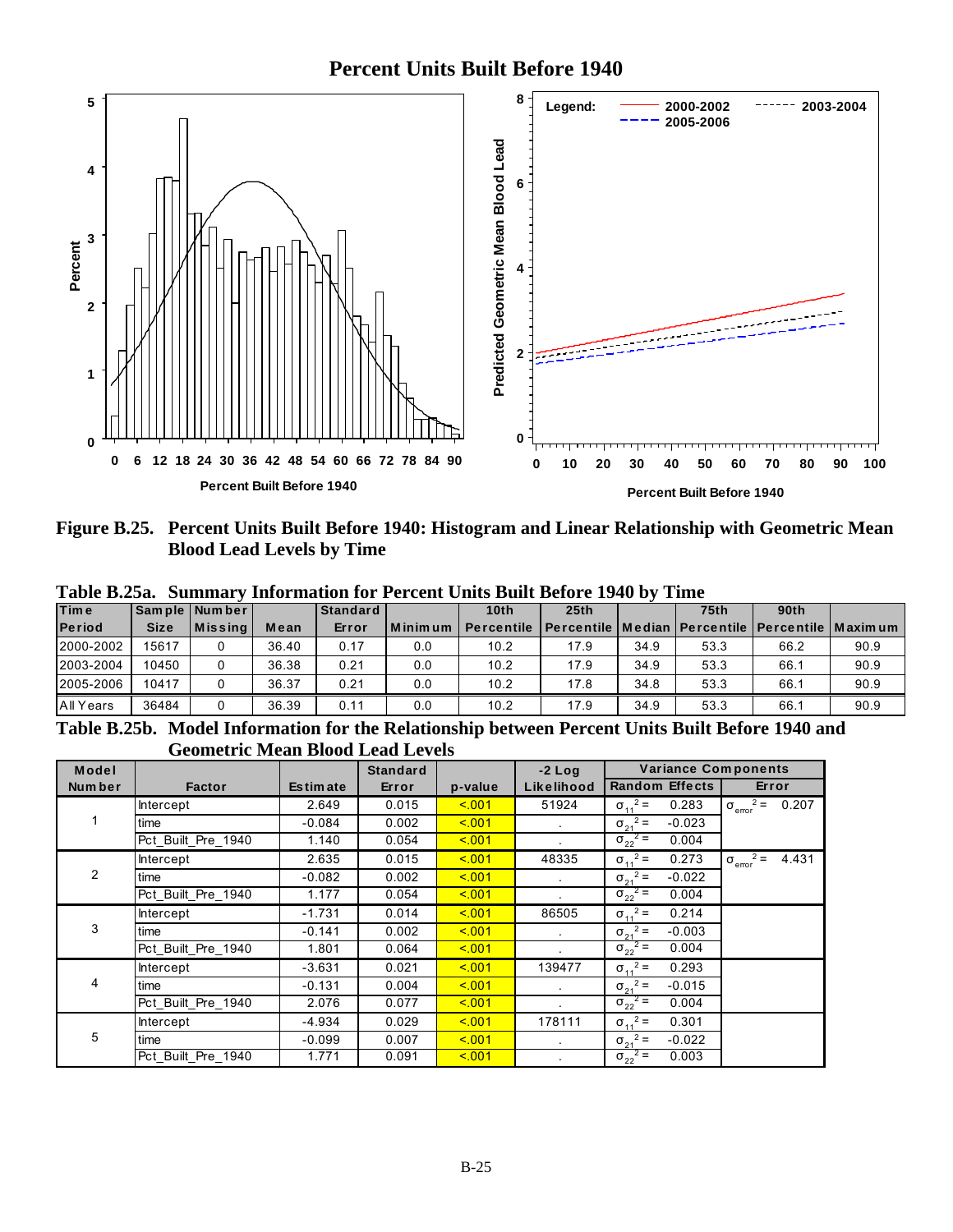

Figure B.26. Percent Units Built Before 1950: Histogram and Linear Relationship with Geometric Mean **Blood Lead Levels by Time** 

| <b>Time</b>   |             | Sample Number    |       | Standard |           | 10 <sub>th</sub>  | 25th                                                            |      | <b>75th</b> | 90 <sub>th</sub> |      |
|---------------|-------------|------------------|-------|----------|-----------|-------------------|-----------------------------------------------------------------|------|-------------|------------------|------|
| <b>Period</b> | <b>Size</b> | <b>M</b> is sing | Mean  | Error    | l Minimum | <b>Percentile</b> | <b>IPercentile   Median   Percentile   Percentile   Maximum</b> |      |             |                  |      |
| 2000-2002     | 15617       |                  | 44.98 | 0.18     | 0.6       | 14.7              | 25.2                                                            | 44.4 | 64.1        | 76.7             | 96.5 |
| 2003-2004     | 10450       |                  | 44.96 | 0.22     | 0.6       | 14.6              | 25.2                                                            | 44.5 | 64.1        | 76.7             | 96.5 |
| 2005-2006     | 10417       |                  | 44.94 | 0.22     | 0.6       | 14.7              | 25.2                                                            | 44.4 | 64.1        | 76.7             | 96.5 |
| All Years     | 36484       |                  | 44.96 | 0.12     | 0.6       | 14.7              | 25.2                                                            | 44.4 | 64.1        | 76.7             | 96.5 |

Table R 26a Summary Information for Percent Units Built Before 1950 by Time

Table B.26b. Model Information for the Relationship between Percent Units Built Before 1950 and **Geometric Mean Blood Lead Levels** 

| Model  |                    |                 | <b>Standard</b> |         | $-2$ Log             | <b>Variance Components</b>    |                                      |
|--------|--------------------|-----------------|-----------------|---------|----------------------|-------------------------------|--------------------------------------|
| Number | <b>Factor</b>      | <b>Estimate</b> | Error           | p-value | Likelihood           | <b>Random Effects</b>         | Error                                |
|        | <b>Intercept</b>   | 2.649           | 0.015           | < 0.01  | 51898                | $\sigma_{11}^2$ =<br>0.284    | $\sigma_{\text{error}}^2$ = 0.207    |
|        | time               | $-0.084$        | 0.002           | 5.001   |                      | $\sigma_{21}^2$ =<br>$-0.023$ |                                      |
|        | Pct_Built_Pre_1950 | 1.076           | 0.049           | < 0.01  |                      | $\sigma_{22}^2$ =<br>0.004    |                                      |
|        | Intercept          | 2.636           | 0.015           | < 0.01  | 48308                | $\sigma_{11}^2$ =<br>0.272    | $\sigma_{\text{error}}^2$ =<br>4.431 |
| 2      | time               | $-0.082$        | 0.002           | 5.001   |                      | $\sigma_{21}^2$ =<br>$-0.022$ |                                      |
|        | Pct Built Pre 1950 | 1.110           | 0.049           | 5.001   |                      | $\sigma_{22}^2$ =<br>0.004    |                                      |
|        | Intercept          | $-1.731$        | 0.014           | < 0.01  | 86483                | $\sigma_{11}^2$ =<br>0.209    |                                      |
| 3      | time               | $-0.141$        | 0.002           | 5.001   | $\ddot{\phantom{a}}$ | $\sigma_{21}^2$ =<br>$-0.004$ |                                      |
|        | Pct Built Pre 1950 | 1.699           | 0.058           | 5.001   |                      | $\sigma_{22}^2$ =<br>0.004    |                                      |
|        | Intercept          | $-3.632$        | 0.021           | 5.001   | 139547               | $\sigma_{11}^2$ =<br>0.290    |                                      |
| 4      | time               | $-0.131$        | 0.004           | < 0.01  | $\mathbf{r}$         | $\sigma_{21}^2$ =<br>$-0.015$ |                                      |
|        | Pct Built Pre 1950 | 1.933           | 0.071           | < 0.01  |                      | $\sigma_{22}^2$ =<br>0.004    |                                      |
|        | <b>Intercept</b>   | -4.935          | 0.029           | 5.001   | 178189               | $\sigma_{11}^2$ =<br>0.299    |                                      |
| 5      | time               | $-0.099$        | 0.007           | 5.001   |                      | $\sigma_{21}^2$ =<br>$-0.022$ |                                      |
|        | Pct_Built_Pre_1950 | 1.641           | 0.084           | 5.001   |                      | $\sigma_{22}^2$ =<br>0.003    |                                      |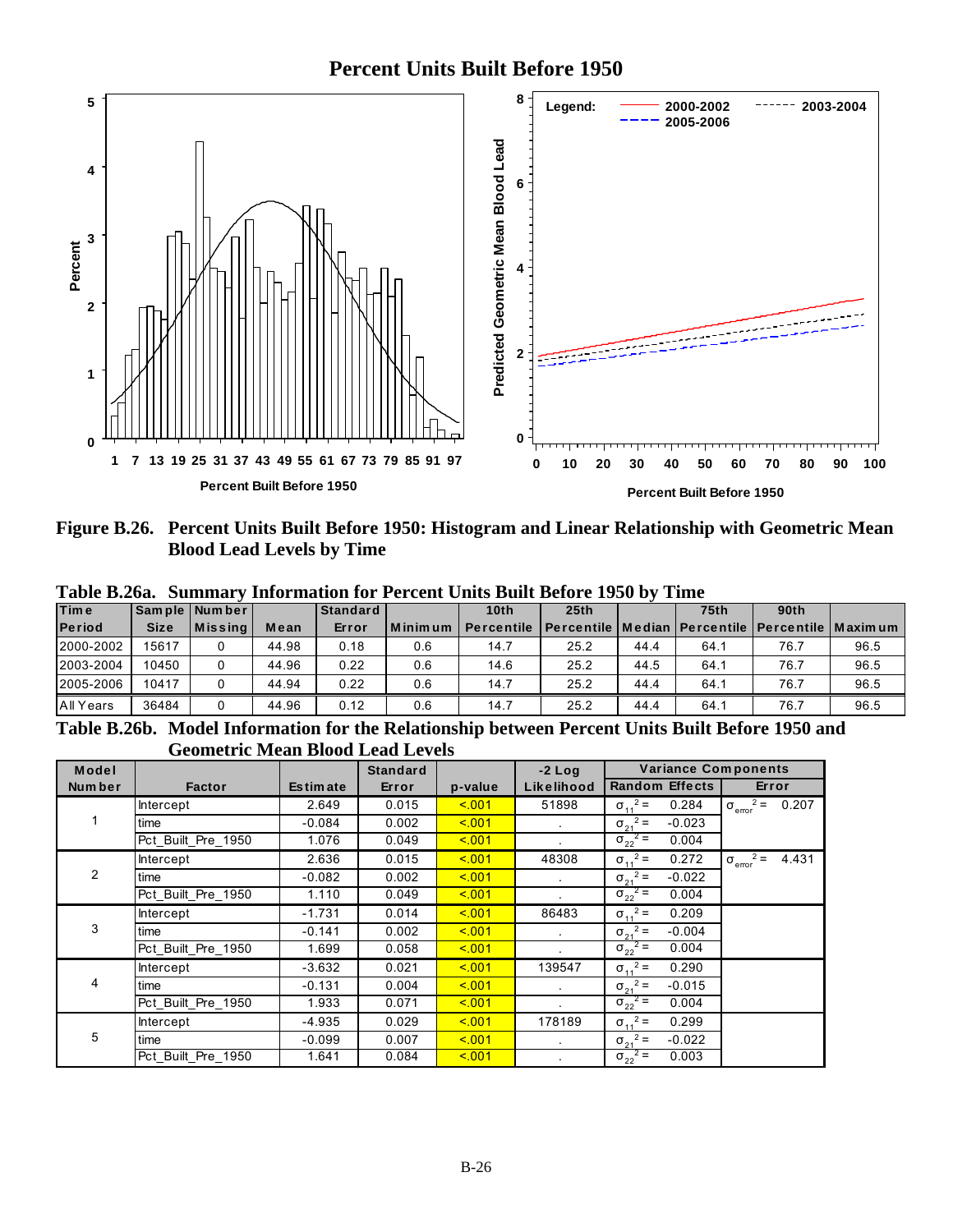

Figure B.27. Percent Units Built Before 1960: Histogram and Linear Relationship with Geometric Mean **Blood Lead Levels by Time** 

| <b>Time</b>   |             | Sample Number    |       | Standard |           | 10th              | 25 <sub>th</sub>                                                |      | <b>75th</b> | 90 <sub>th</sub> |      |
|---------------|-------------|------------------|-------|----------|-----------|-------------------|-----------------------------------------------------------------|------|-------------|------------------|------|
| <b>Period</b> | <b>Size</b> | <b>M</b> is sing | Mean  | Error    | l Minimum | <b>Percentile</b> | <b>IPercentile   Median   Percentile   Percentile   Maximum</b> |      |             |                  |      |
| 2000-2002     | 15617       |                  | 57.91 | 0.18     | 2.9       | 27.1              | 40.8                                                            | 59.7 | 76.6        | 85.2             | 99.4 |
| 2003-2004     | 10450       |                  | 57.88 | 0.21     | 2.9       | 27.0              | 40.7                                                            | 59.7 | 76.6        | 85.2             | 99.4 |
| 2005-2006     | 10417       |                  | 57.88 | 0.21     | 2.9       | 27.0              | 40.6                                                            | 59.7 | 76.6        | 85.2             | 99.4 |
| All Years     | 36484       |                  | 57.89 | 0.11     | 2.9       | 27.0              | 40.7                                                            | 59.7 | 76.6        | 85.2             | 99.4 |

Table B.27a. Summary Information for Percent Units Built Before 1960 by Time

Table B.27b. Model Information for the Relationship between Percent Units Built Before 1960 and **Geometric Mean Blood Lead Levels** 

| Model  |                    |                 | <b>Standard</b> |         | $-2$ Log             | <b>Variance Components</b>    |                                      |
|--------|--------------------|-----------------|-----------------|---------|----------------------|-------------------------------|--------------------------------------|
| Number | <b>Factor</b>      | <b>Estimate</b> | Error           | p-value | Likelihood           | <b>Random Effects</b>         | Error                                |
|        | <b>Intercept</b>   | 2.651           | 0.016           | < 0.01  | 51960                | $\sigma_{11}^2$ =<br>0.306    | $\sigma_{\text{error}}^2$ = 0.207    |
|        | time               | $-0.084$        | 0.002           | 5.001   |                      | $\sigma_{21}^2$ =<br>$-0.025$ |                                      |
|        | Pct_Built_Pre_1960 | 1.025           | 0.053           | < 0.01  |                      | $\sigma_{22}^2$ =<br>0.004    |                                      |
|        | Intercept          | 2.637           | 0.016           | < 0.01  | 48374                | $\sigma_{11}^2$ =<br>0.294    | $\sigma_{\text{error}}^2$ =<br>4.430 |
| 2      | time               | $-0.082$        | 0.002           | 5.001   |                      | $\sigma_{21}^2$ =<br>$-0.024$ |                                      |
|        | Pct Built Pre 1960 | 1.060           | 0.052           | 5.001   |                      | $\sigma_{22}^2$ =<br>0.004    |                                      |
|        | <b>Intercept</b>   | $-1.732$        | 0.015           | < 0.01  | 86653                | $\sigma_{11}^2$ =<br>0.241    |                                      |
| 3      | time               | $-0.140$        | 0.002           | < 0.01  | $\ddot{\phantom{a}}$ | $\sigma_{21}^2$ =<br>$-0.005$ |                                      |
|        | Pct Built Pre 1960 | 1.602           | 0.064           | 5.001   |                      | $\sigma_{22}^2$ =<br>0.004    |                                      |
|        | Intercept          | $-3.636$        | 0.021           | 5.001   | 139698               | $\sigma_{11}^2$ =<br>0.341    |                                      |
| 4      | time               | $-0.130$        | 0.004           | < 0.01  | $\mathbf{r}$         | $\sigma_{21}^2$ =<br>$-0.017$ |                                      |
|        | Pct Built Pre 1960 | 1.822           | 0.079           | < 001   |                      | $\sigma_{22}^2$ =<br>0.004    |                                      |
|        | <b>Intercept</b>   | -4.938          | 0.030           | 5.001   | 178062               | $\sigma_{11}^2$ =<br>0.335    |                                      |
| 5      | time               | $-0.098$        | 0.007           | 5.001   |                      | $\sigma_{21}^2$ =<br>$-0.023$ |                                      |
|        | Pct Built Pre 1960 | 1.567           | 0.092           | < 001   |                      | $\sigma_{22}^2$ =<br>0.003    |                                      |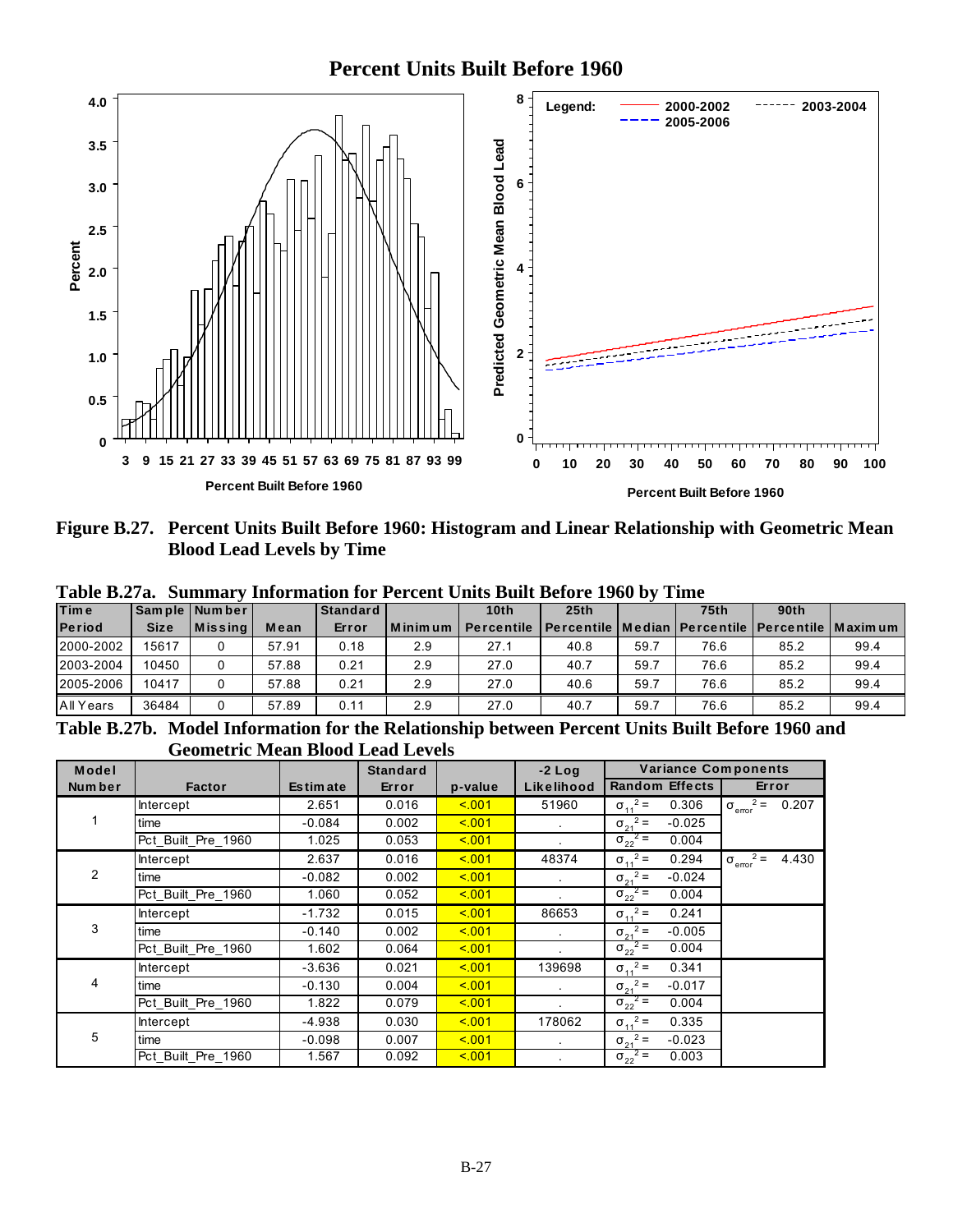

Figure B.28. Percent Units Built Before 1970: Histogram and Linear Relationship with Percent Units **Geometric Mean Blood Lead Levels by Time** 

| <b>Time</b>   |             | Sample Number |       | <b>Standard</b> |                | 10th              | 25th                                                             |      | 75 <sub>th</sub> | 90th |      |
|---------------|-------------|---------------|-------|-----------------|----------------|-------------------|------------------------------------------------------------------|------|------------------|------|------|
| <b>Period</b> | <b>Size</b> | l M is s in a | Mean  | Error           | <b>Minimum</b> | <b>Percentile</b> | <u>I Percentile I Median I Percentile I Percentile I Maximum</u> |      |                  |      |      |
| 2000-2002     | 15617       |               | 69.68 | 0.15            | 6.3            | 41.6              | 57.2                                                             | 74.0 | 85.0             | 91.7 | 99.4 |
| 2003-2004     | 10450       |               | 69.66 | 0.19            | 6.3            | 41.5              | 57.2                                                             | 74.0 | 85.0             | 91.7 | 99.4 |
| 2005-2006     | 10417       |               | 69.66 | 0.19            | 6.3            | 41.6              | 57.2                                                             | 74.0 | 85.0             | 91.7 | 99.4 |
| All Years     | 36484       |               | 69.67 | 0.10            | 6.3            | 41.6              | 57.2                                                             | 74.0 | 85.0             | 91.7 | 99.4 |

Table B.28a. Summary Information for Percent Units Built Before 1970 by Time

Table B.28b. Model Information for the Relationship between Percent Units Built Before 1970 and **Geometric Mean Blood Lead Levels** 

| Model   |                    |                 | <b>Standard</b> |         | $-2$ Log     | <b>Variance Components</b>    |                                      |
|---------|--------------------|-----------------|-----------------|---------|--------------|-------------------------------|--------------------------------------|
| Num ber | <b>Factor</b>      | <b>Estimate</b> | Error           | p-value | Likelihood   | <b>Random Effects</b>         | Error                                |
|         | <b>Intercept</b>   | 2.651           | 0.016           | < 0.01  | 52052        | $\sigma_{11}^2$ =<br>0.329    | $\sigma_{\text{error}}^2 = 0.207$    |
|         | time               | $-0.084$        | 0.002           | < 0.01  |              | $\sigma_{21}^2$ =<br>$-0.026$ |                                      |
|         | Pct_Built_Pre_1970 | 1.004           | 0.062           | 5.001   |              | $\sigma_{22}^2$ =<br>0.004    |                                      |
|         | Intercept          | 2.637           | 0.016           | < 0.01  | 48469        | $\sigma_{11}^2$ =<br>0.317    | $\sigma_{\text{error}}^2$ =<br>4.430 |
| 2       | time               | $-0.082$        | 0.002           | 5.001   |              | $\sigma_{21}^2$ =<br>$-0.025$ |                                      |
|         | Pct_Built_Pre_1970 | 1.045           | 0.062           | < 0.01  |              | $\sigma_{22}^2$ =<br>0.004    |                                      |
|         | Intercept          | $-1.732$        | 0.016           | < 0.01  | 86806        | $\sigma_{11}^2$ =<br>0.274    |                                      |
| 3       | time               | $-0.140$        | 0.002           | 5.001   |              | $\sigma_{21}^2$ =<br>$-0.005$ |                                      |
|         | Pct Built Pre 1970 | 1.579           | 0.078           | < 0.01  |              | $\sigma_{22}^2$ =<br>0.004    |                                      |
|         | Intercept          | $-3.637$        | 0.022           | 5.001   | 139776       | $\sigma_{11}^2$ =<br>0.383    |                                      |
| 4       | time               | $-0.129$        | 0.004           | < 0.01  | $\mathbf{r}$ | $\sigma_{21}^2$ =<br>$-0.017$ |                                      |
|         | Pct Built Pre 1970 | 1.807           | 0.095           | < 0.01  |              | $\sigma_{22}^2$ =<br>0.004    |                                      |
|         | Intercept          | $-4.937$        | 0.030           | < 0.01  | 177977       | $\sigma_{11}^2$ =<br>0.358    |                                      |
| 5       | time               | $-0.098$        | 0.007           | < 0.01  |              | $\sigma_{21}^2$ =<br>$-0.023$ |                                      |
|         | Pct Built Pre 1970 | 1.608           | 0.110           | 5.001   |              | $\sigma_{22}^2$ =<br>0.003    |                                      |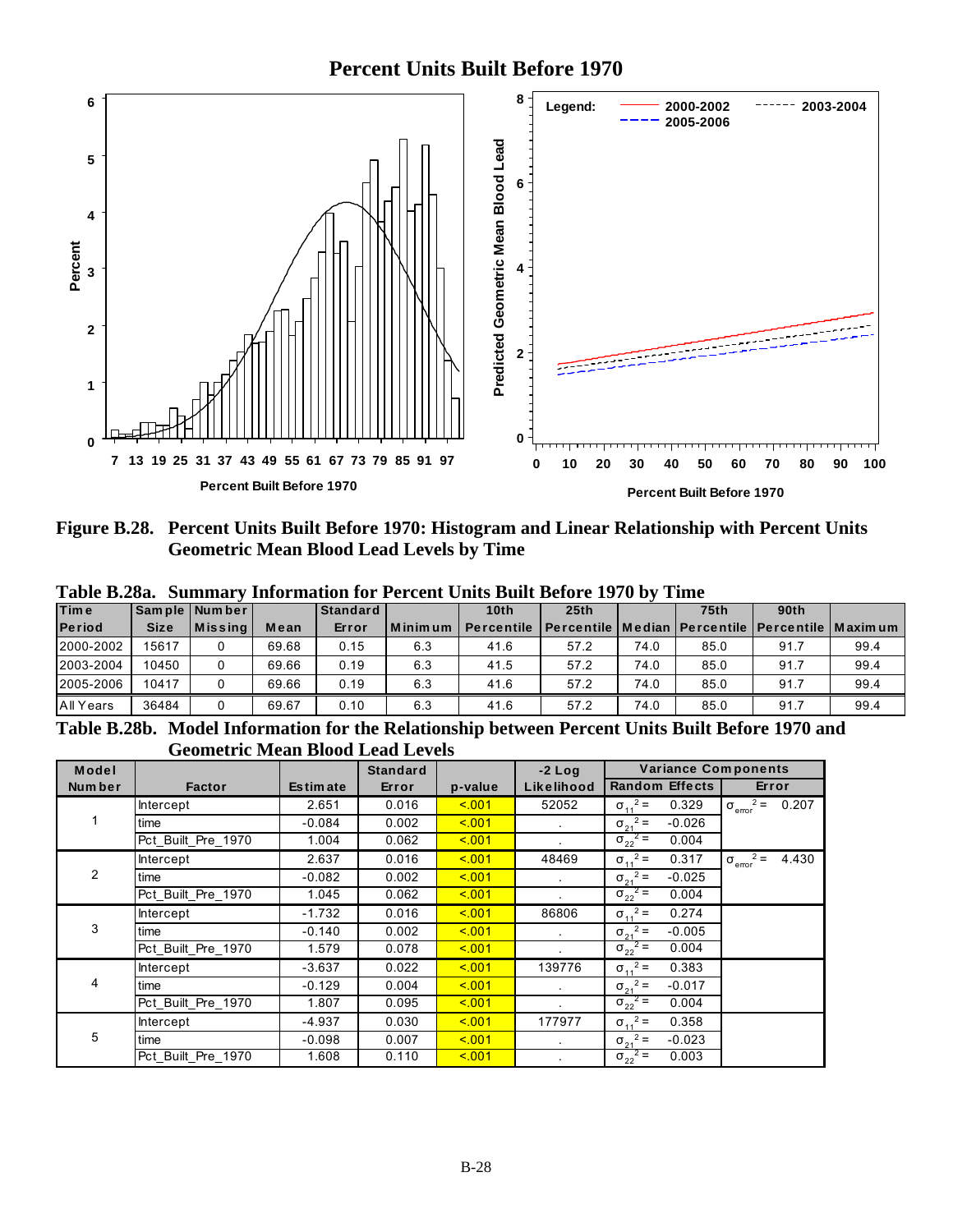

Figure B.29. Percent Units Built Before 1980: Histogram and Linear Relationship with Percent Units **Geometric Mean Blood Lead Levels by Time** 

| <b>Time</b>   |             | Sam ple   Num ber |       | <b>Standard</b> |                 | 10th              | 25th                                                            |      | 75 <sub>th</sub> | 90th |       |
|---------------|-------------|-------------------|-------|-----------------|-----------------|-------------------|-----------------------------------------------------------------|------|------------------|------|-------|
| <b>Period</b> | <b>Size</b> | Missing           | Mean  | Error           | <b>IMinimum</b> | <b>Percentile</b> | <b>IPercentile   Median   Percentile   Percentile   Maximum</b> |      |                  |      |       |
| 2000-2002     | 15617       |                   | 81.79 | 0.11            | 18.4            | 61.2              | 74.1                                                            | 85.9 | 92.6             | 96.3 | 100.0 |
| 2003-2004     | 10450       |                   | 81.78 | 0.14            | 18.4            | 61.2              | 74.1                                                            | 85.9 | 92.6             | 96.3 | 100.0 |
| 2005-2006     | 10417       |                   | 81.77 | 0.14            | 18.4            | 61.2              | 74.1                                                            | 85.9 | 92.6             | 96.3 | 100.0 |
| All Years     | 36484       |                   | 81.78 | 0.07            | 18.4            | 61.2              | 74.1                                                            | 85.9 | 92.6             | 96.3 | 100.0 |

Table R 20a Summary Information for Percent Units Built Refore 1980 by Time

Table B.29b. Model Information for the Relationship between Percent Units Built Before 1980 and **Geometric Mean Blood Lead Levels** 

| Model   |                    |                 | <b>Standard</b> |         | $-2$ Log             | <b>Variance Components</b>    |                                             |
|---------|--------------------|-----------------|-----------------|---------|----------------------|-------------------------------|---------------------------------------------|
| Num ber | <b>Factor</b>      | <b>Estimate</b> | Error           | p-value | Likelihood           | <b>Random Effects</b>         | Error                                       |
|         | <b>Intercept</b>   | 2.651           | 0.017           | < 0.01  | 52073                | $\sigma_{11}^2$ =<br>0.336    | $\sigma_{\text{error}}^2 =$<br>0.207        |
|         | time               | $-0.084$        | 0.002           | < 0.01  |                      | $\sigma_{21}^2 =$<br>$-0.026$ |                                             |
|         | Pct Built Pre 1980 | 1.298           | 0.085           | < 0.01  |                      | $\sigma_{22}^2$ =<br>0.004    |                                             |
|         | Intercept          | 2.637           | 0.016           | < 0.01  | 48491                | $\sigma_{11}^2$ =<br>0.324    | $2 =$<br>4.430<br>$\sigma_{\text{error}}^2$ |
| 2       | time               | $-0.082$        | 0.002           | 5.001   |                      | $\sigma_{21}^2$ =<br>$-0.025$ |                                             |
|         | Pct Built Pre 1980 | 1.355           | 0.085           | < 0.01  |                      | $\sigma_{22}^2$ =<br>0.004    |                                             |
|         | <b>Intercept</b>   | $-1.733$        | 0.016           | < 0.01  | 86850                | $\sigma_{11}^2 =$<br>0.287    |                                             |
| 3       | time               | $-0.140$        | 0.002           | < 0.01  | $\ddot{\phantom{0}}$ | $\sigma_{21}^2$ =<br>$-0.005$ |                                             |
|         | Pct Built Pre 1980 | 2.009           | 0.108           | < 001   |                      | $\sigma_{22}^2$ =<br>0.004    |                                             |
|         | Intercept          | $-3.638$        | 0.023           | < 0.01  | 139771               | $\sigma_{11}^2$ =<br>0.403    |                                             |
| 4       | time               | $-0.129$        | 0.004           | < 0.01  |                      | $\sigma_{21}^2$ =<br>$-0.018$ |                                             |
|         | Pct Built Pre 1980 | 2.310           | 0.134           | < 0.01  |                      | $\sigma_{22}^2$ =<br>0.004    |                                             |
|         | Intercept          | $-4.936$        | 0.030           | < 0.01  | 177896               | $\sigma_{11}^2$ =<br>0.363    |                                             |
| 5       | time               | $-0.098$        | 0.007           | < 0.01  | $\sim$               | $\sigma_{21}^2$ =<br>$-0.023$ |                                             |
|         | Pct Built Pre 1980 | 2.122           | 0.154           | < 0.01  |                      | $\sigma_{22}^2$ =<br>0.003    |                                             |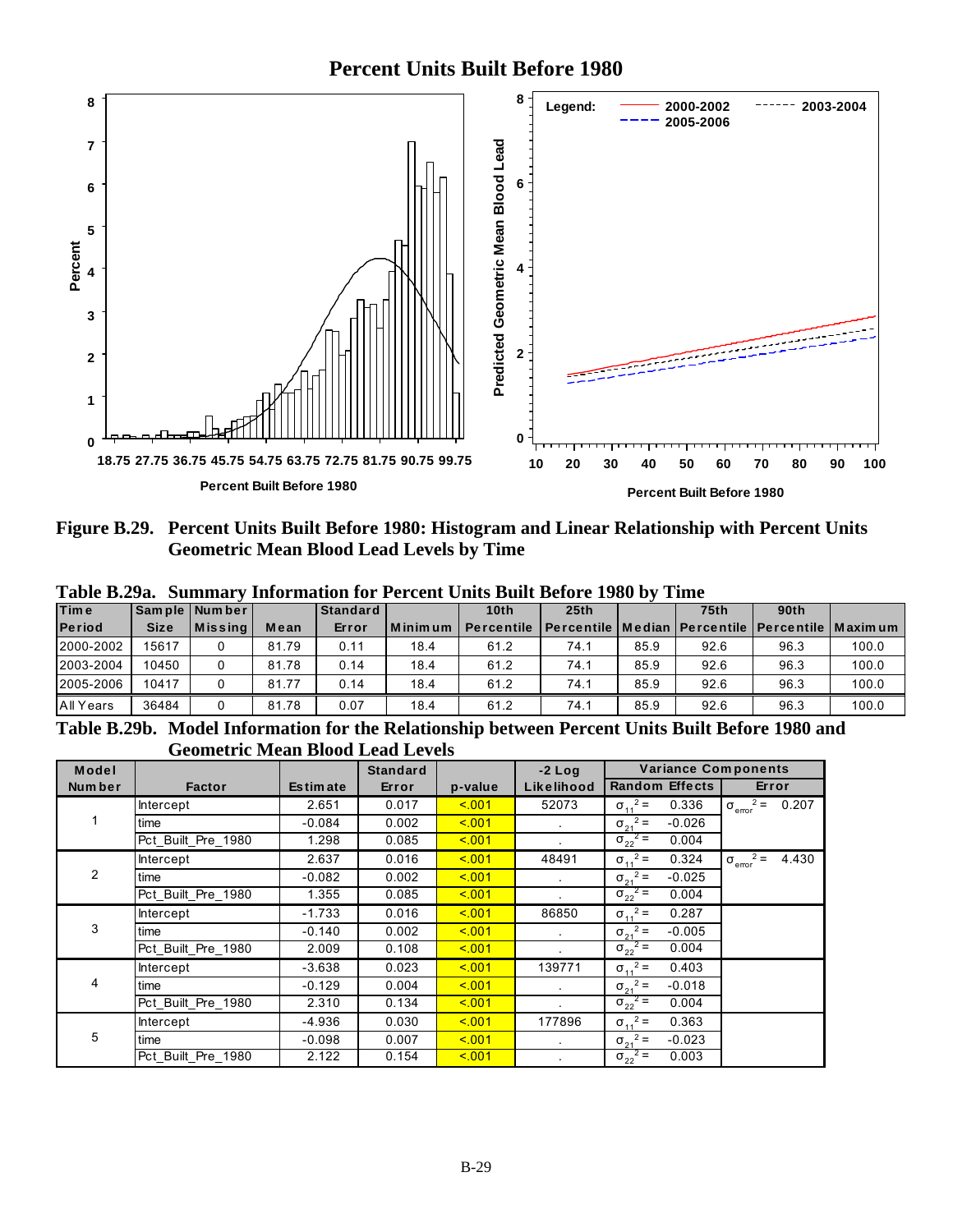

Figure B.30. Percent Occupied Units Built Before 1940: Histogram and Linear Relationship with **Geometric Mean Blood Lead Levels by Time** 

| <b>Time</b>   |             | Sample Number |       | <b>Standard</b> |             | 10th              | 25 <sub>th</sub>                                        |      | 75 <sub>th</sub> | 90 <sub>th</sub> |      |
|---------------|-------------|---------------|-------|-----------------|-------------|-------------------|---------------------------------------------------------|------|------------------|------------------|------|
| <b>Period</b> | <b>Size</b> | $ M$ is sing  | Mean  | Error           | l Minimum l | <b>Percentile</b> | Percentile   Median   Percentile   Percentile   Maximum |      |                  |                  |      |
| 2000-2002     | 15617       |               | 36.13 | 0.17            | 0.0         | 10.2              | 17.5                                                    | 34.4 | 52.9             | 65.9             | 90.7 |
| 2003-2004     | 10450       |               | 36.12 | 0.21            | 0.0         | 10.2              | 17.5                                                    | 34.4 | 52.8             | 65.8             | 90.7 |
| 2005-2006     | 10417       |               | 36.11 | 0.21            | 0.0         | 10.2              | 17.5                                                    | 34.4 | 52.9             | 65.8             | 90.7 |
| All Years     | 36484       |               | 36.12 | 0.11            | 0.0         | 10.2              | 17.5                                                    | 34.4 | 52.9             | 65.8             | 90.7 |

Table R 30a Summary Information for Percent Occupied Units Ruilt Refore 1940 by Time

Table B.30b. Model Information for the Relationship between Percent Occupied Units Built Before 1940 and Geometric Mean Blood Lead Levels

| Model          |                      |                 | <b>Standard</b> |         | $-2$ Log     | <b>Variance Components</b>    |                                           |
|----------------|----------------------|-----------------|-----------------|---------|--------------|-------------------------------|-------------------------------------------|
| <b>Number</b>  | <b>Factor</b>        | <b>Estimate</b> | Error           | p-value | Likelihood   | <b>Random Effects</b>         | Error                                     |
|                | <b>Intercept</b>     | 2.649           | 0.015           | 5.001   | 51931        | $\sigma_{11}^2$ =<br>0.283    | $\sigma_{\text{error}}^2 = 0.207$         |
|                | time                 | $-0.084$        | 0.002           | 5.001   |              | $\sigma_{21}^2$ =<br>$-0.023$ |                                           |
|                | Pct_Occ_Built_Pre_19 | 1.134           | 0.054           | 5.001   |              | $\sigma_{22}^2$ =<br>0.004    |                                           |
|                | Intercept            | 2.635           | 0.015           | 5.001   | 48342        | $\sigma_{11}^2$ =<br>0.273    | $2 =$<br>4.431<br>$\sigma_{\text{error}}$ |
| $\overline{2}$ | time                 | $-0.082$        | 0.002           | 5.001   |              | $\sigma_{21}^2$ =<br>$-0.022$ |                                           |
|                | Pct Occ Built Pre 19 | 1.171           | 0.054           | 5.001   |              | $\sigma_{22}^2$ =<br>0.004    |                                           |
|                | <b>Intercept</b>     | $-1.731$        | 0.014           | < 0.01  | 86512        | $\sigma_{11}^2$ =<br>0.214    |                                           |
| 3              | time                 | $-0.141$        | 0.002           | 5.001   |              | $\sigma_{21}^2$ =<br>$-0.003$ |                                           |
|                | Pct Occ Built Pre 19 | 1.802           | 0.064           | 5.001   |              | $\sigma_{22}^2$ =<br>0.004    |                                           |
|                | Intercept            | $-3.631$        | 0.021           | 5.001   | 139476       | $\sigma_{11}^2$ =<br>0.295    |                                           |
| 4              | time                 | $-0.131$        | 0.004           | 5.001   | $\mathbf{r}$ | $\sigma_{21}^2$ =<br>$-0.015$ |                                           |
|                | Pct_Occ_Built_Pre_19 | 2.070           | 0.077           | < 0.01  |              | $\sigma_{22}^2$ =<br>0.004    |                                           |
|                | <b>Intercept</b>     | -4.934          | 0.029           | 5.001   | 178078       | $\sigma_{11}^2$ =<br>0.303    |                                           |
| 5              | time                 | $-0.099$        | 0.007           | 5.001   |              | $\sigma_{21}^2$ =<br>$-0.022$ |                                           |
|                | Pct Occ Built Pre 19 | 1.762           | 0.091           | < 0.01  |              | $\sigma_{22}^2$ =<br>0.003    |                                           |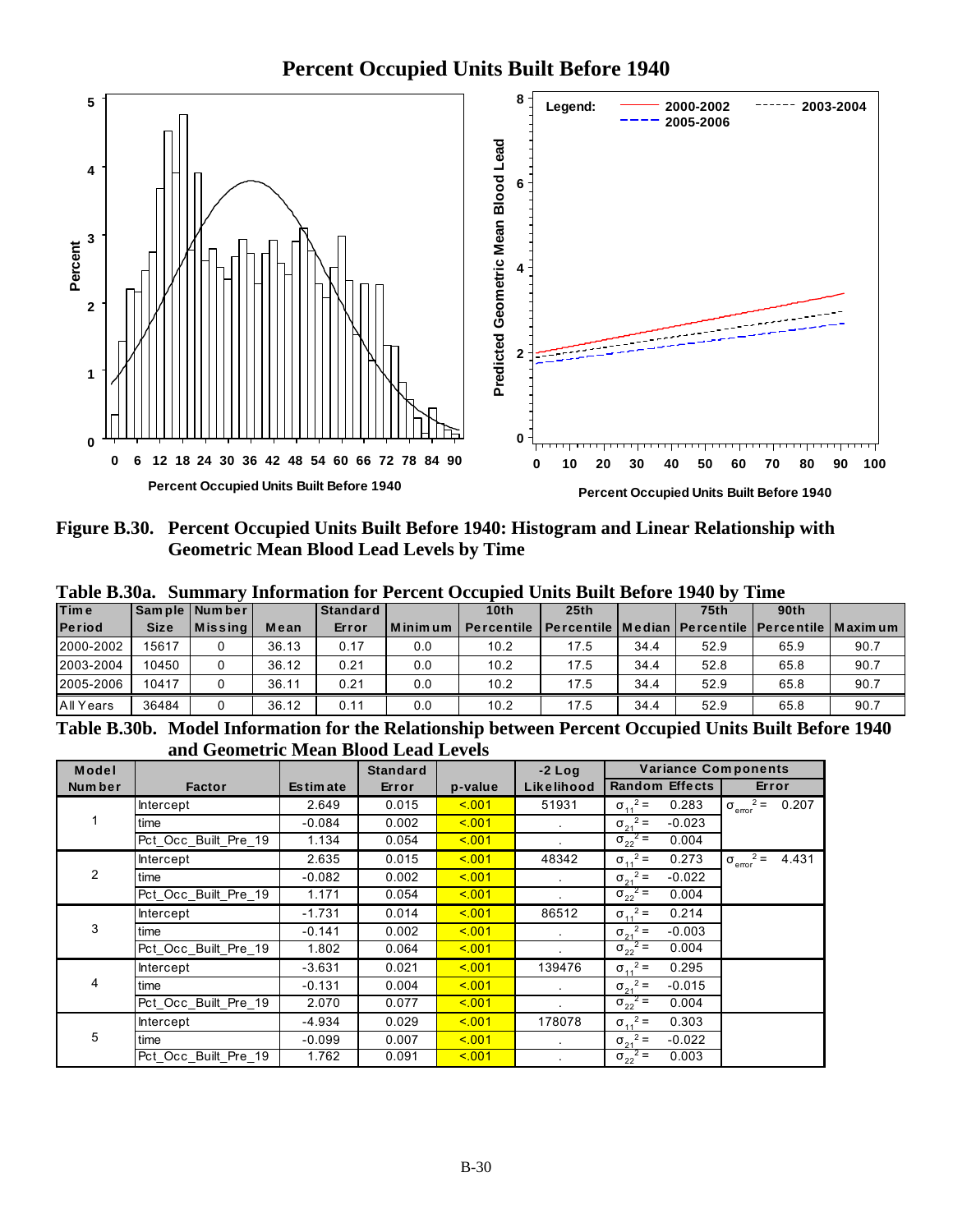

Figure B.31. Percent Occupied Units Built Before 1950: Histogram and Linear Relationship with **Geometric Mean Blood Lead Levels by Time** 

| <b>Time</b>   |             | Sample Number   |       | <b>Standard</b> |             | 10 <sub>th</sub>  | 25 <sub>th</sub>                                                |      | 75 <sub>th</sub> | 90 <sub>th</sub> |      |
|---------------|-------------|-----------------|-------|-----------------|-------------|-------------------|-----------------------------------------------------------------|------|------------------|------------------|------|
| <b>Period</b> | <b>Size</b> | <b>IMissina</b> | Mean  | Error           | l Minimum I | <b>Percentile</b> | <b>IPercentile   Median   Percentile   Percentile   Maximum</b> |      |                  |                  |      |
| 2000-2002     | 15617       |                 | 44.65 | 0.18            | 0.5         | 14.4              | 24.9                                                            | 44.2 | 63.7             | 76.4             | 96.5 |
| 2003-2004     | 10450       |                 | 44.63 | 0.22            | 0.5         | 14.4              | 24.9                                                            | 44.2 | 63.7             | 76.4             | 96.5 |
| 2005-2006     | 10417       |                 | 44.61 | 0.22            | 0.5         | 14.4              | 24.9                                                            | 44.2 | 63.7             | 76.4             | 96.5 |
| All Years     | 36484       |                 | 44.63 | 0.12            | 0.5         | 14.4              | 24.9                                                            | 44.2 | 63.7             | 76.4             | 96.5 |

Table B.31a. Summary Information for Percent Occupied Units Built Before 1950 by Time

Table B.31b. Model Information for the Relationship between Percent Occupied Units Built Before 1950 and Geometric Mean Blood Lead Levels

| Model          |                      |                 | <b>Standard</b> |         | $-2$ Log     | <b>Variance Components</b>    |                                           |
|----------------|----------------------|-----------------|-----------------|---------|--------------|-------------------------------|-------------------------------------------|
| <b>Number</b>  | <b>Factor</b>        | <b>Estimate</b> | Error           | p-value | Likelihood   | <b>Random Effects</b>         | Error                                     |
|                | <b>Intercept</b>     | 2.649           | 0.015           | 5.001   | 51911        | $\sigma_{11}^2$ =<br>0.285    | $\sigma_{\text{error}}^2 = 0.207$         |
|                | time                 | $-0.084$        | 0.002           | 5.001   |              | $\sigma_{21}^2$ =<br>$-0.023$ |                                           |
|                | Pct_Occ_Built_Pre_19 | 1.061           | 0.050           | 5.001   |              | $\sigma_{22}^2$ =<br>0.004    |                                           |
|                | Intercept            | 2.636           | 0.015           | 5.001   | 48321        | $\sigma_{11}^2$ =<br>0.274    | $2 =$<br>4.431<br>$\sigma_{\text{error}}$ |
| $\overline{2}$ | time                 | $-0.082$        | 0.002           | 5.001   |              | $\sigma_{21}^2$ =<br>$-0.022$ |                                           |
|                | Pct Occ Built Pre 19 | 1.095           | 0.049           | 5.001   |              | $\sigma_{22}^2$ =<br>0.004    |                                           |
|                | <b>Intercept</b>     | $-1.731$        | 0.014           | < 0.01  | 86498        | $\sigma_{11}^2$ =<br>0.210    |                                           |
| 3              | time                 | $-0.141$        | 0.002           | 5.001   |              | $\sigma_{21}^2$ =<br>$-0.003$ |                                           |
|                | Pct Occ Built Pre 19 | 1.687           | 0.058           | 5.001   |              | $\sigma_{22}^2$ =<br>0.004    |                                           |
|                | Intercept            | -3.632          | 0.021           | 5.001   | 139549       | $\sigma_{11}^2$ =<br>0.293    |                                           |
| 4              | time                 | $-0.131$        | 0.004           | 5.001   | $\mathbf{r}$ | $\sigma_{21}^2$ =<br>$-0.015$ |                                           |
|                | Pct_Occ_Built_Pre_19 | 1.918           | 0.071           | 5.001   |              | $\sigma_{22}^2$ =<br>0.004    |                                           |
|                | <b>Intercept</b>     | $-4.935$        | 0.029           | 5.001   | 178149       | $\sigma_{11}^2$ =<br>0.303    |                                           |
| 5              | time                 | $-0.099$        | 0.007           | 5.001   |              | $\sigma_{21}^2$ =<br>$-0.022$ |                                           |
|                | Pct Occ Built Pre 19 | 1.627           | 0.084           | < 0.01  |              | $\sigma_{22}^2$ =<br>0.003    |                                           |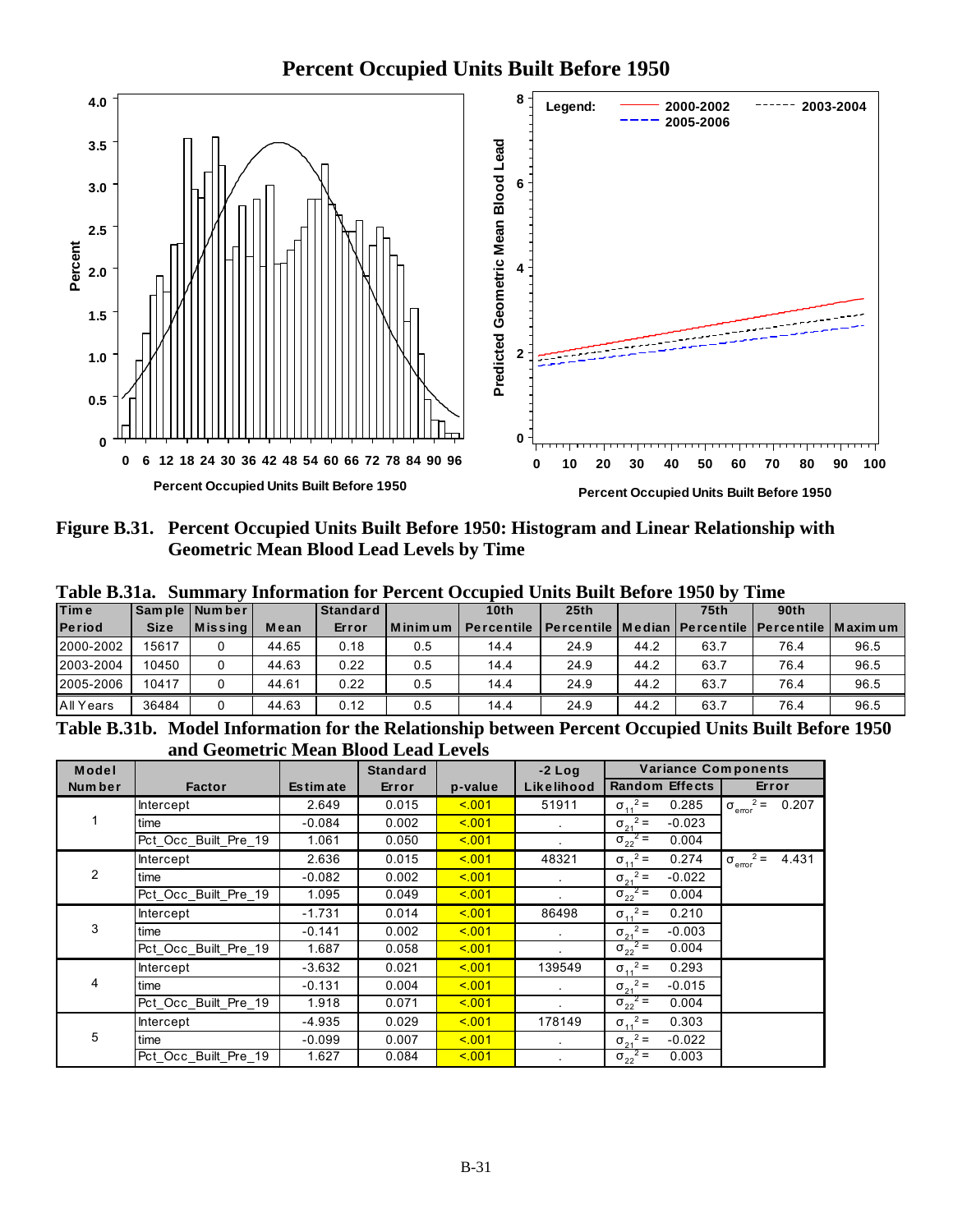

Figure B.32. Percent Occupied Units Built Before 1960: Histogram and Linear Relationship with **Geometric Mean Blood Lead Levels by Time** 

| <b>Time</b>   |             | Sample Number   |       | <b>Standard</b> |             | 10 <sub>th</sub>  | 25 <sub>th</sub>                                                |      | 75 <sub>th</sub> | 90 <sub>th</sub> |      |
|---------------|-------------|-----------------|-------|-----------------|-------------|-------------------|-----------------------------------------------------------------|------|------------------|------------------|------|
| <b>Period</b> | <b>Size</b> | <b>IMissina</b> | Mean  | Error           | l Minimum l | <b>Percentile</b> | <b>IPercentile   Median   Percentile   Percentile   Maximum</b> |      |                  |                  |      |
| 2000-2002     | 15617       |                 | 57.57 | 0.18            | 2.1         | 26.5              | 40.2                                                            | 60.1 | 76.3             | 85.2             | 99.4 |
| 2003-2004     | 10450       |                 | 57.54 | 0.22            | 2.1         | 26.4              | 40.1                                                            | 60.1 | 76.3             | 85.2             | 99.4 |
| 2005-2006     | 10417       |                 | 57.54 | 0.22            | 2.1         | 26.4              | 40.1                                                            | 60.1 | 76.3             | 85.1             | 99.4 |
| All Years     | 36484       |                 | 57.55 | 0.12            | 2.1         | 26.4              | 40.1                                                            | 60.1 | 76.3             | 85.2             | 99.4 |

Table B.32a Summary Information for Percent Occupied Units Built Before 1960 by Time

Table B.32b. Model Information for the Relationship between Percent Occupied Units Built Before 1960 and Geometric Mean Blood Lead Levels

| Model          |                      |                 | <b>Standard</b> |         | $-2$ Log   | <b>Variance Components</b>    |                                           |
|----------------|----------------------|-----------------|-----------------|---------|------------|-------------------------------|-------------------------------------------|
| <b>Number</b>  | <b>Factor</b>        | <b>Estimate</b> | Error           | p-value | Likelihood | <b>Random Effects</b>         | Error                                     |
|                | <b>Intercept</b>     | 2.651           | 0.016           | 5.001   | 51976      | $\sigma_{11}^2$ =<br>0.309    | $\sigma_{\text{error}}^2 = 0.207$         |
|                | time                 | $-0.084$        | 0.002           | 5.001   |            | $\sigma_{21}^2$ =<br>$-0.025$ |                                           |
|                | Pct_Occ_Built_Pre_19 | 0.996           | 0.053           | 5.001   |            | $\sigma_{22}^2$ =<br>0.004    |                                           |
|                | Intercept            | 2.637           | 0.016           | < 0.01  | 48390      | $\sigma_{11}^2$ =<br>0.297    | $2 =$<br>4.430<br>$\sigma_{\text{error}}$ |
| $\overline{2}$ | time                 | $-0.082$        | 0.002           | 5.001   |            | $\sigma_{21}^2$ =<br>$-0.024$ |                                           |
|                | Pct Occ Built Pre 19 | 1.032           | 0.052           | 5.001   |            | $\sigma_{22}^2$ =<br>0.004    |                                           |
|                | <b>Intercept</b>     | $-1.732$        | 0.015           | 5.001   | 86675      | $\sigma_{11}^2$ =<br>0.245    |                                           |
| 3              | time                 | $-0.140$        | 0.002           | 5.001   |            | $\sigma_{21}^2$ =<br>$-0.005$ |                                           |
|                | Pct Occ Built Pre 19 | 1.571           | 0.064           | 5.001   |            | $\sigma_{22}^2$ =<br>0.004    |                                           |
|                | Intercept            | $-3.637$        | 0.022           | 5.001   | 139713     | $\sigma_{11}^2$ =<br>0.345    |                                           |
| 4              | time                 | $-0.130$        | 0.004           | 5.001   | $\sim$     | $\sigma_{21}^2$ =<br>$-0.017$ |                                           |
|                | Pct_Occ_Built_Pre_19 | 1.790           | 0.079           | 5.001   |            | $\sigma_{22}^2$ =<br>0.004    |                                           |
|                | <b>Intercept</b>     | $-4.938$        | 0.030           | 5.001   | 178044     | $\sigma_{11}^2$ =<br>0.338    |                                           |
| 5              | time                 | $-0.098$        | 0.007           | 5.001   |            | $\sigma_{21}^2$ =<br>$-0.023$ |                                           |
|                | Pct Occ Built Pre 19 | 1.545           | 0.092           | < 0.01  |            | $\sigma_{22}^2$ =<br>0.003    |                                           |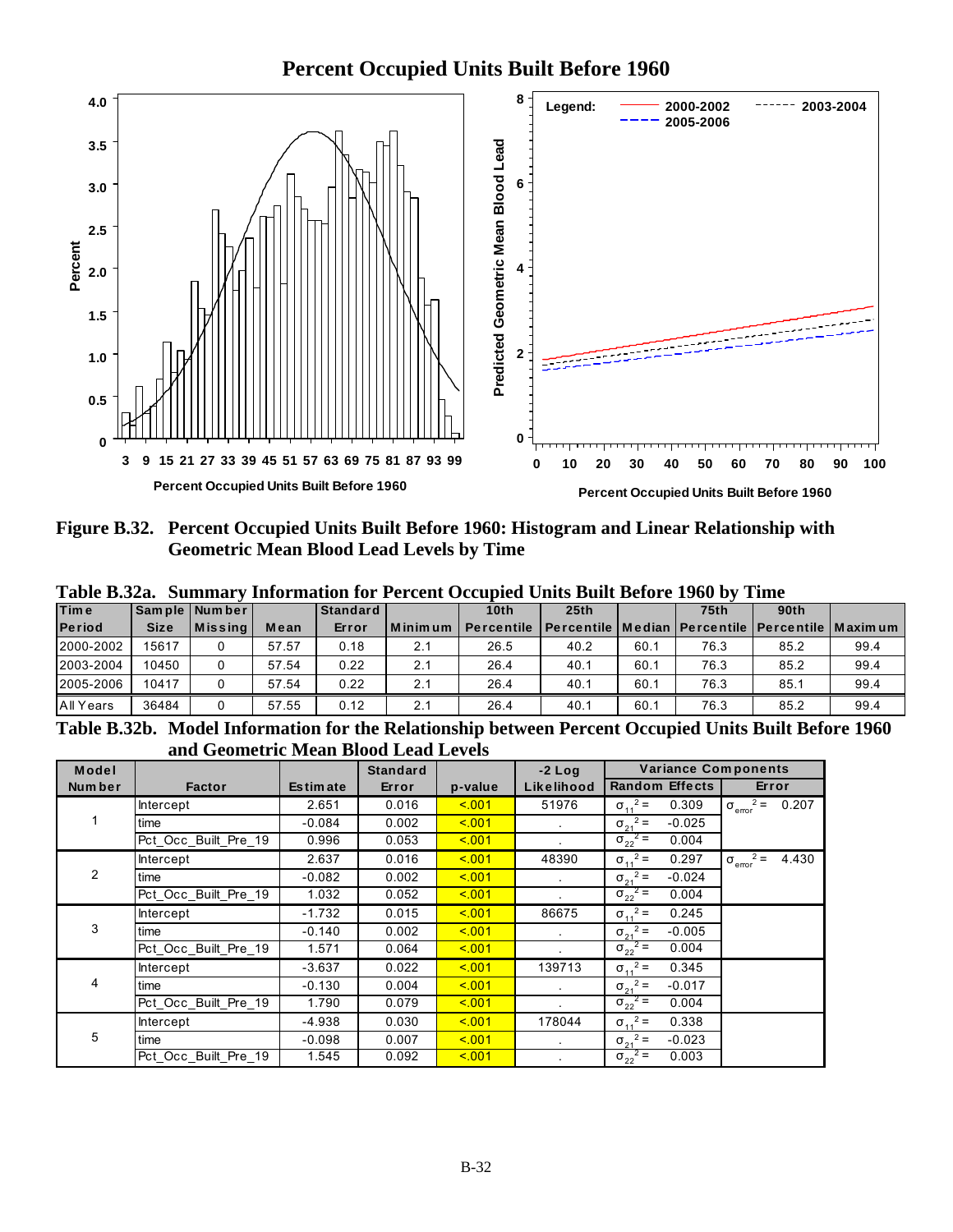

Figure B.33. Percent Occupied Units Built Before 1970: Histogram and Linear Relationship with **Geometric Mean Blood Lead Levels by Time** 

| <b>Time</b>   |             | Sample Number |       | <b>Standard</b> |               | 10th       | 25 <sub>th</sub>                                                 |      | 75 <sub>th</sub> | 90th |      |
|---------------|-------------|---------------|-------|-----------------|---------------|------------|------------------------------------------------------------------|------|------------------|------|------|
| <b>Period</b> | <b>Size</b> | $ M$ is sing  | Mean  | Error           | l M in im u m | Percentile | <u>I Percentile I Median I Percentile I Percentile I Maximum</u> |      |                  |      |      |
| 2000-2002     | 15617       |               | 69.33 | 0.16            | 4.9           | 40.6       | 56.5                                                             | 73.6 | 85.1             | 91.5 | 99.4 |
| 2003-2004     | 10450       |               | 69.31 | 0.19            | 4.9           | 40.6       | 56.5                                                             | 73.6 | 85.1             | 91.5 | 99.4 |
| 2005-2006     | 10417       |               | 69.32 | 0.19            | 4.9           | 40.6       | 56.5                                                             | 73.7 | 85.1             | 91.5 | 99.4 |
| All Years     | 36484       |               | 69.32 | 0.10            | 4.9           | 40.6       | 56.5                                                             | 73.6 | 85.1             | 91.5 | 99.4 |

Table R 33a Summary Information for Percent Occupied Units Ruilt Refore 1970 by Time

Table B.33b. Model Information for the Relationship between Percent Occupied Units Built Before 1970 and Geometric Mean Blood Lead Levels

| Model          |                      |                 | <b>Standard</b> |         | $-2$ Log   | <b>Variance Components</b>    |                                           |
|----------------|----------------------|-----------------|-----------------|---------|------------|-------------------------------|-------------------------------------------|
| <b>Number</b>  | <b>Factor</b>        | <b>Estimate</b> | Error           | p-value | Likelihood | <b>Random Effects</b>         | Error                                     |
|                | <b>Intercept</b>     | 2.651           | 0.016           | 5.001   | 52070      | $\sigma_{11}^2$ =<br>0.333    | $\sigma_{\text{error}}^2 = 0.207$         |
|                | time                 | $-0.084$        | 0.002           | 5.001   |            | $\sigma_{21}^2$ =<br>$-0.026$ |                                           |
|                | Pct_Occ_Built_Pre_19 | 0.952           | 0.062           | 5.001   |            | $\sigma_{22}^2$ =<br>0.004    |                                           |
|                | Intercept            | 2.637           | 0.016           | < 0.01  | 48486      | $\sigma_{11}^2$ =<br>0.321    | $2 =$<br>4.430<br>$\sigma_{\text{error}}$ |
| $\overline{2}$ | time                 | $-0.082$        | 0.002           | 5.001   |            | $\sigma_{21}^2$ =<br>$-0.025$ |                                           |
|                | Pct Occ Built Pre 19 | 0.998           | 0.062           | 5.001   |            | $\sigma_{22}^2$ =<br>0.004    |                                           |
|                | <b>Intercept</b>     | $-1.732$        | 0.016           | 5.001   | 86830      | $\sigma_{11}^2$ =<br>0.278    |                                           |
| 3              | time                 | $-0.140$        | 0.002           | 5.001   |            | $\sigma_{21}^2$ =<br>$-0.005$ |                                           |
|                | Pct Occ Built Pre 19 | 1.523           | 0.078           | 5.001   |            | $\sigma_{22}^2$ =<br>0.004    |                                           |
|                | Intercept            | $-3.637$        | 0.022           | 5.001   | 139799     | $\sigma_{11}^2$ =<br>0.388    |                                           |
| 4              | time                 | $-0.129$        | 0.004           | 5.001   | $\sim$     | $\sigma_{21}^2$ =<br>$-0.017$ |                                           |
|                | Pct_Occ_Built_Pre_19 | 1.753           | 0.095           | 5.001   |            | $\sigma_{22}^2$ =<br>0.004    |                                           |
|                | <b>Intercept</b>     | $-4.938$        | 0.030           | 5.001   | 177979     | $\sigma_{11}^2$ =<br>0.361    |                                           |
| 5              | time                 | $-0.098$        | 0.007           | < 0.01  |            | $\sigma_{21}^2$ =<br>$-0.023$ |                                           |
|                | Pct Occ Built Pre 19 | 1.568           | 0.109           | < 0.01  |            | $\sigma_{22}^2$ =<br>0.003    |                                           |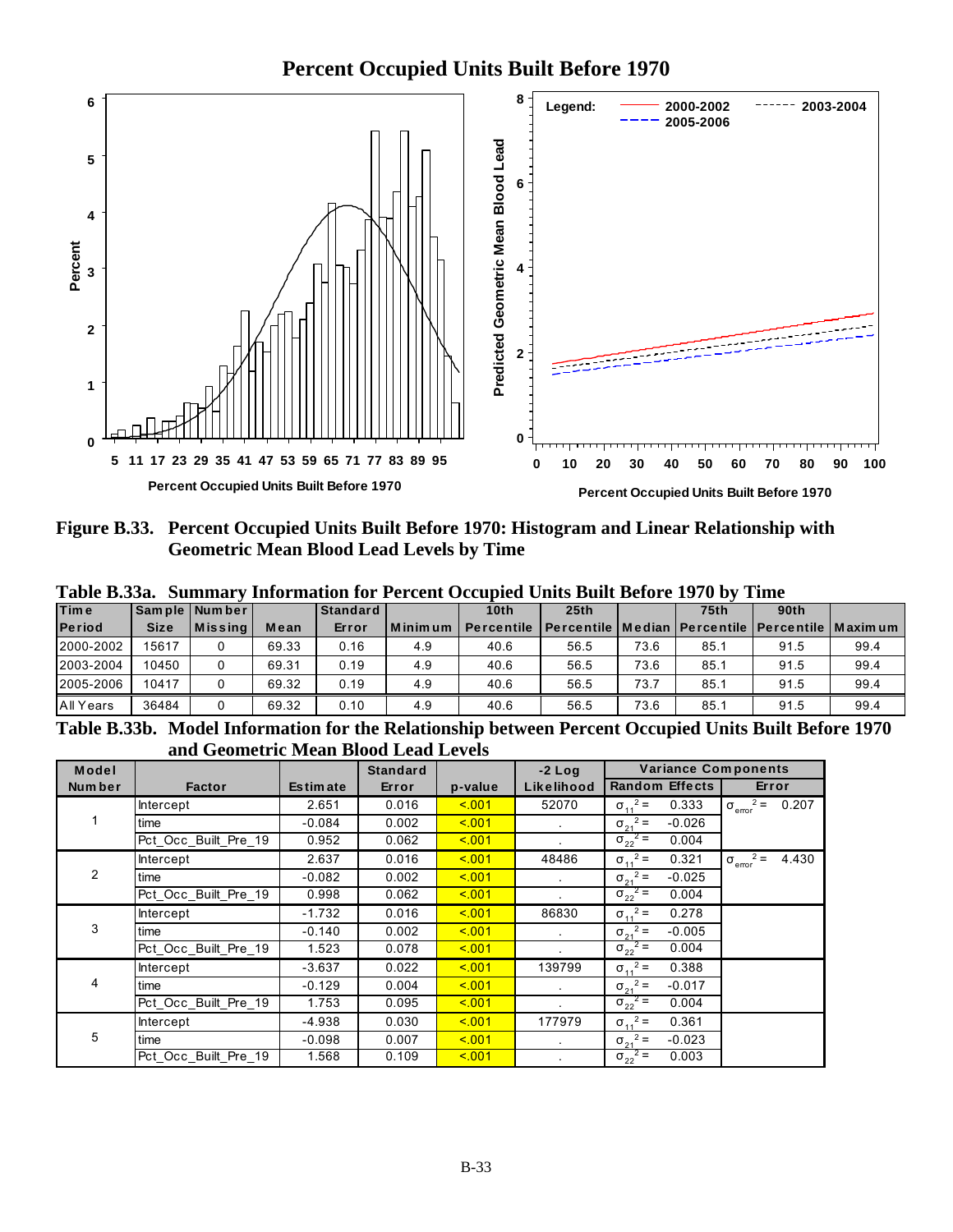

Figure B.34. Percent Occupied Units Built Before 1980: Histogram and Linear Relationship with **Geometric Mean Blood Lead Levels by Time** 

| <b>Time</b>   |             | Sample Number |       | <b>Standard</b> |               | 10th              | 25th                                                    |      | 75 <sub>th</sub> | 90 <sub>th</sub> |       |
|---------------|-------------|---------------|-------|-----------------|---------------|-------------------|---------------------------------------------------------|------|------------------|------------------|-------|
| <b>Period</b> | <b>Size</b> | $ M$ is sing  | Mean  | Error           | l M in im u m | <b>Percentile</b> | Percentile   Median   Percentile   Percentile   Maximum |      |                  |                  |       |
| 2000-2002     | 15617       |               | 81.60 | 0.11            | 21.7          | 61.1              | 74.2                                                    | 85.7 | 92.5             | 96.1             | 100.0 |
| 2003-2004     | 10450       |               | 81.58 | 0.14            | 21.7          | 61.0              | 74.1                                                    | 85.7 | 92.5             | 96.2             | 100.0 |
| 2005-2006     | 10417       |               | 81.58 | 0.14            | 21.7          | 61.0              | 74.1                                                    | 85.7 | 92.5             | 96.1             | 100.0 |
| All Years     | 36484       |               | 81.59 | 0.07            | 21.7          | 61.0              | 74.1                                                    | 85.7 | 92.5             | 96.1             | 100.0 |

Table R 34a Summary Information for Percent Occupied Units Ruilt Refore 1980 by Time

Table B.34b. Model Information for the Relationship between Percent Occupied Units Built Before 1980 and Geometric Mean Blood Lead Levels

| Model          |                      |                 | <b>Standard</b> |         | $-2$ Log   | <b>Variance Components</b>    |                                           |
|----------------|----------------------|-----------------|-----------------|---------|------------|-------------------------------|-------------------------------------------|
| <b>Number</b>  | <b>Factor</b>        | <b>Estimate</b> | Error           | p-value | Likelihood | <b>Random Effects</b>         | Error                                     |
|                | <b>Intercept</b>     | 2.651           | 0.017           | 5.001   | 52084      | $\sigma_{11}^2$ =<br>0.338    | $\sigma_{\text{error}}^2 = 0.207$         |
|                | time                 | $-0.084$        | 0.002           | 5.001   |            | $\sigma_{21}^2$ =<br>$-0.026$ |                                           |
|                | Pct_Occ_Built_Pre_19 | 1.256           | 0.085           | 5.001   |            | $\sigma_{22}^2$ =<br>0.004    |                                           |
|                | Intercept            | 2.637           | 0.016           | < 0.01  | 48501      | $\sigma_{11}^2$ =<br>0.326    | $2 =$<br>4.430<br>$\sigma_{\text{error}}$ |
| $\overline{2}$ | time                 | $-0.082$        | 0.002           | 5.001   |            | $\sigma_{21}^2$ =<br>$-0.025$ |                                           |
|                | Pct Occ Built Pre 19 | 1.314           | 0.085           | 5.001   |            | $\sigma_{22}^2$ =<br>0.004    |                                           |
|                | <b>Intercept</b>     | $-1.732$        | 0.016           | 5.001   | 86860      | $\sigma_{11}^2$ =<br>0.289    |                                           |
| 3              | time                 | $-0.140$        | 0.002           | 5.001   |            | $\sigma_{21}^2$ =<br>$-0.005$ |                                           |
|                | Pct Occ Built Pre 19 | 1.967           | 0.108           | 5.001   |            | $\sigma_{22}^2$ =<br>0.004    |                                           |
|                | Intercept            | $-3.638$        | 0.023           | 5.001   | 139777     | $\sigma_{11}^2$ =<br>0.405    |                                           |
| 4              | time                 | $-0.129$        | 0.004           | 5.001   | $\sim$     | $\sigma_{21}^2$ =<br>$-0.018$ |                                           |
|                | Pct_Occ_Built_Pre_19 | 2.263           | 0.133           | 5.001   |            | $\sigma_{22}^2$ =<br>0.004    |                                           |
|                | <b>Intercept</b>     | -4.937          | 0.030           | 5.001   | 177867     | $\sigma_{11}^2$ =<br>0.366    |                                           |
| 5              | time                 | $-0.098$        | 0.007           | 5.001   |            | $\sigma_{21}^2$ =<br>$-0.023$ |                                           |
|                | Pct Occ Built Pre 19 | 2.075           | 0.153           | < 0.01  |            | $\sigma_{22}^2$ =<br>0.003    |                                           |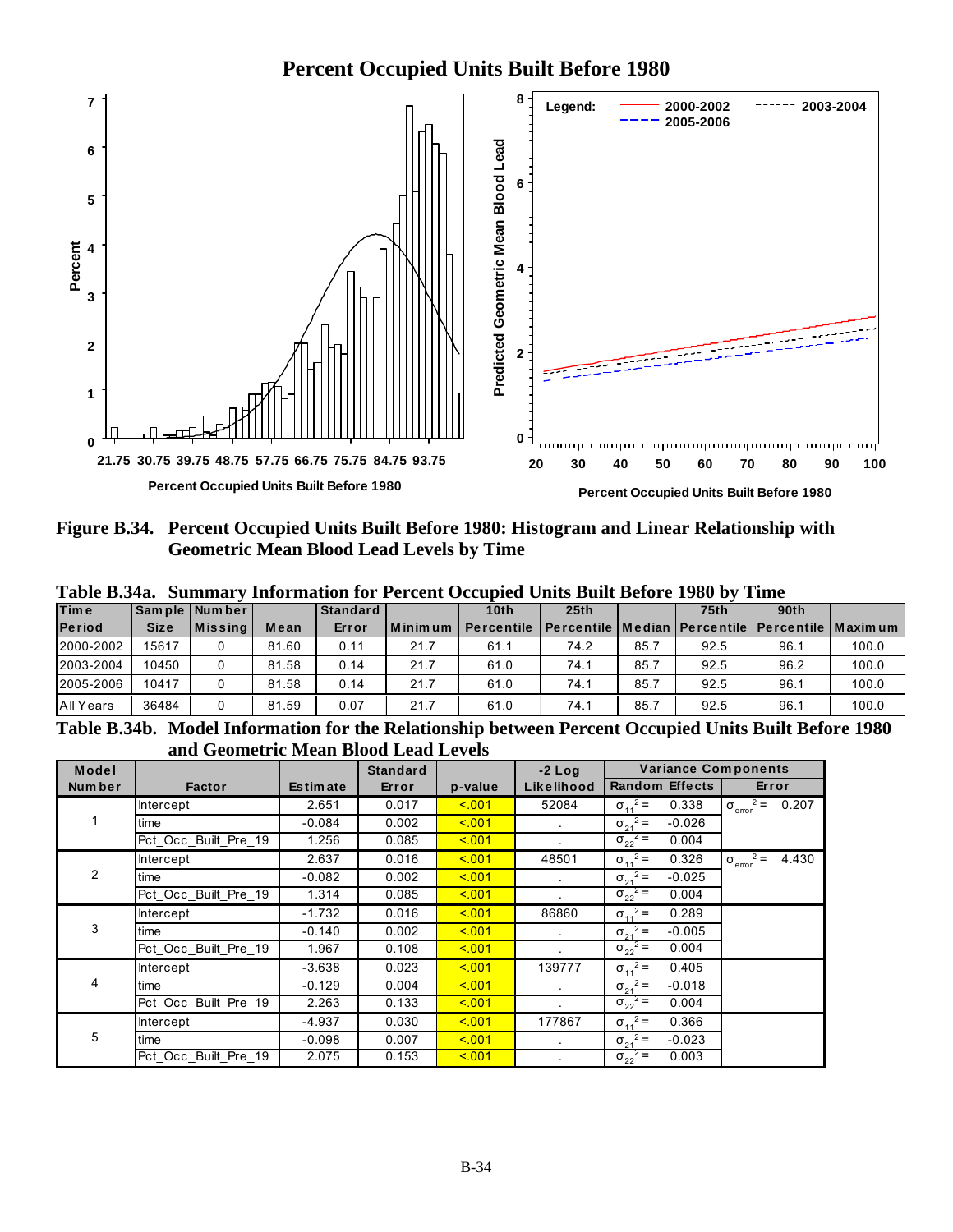

Figure B.35. Percent Residents Less than Six Years of Age: Histogram and Linear Relationship with **Geometric Mean Blood Lead Levels by Time** 

| <b>Time</b>   |             | Sample Number |      | <b>Standard</b> |            | 10th                                                                 | 25th |     | 75 <sub>th</sub> | 90 <sub>th</sub> |      |
|---------------|-------------|---------------|------|-----------------|------------|----------------------------------------------------------------------|------|-----|------------------|------------------|------|
| <b>Period</b> | <b>Size</b> | $ M$ is sing  | Mean | Error           | l Minim um | Percentile   Percentile   Median   Percentile   Percentile   Maximum |      |     |                  |                  |      |
| 2000-2002     | 15617       |               | 8.89 | 0.02            | 0.8        | 5.8                                                                  | 7.3  | 8.9 | 10.4             | 11.9             | 21.8 |
| 2003-2004     | 10450       |               | 8.89 | 0.03            | 0.8        | 5.8                                                                  | 7.3  | 8.9 | 10.4             | 11.9             | 21.8 |
| 2005-2006     | 10417       |               | 8.88 | 0.03            | 0.8        | 5.8                                                                  | 7.3  | 8.9 | 10.4             | 11.9             | 21.8 |
| All Years     | 36484       |               | 8.89 | 0.01            | 0.8        | 5.8                                                                  | 7.3  | 8.9 | 10.4             | 11.9             | 21.8 |

Table R 35a Summary Information for Percent Residents Less than Six Vears of Age by Time

Table B.35b. Model Information for the Relationship between Percent Residents Less than Six Years of **Age and Geometric Mean Blood Lead Levels** 

| Model  |                  |                 | <b>Standard</b> |         | $-2$ Log       | <b>Variance Components</b>    |                                      |
|--------|------------------|-----------------|-----------------|---------|----------------|-------------------------------|--------------------------------------|
| Number | <b>Factor</b>    | <b>Estimate</b> | Error           | p-value | Likelihood     | <b>Random Effects</b>         | Error                                |
|        | <b>Intercept</b> | 2.649           | 0.018           | < 0.01  | 52280          | $\sigma_{11}^2$ =<br>0.388    | $\sigma_{\text{error}}^2$ =<br>0.207 |
| 1.     | time             | $-0.084$        | 0.002           | < 0.01  | $\sim$         | $\sigma_{21}^2$ =<br>$-0.028$ |                                      |
|        | Pct_LE_Six       | 0.161           | 0.494           | 0.745   |                | $\sigma_{22}^2$ =<br>0.004    |                                      |
|        | Intercept        | 2.636           | 0.018           | < 0.01  | 48714          | $\sigma_{11}^2$ =<br>0.379    | $\sigma_{\text{error}}^2$ =<br>4.428 |
| 2      | time             | $-0.082$        | 0.002           | 5.001   |                | $\sigma_{21}^2$ =<br>$-0.027$ |                                      |
|        | Pct LE Six       | 0.096           | 0.502           | 0.848   |                | $\sigma_{22}^2$ =<br>0.004    |                                      |
|        | Intercept        | $-1.735$        | 0.018           | 5.001   | 87127          | $\sigma_{11}^2$ =<br>0.373    |                                      |
| 3      | time             | $-0.140$        | 0.002           | < 0.01  |                | $\sigma_{21}^2$ =<br>$-0.006$ |                                      |
|        | Pct_LE_Six       | $-0.851$        | 0.651           | 0.191   | $\blacksquare$ | $\sigma_{22}^2$ =<br>0.004    |                                      |
|        |                  |                 |                 |         | $\blacksquare$ |                               |                                      |
| 4      |                  |                 |                 |         | $\blacksquare$ |                               |                                      |
|        |                  | $\bullet$       | $\bullet$       |         | $\bullet$      |                               |                                      |
|        | Intercept        | $-4.949$        | 0.032           | < 0.01  | 177615         | $\sigma_{11}^2$ =<br>0.489    |                                      |
| 5      | time             | $-0.094$        | 0.007           | < 0.01  |                | $\sigma_{21}^2$ =<br>$-0.029$ |                                      |
|        | Pct LE Six       | 1.287           | 0.865           | 0.137   |                | $\sigma_{22}^2$ =<br>0.003    |                                      |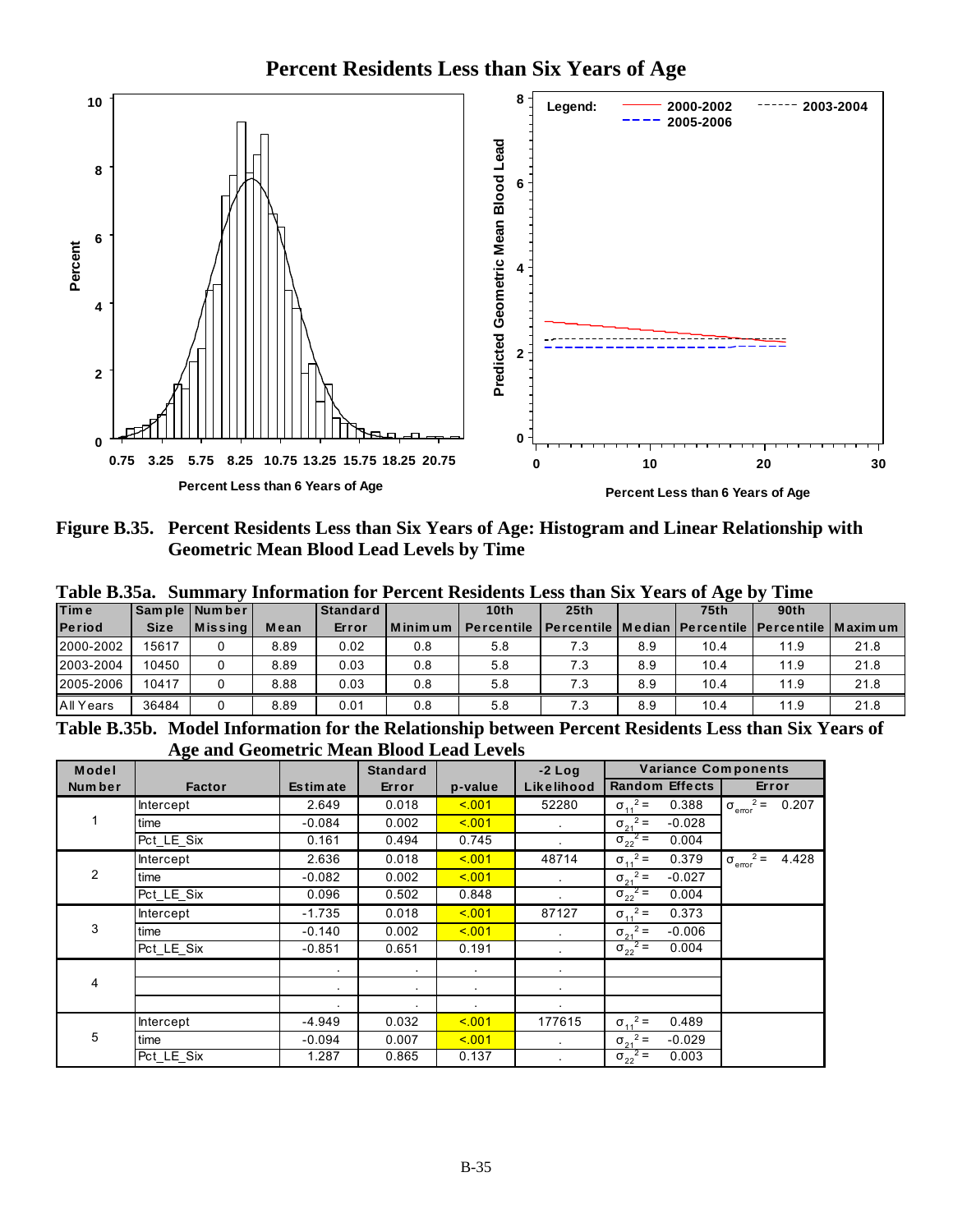

Figure B.36. Number Residents Less than Six Years of Age: Histogram and Linear Relationship with **Geometric Mean Blood Lead Levels by Time** 

|  | Table B.36a. Summary Information for Number Residents Less than Six Years of Age by Time |  |  |  |  |
|--|------------------------------------------------------------------------------------------|--|--|--|--|
|  | 그는 그 사람들은 그 사람들은 그 사람들을 하고 있다. 그 사람들은 그 사람들은 그 사람들을 하고 있다.                               |  |  |  |  |

| <b>Time</b>      |             | Sample Number |       | l Standard |         | 10 <sub>th</sub>  | 25th                                                       |       | 75 <sub>th</sub> | 90 <sub>th</sub> |        |
|------------------|-------------|---------------|-------|------------|---------|-------------------|------------------------------------------------------------|-------|------------------|------------------|--------|
| <b>Period</b>    | <b>Size</b> | $ M$ is sing  | Mean  | Error      | Minimum | <b>Percentile</b> | l Percentile   Median   Percentile   Percentile   Maxim um |       |                  |                  |        |
| 2000-2002        | 15617       |               | 42635 | 168        | 1600    | 18800             | 27600                                                      | 40000 | 54400            | 69600            | 190800 |
| 2003-2004        | 10450       |               | 42582 | 205        | 1400    | 18800             | 27500                                                      | 39900 | 54200            | 69600            | 190800 |
| 2005-2006        | 10417       |               | 42621 | 206        | 1400    | 18800             | 27600                                                      | 39900 | 54400            | 69600            | 190800 |
| <b>All Years</b> | 36484       |               | 42616 | 110        | 1400    | 18800             | 27500                                                      | 39900 | 54400            | 69600            | 190800 |

Table B.36b. Model Information for the Relationship between Number Residents Less than Six Years of **Age and Geometric Mean Blood Lead Levels** 

| Model         | o                |                 | <b>Standard</b> |         | $-2$ Log   | <b>Variance Components</b>    |                                           |
|---------------|------------------|-----------------|-----------------|---------|------------|-------------------------------|-------------------------------------------|
| <b>Number</b> | Factor           | <b>Estimate</b> | Error           | p-value | Likelihood | <b>Random Effects</b>         | Error                                     |
|               | <b>Intercept</b> | 2.645           | 0.017           | < 0.01  | 52243      | $\sigma_{11}^2$ =<br>0.360    | $\sigma_{\text{error}}^2 =$<br>0.207      |
|               | time             | $-0.084$        | 0.002           | 5.001   |            | $\sigma_{21}^2$ =<br>$-0.026$ |                                           |
|               | Num_LE_Six       | 0.000           | 0.000           | 5.001   |            | $\sigma_{22}^2$ =<br>0.004    |                                           |
|               | <b>Intercept</b> | 2.633           | 0.017           | 5.001   | 48678      | $\sigma_{11}^2$ =<br>0.353    | $2 =$<br>4.428<br>$\sigma_{\text{error}}$ |
| 2             | time             | $-0.082$        | 0.002           | 5.001   |            | $\sigma_{21}^2$ =<br>$-0.025$ |                                           |
|               | Num_LE_Six       | 0.000           | 0.000           | 5.001   |            | $\sigma_{22}^2$ =<br>0.004    |                                           |
|               | <b>Intercept</b> | $-1.732$        | 0.017           | 5.001   | 86913      | $\sigma_{11}^2$ =<br>0.344    |                                           |
| 3             | time             | $-0.141$        | 0.002           | 5.001   | $\sim$     | $\sigma_{21}^2$ =<br>$-0.005$ |                                           |
|               | Num_LE_Six       | $-0.001$        | 0.000           | 5.001   | $\epsilon$ | $\sigma_{22}^2$ =<br>0.004    |                                           |
|               | Intercept        | -3.636          | 0.024           | 5.001   | 138996     | $\sigma_{11}^2$ =<br>0.497    |                                           |
| 4             | time             | $-0.127$        | 0.004           | < 0.01  | $\sim$     | $\sigma_{21}^2$ =<br>$-0.020$ |                                           |
|               | Num_LE_Six       | $-0.001$        | 0.000           | 5.001   | $\bullet$  | $\sigma_{22}^2$ =<br>0.004    |                                           |
|               |                  |                 | $\sim$          | $\sim$  |            |                               |                                           |
| 5             |                  |                 | $\bullet$       |         |            |                               |                                           |
|               |                  |                 | ٠               |         |            |                               |                                           |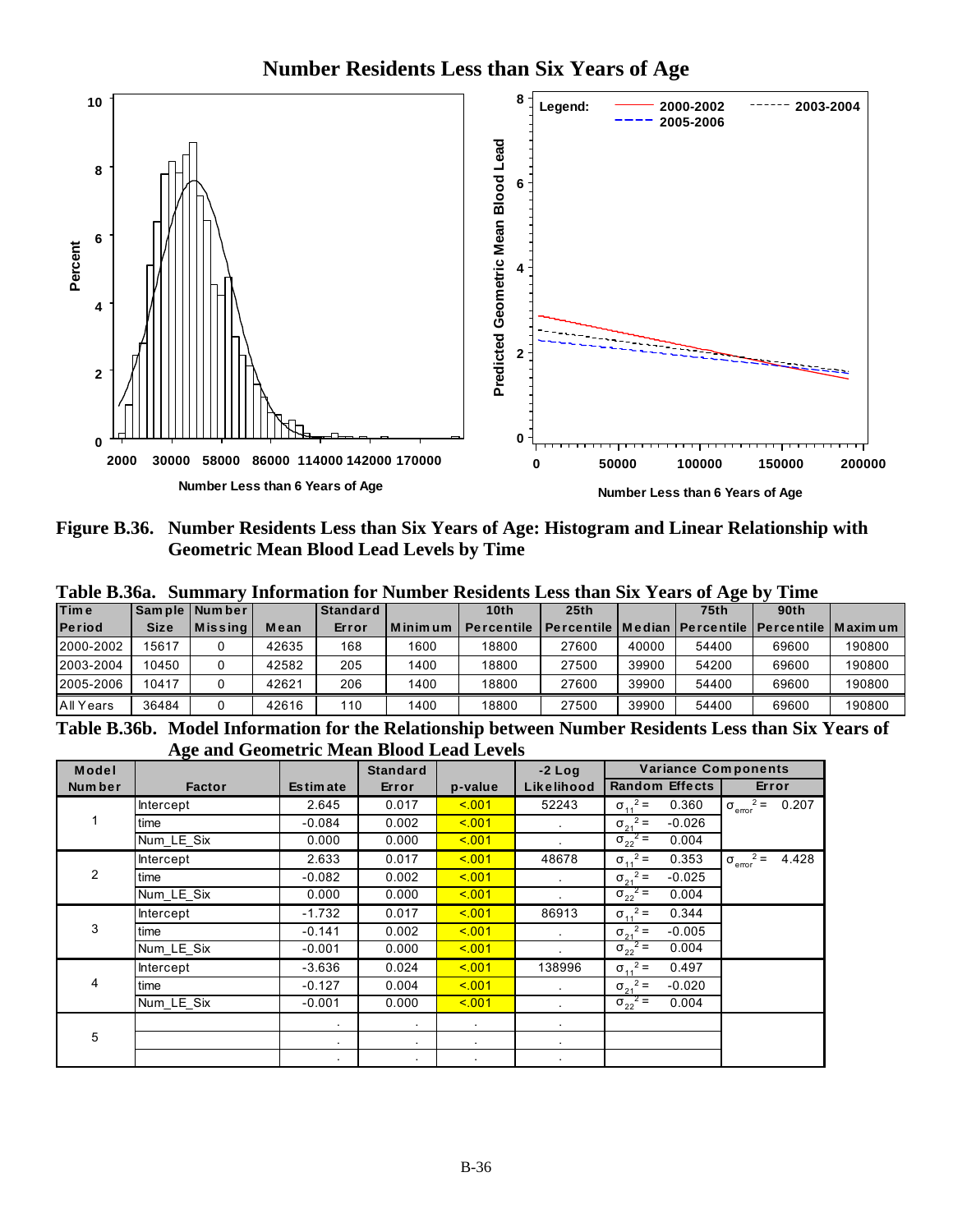

Figure B.37. Percent Residents with Less than Ninth Grade Education: Histogram and Linear **Relationship with Geometric Mean Blood Lead Levels by Time** 

|               |             |                 |      |            |         | Table D.374. Summary Imormation for Percent Residents with Less than Ninth Grade Equitation by |                                                                 | - типе |      |      |      |
|---------------|-------------|-----------------|------|------------|---------|------------------------------------------------------------------------------------------------|-----------------------------------------------------------------|--------|------|------|------|
| <b>Time</b>   |             | Sample Number   |      | Standard I |         | 10th                                                                                           | 25th                                                            |        | 75th | 90th |      |
| <b>Period</b> | <b>Size</b> | <b>IMissing</b> | Mean | Error      | Minimum | <b>Percentile</b>                                                                              | <b>IPercentile   Median   Percentile   Percentile   Maximum</b> |        |      |      |      |
| 2000-2002     | 15617       |                 | 6.22 | 0.05       | 0.0     | 1.0                                                                                            | 2.0                                                             | 3.8    | 7.7  | 15.2 | 41.2 |
| 2003-2004     | 10450       |                 | 6.20 | 0.06       | 0.0     | 0.9                                                                                            | 1.9                                                             | 3.8    | 7.7  | 15.1 | 41.2 |
| 2005-2006     | 10417       |                 | 6.21 | 0.07       | 0.0     | 0.9                                                                                            | 1.9                                                             | 3.8    | 7.7  | 15.2 | 41.2 |
| All Years     | 36484       |                 | 6.21 | 0.03       | 0.0     | 1.0                                                                                            | 1.9                                                             | 3.8    |      | 15.1 | 41.2 |

 $T<sub>o</sub>$ <sub>b</sub>l<sub>o</sub> D  $27<sub>o</sub>$  $\alpha$ nt Desidents with Less than Ninth Crade Education by Time

Table B.37b. Model Information for the Relationship between Percent Residents with Less than Ninth **Grade Education and Geometric Mean Blood Lead Levels** 

| Model          |                  |                 | <b>Standard</b> |         | $-2$ Log     | <b>Variance Components</b>    |                                             |
|----------------|------------------|-----------------|-----------------|---------|--------------|-------------------------------|---------------------------------------------|
| Number         | <b>Factor</b>    | <b>Estimate</b> | Error           | p-value | Likelihood   | <b>Random Effects</b>         | Error                                       |
|                | <b>Intercept</b> | 2.651           | 0.017           | < 0.01  | 52007        | $\sigma_{11}^2$ =<br>0.347    | $^{2}$ = 0.207<br>$\sigma_{\text{error}}^2$ |
|                | time             | $-0.084$        | 0.002           | < 0.01  |              | $\sigma_{21}^2$ =<br>$-0.028$ |                                             |
|                | Pct_LT_9th_Grade | 3.135           | 0.179           | 5.001   |              | $\sigma_{22}^2$ =<br>0.004    |                                             |
|                | Intercept        | 2.637           | 0.017           | < 0.01  | 48436        | $\sigma_{11}^2$ =<br>0.336    | $2 =$<br>4.428<br>$\sigma_{\text{error}}^2$ |
| $\overline{2}$ | time             | $-0.083$        | 0.002           | < 0.01  | $\mathbf{r}$ | $\sigma_{21}^2$ =<br>$-0.027$ |                                             |
|                | Pct LT 9th Grade | 3.173           | 0.179           | < 0.01  |              | $\sigma_{22}^2$ =<br>0.004    |                                             |
|                | Intercept        | $-1.736$        | 0.016           | < 0.01  | 86829        | $\sigma_{11}^2$ =<br>0.301    |                                             |
| 3              | time             | $-0.139$        | 0.002           | 5.001   |              | $\sigma_{21}^2$ =<br>$-0.008$ |                                             |
|                | Pct_LT_9th_Grade | 4.259           | 0.228           | < 0.01  |              | $\sigma_{22}^2$ =<br>0.004    |                                             |
|                | Intercept        | $-3.643$        | 0.023           | < 0.01  | 139727       | $\sigma_{11}^2$ =<br>0.437    |                                             |
| 4              | time             | $-0.128$        | 0.004           | < 0.01  |              | $\sigma_{21}^2$ =<br>$-0.020$ |                                             |
|                | Pct LT 9th Grade | 4.305           | 0.270           | < 0.01  | $\bullet$    | $\sigma_{22}^2$ =<br>0.004    |                                             |
|                | <b>Intercept</b> | -4.944          | 0.031           | 5.001   | 177859       | $\sigma_{11}^2$ =<br>0.405    |                                             |
| 5              | time             | $-0.097$        | 0.007           | < 0.01  | $\sim$       | $\sigma_{21}^2$ =<br>$-0.024$ |                                             |
|                | Pct_LT_9th_Grade | 3.405           | 0.291           | < 0.01  |              | $\sigma_{22}^2$ =<br>0.003    |                                             |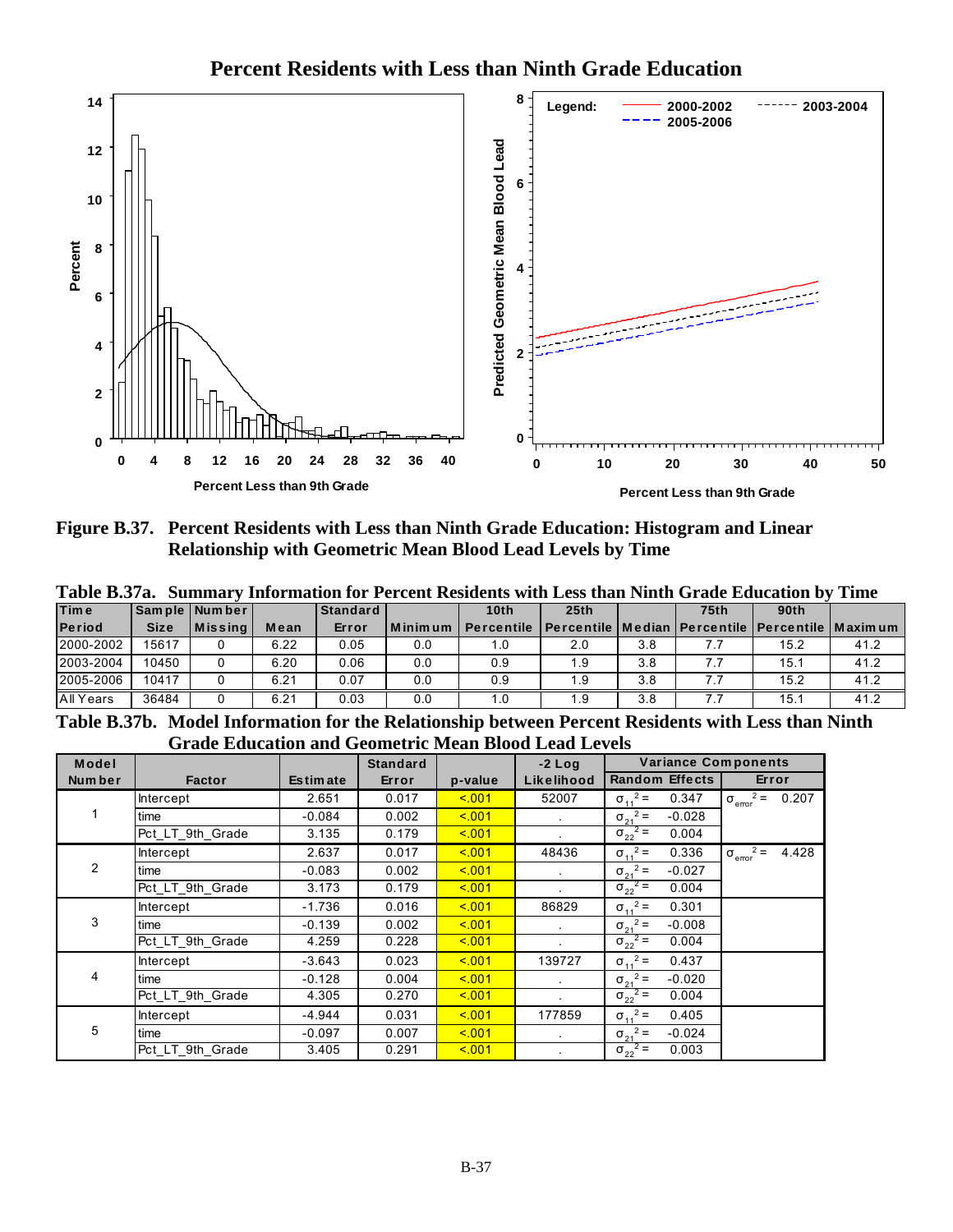### **Percent Residents without a High School Degree**



Figure B.38. Percent Residents without a High School Degree: Histogram and Linear Relationship with **Geometric Mean Blood Lead Levels by Time** 

| <b>Time</b>   |             | Sample Number    |       | Standard |            | 10th              | 25 <sub>th</sub>                                        |      | 75 <sub>th</sub> | 90 <sub>th</sub> |      |
|---------------|-------------|------------------|-------|----------|------------|-------------------|---------------------------------------------------------|------|------------------|------------------|------|
| <b>Period</b> | <b>Size</b> | <b>M</b> is sing | Mean  | Error    | l Minim um | <b>Percentile</b> | Percentile   Median   Percentile   Percentile   Maximum |      |                  |                  |      |
| 2000-2002     | 15617       |                  | 17.23 | 0.10     | 0.4        | 5.2               | 8.5                                                     | 13.3 | 22.4             | 35.8             | 64.3 |
| 2003-2004     | 10450       |                  | 17.19 | 0.12     | 0.4        | 5.1               | 8.3                                                     | 13.3 | 22.3             | 35.7             | 64.3 |
| 2005-2006     | 10417       |                  | 17.21 | 0.12     | 0.4        | 5.1               | 8.3                                                     | 13.3 | 22.3             | 35.8             | 64.3 |
| All Years     | 36484       |                  | 17.21 | 0.07     | 0.4        | 5.2               | 8.3                                                     | 13.3 | 22.3             | 35.8             | 64.3 |

 $T<sub>ab</sub>$ <sub>10</sub> D  $29<sub>a</sub>$  $C_{\bullet}$ etien for Persont Posidents without a High School Degree by Time

Table B.38b. Model Information for the Relationship between Percent Residents without a High School **Degree and Geometric Mean Blood Lead Levels** 

| Model          | ັ                |                 | <b>Standard</b> |         | $-2$ Log   | <b>Variance Components</b>    |                                           |
|----------------|------------------|-----------------|-----------------|---------|------------|-------------------------------|-------------------------------------------|
| Number         | <b>Factor</b>    | <b>Estimate</b> | Error           | p-value | Likelihood | <b>Random Effects</b>         | Error                                     |
|                | <b>Intercept</b> | 2.651           | 0.016           | 5.001   | 51853      | $\sigma_{11}^2$ =<br>0.331    | $\sigma_{\text{error}}^2 =$<br>0.207      |
|                | time             | $-0.084$        | 0.002           | 5.001   |            | $\sigma_{21}^2$ =<br>$-0.028$ |                                           |
|                | Pct_No_HS_Degree | 2.038           | 0.090           | 5.001   |            | $\sigma_{22}^2$ =<br>0.004    |                                           |
|                | Intercept        | 2.638           | 0.016           | 5.001   | 48280      | $\sigma_{11}^2$ =<br>0.320    | $2 =$<br>4.428<br>$\sigma_{\text{error}}$ |
| $\overline{2}$ | time             | $-0.083$        | 0.002           | 5.001   |            | $\sigma_{21}^2$ =<br>$-0.027$ |                                           |
|                | Pct No HS Degree | 2.061           | 0.090           | 5.001   |            | $\sigma_{22}^2$ =<br>0.004    |                                           |
|                | <b>Intercept</b> | $-1.737$        | 0.016           | 5.001   | 86710      | $\sigma_{11}^2$ =<br>0.271    |                                           |
| 3              | time             | $-0.139$        | 0.002           | 5.001   |            | $\sigma_{21}^2$ =<br>$-0.009$ |                                           |
|                | Pct No HS Degree | 2.713           | 0.115           | 5.001   |            | $\sigma_{22}^2$ =<br>0.004    |                                           |
|                | Intercept        | $-3.643$        | 0.022           | 5.001   | 139858     | $\sigma_{11}^2$ =<br>0.394    |                                           |
| 4              | time             | $-0.128$        | 0.004           | 5.001   | $\sim$     | $\sigma_{21}^2$ =<br>$-0.019$ |                                           |
|                | Pct_No_HS_Degree | 2.731           | 0.139           | 5.001   |            | $\sigma_{22}^2$ =<br>0.004    |                                           |
|                | <b>Intercept</b> | -4.947          | 0.030           | 5.001   | 178347     | $\sigma_{11}^2$ =<br>0.366    |                                           |
| 5              | time             | $-0.098$        | 0.007           | 5.001   |            | $\sigma_{21}^2$ =<br>$-0.023$ |                                           |
|                | Pct No HS Degree | 2.249           | 0.153           | < 0.01  |            | $\sigma_{22}^2$ =<br>0.003    |                                           |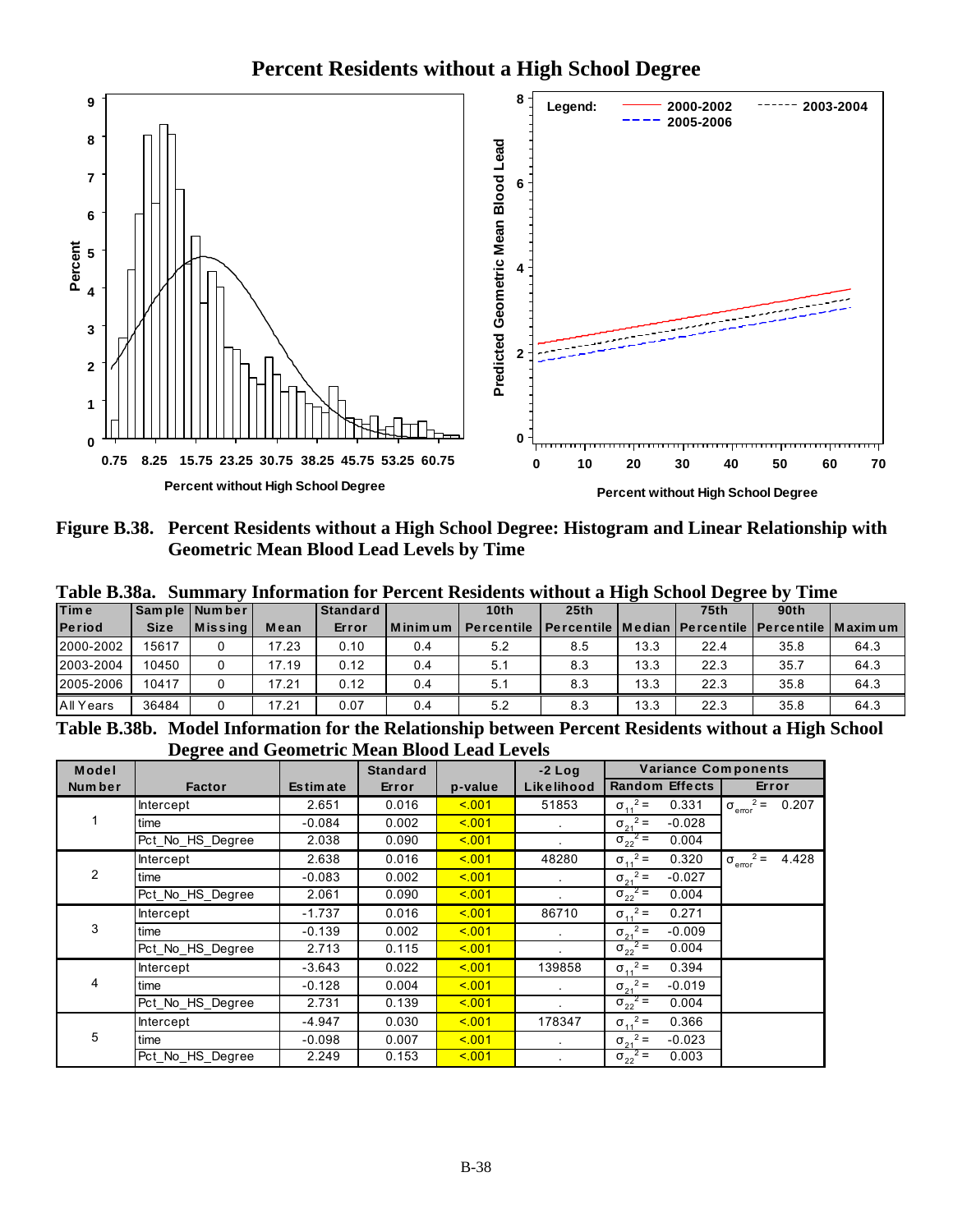### **Percent Residents without College Education**



Figure B.39. Percent Residents without College Education: Histogram and Linear Relationship with **Geometric Mean Blood Lead Levels by Time** 

| Tavit DiJ <i>j</i> a.<br><b>Time</b> |             | Dunimal v Thibi mation for T Creent Residents whilout Concee Equication by<br>Sample Number |       | <b>Standard</b> |             | 10th              | 25th                                                         |      | 75 <sub>th</sub> | 90 <sub>th</sub> |      |
|--------------------------------------|-------------|---------------------------------------------------------------------------------------------|-------|-----------------|-------------|-------------------|--------------------------------------------------------------|------|------------------|------------------|------|
| <b>Period</b>                        | <b>Size</b> | <b>IMissina</b>                                                                             | Mean  | Error           | l Minimum I | <b>Percentile</b> | -   Percentile   Median   Percentile   Percentile   Maxim um |      |                  |                  |      |
| 2000-2002                            | 15617       |                                                                                             | 44.81 | 0.14            | 4.2         | 20.5              | 32.1                                                         | 45.1 | 57.6             | 68.5             | 88.8 |
| 2003-2004                            | 10450       |                                                                                             | 44.74 | 0.17            | 4.2         | 20.5              | 32.0                                                         | 45.1 | 57.6             | 68.4             | 88.8 |
| 2005-2006                            | 10417       |                                                                                             | 44.75 | 0.17            | 4.2         | 20.5              | 32.0                                                         | 45.0 | 57.6             | 68.5             | 88.8 |
| All Years                            | 36484       |                                                                                             | 44.77 | 0.09            | 4.2         | 20.5              | 32.1                                                         | 45.1 | 57.6             | 68.5             | 88.8 |

Table B.39a. Summary Information for Percent Residents without College Education by Time

Table B.39b. Model Information for the Relationship between Percent Residents without College **Education and Geometric Mean Blood Lead Levels** 

| Model  |                  |                 | <b>Standard</b> |         | $-2$ Log             | <b>Variance Components</b>    |                                             |
|--------|------------------|-----------------|-----------------|---------|----------------------|-------------------------------|---------------------------------------------|
| Number | <b>Factor</b>    | <b>Estimate</b> | Error           | p-value | Likelihood           | <b>Random Effects</b>         | Error                                       |
|        | <b>Intercept</b> | 2.652           | 0.016           | 5.001   | 51787                | $\sigma_{11}^2$ =<br>0.326    | $\sigma_{\text{error}}^2$ =<br>0.207        |
|        | time             | $-0.084$        | 0.002           | < 0.01  |                      | $\sigma_{21}^2$ =<br>$-0.029$ |                                             |
|        | Pct_No_College   | 1.510           | 0.061           | < 0.01  |                      | $\sigma_{22}^2$ =<br>0.004    |                                             |
|        | <b>Intercept</b> | 2.639           | 0.016           | 5.001   | 48218                | $\sigma_{11}^2$ =<br>0.315    | $2 =$<br>4.428<br>$\sigma_{\text{error}}^2$ |
| 2      | time             | $-0.083$        | 0.002           | 5.001   |                      | $\sigma_{21}^2$ =<br>$-0.028$ |                                             |
|        | Pct No College   | 1.524           | 0.062           | 5.001   |                      | $\sigma_{22}^2$ =<br>0.004    |                                             |
|        | <b>Intercept</b> | $-1.739$        | 0.016           | < 0.01  | 86729                | $\sigma_{11}^2$ =<br>0.261    |                                             |
| 3      | time             | $-0.139$        | 0.002           | 5.001   | $\ddot{\phantom{a}}$ | $\sigma_{21}^2$ =<br>$-0.009$ |                                             |
|        | Pct No College   | 2.011           | 0.079           | < 0.01  |                      | $\sigma_{22}^2$ =<br>0.004    |                                             |
|        | <b>Intercept</b> | $-3.647$        | 0.022           | 5.001   | 140104               | $\sigma_{11}^2$ =<br>0.389    |                                             |
| 4      | time             | $-0.128$        | 0.004           | < 0.01  | $\ddot{\phantom{a}}$ | $\sigma_{21}^2$ =<br>$-0.019$ |                                             |
|        | Pct No College   | 2.020           | 0.100           | < 001   | ×.                   | $\sigma_{22}^2$ =<br>0.004    |                                             |
|        | <b>Intercept</b> | $-4.951$        | 0.030           | < 0.01  | 178689               | $\sigma_{11}^2$ =<br>0.363    |                                             |
| 5      | time             | $-0.098$        | 0.007           | < 0.01  |                      | $\sigma_{21}^2$ =<br>$-0.023$ |                                             |
|        | Pct No College   | 1.692           | 0.115           | < 0.01  |                      | $\sigma_{22}^2$ =<br>0.003    |                                             |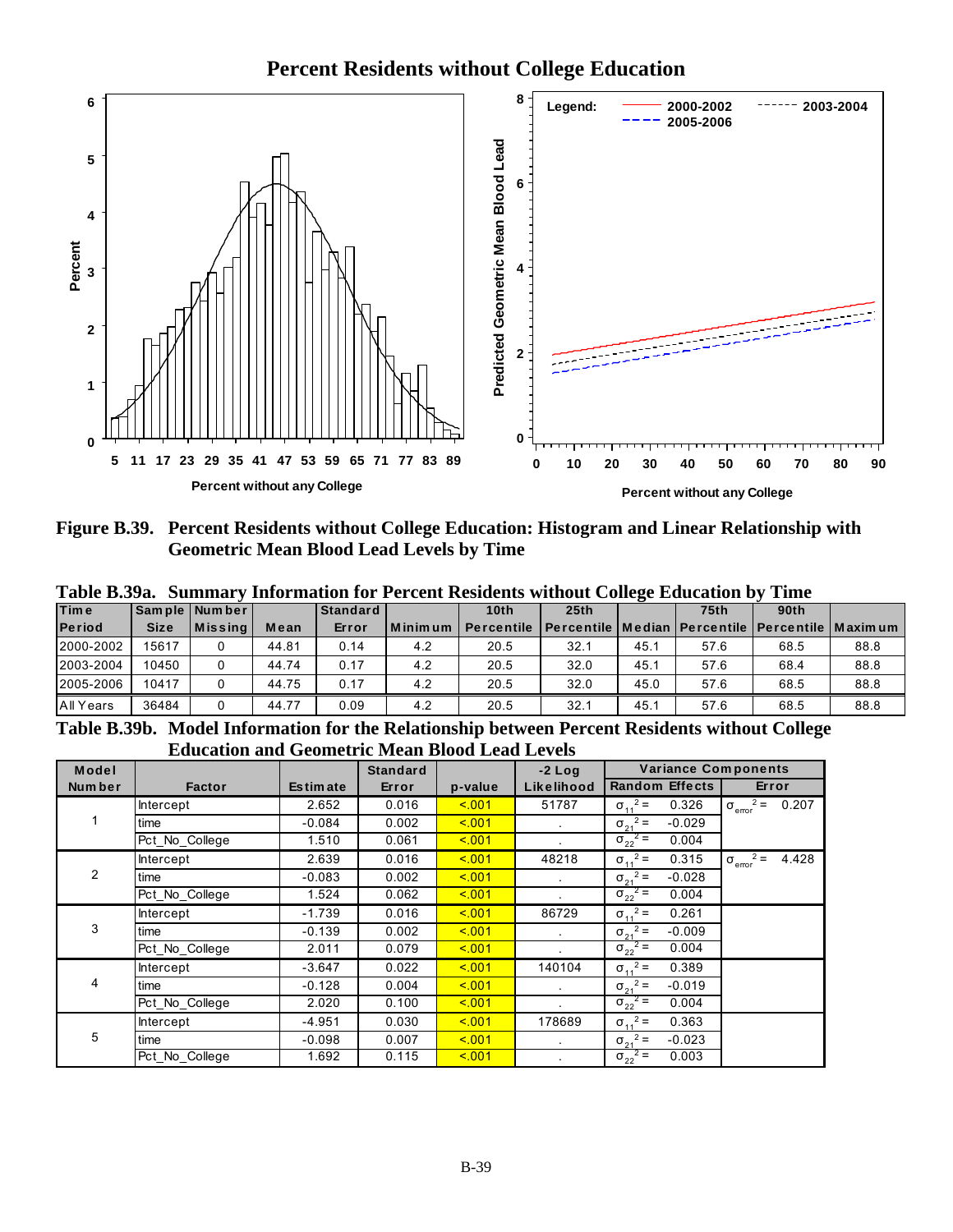## **Percent Residents without College Degree**



Figure B.40. Percent Residents without College Degree: Histogram and Linear Relationship with **Geometric Mean Blood Lead Levels by Time** 

| <b>Time</b>   |             | Sample Number |       | <b>Standard</b> |                 | 10th                                                                 | 25th |      | 75 <sub>th</sub> | 90 <sub>th</sub> |      |
|---------------|-------------|---------------|-------|-----------------|-----------------|----------------------------------------------------------------------|------|------|------------------|------------------|------|
| <b>Period</b> | <b>Size</b> | $ M$ is sing  | Mean  | Error           | <b>IMinimum</b> | Percentile   Percentile   Median   Percentile   Percentile   Maximum |      |      |                  |                  |      |
| 2000-2002     | 15617       |               | 63.51 | 0.15            | 9.9             | 35.9                                                                 | 52.3 | 66.0 | 77.5             | 85.5             | 97.2 |
| 2003-2004     | 10450       |               | 63.46 | 0.18            | 9.9             | 36.0                                                                 | 52.1 | 65.9 | 77.4             | 85.4             | 97.2 |
| 2005-2006     | 10417       |               | 63.45 | 0.18            | 9.9             | 36.0                                                                 | 52.2 | 65.9 | 77.4             | 85.4             | 97.2 |
| All Years     | 36484       |               | 63.48 | 0.10            | 9.9             | 36.0                                                                 | 52.2 | 66.0 | 77.4             | 85.5             | 97.2 |

**Summary Information for Percent Residents without College Degree by Time** Table B.40a.

Table B.40b. Model Information for the Relationship between Percent Residents without College Degree and Geometric Mean Blood Lead Levels

| Model   |                      |                 | <b>Standard</b> |         | $-2$ Log                    | <b>Variance Components</b>    |                                      |
|---------|----------------------|-----------------|-----------------|---------|-----------------------------|-------------------------------|--------------------------------------|
| Num ber | <b>Factor</b>        | <b>Estimate</b> | Error           | p-value | Likelihood                  | <b>Random Effects</b>         | Error                                |
|         | Intercept            | 2.651           | 0.016           | 5.001   | 51822                       | $\sigma_{11}^2$ =<br>0.331    | $\sigma_{\text{error}}^2 =$<br>0.207 |
|         | time                 | $-0.084$        | 0.002           | 5.001   |                             | $\sigma_{21}^2$ =<br>$-0.029$ |                                      |
|         | Pct No College Degre | 1.433           | 0.061           | 5.001   |                             | $\sigma_{22}^2$ =<br>0.004    |                                      |
|         | Intercept            | 2.638           | 0.016           | 5.001   | 48251                       | $\sigma_{11}^2$ =<br>0.320    | $\sigma_{\text{error}}^2$ =<br>4.428 |
| 2       | time                 | $-0.083$        | 0.002           | 5.001   |                             | $\sigma_{21}^2$ =<br>$-0.028$ |                                      |
|         | Pct No College Degre | 1.450           | 0.061           | < 0.01  |                             | $\sigma_{22}^2$ =<br>0.004    |                                      |
|         | Intercept            | $-1.739$        | 0.016           | 5.001   | 86760                       | $\sigma_{11}^2$ =<br>0.268    |                                      |
| 3       | time                 | $-0.139$        | 0.002           | 5.001   |                             | $\sigma_{21}^2$ =<br>$-0.009$ |                                      |
|         | Pct No College Degre | 1.910           | 0.079           | 5.001   |                             | $\sigma_{22}^2$ =<br>0.004    |                                      |
|         | <b>Intercept</b>     | $-3.648$        | 0.023           | 5.001   | 140085                      | $\sigma_{11}^2$ =<br>0.402    |                                      |
| 4       | time                 | $-0.128$        | 0.004           | 5.001   | $\sim$                      | $\sigma_{21}^2$ =<br>$-0.020$ |                                      |
|         | Pct No College Degre | 1.926           | 0.100           | < 0.01  | $\mathbf{r}$                | $\sigma_{22}^2$ =<br>0.004    |                                      |
|         | Intercept            | $-4.951$        | 0.031           | 5.001   | 178626                      | $\sigma_{11}^2 =$<br>0.370    |                                      |
| 5       | time                 | $-0.097$        | 0.007           | 5.001   | $\mathcal{L}_{\mathcal{A}}$ | $\sigma_{21}^2$ =<br>$-0.024$ |                                      |
|         | Pct No_College_Degre | 1.622           | 0.116           | < 0.01  |                             | $\sigma_{22}^2$ =<br>0.003    |                                      |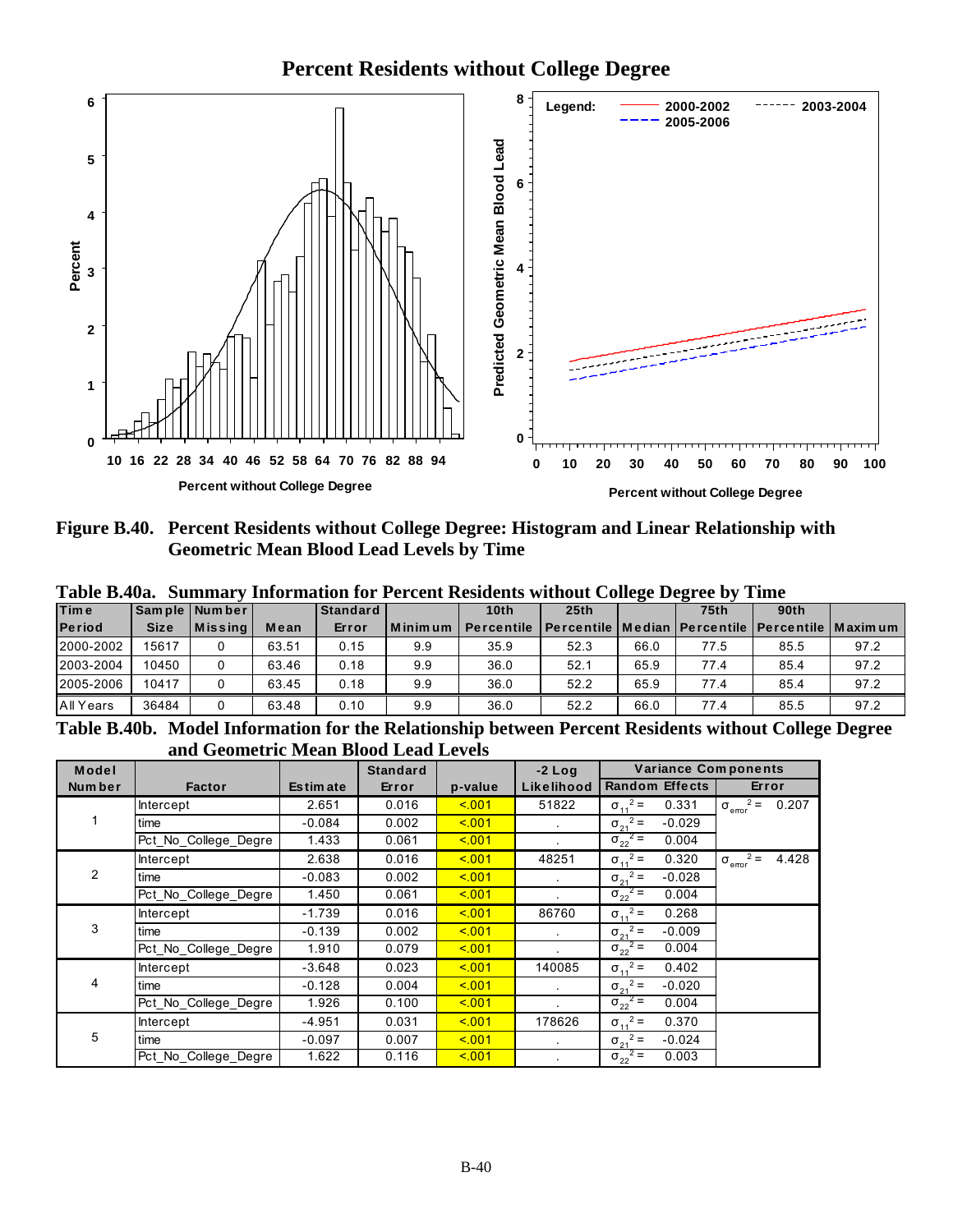#### **Total Housing Units**



Figure B.41. Total Housing Units: Histogram and Linear Relationship with Geometric Mean Blood **Lead Levels by Time** 

|               |             |               |      |          |         | Table D. Ha. Summary monthlation for Total Housing Chits by | - типе                                                               |        |                  |        |        |
|---------------|-------------|---------------|------|----------|---------|-------------------------------------------------------------|----------------------------------------------------------------------|--------|------------------|--------|--------|
| <b>Time</b>   |             | Sample Number |      | Standard |         | 10 <sub>th</sub>                                            | 25th                                                                 |        | 75 <sub>th</sub> | 90th   |        |
| <b>Period</b> | <b>Size</b> | $ M$ is sing  | Mean | Error    | Minimum |                                                             | Percentile   Percentile   Median   Percentile   Percentile   Maximur |        |                  |        |        |
| 2000-2002     | 15617       |               | 1954 | 6        | 262.0   | 1084.0                                                      | 1375.0                                                               | 1869.0 | 2414.0           | 2971.0 | 6549.0 |
| 2003-2004     | 10450       |               | 1955 |          | 85.0    | 1084.0                                                      | 1375.0                                                               | 1868.0 | 2414.0           | 2971.0 | 6549.0 |
| 2005-2006     | 10417       |               | 1956 |          | 85.0    | 1084.0                                                      | 1376.0                                                               | 1869.0 | 2415.0           | 2971.0 | 6549.0 |
| All Years     | 36484       |               | 1955 |          | 85.0    | 1084.0                                                      | 1375.0                                                               | 1869.0 | 2414.0           | 2971.0 | 6549.0 |

Toble R 41o Summary Information for Total Housing Units by Time

Table B.41b. Model Information for the Relationship between Total Housing Units and Geometric Mean **Blood Lead Levels** 

| Model          |                     |                 | <b>Standard</b> |         | $-2$ Log       | <b>Variance Components</b>    |                                             |
|----------------|---------------------|-----------------|-----------------|---------|----------------|-------------------------------|---------------------------------------------|
| Num ber        | <b>Factor</b>       | <b>Estimate</b> | Error           | p-value | Likelihood     | <b>Random Effects</b>         | Error                                       |
|                | <b>Intercept</b>    | 2.648           | 0.018           | 5.001   | 52287          | $\sigma_{11}^2$ =<br>0.382    | $\sigma_{\text{error}}^2 = 0.207$           |
|                | time                | $-0.084$        | 0.002           | < 0.01  | $\sim$         | $\sigma_{21}^2$ =<br>$-0.027$ |                                             |
|                | Total_Housing_Units | 0.000           | 0.000           | < 0.01  | $\mathbf{r}$   | $\sigma_{22}^2$ =<br>0.004    |                                             |
|                | <b>Intercept</b>    | 2.636           | 0.017           | < 0.01  | 48721          | $\sigma_{11}^2$ =<br>0.374    | $2 =$<br>4.428<br>$\sigma_{\text{error}}^2$ |
| $\overline{2}$ | time                | $-0.082$        | 0.002           | < 0.01  | $\blacksquare$ | $\sigma_{21}^2$ =<br>$-0.026$ |                                             |
|                | Total Housing Units | 0.000           | 0.000           | < 0.01  |                | $\sigma_{22}^2$ =<br>0.004    |                                             |
|                | Intercept           | $-1.733$        | 0.018           | < 0.01  | 87091          | $\sigma_{11}^2$ =<br>0.364    |                                             |
| 3              | time                | $-0.140$        | 0.002           | < 0.01  |                | $\sigma_{21}^2$ =<br>$-0.005$ |                                             |
|                | Total_Housing_Units | 0.000           | 0.000           | < 0.01  |                | $\sigma_{22}^2$ =<br>0.004    |                                             |
|                | <b>Intercept</b>    | $-3.642$        | 0.024           | < 0.01  | 139462         | $\sigma_{11}^2$ =<br>0.519    |                                             |
| 4              | time                | $-0.126$        | 0.004           | < 0.01  | $\sim$         | $\sigma_{21}^2$ =<br>$-0.022$ |                                             |
|                | Total Housing Units | 0.000           | 0.000           | < 0.01  | $\sim$         | $\sigma_{22}^2$ =<br>0.004    |                                             |
|                | <b>Intercept</b>    | $-4.933$        | 0.031           | < 0.01  | 176701         | $\sigma_{11}^2 =$<br>0.456    |                                             |
| 5              | time                | $-0.094$        | 0.007           | < 0.01  | $\sim$         | $\sigma_{21}^2$ =<br>$-0.027$ |                                             |
|                | Total Housing Units | 0.000           | 0.000           | < 0.01  |                | $\sigma_{22}^2$ =<br>0.003    |                                             |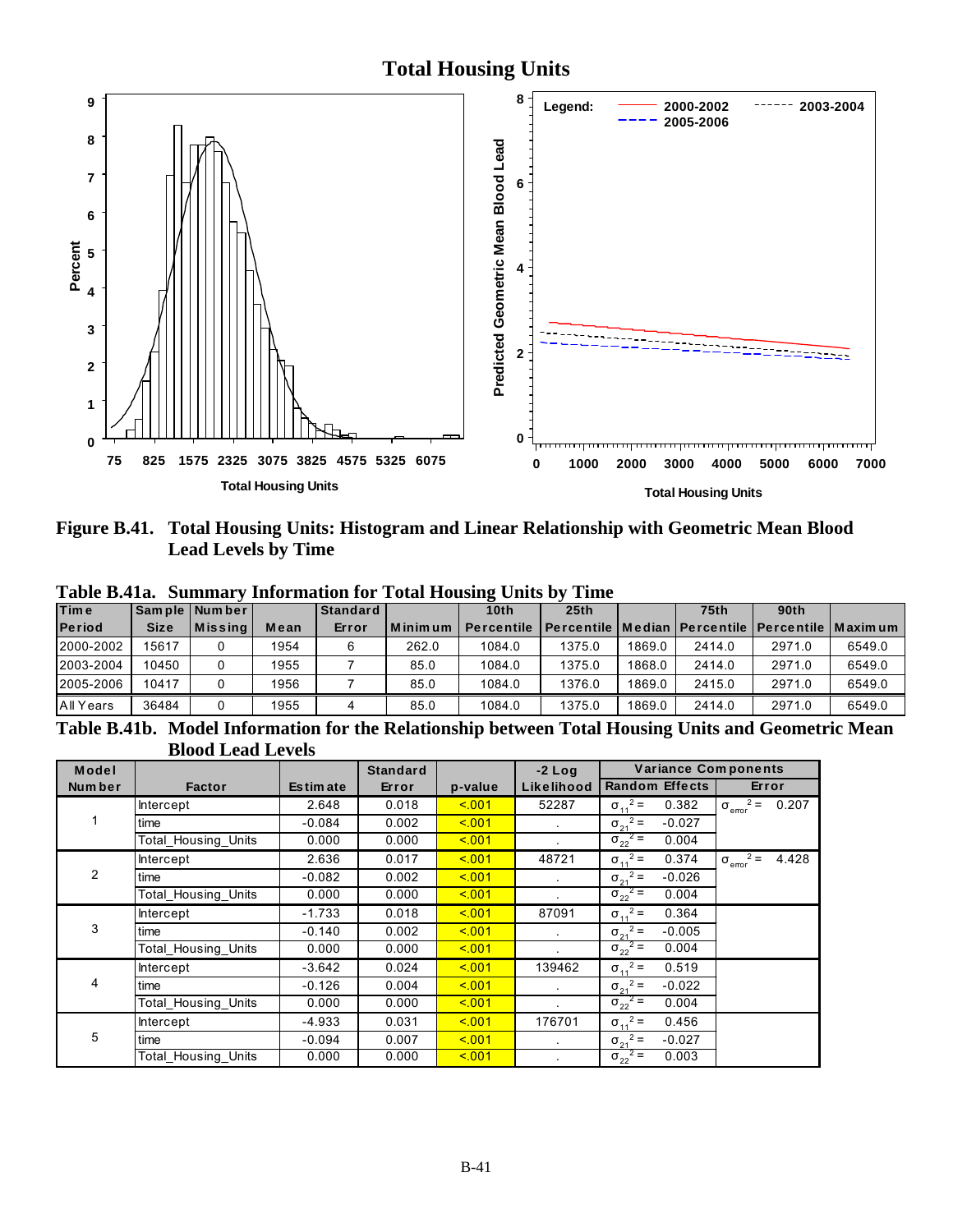#### **Total Population**



Figure B.42. Total Population: Histogram and Linear Relationship with Geometric Mean Blood Lead **Levels by Time** 

| .             |             |                 |      |                 |           | THRUP HIMMUDIL TOT TOUMLY DUMINUM D | ------                                                           |        |                  |        |         |
|---------------|-------------|-----------------|------|-----------------|-----------|-------------------------------------|------------------------------------------------------------------|--------|------------------|--------|---------|
| <b>Time</b>   |             | Sample Number   |      | <b>Standard</b> |           | 10 <sub>th</sub>                    | 25th                                                             |        | 75 <sub>th</sub> | 90th   |         |
| <b>Period</b> | <b>Size</b> | <b>IMissing</b> | Mean | Error           | l Minimum | <b>Percentile</b>                   | <u>I Percentile I Median I Percentile I Percentile I Maximum</u> |        |                  |        |         |
| 2000-2002     | 15617       |                 | 4773 | 14              | 405.0     | 2622.0                              | 3451.0                                                           | 4611.0 | 5945.0           | 7277.0 | 12051.0 |
| 2003-2004     | 10450       |                 | 4770 | 17              | 388.0     | 2630.0                              | 3448.0                                                           | 4610.0 | 5942.0           | 7277.0 | 12051.0 |
| 2005-2006     | 10417       |                 | 4773 | 17              | 388.0     | 2635.0                              | 3451.0                                                           | 4616.0 | 5945.0           | 7277.0 | 12051.0 |
| All Years     | 36484       |                 | 4772 |                 | 388.0     | 2630.0                              | 3448.0                                                           | 4611.0 | 5945.0           | 7277.0 | 12051.0 |

Table B.42a. Summary Information for Total Population by Time

Table B.42b. Model Information for the Relationship between Total Population and Geometric Mean **Blood Lead Levels** 

| Model          |                  |                 | <b>Standard</b> |         | $-2$ Log       | <b>Variance Components</b>    |                                      |
|----------------|------------------|-----------------|-----------------|---------|----------------|-------------------------------|--------------------------------------|
| Number         | <b>Factor</b>    | <b>Estimate</b> | Error           | p-value | Likelihood     | <b>Random Effects</b>         | Error                                |
|                | <b>Intercept</b> | 2.645           | 0.017           | 5.001   | 52223          | $\sigma_{11}^2 =$<br>0.359    | $\sigma_{\text{error}}^2 =$<br>0.207 |
|                | time             | $-0.084$        | 0.002           | 5.001   | $\sim$         | $\sigma_{21}^2$ =<br>$-0.026$ |                                      |
|                | Total Pop        | 0.000           | 0.000           | 5.001   | $\mathbf{r}$   | $\sigma_{22}^2$ =<br>0.004    |                                      |
|                | Intercept        | 2.632           | 0.017           | 5.001   | 48661          | $\sigma_{11}^2$ =<br>0.353    | $\sigma_{\text{error}}^2$ =<br>4.428 |
| $\overline{2}$ | time             | $-0.082$        | 0.002           | 5.001   | $\cdot$        | $\sigma_{21}^2$ =<br>$-0.025$ |                                      |
|                | Total Pop        | 0.000           | 0.000           | 5.001   | $\mathbf{r}$   | $\sigma_{22}^2$ =<br>0.004    |                                      |
|                | Intercept        | $-1.733$        | 0.017           | 5.001   | 86910          | $\sigma_{11}^2$ =<br>0.341    |                                      |
| 3              | time             | $-0.141$        | 0.002           | 5.001   | $\mathbf{r}$   | $\sigma_{21}^2$ =<br>$-0.005$ |                                      |
|                | Total_Pop        | 0.000           | 0.000           | 5.001   |                | $\sigma_{22}^2$ =<br>0.004    |                                      |
|                | Intercept        | $-3.636$        | 0.024           | 5.001   | 138948         | $\sigma_{11}^2$ =<br>0.487    |                                      |
| 4              | time             | $-0.126$        | 0.004           | 5.001   | $\blacksquare$ | $\sigma_{21}^2$ =<br>$-0.021$ |                                      |
|                | Total Pop        | 0.000           | 0.000           | 5.001   | $\sim$         | $\sigma_{22}^2$ =<br>0.004    |                                      |
|                |                  | $\mathbf{r}$    | $\sim$          | $\cdot$ | $\blacksquare$ |                               |                                      |
| 5              |                  | $\blacksquare$  | $\sim$          | $\cdot$ | $\blacksquare$ |                               |                                      |
|                |                  |                 |                 |         | $\bullet$      |                               |                                      |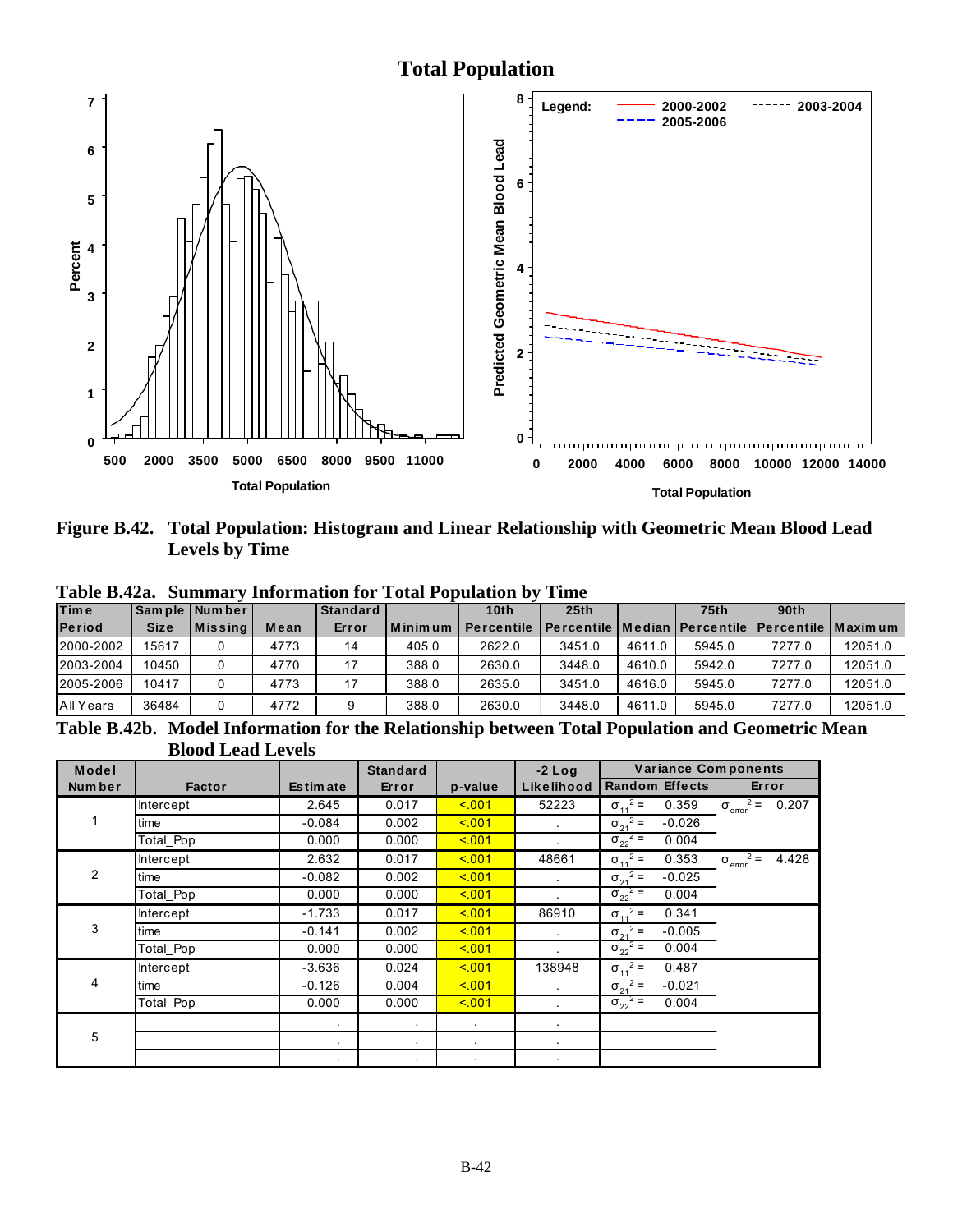#### **Housing Density**



Figure B.43. Housing Density: Histogram and Linear Relationship with Geometric Mean Blood Lead **Levels by Time** 

| <b>Time</b>   |             | Sample Number    |        | Standard |           | 10 <sub>th</sub>  | 25 <sub>th</sub>                                                    |        | 75th   | 90th   |         |
|---------------|-------------|------------------|--------|----------|-----------|-------------------|---------------------------------------------------------------------|--------|--------|--------|---------|
| <b>Period</b> | <b>Size</b> | <b>M</b> is sing | Mean   | Error    | I Minimum | <b>Percentile</b> | <u>I Percentile I Median I Percentile I Percentile I Maxim um I</u> |        |        |        |         |
| 2000-2002     | 15617       |                  | 2935.7 | 35.7     | 10.3      | 144.8             | 370.6                                                               | 1293.4 | 3766.4 | 7387.5 | 60388.6 |
| 2003-2004     | 10450       |                  | 2933.1 | 43.6     | 10.3      | 144.8             | 362.2                                                               | 1293.4 | 3766.4 | 7387.5 | 60388.6 |
| 2005-2006     | 10417       |                  | 2921.4 | 43.0     | 10.3      | 145.3             | 370.6                                                               | 1293.4 | 3766.4 | 7387.5 | 60388.6 |
| All Years     | 36484       |                  | 2930.9 | 23.2     | 10.3      | 144.8             | 364.7                                                               | 1293.4 | 3766.4 | 7387.5 | 60388.6 |

Table B.43a. Summary Information for Housing Density by Time

Table B.43b. Model Information for the Relationship between Housing Density and Geometric Mean **Blood Lead Levels** 

| Model  |                  |            | <b>Standard</b> |         | $-2$ Log     | <b>Variance Components</b>    |                                           |
|--------|------------------|------------|-----------------|---------|--------------|-------------------------------|-------------------------------------------|
| Number | <b>Factor</b>    | Es tim ate | Error           | p-value | Likelihood   | <b>Random Effects</b>         | Error                                     |
|        | <b>Intercept</b> | 2.648      | 0.017           | < 0.01  | 52273        | $\sigma_{11}^2$ =<br>0.374    | $2 =$<br>0.207<br>$\sigma_{\text{error}}$ |
|        | time             | $-0.084$   | 0.002           | < 0.01  | $\sim$       | $\sigma_{21}^2$ =<br>$-0.027$ |                                           |
|        | Housing Density  | 0.000      | 0.000           | < 0.01  |              | $\sigma_{22}^2$ =<br>0.004    |                                           |
|        | <b>Intercept</b> | 2.635      | 0.017           | < 0.01  | 48697        | $\sigma_{11}^2$ =<br>0.365    | $2 =$<br>4.429<br>$\sigma_{\text{error}}$ |
| 2      | time             | $-0.082$   | 0.002           | < 0.01  | $\mathbf{r}$ | $\sigma_{21}^2$ =<br>$-0.026$ |                                           |
|        | Housing Density  | 0.000      | 0.000           | < 0.01  |              | $\sigma_{22}^2$ =<br>0.004    |                                           |
|        | Intercept        | $-1.734$   | 0.018           | < 0.01  | 87068        | $\sigma_{11}^2$ =<br>0.353    |                                           |
| 3      | time             | $-0.140$   | 0.002           | < 0.01  | $\epsilon$   | $\sigma_{21}^2$ =<br>$-0.005$ |                                           |
|        | Housing Density  | 0.000      | 0.000           | < 0.01  |              | $\sigma_{22}^2$ =<br>0.004    |                                           |
|        | <b>Intercept</b> | $-3.643$   | 0.024           | < 0.01  | 139580       | $\sigma_{11}^2$ =<br>0.500    |                                           |
| 4      | time             | $-0.127$   | 0.004           | < 0.01  | $\bullet$    | $\sigma_{21}^2$ =<br>$-0.021$ |                                           |
|        | Housing Density  | 0.000      | 0.000           | < 0.01  | $\cdot$      | $\sigma_{22}^2$ =<br>0.004    |                                           |
|        | <b>Intercept</b> | $-4.939$   | 0.031           | < 0.01  | 177260       | $\sigma_{11}^2$ =<br>0.450    |                                           |
| 5      | time             | $-0.095$   | 0.007           | < 0.01  | $\sim$       | $\sigma_{21}^2$ =<br>$-0.027$ |                                           |
|        | Housing Density  | 0.000      | 0.000           | < 0.01  | $\bullet$    | $\sigma_{22}^2$ =<br>0.003    |                                           |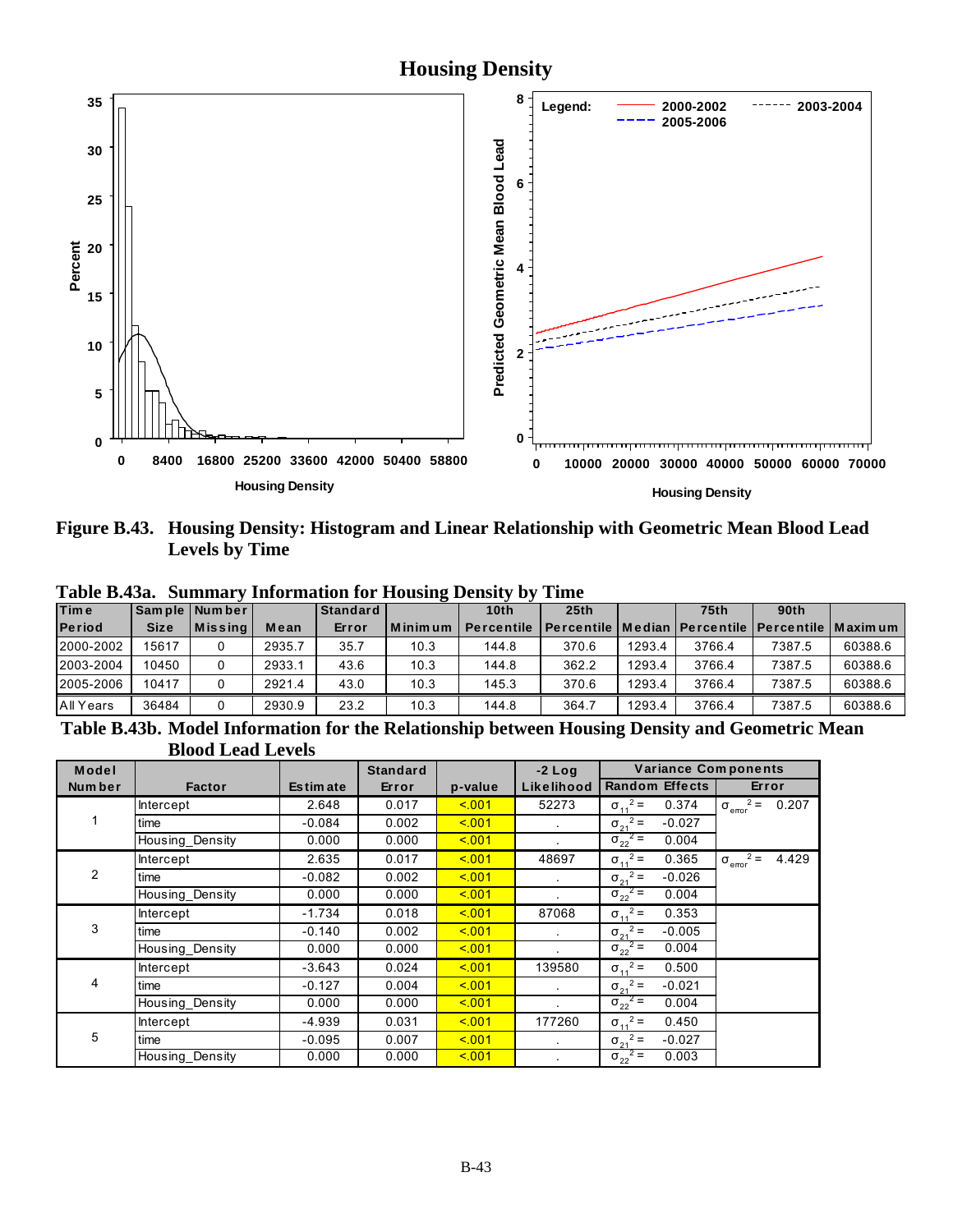

Figure B.44. Air Dispersion (ASPEN) Model: Histogram and Linear Relationship with Geometric Mean **Blood Lead Levels by Time** 

|               | 1 AVIV DITTAI<br>vummai<br>THROUGHQUON TOT THE DISDUISION (TIOL ETT) NIOUGH DY THIRE |                |        |          |         |                   |                                                                  |        |             |        |        |  |  |
|---------------|--------------------------------------------------------------------------------------|----------------|--------|----------|---------|-------------------|------------------------------------------------------------------|--------|-------------|--------|--------|--|--|
| Time          |                                                                                      | Sample Number  |        | Standard |         | 10 <sub>th</sub>  | 25 <sub>th</sub>                                                 |        | <b>75th</b> | 90th   |        |  |  |
| <b>Period</b> | <b>Size</b>                                                                          | <b>Missing</b> | Mean   | Error    | Minimum | <b>Percentile</b> | <u>I Percentile I Median I Percentile I Percentile I Maximum</u> |        |             |        |        |  |  |
| 2000-2002     | 15617                                                                                |                | 0.0015 | 0.0000   | 0.0001  | 0.0006            | 0.0009                                                           | 0.0012 | 0.0016      | 0.0022 | 0.0356 |  |  |
| 2003-2004     | 10450                                                                                |                | 0.0015 | 0.0000   | 0.0001  | 0.0006            | 0.0009                                                           | 0.0012 | 0.0016      | 0.0021 | 0.0356 |  |  |
| 2005-2006     | 10417                                                                                |                | 0.0015 | 0.0000   | 0.0001  | 0.0006            | 0.0009                                                           | 0.0012 | 0.0016      | 0.0022 | 0.0356 |  |  |
| All Years     |                                                                                      |                |        |          |         |                   |                                                                  |        |             |        |        |  |  |
| Combined      | 36484                                                                                | 0              | 0.0015 | 0.0000   | 0.0001  | 0.0006            | 0.0009                                                           | 0.0012 | 0.0016      | 0.0022 | 0.0356 |  |  |

Table B.44a. Summary Information for Air Dispersion (ASPEN) Model by Time

Table B.44b. Model Information for the Relationship between Air Dispersion (ASPEN) Model and **Geometric Mean Blood Lead Levels** 

| Model  |                  |                 | <b>Standard</b> |         | $-2$ Log       |                               | <b>Variance Components</b>                |
|--------|------------------|-----------------|-----------------|---------|----------------|-------------------------------|-------------------------------------------|
| Number | <b>Factor</b>    | <b>Estimate</b> | Error           | p-value | Likelihood     | <b>Random Effects</b>         | Error                                     |
|        | <b>Intercept</b> | 2.649           | 0.018           | 5.001   | 52275          | $\sigma_{11}^2 =$<br>0.387    | $2 =$<br>0.207<br>$\sigma_{\text{error}}$ |
|        | time             | $-0.084$        | 0.002           | < 0.01  | $\cdot$        | $\sigma_{21}^2$ =<br>$-0.027$ |                                           |
|        | aspen            | $-3.315$        | 6.448           | 0.607   |                | $\sigma_{22}^2$ =<br>0.004    |                                           |
|        | <b>Intercept</b> | 2.636           | 0.018           | 5.001   | 48708          | $\sigma_{11}^2$ =<br>0.379    | $2 =$<br>4.428<br>$\sigma_{\text{error}}$ |
| 2      | time             | $-0.082$        | 0.002           | 5.001   | $\mathbf{r}$   | $\sigma_{21}^2$ =<br>$-0.026$ |                                           |
|        | aspen            | $-3.473$        | 6.588           | 0.598   |                | $\sigma_{22}^2$ =<br>0.004    |                                           |
|        | Intercept        | $-1.735$        | 0.018           | 5.001   | 87137          | $\sigma_{11}^2$ =<br>0.374    |                                           |
| 3      | time             | $-0.140$        | 0.002           | < 0.01  | $\mathbf{r}$   | $\sigma_{21}^2 =$<br>$-0.006$ |                                           |
|        | aspen            | $-1.779$        | 8.535           | 0.835   |                | $\sigma_{22}^2$ =<br>0.004    |                                           |
|        | <b>Intercept</b> | $-3.647$        | 0.025           | 5.001   | 139740         | $\sigma_{11}^2$ =<br>0.541    |                                           |
| 4      | time             | $-0.126$        | 0.004           | 5.001   | $\sim$         | $\sigma_{21}^2$ =<br>$-0.022$ |                                           |
|        | aspen            | $-2.885$        | 10.296          | 0.779   | $\blacksquare$ | $\sigma_{22}^2$ =<br>0.004    |                                           |
|        | <b>Intercept</b> | $-4.946$        | 0.032           | 5.001   | 177377         | $\sigma_{11}^2$ =<br>0.489    |                                           |
| 5      | time             | $-0.094$        | 0.007           | < 0.01  | $\sim$         | $\sigma_{21}^2$ =<br>$-0.029$ |                                           |
|        | aspen            | $-2.154$        | 10.895          | 0.843   |                | $\sigma_{22}^2$ =<br>0.003    |                                           |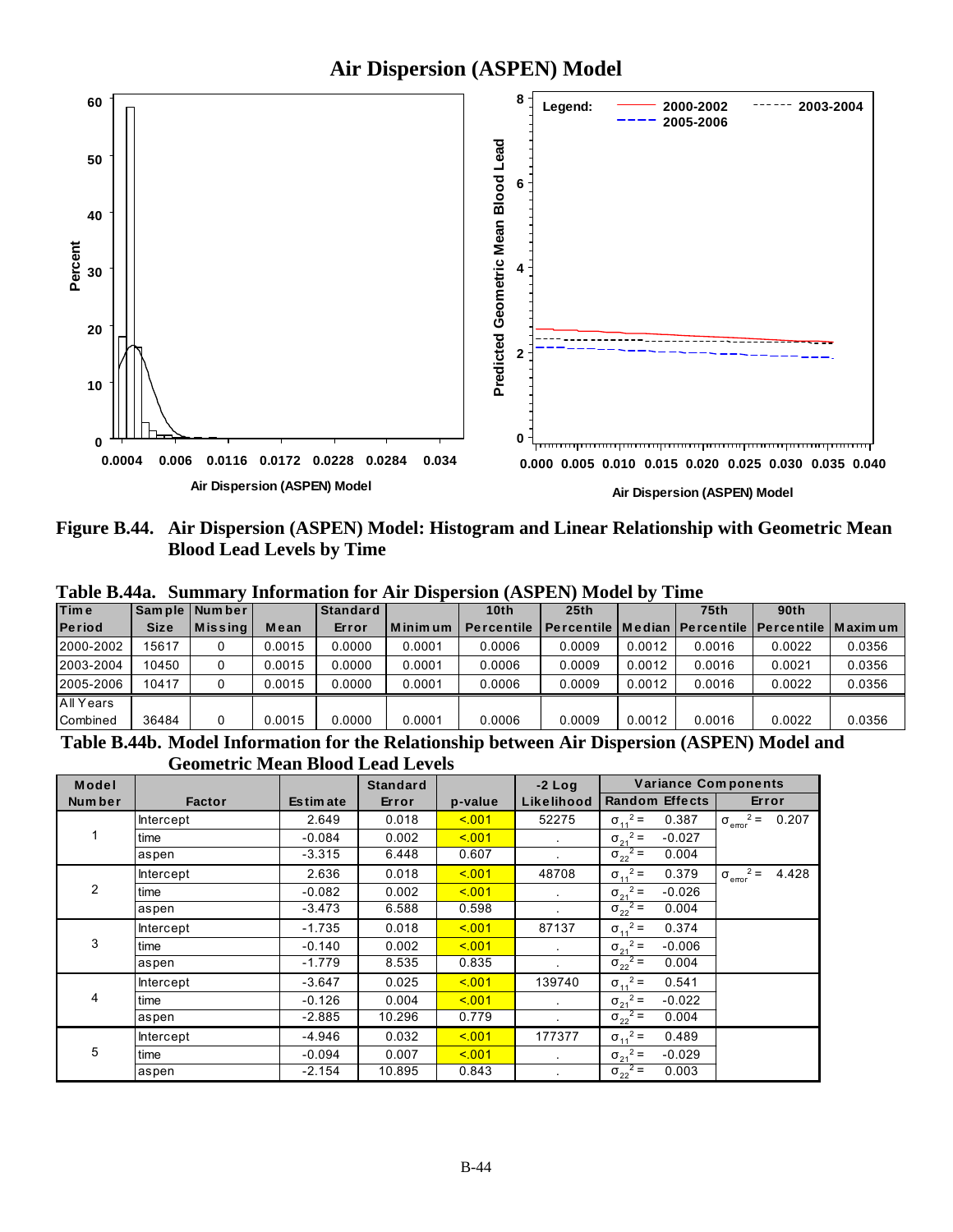

Figure B.45. Air Exposure (HAPEM5) Model: Histogram and Linear Relationship with Geometric **Mean Blood Lead Levels by Time** 

| 1 AVIV DITVAI<br>wummu \<br>THINTHROUGH TVI TAIL EADVOULD (THAT ENTER HINGER BY<br>. |             |               |        |          |           |                                                                      |                  |        |        |        |        |  |
|--------------------------------------------------------------------------------------|-------------|---------------|--------|----------|-----------|----------------------------------------------------------------------|------------------|--------|--------|--------|--------|--|
| <b>Time</b>                                                                          |             | Sample Number |        | Standard |           | 10 <sub>th</sub>                                                     | 25 <sub>th</sub> |        | 75th   | 90th   |        |  |
| <b>Period</b>                                                                        | <b>Size</b> | Missing       | Mean   | Error    | l Minimum | Percentile   Percentile   Median   Percentile   Percentile   Maximum |                  |        |        |        |        |  |
| 2000-2002                                                                            | 15617       |               | 0.0007 | 0.0000   | 0.0000    | 0.0003                                                               | 0.0004           | 0.0005 | 0.0007 | 0.0010 | 0.0144 |  |
| 2003-2004                                                                            | 10450       | 0             | 0.0007 | 0.0000   | 0.0000    | 0.0003                                                               | 0.0004           | 0.0005 | 0.0007 | 0.0010 | 0.0135 |  |
| 2005-2006                                                                            | 10417       |               | 0.0007 | 0.0000   | 0.0000    | 0.0003                                                               | 0.0004           | 0.0005 | 0.0007 | 0.0010 | 0.0144 |  |
| All Years                                                                            |             |               |        |          |           |                                                                      |                  |        |        |        |        |  |
| Combined                                                                             | 36484       | 0             | 0.0007 | 0.0000   | 0.0000    | 0.0003                                                               | 0.0004           | 0.0005 | 0.0007 | 0.0010 | 0.0144 |  |

Table B.45a. Summary Information for Air Exposure (HAPEM5) Model by Time

Table B.45b. Model Information for the Relationship between Air Exposure (HAPEM5) Model and **Geometric Mean Blood Lead Levels** 

| Model  |                  |                 | <b>Standard</b> |         | $-2$ Log       | <b>Variance Components</b>    |                                           |  |
|--------|------------------|-----------------|-----------------|---------|----------------|-------------------------------|-------------------------------------------|--|
| Number | <b>Factor</b>    | <b>Estimate</b> | Error           | p-value | Likelihood     | <b>Random Effects</b>         | Error                                     |  |
|        | <b>Intercept</b> | 2.649           | 0.018           | 5.001   | 52273          | $\sigma_{11}^2 =$<br>0.387    | $2 = 0.207$<br>$\sigma_{\text{error}}$    |  |
|        | time             | $-0.084$        | 0.002           | 5.001   | $\sim$         | $\sigma_{21}^2$ =<br>$-0.027$ |                                           |  |
|        | hapem            | $-9.643$        | 16.424          | 0.557   |                | $\sigma_{22}^2$ =<br>0.004    |                                           |  |
|        | Intercept        | 2.636           | 0.018           | < 0.01  | 48706          | $\sigma_{11}^2$ =<br>0.379    | $2 =$<br>4.428<br>$\sigma_{\text{error}}$ |  |
| 2      | time             | $-0.082$        | 0.002           | 5.001   | $\mathbf{r}$   | $\sigma_{21}^2$ =<br>$-0.026$ |                                           |  |
|        | hapem            | $-10.194$       | 16.931          | 0.547   |                | $\sigma_{22}^2$ =<br>0.004    |                                           |  |
|        | Intercept        | $-1.735$        | 0.018           | 5.001   | 87135          | $\sigma_{11}^2$ =<br>0.374    |                                           |  |
| 3      | time             | $-0.140$        | 0.002           | < 0.01  | $\sim$         | $\sigma_{21}^2 =$<br>$-0.006$ |                                           |  |
|        | hapem            | $-5.991$        | 21.925          | 0.785   |                | $\sigma_{22}^2$ =<br>0.004    |                                           |  |
|        | <b>Intercept</b> | $-3.647$        | 0.025           | 5.001   | 139738         | $\sigma_{11}^2$ =<br>0.541    |                                           |  |
| 4      | time             | $-0.126$        | 0.004           | 5.001   |                | $\sigma_{21}^2$ =<br>$-0.022$ |                                           |  |
|        | hapem            | $-8.459$        | 26.690          | 0.751   | $\blacksquare$ | $\sigma_{22}^2$ =<br>0.004    |                                           |  |
|        | <b>Intercept</b> | $-4.946$        | 0.032           | 5.001   | 177375         | $\sigma_{11}^2$ =<br>0.489    |                                           |  |
| 5      | time             | $-0.094$        | 0.007           | < 0.01  | $\sim$         | $\sigma_{21}^2$ =<br>$-0.029$ |                                           |  |
|        | hapem            | $-5.788$        | 28.371          | 0.838   |                | $\sigma_{22}^2$ =<br>0.003    |                                           |  |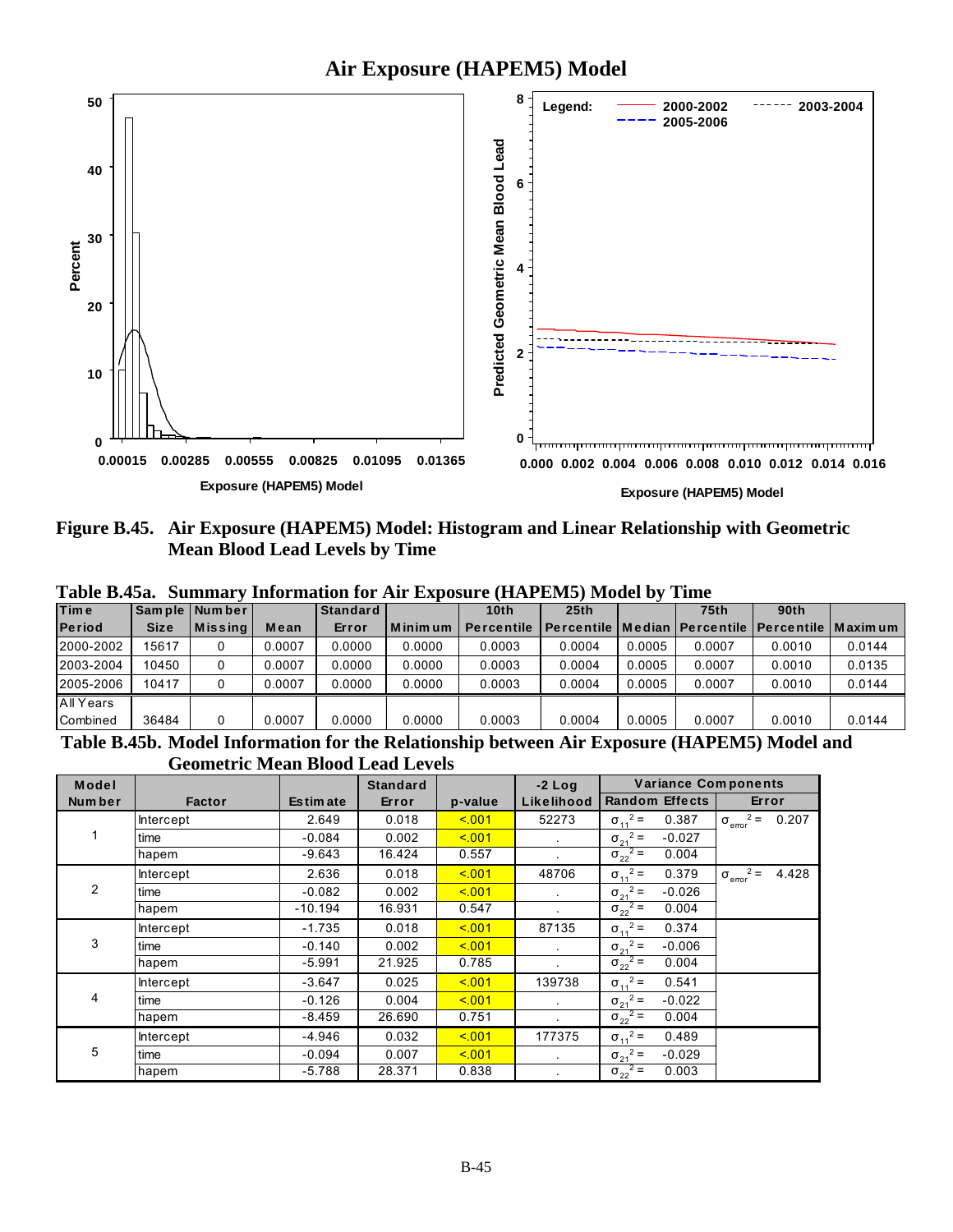

**Figure B.46. Air Hazard Quotient (HQ): Histogram and Linear Relationship with Geometric Mean Blood Lead Levels by Time** 

| $\mathbf{1}$ and $\mathbf{1}$ by Tom.<br>morniquon for the magazine vuotient (mv) o<br>***** |             |                 |        |          |           |                   |                                                                  |        |             |                  |        |  |  |
|----------------------------------------------------------------------------------------------|-------------|-----------------|--------|----------|-----------|-------------------|------------------------------------------------------------------|--------|-------------|------------------|--------|--|--|
| <b>Time</b>                                                                                  |             | Sample   Number |        | Standard |           | 10th              | 25 <sub>th</sub>                                                 |        | <b>75th</b> | 90 <sub>th</sub> |        |  |  |
| <b>Period</b>                                                                                | <b>Size</b> | $ M$ is sing    | Mean   | Error    | l Minimum | <b>Percentile</b> | <u>I Percentile I Median I Percentile I Percentile I Maximum</u> |        |             |                  |        |  |  |
| 2000-2002                                                                                    | 15617       |                 | 0.0004 | 0.0000   | 0.0000    | 0.0002            | 0.0003                                                           | 0.0004 | 0.0005      | 0.0006           | 0.0096 |  |  |
| 2003-2004                                                                                    | 10450       |                 | 0.0004 | 0.0000   | 0.0000    | 0.0002            | 0.0003                                                           | 0.0004 | 0.0005      | 0.0006           | 0.0090 |  |  |
| 2005-2006                                                                                    | 10417       |                 | 0.0004 | 0.0000   | 0.0000    | 0.0002            | 0.0003                                                           | 0.0004 | 0.0005      | 0.0006           | 0.0096 |  |  |
| All Years                                                                                    |             |                 |        |          |           |                   |                                                                  |        |             |                  |        |  |  |
| Combined                                                                                     | 36484       | 0               | 0.0004 | 0.0000   | 0.0000    | 0.0002            | 0.0003                                                           | 0.0004 | 0.0005      | 0.0006           | 0.0096 |  |  |

**Table B.46a. Summary Information for Air Hazard Quotient (HQ) by Time** 

**Table B.46b. Model Information for the Relationship between Air Hazard Quotient (HQ) and Geometric Mean Blood Lead Levels**

| Model          |                  |            | <b>Standard</b> |         | $-2$ Log     | <b>Variance Components</b>    |                                           |
|----------------|------------------|------------|-----------------|---------|--------------|-------------------------------|-------------------------------------------|
| Num ber        | <b>Factor</b>    | Es tim ate | Error           | p-value | Likelihood   | <b>Random Effects</b>         | Error                                     |
|                | Intercept        | 2.649      | 0.018           | 5.001   | 52272        | $\sigma_{11}^2$ =<br>0.387    | $2 =$<br>0.207<br>$\sigma_{\rm error}$    |
|                | time             | $-0.084$   | 0.002           | 5.001   | $\mathbf{r}$ | $\sigma_{21}^2$ =<br>$-0.027$ |                                           |
|                | hq               | $-14.465$  | 24.636          | 0.557   |              | $\sigma_{22}^2$ =<br>0.004    |                                           |
|                | Intercept        | 2.636      | 0.018           | 5.001   | 48705        | $\sigma_{11}^2$ =<br>0.379    | $2 =$<br>4.428<br>$\sigma_{\text{error}}$ |
| $\overline{2}$ | time             | $-0.082$   | 0.002           | 5.001   | $\mathbf{r}$ | $\sigma_{21}^2$ =<br>$-0.026$ |                                           |
|                | hq               | $-15.291$  | 25.396          | 0.547   |              | $\sigma_{22}^2$ =<br>0.004    |                                           |
|                | Intercept        | $-1.735$   | 0.018           | 5.001   | 87134        | $\sigma_{11}^2$ =<br>0.374    |                                           |
| 3              | time             | $-0.140$   | 0.002           | 5.001   | $\mathbf{r}$ | $\sigma_{21}^2$ =<br>$-0.006$ |                                           |
|                | hq               | $-8.987$   | 32.887          | 0.785   |              | $\sigma_{22}^2$ =<br>0.004    |                                           |
|                | <b>Intercept</b> | $-3.647$   | 0.025           | 5.001   | 139737       | $\sigma_{11}^2$ =<br>0.541    |                                           |
| 4              | time             | $-0.126$   | 0.004           | 5.001   |              | $\sigma_{21}^2$ =<br>$-0.022$ |                                           |
|                | hq               | $-12.689$  | 40.036          | 0.751   | $\mathbf{r}$ | $\sigma_{22}^2$ =<br>0.004    |                                           |
|                | <b>Intercept</b> | $-4.946$   | 0.032           | 5.001   | 177374       | $\sigma_{11}^2$ =<br>0.489    |                                           |
| 5              | time             | $-0.094$   | 0.007           | 5.001   | $\mathbf{r}$ | $\sigma_{21}^2$ =<br>$-0.029$ |                                           |
|                | hq               | $-8.682$   | 42.557          | 0.838   |              | $\sigma_{22}^2$ =<br>0.003    |                                           |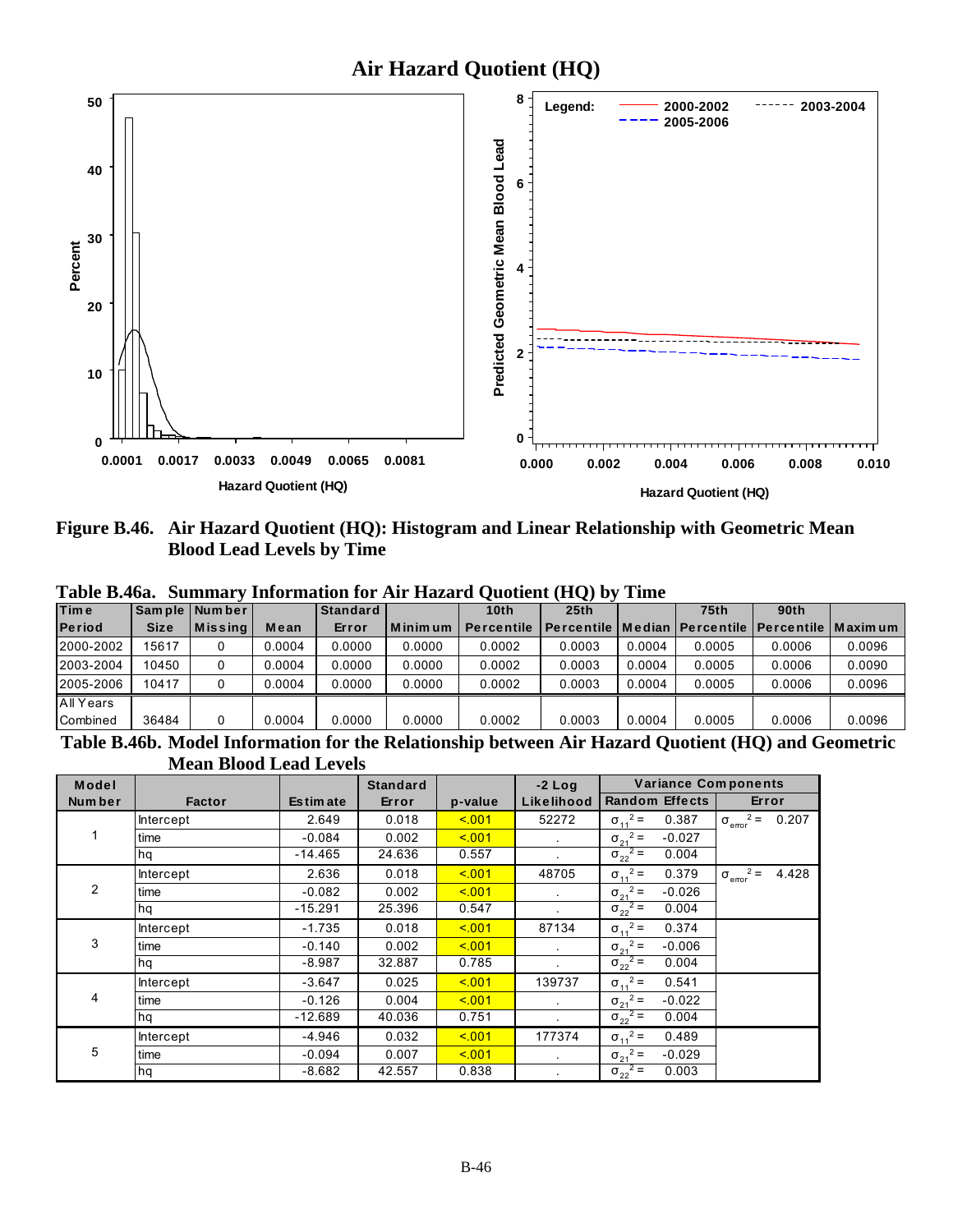

Figure B.47. Current HUD Funding: Histogram and Linear Relationship with Geometric Mean Blood **Lead Levels by Time** 

| Table B.47a. Summary Information for Current HUD Funding by Time |  |  |  |  |  |  |  |  |
|------------------------------------------------------------------|--|--|--|--|--|--|--|--|
|------------------------------------------------------------------|--|--|--|--|--|--|--|--|

| <b>Time</b>   |             | Sample Number    |      | Standard |                | 10 <sub>th</sub>  | 25 <sub>th</sub>                                                   |      | <b>75th</b> | 90 <sub>th</sub> |      |
|---------------|-------------|------------------|------|----------|----------------|-------------------|--------------------------------------------------------------------|------|-------------|------------------|------|
| <b>Period</b> | <b>Size</b> | <b>M</b> is sing | Mean | Error    | <b>Minimum</b> | <b>Percentile</b> | <u>I Percentile I Median I Percentile I Percentile I Maxim um </u> |      |             |                  |      |
| 2000-2002     | 15617       |                  | 3.15 | 0.02     | 0.39           | 0.40              | 0.40                                                               | 2.62 | 5.26        | 6.35             | 8.23 |
| 2003-2004     | 10450       |                  | 2.60 | 0.02     | 1.34           | 1.34              | 1.34                                                               | .40  | 3.58        | 6.21             | 7.15 |
| 2005-2006     | 10417       |                  | 2.66 | 0.02     | 0.60           | 0.60              | 0.60                                                               | . 76 | 3.64        | 6.21             | 6.21 |
| All Years     | 36484       |                  | 2.85 | 0.01     | 0.39           | 0.40              | 1.34                                                               | 2.12 | 5.04        | 6.32             | 8.23 |
|               |             |                  |      |          |                |                   | $ -$                                                               |      |             | _ _              |      |

Table B.47b. Model Information for the Relationship between Current HUD Funding and Geometric **Mean Blood Lead Levels** 

| <b>Model</b>  |                  |                 | <b>Standard</b> |         | $-2$ Log   | <b>Variance Components</b>    |                                      |  |
|---------------|------------------|-----------------|-----------------|---------|------------|-------------------------------|--------------------------------------|--|
| <b>Number</b> | <b>Factor</b>    | <b>Estimate</b> | Error           | p-value | Likelihood | <b>Random Effects</b>         | Error                                |  |
|               | <b>Intercept</b> | 2.648           | 0.018           | < 0.01  | 52291      | $\sigma_{11}^2$ =<br>0.388    | $\sigma_{\text{error}}^2 =$<br>0.207 |  |
|               | time             | $-0.084$        | 0.002           | < 0.01  |            | $\sigma_{21}^2$ =<br>$-0.028$ |                                      |  |
|               | hf cur           | 0.001           | 0.002           | 0.553   |            | $\sigma_{22}^2$ =<br>0.004    |                                      |  |
|               | Intercept        | 2.635           | 0.018           | < 0.01  | 48722      | $\sigma_{11}^2$ =<br>0.380    | $\sigma_{\text{error}}^2$ =<br>4.427 |  |
| 2             | time             | $-0.082$        | 0.002           | < 0.01  |            | $\sigma_{21}^2$ =<br>$-0.027$ |                                      |  |
|               | hf cur           | 0.003           | 0.002           | 0.128   |            | $\sigma_{22}^2$ =<br>0.004    |                                      |  |
|               | <b>Intercept</b> | $-1.737$        | 0.018           | < 0.01  | 87140      | $\sigma_{11}^2 =$<br>0.379    |                                      |  |
| 3             | time             | $-0.139$        | 0.002           | < 0.01  | $\sim$     | $\sigma_{21}^2$ =<br>$-0.006$ |                                      |  |
|               | hf cur           | 0.009           | 0.003           | 0.002   |            | $\sigma_{22}^2$ =<br>0.004    |                                      |  |
|               | Intercept        | $-3.647$        | 0.025           | < 0.01  | 139756     | $\sigma_{11}^2$ =<br>0.541    |                                      |  |
| 4             | time             | $-0.126$        | 0.004           | < 0.01  | $\epsilon$ | $\sigma_{21}^2$ =<br>$-0.022$ |                                      |  |
|               | hf cur           | 0.000           | 0.006           | 0.994   |            | $\sigma_{22}^2$ =<br>0.004    |                                      |  |
|               | Intercept        | $-4.944$        | 0.032           | < 0.01  | 177427     | $\sigma_{11}^2$ =<br>0.487    |                                      |  |
| 5             | time             | $-0.095$        | 0.007           | < 001   | $\epsilon$ | $\sigma_{21}^2$ =<br>$-0.029$ |                                      |  |
|               | hf cur           | $-0.009$        | 0.008           | 0.271   |            | $\sigma_{22}^2$ =<br>0.003    |                                      |  |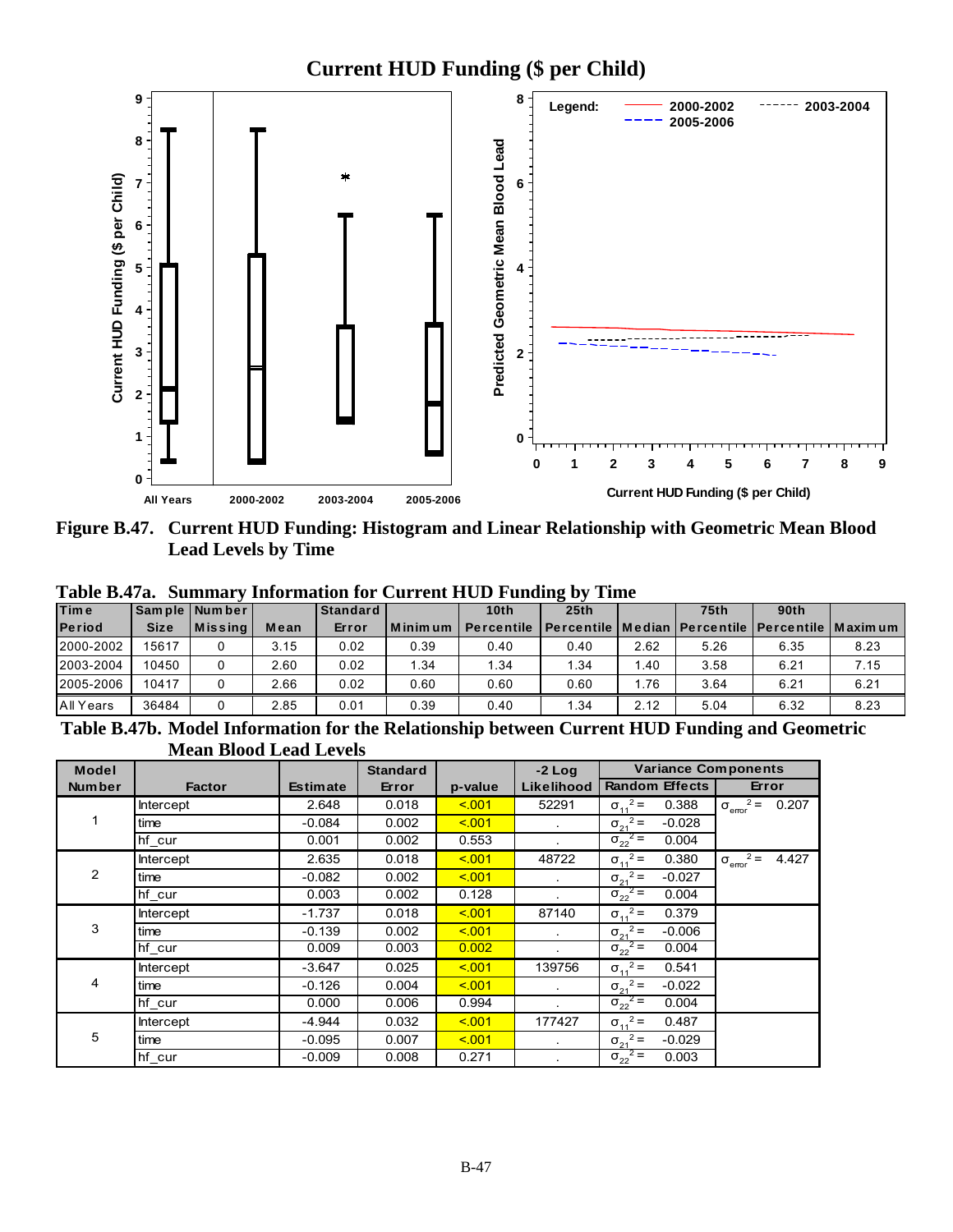

Figure B.48. Cumulative HUD Funding: Histogram and Linear Relationship with Geometric Mean **Blood Lead Levels by Time** 

|  |  | Table B.48a. Summary Information for Cumulative HUD Funding by Time |  |  |  |  |
|--|--|---------------------------------------------------------------------|--|--|--|--|
|--|--|---------------------------------------------------------------------|--|--|--|--|

| <b>Time</b>   |             | Sample Number |        | Standard |         | 10 <sub>th</sub>  | 25 <sub>th</sub> |        | 75 <sub>th</sub> | 90th                                                       |        |
|---------------|-------------|---------------|--------|----------|---------|-------------------|------------------|--------|------------------|------------------------------------------------------------|--------|
| <b>Period</b> | <b>Size</b> | $ M$ is sing  | Mean   | Error    | Minimum | <b>Percentile</b> |                  |        |                  | ' Percentile   Median   Percentile   Percentile   Maxim um |        |
| 2000-2002     | 15617       |               | 89.45  | 0.53     | 30.90   | 32.10             | 34.09            | 64.37  | 119.49           | 206.34                                                     | 275.77 |
| 2003-2004     | 10450       |               | 119.05 | 0.84     | 36.61   | 39.31             | 43.34            | 109.39 | 153.89           | 290.03                                                     | 329.21 |
| 2005-2006     | 10417       |               | 141.25 | 0.96     | 47.76   | 51.29             | 54.26            | 128.54 | 184.80           | 341.59                                                     | 378.88 |
| All Years     | 36484       |               | 112.72 | 0.44     | 30.90   | 33.70             | 44.68            | 84.54  | 153.89           | 226.35                                                     | 378.88 |

Table B.48b. Model Information for the Relationship between Cumulative HUD Funding and Geometric **Mean Blood Lead Levels** 

| Model  |                  |                 | <b>Standard</b> |         | $-2$ Log       | <b>Variance Components</b>                      |                                             |  |
|--------|------------------|-----------------|-----------------|---------|----------------|-------------------------------------------------|---------------------------------------------|--|
| Number | <b>Factor</b>    | <b>Estimate</b> | Error           | p-value | Likelihood     | <b>Random Effects</b>                           | Error                                       |  |
|        | Intercept        | 2.634           | 0.018           | 5.001   | 52287          | $\sigma_{11}^2$ =<br>0.388                      | $2 =$<br>0.207<br>$\sigma_{\text{error}}$   |  |
| 1      | time             | $-0.080$        | 0.003           | < 0.01  | $\mathbf{r}$   | $\sigma_{21}^2$ =<br>$-0.027$                   |                                             |  |
|        | hf cum           | 0.000           | 0.000           | 0.002   |                | $\sigma_{22}^2$ =<br>0.004                      |                                             |  |
|        | Intercept        | 2.623           | 0.018           | 5.001   | 48723          | $\sigma_{11}^2$ =<br>0.379                      | $2 =$<br>4.428<br>$\sigma_{\text{error}}^2$ |  |
| 2      | time             | $-0.079$        | 0.003           | 5.001   |                | $\sigma_{21}^2$ =<br>$-0.026$                   |                                             |  |
|        | hf cum           | 0.000           | 0.000           | 0.008   |                | $\sigma_{22}^2$ =<br>0.004                      |                                             |  |
|        | <b>Intercept</b> | $-1.765$        | 0.019           | < 0.01  | 87163          | $\sigma_{11}^2$ =<br>0.375                      |                                             |  |
| 3      | time             | $-0.131$        | 0.003           | < 0.01  | $\sim$         | $\sigma_{21}^2$ =<br>$-0.006$                   |                                             |  |
|        | hf cum           | $-0.001$        | 0.000           | 5.001   | $\mathbf{r}$   | $\sigma_{22}^2$ =<br>0.004                      |                                             |  |
|        | <b>Intercept</b> | $-3.673$        | 0.026           | 5.001   | 139805         | $\sigma_{11}^2$ =<br>0.545                      |                                             |  |
| 4      | time             | $-0.119$        | 0.005           | < 0.01  | $\mathbf{r}$   | $\sigma_{21}^2$ =<br>$-0.023$                   |                                             |  |
|        | hf cum           | $-0.001$        | 0.000           | 0.007   | $\mathbf{r}$   | $\sigma_{22}^2$ =<br>0.004                      |                                             |  |
|        | Intercept        | $-4.960$        | 0.034           | 5.001   | 177444         | $\sigma_{11}^2$ =<br>0.492                      |                                             |  |
| 5      | time             | $-0.090$        | 0.008           | < 001   | $\blacksquare$ | $\sigma_{21}^2$ =<br>$-0.029$                   |                                             |  |
|        | hf cum           | 0.000           | 0.000           | 0.203   |                | $^{2}$ =<br>0.003<br>$\sigma_{22}$ <sup>2</sup> |                                             |  |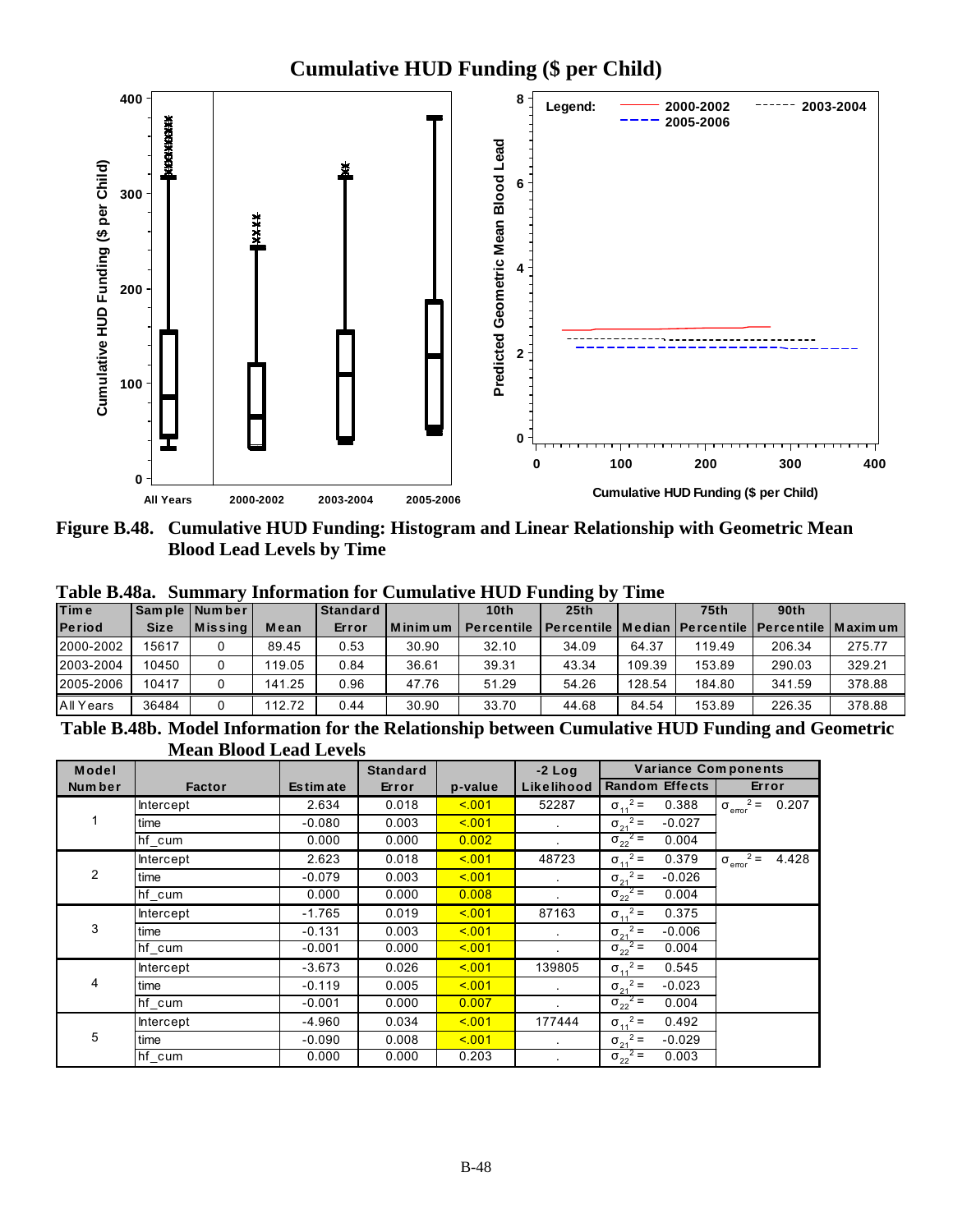

**Figure B.49. Current State Funding: Histogram and Linear Relationship with Geometric Mean Blood Lead Levels by Time** 

|                                                  | таму разлина одници у<br>$\mu$ morning for $\sigma$ and $\sigma$ and $\sigma$ and $\sigma$ and $\sigma$ |                      |      |                                      |         |                   |                                                                  |     |      |                  |      |  |  |
|--------------------------------------------------|---------------------------------------------------------------------------------------------------------|----------------------|------|--------------------------------------|---------|-------------------|------------------------------------------------------------------|-----|------|------------------|------|--|--|
| Time                                             |                                                                                                         | Sample   Number      |      | <b>Standard</b>                      |         | 10 <sub>th</sub>  | 25th                                                             |     | 75th | 90 <sub>th</sub> |      |  |  |
| <b>Period</b>                                    | <b>Size</b>                                                                                             | <b>Missing</b>       | Mean | Error                                | Minimum | <b>Percentile</b> | <b>I Percentile   Median   Percentile   Percentile   Maximum</b> |     |      |                  |      |  |  |
| 2000-2002                                        | 15617                                                                                                   |                      | 2.18 | 0.01                                 | 0.00    | 0.92              | 0.92                                                             | .59 | 3.02 | 5.14             | 5.14 |  |  |
| 2003-2004                                        | 10450                                                                                                   |                      | 2.18 | 0.01                                 | 0.00    | 0.92              | 0.92                                                             | .59 | 3.02 | 5.14             | 5.14 |  |  |
| 2005-2006                                        | 10417                                                                                                   |                      | 2.18 | 0.01                                 | 0.00    | 0.92              | 0.92                                                             | .59 | 3.02 | 5.14             | 5.14 |  |  |
| All Years                                        | 36484                                                                                                   |                      | 2.18 | 0.01                                 | 0.00    | 0.92              | 0.92                                                             | .59 | 3.02 | 5.14             | 5.14 |  |  |
| $\sim$ $\sim$ $\sim$ $\sim$ $\sim$ $\sim$ $\sim$ |                                                                                                         | $\sim$ $\sim$ $\sim$ |      | $\sim$ 0 $\sim$ $\sim$ $\sim$ $\sim$ |         |                   | $\sim$                                                           |     | .    | $\sim$           |      |  |  |

**Table B.49a. Summary Information for Current State Funding by Time** 

**Table B.49b. Model Information for the Relationship between Current State Funding and Geometric Mean Blood Lead Levels**

| <b>Model</b>   |                  |                 | <b>Standard</b> |         | $-2$ Log     | <b>Variance Components</b>    |                                           |  |
|----------------|------------------|-----------------|-----------------|---------|--------------|-------------------------------|-------------------------------------------|--|
| <b>Number</b>  | <b>Factor</b>    | <b>Estimate</b> | Error           | p-value | Likelihood   | <b>Random Effects</b>         | Error                                     |  |
|                | <b>Intercept</b> | 2.649           | 0.017           | < 0.01  | 52162        | $\sigma_{11}^2$ =<br>0.363    | $2 =$<br>0.207<br>$\sigma_{\text{error}}$ |  |
|                | time             | $-0.084$        | 0.002           | < 0.01  | $\bullet$    | $\sigma_{21}^2$ =<br>$-0.027$ |                                           |  |
|                | sf cur           | 0.098           | 0.009           | < 0.01  | ÷.           | $\sigma_{22}^2$ =<br>0.004    |                                           |  |
|                | <b>Intercept</b> | 2.636           | 0.017           | < 0.01  | 48583        | $\sigma_{11}^2$ =<br>0.354    | $2 =$<br>4.430<br>$\sigma_{\text{error}}$ |  |
| $\overline{2}$ | time             | $-0.082$        | 0.002           | < 0.01  |              | $\sigma_{21}^2$ =<br>$-0.027$ |                                           |  |
|                | sf cur           | 0.104           | 0.009           | < 0.01  |              | $\sigma_{22}^2$ =<br>0.004    |                                           |  |
|                | Intercept        | $-1.736$        | 0.018           | < 0.01  | 87014        | $\sigma_{11}^2$ =<br>0.352    |                                           |  |
| 3              | time             | $-0.139$        | 0.002           | < 0.01  |              | $\sigma_{21}^2$ =<br>$-0.008$ |                                           |  |
|                | sf cur           | 0.117           | 0.011           | < 0.01  | $\epsilon$   | $\sigma_{22}^2$ =<br>0.004    |                                           |  |
|                | <b>Intercept</b> | $-3.646$        | 0.024           | < 0.01  | 139707       | $\sigma_{11}^2 =$<br>0.503    |                                           |  |
| 4              | time             | $-0.126$        | 0.004           | < 0.01  | $\sim$       | $\sigma_{21}^2$ =<br>$-0.022$ |                                           |  |
|                | sf cur           | 0.127           | 0.013           | < 0.01  | $\mathbf{r}$ | $\sigma_{22}^2$ =<br>0.004    |                                           |  |
|                | <b>Intercept</b> | $-4.944$        | 0.032           | < 0.01  | 177504       | $\sigma_{11}^2$ =<br>0.455    |                                           |  |
| 5              | time             | $-0.095$        | 0.007           | < 0.01  | $\mathbf{r}$ | $\sigma_{21}^2$ =<br>$-0.027$ |                                           |  |
|                | sf cur           | 0.099           | 0.015           | < 0.01  |              | $\sigma_{22}^2$ =<br>0.003    |                                           |  |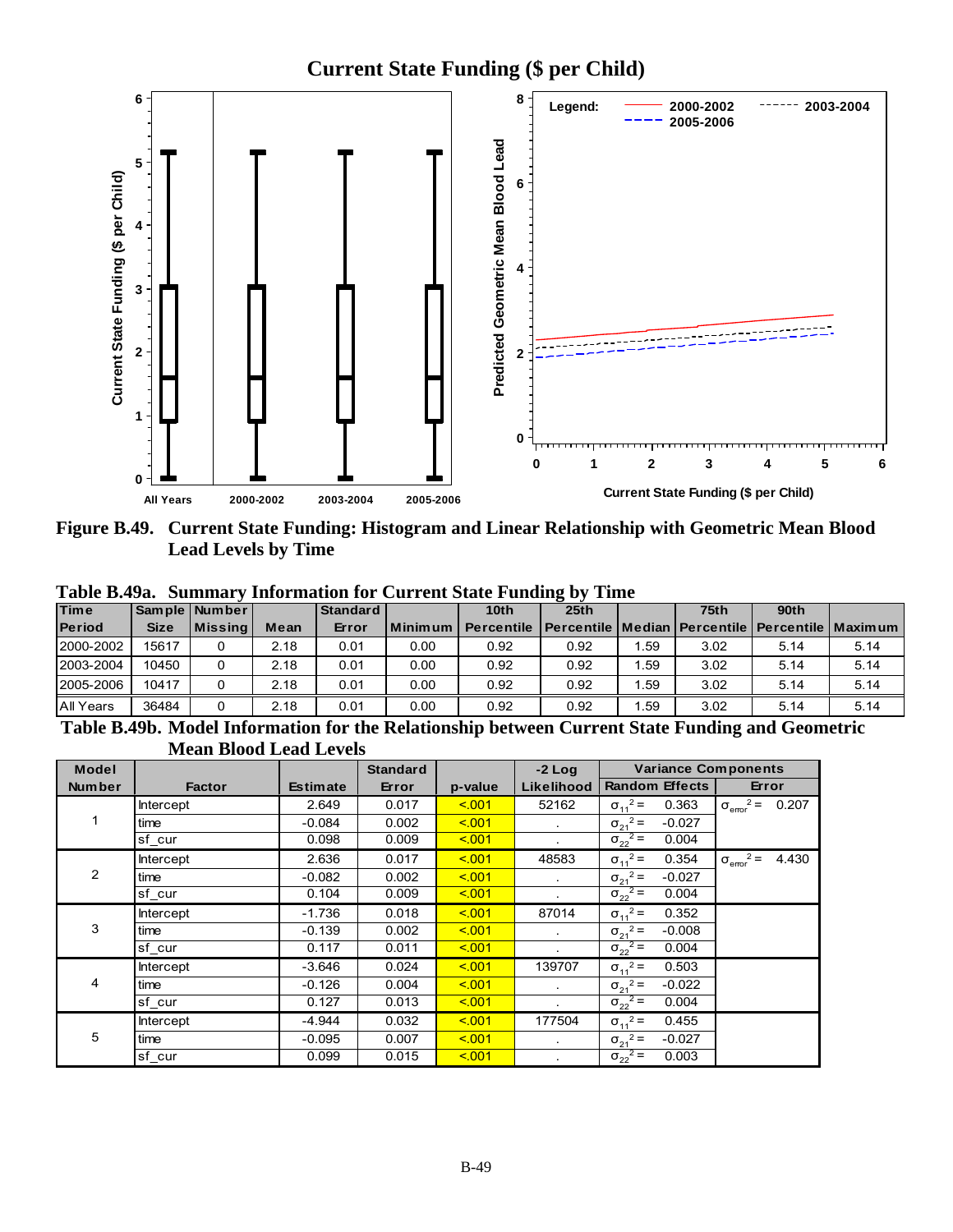

**Figure B.50. Cumulative State Funding: Histogram and Linear Relationship with Geometric Mean Blood Lead Levels by Time** 

| Table B.50a. Summary Information for Cumulative State Funding by Time |  |  |  |  |  |  |  |
|-----------------------------------------------------------------------|--|--|--|--|--|--|--|
|-----------------------------------------------------------------------|--|--|--|--|--|--|--|

| <b>Time</b>   |             | Sample   Number |        | Standard |             | 10 <sub>th</sub>  | 25 <sub>th</sub>                                                 |       | 75 <sub>th</sub> | 90 <sub>th</sub> |        |
|---------------|-------------|-----------------|--------|----------|-------------|-------------------|------------------------------------------------------------------|-------|------------------|------------------|--------|
| <b>Period</b> | <b>Size</b> | l Missina l     | Mean   | Error    | . Minimum I | <b>Percentile</b> | <b>I Percentile   Median   Percentile   Percentile   Maximum</b> |       |                  |                  |        |
| 2000-2002     | 15617       |                 | 75.33  | 0.41     | 0.00        | 29.38             | 35.81                                                            | 55.68 | 106.12           | 159.41           | 205.79 |
| 2003-2004     | 10450       |                 | 97.10  | 0.64     | 0.00        | 39.48             | 44.08                                                            | 68.66 | 135.85           | 215.98           | 246.90 |
| 2005-2006     | 10417       |                 | 114.55 | 0.75     | 0.00        | 46.82             | 51.42                                                            | 81.13 | 160.00           | 257.12           | 288.05 |
| All Years     | 36484       |                 | 92.76  | 0.34     | 0.00        | 33.06             | 44.99                                                            | 68.40 | 130.31           | 195.42           | 288.05 |

**Table B.50b. Model Information for the Relationship between Cumulative State Funding and Geometric Mean Blood Lead Levels**

| Model         |                  |                 | <b>Standard</b> |         | $-2$ Log     | <b>Variance Components</b>      |                                             |  |
|---------------|------------------|-----------------|-----------------|---------|--------------|---------------------------------|---------------------------------------------|--|
| <b>Number</b> | <b>Factor</b>    | <b>Estimate</b> | Error           | p-value | Likelihood   | <b>Random Effects</b>           | Error                                       |  |
|               | <b>Intercept</b> | 2.695           | 0.018           | < 0.01  | 52201        | $\sigma_{11}^2$ =<br>0.371      | $2 =$<br>0.207<br>$\sigma_{\text{error}}$   |  |
|               | time             | $-0.098$        | 0.003           | < 0.01  | $\sim$       | $\sigma_{21}^2$ =<br>$-0.028$   |                                             |  |
|               | sf cum           | 0.002           | 0.000           | < 0.01  |              | $2 =$<br>0.004<br>$\sigma_{22}$ |                                             |  |
|               | Intercept        | 2.686           | 0.018           | < 0.01  | 48618        | $\sigma_{11}^2$ =<br>0.363      | $2 =$<br>4.430<br>$\sigma_{\text{error}}^2$ |  |
| 2             | time             | $-0.097$        | 0.003           | < 0.01  |              | $\sigma_{21}^2$ =<br>$-0.028$   |                                             |  |
|               | sf cum           | 0.002           | 0.000           | 5.001   |              | $\sigma_{22}^2$ =<br>0.004      |                                             |  |
|               | Intercept        | $-1.658$        | 0.019           | < 0.01  | 87044        | $\sigma_{11}^2$ =<br>0.354      |                                             |  |
| 3             | time             | $-0.163$        | 0.003           | < 0.01  | ٠            | $\sigma_{21}^2$ =<br>$-0.008$   |                                             |  |
|               | sf cum           | 0.003           | 0.000           | < 0.01  |              | $\sigma_{22}^2$ =<br>0.004      |                                             |  |
|               | Intercept        | $-3.567$        | 0.026           | < 0.01  | 139740       | $\sigma_{11}^2$ =<br>0.510      |                                             |  |
| 4             | time             | $-0.150$        | 0.005           | < 0.01  | $\sim$       | $\sigma_{21}^2$ =<br>$-0.023$   |                                             |  |
|               | sf cum           | 0.002           | 0.000           | < 0.01  |              | $\sigma_{22}^2$ =<br>0.004      |                                             |  |
|               | Intercept        | $-4.881$        | 0.033           | < 0.01  | 177460       | $\sigma_{11}^2$ =<br>0.463      |                                             |  |
| 5             | time             | $-0.113$        | 0.008           | < 0.01  | $\mathbf{r}$ | $\sigma_{21}^2$ =<br>$-0.029$   |                                             |  |
|               | sf cum           | 0.002           | 0.000           | < 0.01  |              | $\sigma_{22}^2$ =<br>0.004      |                                             |  |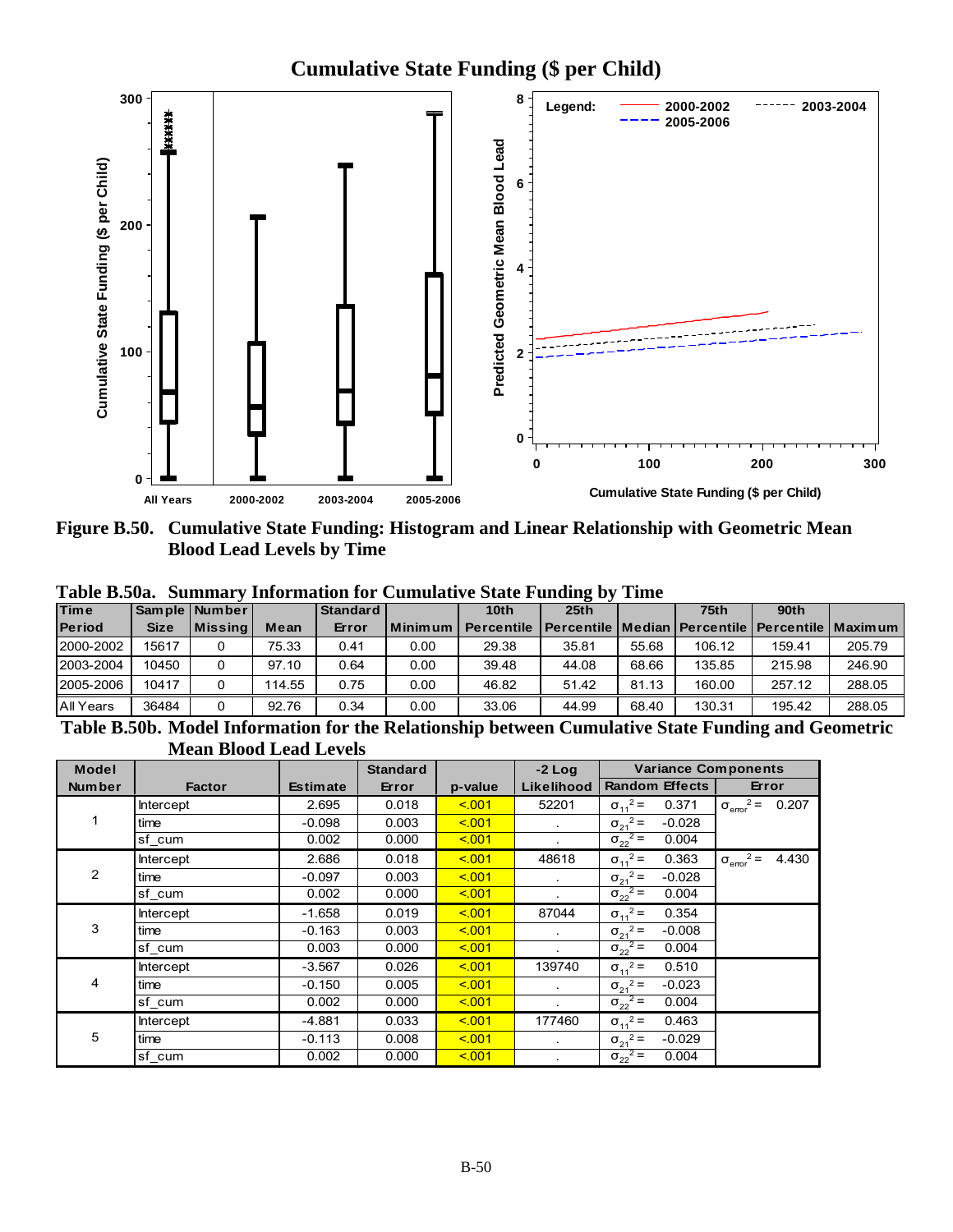

**Figure B.51. Current CDC Funding: Histogram and Linear Relationship with Geometric Mean Blood Lead Levels by Time** 

**Maximum** 

|               | Table B.51a. Summary Information for Current CDC Funding by Time |                    |      |                 |      |                                                                                 |      |      |                  |                  |      |  |  |
|---------------|------------------------------------------------------------------|--------------------|------|-----------------|------|---------------------------------------------------------------------------------|------|------|------------------|------------------|------|--|--|
| <b>Time</b>   |                                                                  | Sample Number      |      | <b>Standard</b> |      | 10 <sub>th</sub>                                                                | 25th |      | 75 <sub>th</sub> | 90 <sub>th</sub> |      |  |  |
| <b>Period</b> | <b>Size</b>                                                      | <u>I Missina I</u> | Mean | Error           |      | l Minimum   Percentile   Percentile   Median   Percentile   Percentile   Maximı |      |      |                  |                  |      |  |  |
| 2000-2002     | 15617                                                            |                    | 0.65 | 0.01            | 0.38 | 0.38                                                                            | 0.38 | 0.39 | 0.44             | 0.44             | 4.96 |  |  |
| 2003-2004     | 10450                                                            |                    | 0.58 | 0.00            | 0.56 | 0.56                                                                            | 0.56 | 0.60 | 0.60             | 0.60             | 0.61 |  |  |

**Table B.51a. Summary Information for Current CDC Funding by Time** 

**Table B.51b. Model Information for the Relationship between Current CDC Funding and Geometric Mean Blood Lead Levels**

2005-2006 10417 0 0.56 0.00 0.52 0.53 0.53 0.59 0.59 0.59 0.60 All Years 36484 0 0.61 0.00 0.38 0.38 0.39 0.53 0.59 0.60 4.96

| <b>Model</b>   |                  |                 | <b>Standard</b> |         | $-2$ Log     | <b>Variance Components</b>    |                                           |  |
|----------------|------------------|-----------------|-----------------|---------|--------------|-------------------------------|-------------------------------------------|--|
| <b>Number</b>  | <b>Factor</b>    | <b>Estimate</b> | Error           | p-value | Likelihood   | <b>Random Effects</b>         | Error                                     |  |
|                | <b>Intercept</b> | 2.649           | 0.018           | < 0.01  | 52288        | $\sigma_{11}^2$ =<br>0.388    | $2 =$<br>0.207<br>$\sigma_{\text{error}}$ |  |
|                | time             | $-0.084$        | 0.002           | < 0.01  | $\bullet$    | $\sigma_{21}^2$ =<br>$-0.028$ |                                           |  |
|                | cf cur           | $-0.006$        | 0.005           | 0.251   | ÷.           | $\sigma_{22}^2$ =<br>0.004    |                                           |  |
|                | <b>Intercept</b> | 2.637           | 0.018           | < 0.01  | 48721        | $\sigma_{11}^2$ =<br>0.380    | $2 =$<br>4.427<br>$\sigma_{\text{error}}$ |  |
| $\overline{2}$ | time             | $-0.083$        | 0.002           | < 0.01  |              | $\sigma_{21}^2$ =<br>$-0.027$ |                                           |  |
|                | cf cur           | $-0.007$        | 0.005           | 0.132   |              | $\sigma_{22}^2$ =<br>0.004    |                                           |  |
|                | Intercept        | $-1.736$        | 0.018           | < 0.01  | 87152        | $\sigma_{11}^2$ =<br>0.373    |                                           |  |
| 3              | time             | $-0.140$        | 0.003           | < 0.01  |              | $\sigma_{21}^2$ =<br>$-0.006$ |                                           |  |
|                | cf cur           | 0.004           | 0.006           | 0.462   | $\mathbf{r}$ | $\sigma_{22}^2$ =<br>0.004    |                                           |  |
|                | <b>Intercept</b> | $-3.649$        | 0.025           | < 0.01  | 139760       | $\sigma_{11}^2$ =<br>0.537    |                                           |  |
| 4              | time             | $-0.125$        | 0.004           | < 0.01  | $\sim$       | $\sigma_{21}^2$ =<br>$-0.022$ |                                           |  |
|                | cf cur           | 0.016           | 0.011           | 0.160   |              | $\sigma_{22}^2$ =<br>0.004    |                                           |  |
|                | <b>Intercept</b> | $-4.953$        | 0.032           | < 0.01  | 177456       | $\sigma_{11}^2$ =<br>0.478    |                                           |  |
| 5              | time             | $-0.092$        | 0.007           | < 0.01  | $\mathbf{r}$ | $\sigma_{21}^2$ =<br>$-0.027$ |                                           |  |
|                | cf cur           | 0.048           | 0.019           | 0.013   |              | $\sigma_{22}^2$ =<br>0.003    |                                           |  |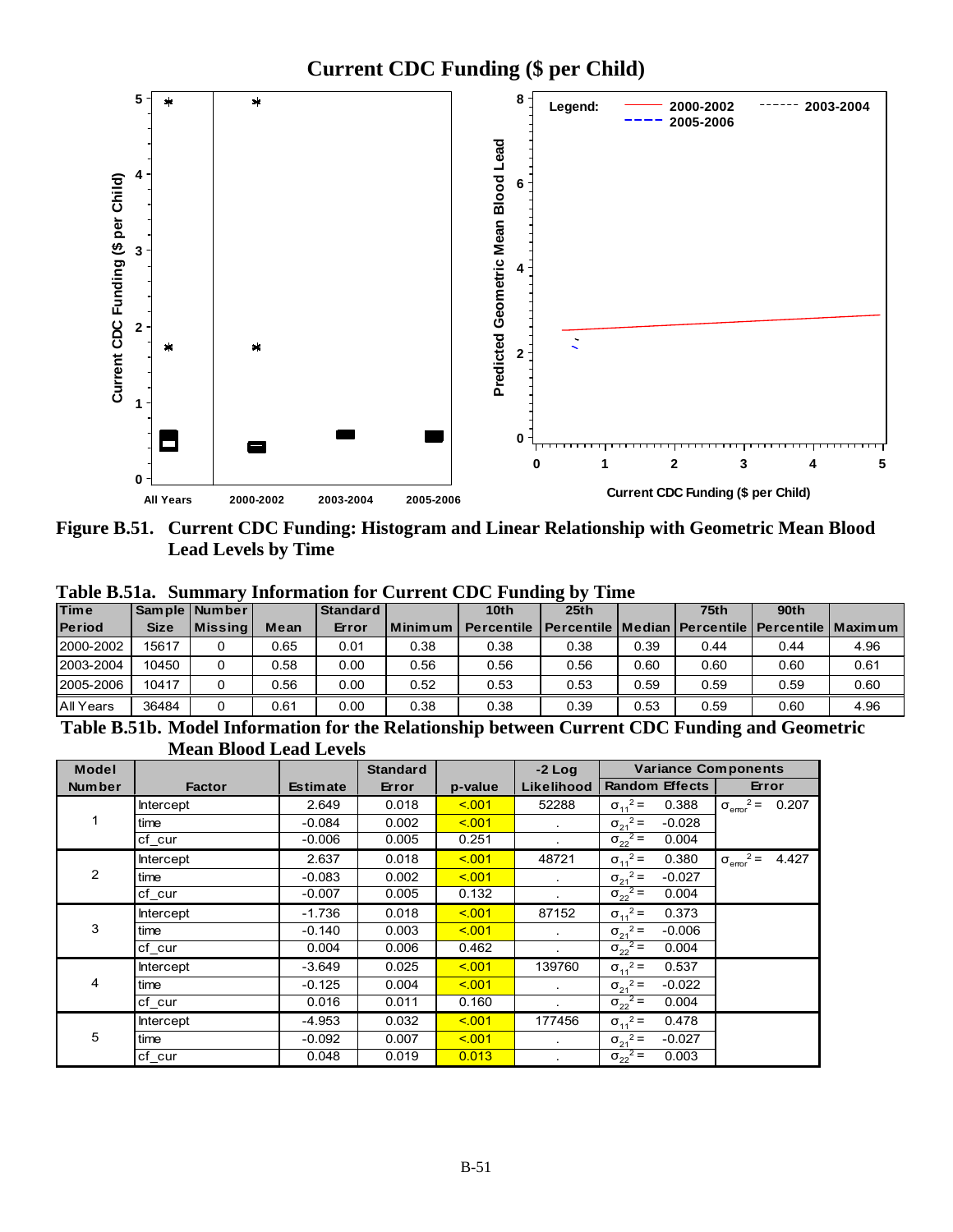

**Figure B.52. Cumulative CDC Funding: Histogram and Linear Relationship with Geometric Mean Blood Lead Levels by Time** 

|  |  | Table B.52a. Summary Information for Cumulative CDC Funding by Time |  |  |  |  |  |  |
|--|--|---------------------------------------------------------------------|--|--|--|--|--|--|
|--|--|---------------------------------------------------------------------|--|--|--|--|--|--|

| <b>Time</b>   |             | Sample   Number |       | <b>Standard</b> |           | 10 <sub>th</sub>  | 25 <sub>th</sub>                                                 |       | 75 <sub>th</sub> | 90 <sub>th</sub> |       |
|---------------|-------------|-----------------|-------|-----------------|-----------|-------------------|------------------------------------------------------------------|-------|------------------|------------------|-------|
| <b>Period</b> | <b>Size</b> | l Missina l     | Mean  | Error           | Minimum I | <b>Percentile</b> | <b>I Percentile   Median   Percentile   Percentile   Maximum</b> |       |                  |                  |       |
| 2000-2002     | 15617       |                 | 24.72 | 0.07            | 19.23     | 19.63             | 20.42                                                            | 21.57 | 23.28            | 42.68            | 56.16 |
| 2003-2004     | 10450       |                 | 30.51 | 0.11            | 24.31     | 24.33             | 25.53                                                            | 26.70 | 27.83            | 57.31            | 60.82 |
| 2005-2006     | 10417       |                 | 35.09 | 0.11            | 28.97     | 28.99             | 30.17                                                            | 31.29 | 32.34            | 61.96            | 65.27 |
| All Years     | 36484       |                 | 29.34 | 0.06            | 19.23     | 20.41             | 22.39                                                            | 26.70 | 31.28            | 48.42            | 65.27 |

**Table B.52b. Model Information for the Relationship between Cumulative CDC Funding and Geometric Mean Blood Lead Levels**

| <b>Model</b>  |                  |                 | <b>Standard</b> |         | $-2$ Log   | <b>Variance Components</b>    |                                             |
|---------------|------------------|-----------------|-----------------|---------|------------|-------------------------------|---------------------------------------------|
| <b>Number</b> | <b>Factor</b>    | <b>Estimate</b> | Error           | p-value | Likelihood | <b>Random Effects</b>         | Error                                       |
|               | <b>Intercept</b> | 2.653           | 0.019           | 5.001   | 52293      | $\sigma_{11}^2$ =<br>0.386    | $2 =$<br>0.207<br>$\sigma_{\text{error}}$   |
|               | time             | $-0.085$        | 0.003           | 5.001   | $\bullet$  | $\sigma_{21}^2$ =<br>$-0.027$ |                                             |
|               | cf cum           | 0.001           | 0.001           | 0.590   |            | $\sigma_{22}^2$ =<br>0.004    |                                             |
|               | <b>Intercept</b> | 2.644           | 0.019           | < 0.01  | 48725      | $\sigma_{11}^2$ =<br>0.377    | $2 =$<br>4.428<br>$\sigma_{\text{error}}^2$ |
| 2             | time             | $-0.085$        | 0.003           | 5.001   |            | $\sigma_{21}^2$ =<br>$-0.026$ |                                             |
|               | cf cum           | 0.001           | 0.001           | 0.284   |            | $\sigma_{22}^2$ =<br>0.004    |                                             |
|               | <b>Intercept</b> | $-1.701$        | 0.021           | 5.001   | 87136      | $\sigma_{11}^2$ =<br>0.370    |                                             |
| 3             | time             | $-0.150$        | 0.004           | 5.001   |            | $\sigma_{21}^2$ =<br>$-0.006$ |                                             |
|               | cf cum           | 0.004           | 0.001           | 0.002   |            | $\sigma_{22}^2$ =<br>0.004    |                                             |
|               | <b>Intercept</b> | $-3.605$        | 0.029           | < 0.01  | 139706     | $\sigma_{11}^2 =$<br>0.533    |                                             |
| 4             | time             | $-0.138$        | 0.006           | 5.001   | $\epsilon$ | $\sigma_{21}^2$ =<br>$-0.022$ |                                             |
|               | cf cum           | 0.005           | 0.002           | 0.005   |            | $\sigma_{22}^2$ =<br>0.004    |                                             |
|               | <b>Intercept</b> | $-4.908$        | 0.036           | 5.001   | 177331     | $\sigma_{11}^2$ =<br>0.481    |                                             |
| 5             | time             | $-0.105$        | 0.009           | < 0.01  |            | $\sigma_{21}^2$ =<br>$-0.028$ |                                             |
|               | cf cum           | 0.004           | 0.002           | 0.037   |            | $\sigma_{22}^2$ =<br>0.003    |                                             |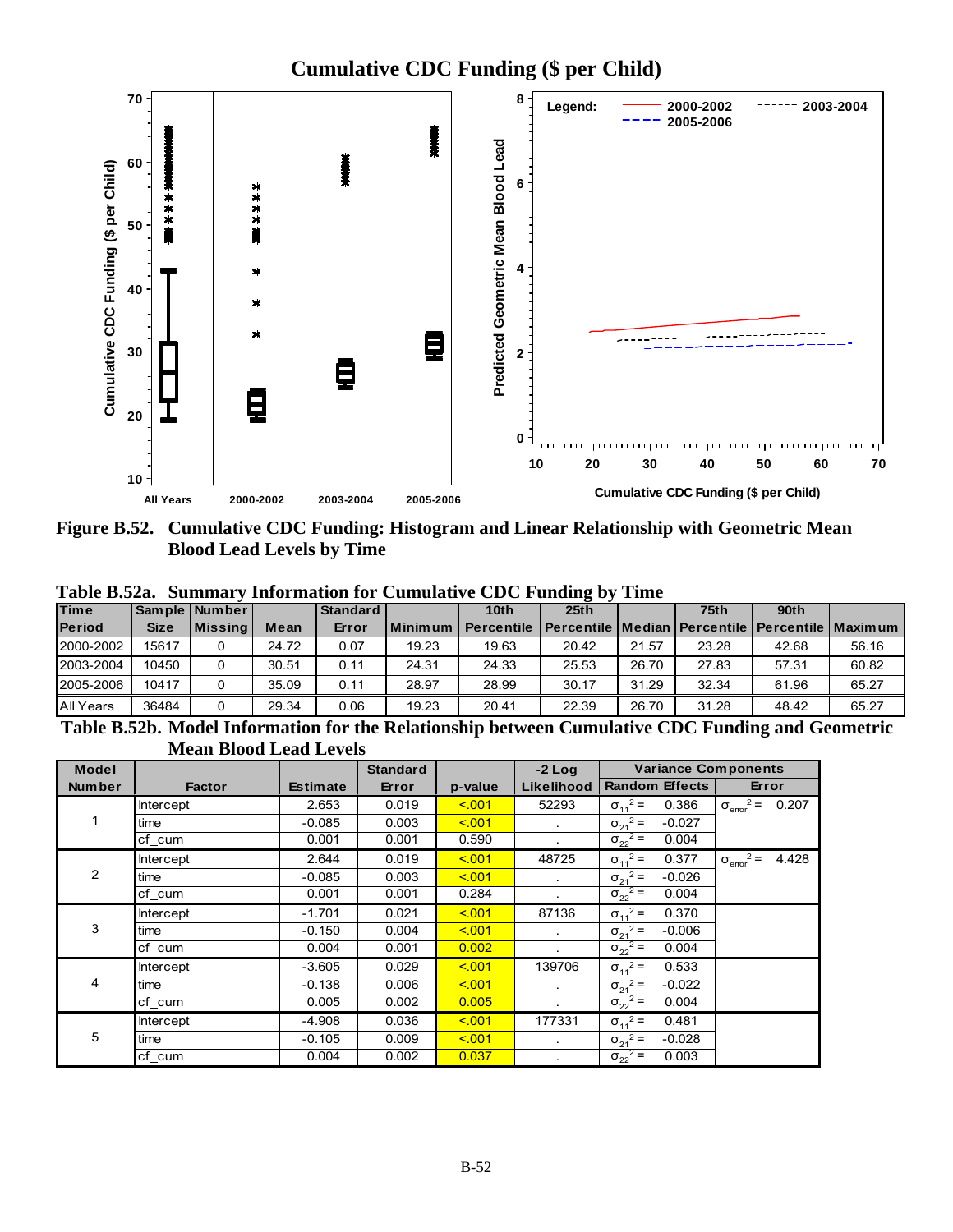

**Figure B.53. Current Total Funding: Histogram and Linear Relationship with Geometric Mean Blood Lead Levels by Time** 

|               |             |                 |      |                 |             | Tabic Dissa. Bunniai y filiolination for Current Total Funding by Thile |      |      |      |       |       |
|---------------|-------------|-----------------|------|-----------------|-------------|-------------------------------------------------------------------------|------|------|------|-------|-------|
| <b>Time</b>   |             | Sample   Number |      | <b>Standard</b> |             | 10th                                                                    | 25th |      | 75th | 90th  |       |
| <b>Period</b> | <b>Size</b> | Missing         | Mean | Error           | l Minimum L | Percentile   Percentile   Median   Percentile   Percentile   Maximum    |      |      |      |       |       |
| 2000-2002     | 15617       |                 | 5.99 | 0.03            | 0.78        | 2.22                                                                    | 2.70 | 6.08 | 7.54 | 13.62 | 15.11 |
| 2003-2004     | 10450       |                 | 5.36 | 0.03            | 1.90        | 2.92                                                                    | 3.33 | 3.86 | 7.30 | 11.91 | 12.90 |
| 2005-2006     | 10417       |                 | 5.40 | 0.03            | 1.13        | 2.56                                                                    | 3.47 | 5.08 | 6.26 | 11.88 | 11.95 |
| All Years     | 36484       | 0               | 5.64 | 0.02            | 0.78        | 2.37                                                                    | 3.04 | 5.06 | 6.92 | 11.91 | 15.11 |

**Table B.53a. Summary Information for Current Total Funding by Time** 

**Table B.53b. Model Information for the Relationship between Current Total Funding and Geometric Mean Blood Lead Levels**

| <b>Model</b>  |                  |                 | <b>Standard</b> |           | $-2$ Log   | <b>Variance Components</b>    |                                           |
|---------------|------------------|-----------------|-----------------|-----------|------------|-------------------------------|-------------------------------------------|
| <b>Number</b> | <b>Factor</b>    | <b>Estimate</b> | Error           | p-value   | Likelihood | <b>Random Effects</b>         | Error                                     |
|               | <b>Intercept</b> | 2.646           | 0.018           | < 0.01    | 52283      | $\sigma_{11}^2$ =<br>0.386    | $2 =$<br>0.207<br>$\sigma_{\text{error}}$ |
| 1             | time             | $-0.083$        | 0.002           | < 0.01    | $\sim$     | $\sigma_{21}^2$ =<br>$-0.028$ |                                           |
|               | tot cur          | 0.007           | 0.002           | 0.004     |            | $\sigma_{22}^2$ =<br>0.004    |                                           |
|               | Intercept        | 2.633           | 0.017           | < 0.01    | 48712      | $\sigma_{11}^2$ =<br>0.377    | $\sigma_{\text{error}}^2 =$<br>4.428      |
| 2             | time             | $-0.081$        | 0.002           | < 0.01    |            | $\sigma_{21}^2$ =<br>$-0.027$ |                                           |
|               | tot cur          | 0.007           | 0.002           | < 0.01    |            | $\sigma_{22}^2$ =<br>0.004    |                                           |
|               |                  |                 | $\bullet$       | $\sim$    | $\bullet$  |                               |                                           |
| 3             |                  | $\cdot$         | $\bullet$       |           | ÷.         | ٠.                            |                                           |
|               |                  | $\bullet$       | $\bullet$       | $\bullet$ | ٠          | ٠                             |                                           |
|               |                  |                 | $\bullet$       |           |            |                               |                                           |
| 4             |                  | $\bullet$       | $\sim$          | $\bullet$ | $\bullet$  | ٠                             |                                           |
|               |                  | $\bullet$       | $\bullet$       | $\bullet$ | $\bullet$  | $\bullet$                     |                                           |
|               | Intercept        | $-4.950$        | 0.032           | < 0.01    | 177377     | $\sigma_{11}^2$ =<br>0.482    |                                           |
| 5             | time             | $-0.092$        | 0.007           | < 0.01    | $\epsilon$ | $\sigma_{21}^2$ =<br>$-0.028$ |                                           |
|               | tot cur          | 0.015           | 0.006           | 0.011     |            | $\sigma_{22}^2$ =<br>0.003    |                                           |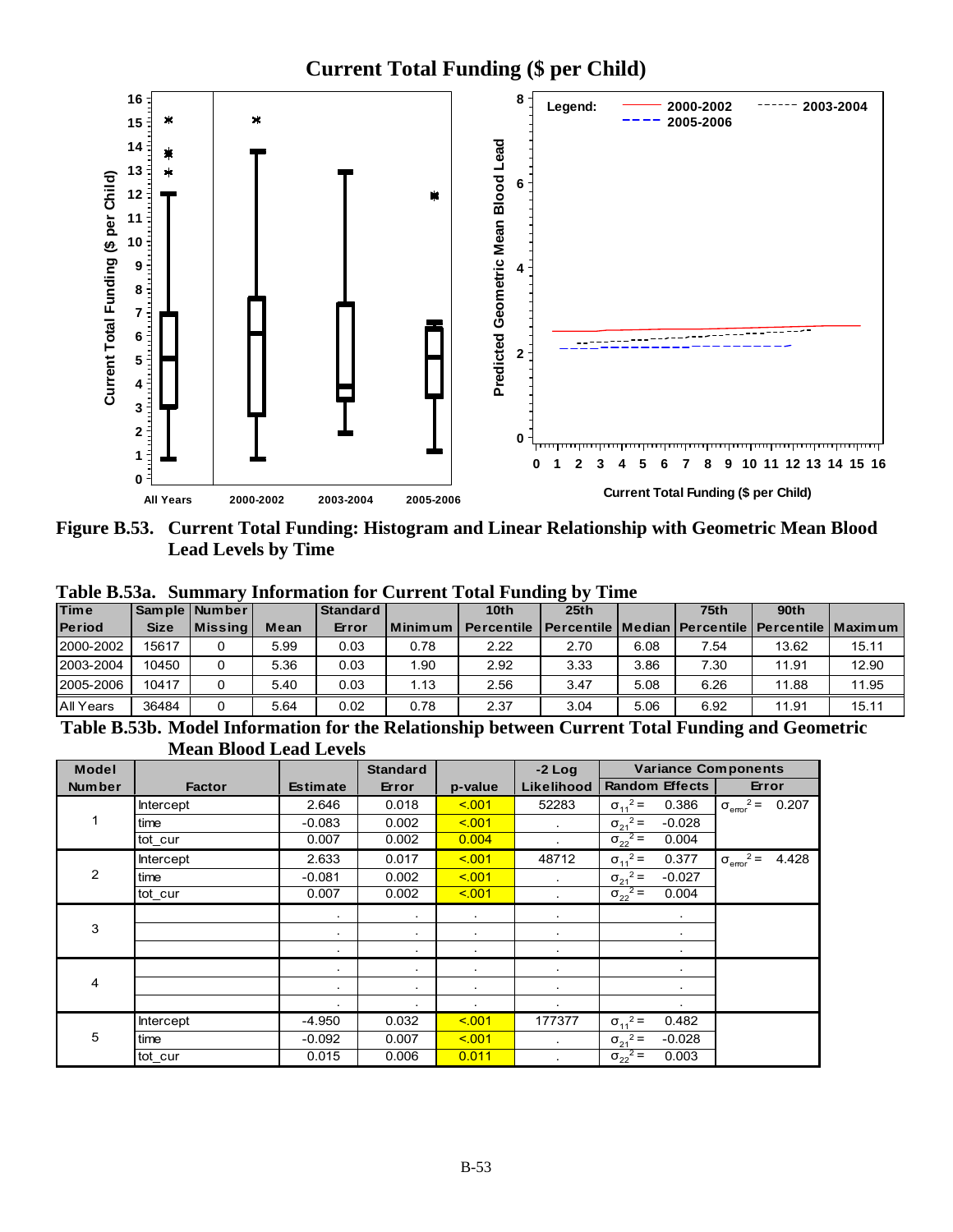

**Figure B.54 Cumulative Total Funding: Histogram and Linear Relationship with Geometric Mean Blood Lead Levels by Time** 

| Table B.54a. Summary Information for Cumulative Total Funding by Time |  |  |
|-----------------------------------------------------------------------|--|--|
|-----------------------------------------------------------------------|--|--|

| <b>Time</b>   |             | Sample   Number |        | <b>Standard</b> |           | 10 <sub>th</sub>  | 25 <sub>th</sub>                                                 |        | 75 <sub>th</sub> | 90 <sub>th</sub> |        |
|---------------|-------------|-----------------|--------|-----------------|-----------|-------------------|------------------------------------------------------------------|--------|------------------|------------------|--------|
| <b>Period</b> | <b>Size</b> | l Missina l     | Mean   | Error           | Minimum I | <b>Percentile</b> | <b>I Percentile   Median   Percentile   Percentile   Maximum</b> |        |                  |                  |        |
| 2000-2002     | 15617       |                 | 189.50 | 0.93            | 50.16     | 98.67             | 111.69                                                           | 149.00 | 205.16           | 408.44           | 537.61 |
| 2003-2004     | 10450       |                 | 246.65 | 1.45            | 60.96     | 129.72            | 143.08                                                           | 211.00 | 277.83           | 563.32           | 636.83 |
| 2005-2006     | 10417       |                 | 290.89 | 67. ا           | 76.76     | 158.20            | 170.95                                                           | 250.20 | 324.24           | 660.66           | 732.14 |
| All Years     | 36484       |                 | 234.82 | 0.78            | 50.16     | 107.16            | 136.41                                                           | 178.67 | 273.48           | 449.63           | 732.14 |
|               |             |                 |        |                 |           |                   | $ -$                                                             |        |                  |                  |        |

**Table B.54b. Model Information for the Relationship between Cumulative Total Funding and Geometric Mean Blood Lead Levels**

| <b>Model</b>  |               |                 | <b>Standard</b>      |           | $-2$ Log   | <b>Variance Components</b>    |                                             |
|---------------|---------------|-----------------|----------------------|-----------|------------|-------------------------------|---------------------------------------------|
| <b>Number</b> | <b>Factor</b> | <b>Estimate</b> | Error                | p-value   | Likelihood | <b>Random Effects</b>         | Error                                       |
|               | Intercept     | 2.662           | 0.018                | < 001     | 52292      | $\sigma_{11}^2$ =<br>0.384    | $2 =$<br>0.207<br>$\sigma_{\text{error}}$   |
|               | time          | $-0.088$        | 0.003                | 5.001     | $\sim$     | $\sigma_{21}^2$ =<br>$-0.028$ |                                             |
|               | tot cum       | 0.000           | 0.000                | 0.014     |            | $\sigma_{22}^2$ =<br>0.004    |                                             |
|               | Intercept     | 2.653           | 0.018                | 5.001     | 48722      | $\sigma_{11}^2$ =<br>0.376    | $2 =$<br>4.429<br>$\sigma_{\text{error}}^2$ |
| 2             | time          | $-0.087$        | 0.003                | < 0.01    |            | $\sigma_{21}^2$ =<br>$-0.027$ |                                             |
|               | tot cum       | 0.000           | 0.000                | 0.002     |            | $\sigma_{22}^2$ =<br>0.004    |                                             |
|               | Intercept     | $-1.715$        | 0.020                | 5.001     | 87146      | $\sigma_{11}^2$ =<br>0.372    |                                             |
| 3             | time          | $-0.146$        | 0.004                | 5.001     | ×.         | $\sigma_{21}^2$ =<br>$-0.006$ |                                             |
|               | tot cum       | 0.000           | 0.000                | 0.018     | ٠          | $\sigma_{22}^2$ =<br>0.004    |                                             |
|               |               |                 | $\bullet$            | $\bullet$ | $\bullet$  | ٠                             |                                             |
| 4             |               | $\mathbf{r}$    | $\bullet$            | $\sim$    | $\bullet$  | $\bullet$                     |                                             |
|               |               |                 | ٠                    | $\bullet$ | $\bullet$  |                               |                                             |
|               |               |                 | $\bullet$            | $\bullet$ | ٠          |                               |                                             |
| 5             |               |                 | $\ddot{\phantom{0}}$ | ٠         | ٠          |                               |                                             |
|               |               |                 |                      | ٠         | ٠          | $\bullet$                     |                                             |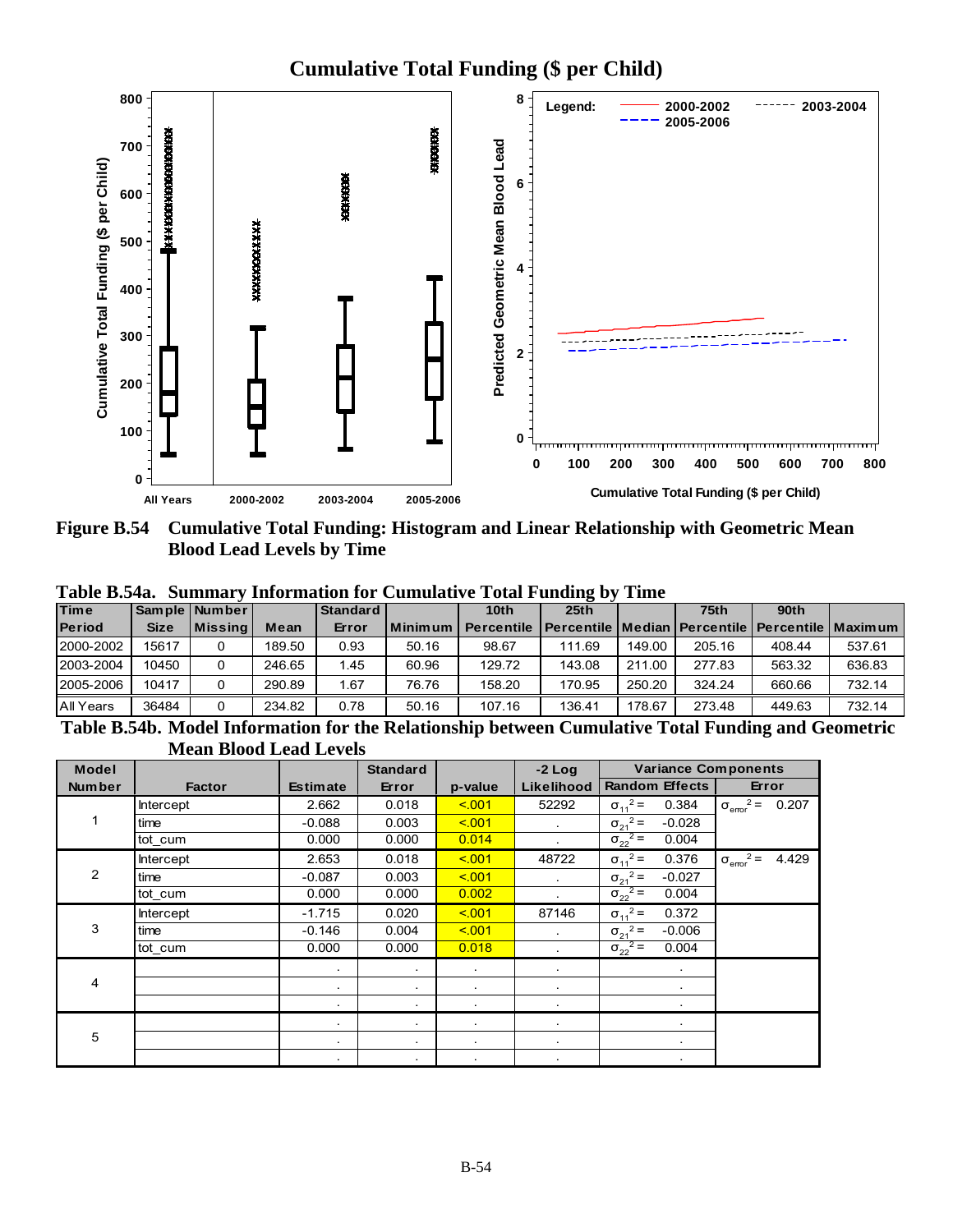# **Current HUD Funding (\$ per Census Tract)**



**Figure B.55. Current HUD Funding: Histogram and Linear Relationship with Geometric Mean Blood Lead Levels by Time** 

| 1 avit Dwea   |             |                 |               |               |     | <b>Dummary mromandiers</b> Carrent HOD Funding by Thin                         |                  |     |      |                  |      |
|---------------|-------------|-----------------|---------------|---------------|-----|--------------------------------------------------------------------------------|------------------|-----|------|------------------|------|
| <b>Time</b>   |             | Sample   Number |               | Standard      |     | 10 <sub>th</sub>                                                               | 25 <sub>th</sub> |     | 75th | 90 <sub>th</sub> |      |
| <b>Period</b> | <b>Size</b> | l Missina l     | Mean          | Error         |     | Minimum   Percentile   Percentile   Median   Percentile   Percentile   Maximum |                  |     |      |                  |      |
| 2000-2002     | 15617       |                 | 1291          | 10            |     | 112                                                                            | 190              | 942 | 1990 | 3110             | 8932 |
| 2003-2004     | 10450       |                 | 1043          |               | 19  | 329                                                                            | 484              | 766 | 1329 | 2133             | 7758 |
| 2005-2006     | 10417       |                 | 1070          |               |     | 205                                                                            | 379              | 783 | 1434 | 2369             | 6737 |
| All Years     | 36484       |                 | 1157          |               |     | 159                                                                            | 339              | 817 | 1636 | 2639             | 8932 |
| ---           |             |                 | $\sim$ $\sim$ | $\sim$ $\sim$ | ___ |                                                                                | $\sim$           |     | --   | - -              |      |

**Table B.55a. Summary Information for Current HUD Funding by Time** 

**Table B.55b. Model Information for the Relationship between Current HUD Funding and Geometric Mean Blood Lead Levels**

| <b>Model</b>  |                  |                 | <b>Standard</b> |         | $-2$ Log   | <b>Variance Components</b>    |                                           |
|---------------|------------------|-----------------|-----------------|---------|------------|-------------------------------|-------------------------------------------|
| <b>Number</b> | <b>Factor</b>    | <b>Estimate</b> | Error           | p-value | Likelihood | <b>Random Effects</b>         | Error                                     |
|               | <b>Intercept</b> | 2.649           | 0.018           | 5.001   | 52303      | $\sigma_{11}^2 =$<br>0.386    | $^{2}$ = 0.207<br>$\sigma_{\text{error}}$ |
|               | time             | $-0.084$        | 0.002           | < 0.01  | $\sim$     | $\sigma_{21}^2$ =<br>$-0.027$ |                                           |
|               | hf cur           | 0.000           | 0.000           | 0.450   |            | $\sigma_{22}^2$ =<br>0.004    |                                           |
|               | <b>Intercept</b> | 2.636           | 0.018           | < 0.01  | 48737      | $\sigma_{11}^2$ =<br>0.379    | $2 =$<br>4.428<br>$\sigma_{\text{error}}$ |
| 2             | time             | $-0.082$        | 0.002           | < 0.01  |            | $\sigma_{21}^2$ =<br>$-0.027$ |                                           |
|               | hf cur           | 0.000           | 0.000           | 0.666   |            | $\sigma_{22}^2$ =<br>0.004    |                                           |
|               | Intercept        | $-1.736$        | 0.018           | < 0.01  | 87168      | $\sigma_{11}^2$ =<br>0.377    |                                           |
| 3             | time             | $-0.139$        | 0.002           | < 0.01  |            | $\sigma_{21}^2$ =<br>$-0.006$ |                                           |
|               | hf_cur           | 0.000           | 0.000           | 0.133   |            | $\sigma_{22}^2$ =<br>0.004    |                                           |
|               | <b>Intercept</b> | $-3.645$        | 0.025           | < 0.01  | 139723     | $\sigma_{11}^2$ =<br>0.535    |                                           |
| 4             | time             | $-0.127$        | 0.004           | < 0.01  | $\sim$     | $\sigma_{21}^2$ =<br>$-0.022$ |                                           |
|               | hf cur           | 0.000           | 0.000           | 0.116   | $\bullet$  | $\sigma_{22}^2$ =<br>0.004    |                                           |
|               | <b>Intercept</b> | $-4.937$        | 0.032           | < 0.01  | 177172     | $\sigma_{11}^2$ =<br>0.478    |                                           |
| 5             | time             | $-0.095$        | 0.007           | < 0.01  | ÷.         | $\sigma_{21}^2$ =<br>$-0.028$ |                                           |
|               | hf_cur           | 0.000           | 0.000           | 0.007   |            | $\sigma_{22}^2$ =<br>0.003    |                                           |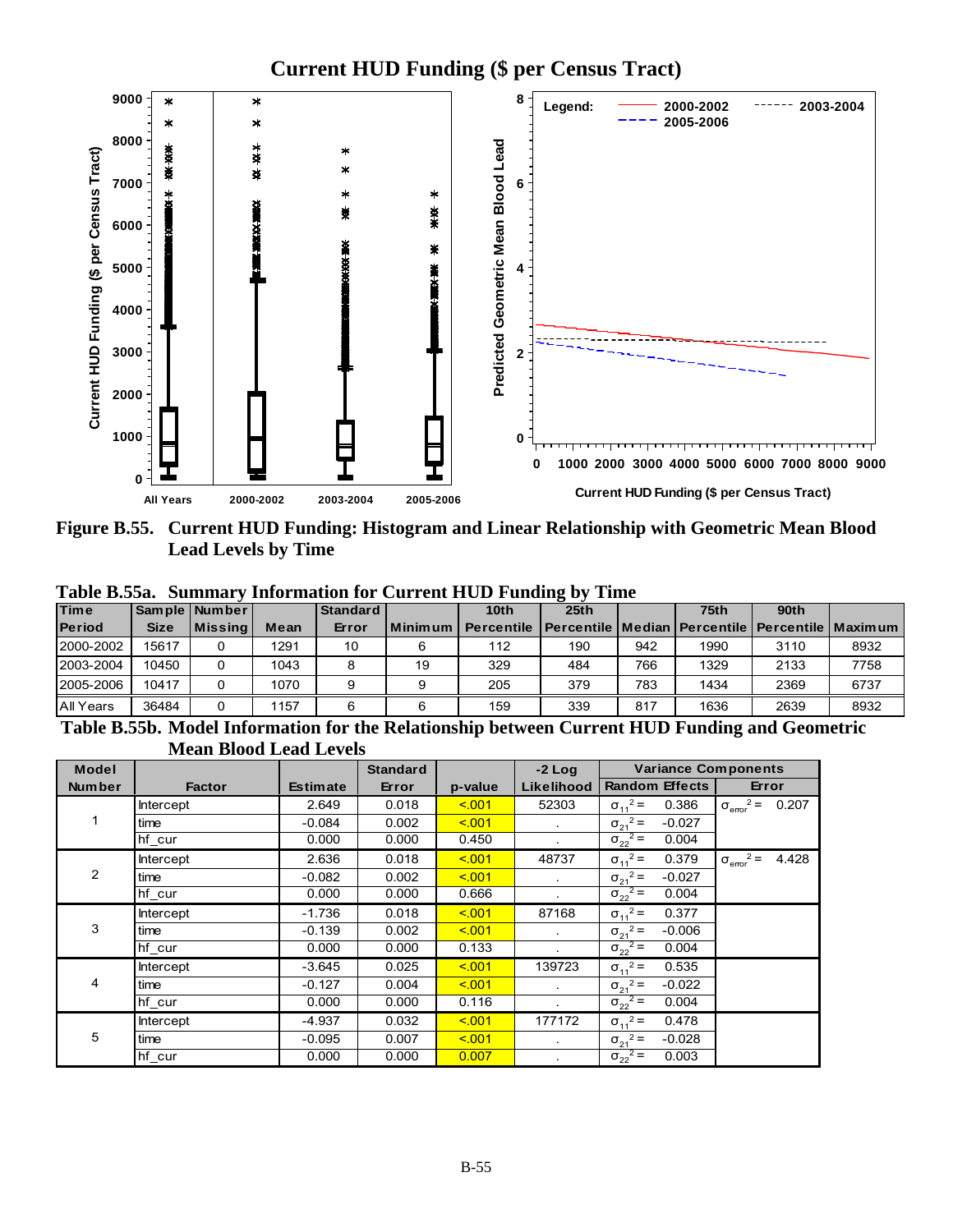

**Figure B.56. Cumulative HUD Funding: Histogram and Linear Relationship with Geometric Mean Blood Lead Levels by Time** 

| Table B.56a. Summary Information for Cumulative HUD Funding by Time |  |  |  |  |  |  |  |  |
|---------------------------------------------------------------------|--|--|--|--|--|--|--|--|
|---------------------------------------------------------------------|--|--|--|--|--|--|--|--|

| <b>Time</b>   |             | Sample   Number |       | Standard |         | 10 <sub>th</sub>  | 25th                                                             |       | 75th  | 90 <sub>th</sub> |        |
|---------------|-------------|-----------------|-------|----------|---------|-------------------|------------------------------------------------------------------|-------|-------|------------------|--------|
| <b>Period</b> | <b>Size</b> | <b>Missina</b>  | Mean  | Error    | Minimum | <b>Percentile</b> | <u>I Percentile I Median I Percentile I Percentile I Maximum</u> |       |       |                  |        |
| 2000-2002     | 15617       |                 | 36034 | 249      | 506     | 9068              | 14238                                                            | 25860 | 48422 | 75560            | 299162 |
| 2003-2004     | 10450       |                 | 47907 | 395      | 643     | 11430             | 18231                                                            | 35641 | 66264 | 97864            | 357143 |
| 2005-2006     | 10417       |                 | 56925 | 461      | 767     | 14467             | 22734                                                            | 42697 | 78390 | 115487           | 411041 |
| All Years     | 36484       | 0               | 45399 | 209      | 506     | 10723             | 17129                                                            | 32913 | 61557 | 95537            | 411041 |

**Table B.56b. Model Information for the Relationship between Cumulative HUD Funding and Geometric Mean Blood Lead Levels**

| <b>Model</b>  |               |                      | <b>Standard</b> |            | $-2$ Log   | <b>Variance Components</b>    |                                           |
|---------------|---------------|----------------------|-----------------|------------|------------|-------------------------------|-------------------------------------------|
| <b>Number</b> | <b>Factor</b> | <b>Estimate</b>      | Error           | p-value    | Likelihood | <b>Random Effects</b>         | Error                                     |
|               | Intercept     | 2.642                | 0.018           | 5.001      | 52307      | $\sigma_{11}^2$ =<br>0.386    | $2 =$<br>0.207<br>$\sigma_{\text{error}}$ |
|               | time          | $-0.082$             | 0.002           | < 0.01     | $\sim$     | $\sigma_{21}^2$ =<br>$-0.028$ |                                           |
|               | hf cum        | 0.000                | 0.000           | 5.001      | ٠          | $\sigma_{22}^2$ =<br>0.004    |                                           |
|               | Intercept     | 2.629                | 0.018           | 5.001      | 48740      | $\sigma_{11}^2$ =<br>0.378    | $2 =$<br>4.428<br>$\sigma_{\text{error}}$ |
| 2             | time          | $-0.080$             | 0.002           | < 0.01     | ×.         | $\sigma_{21}^2$ =<br>$-0.026$ |                                           |
|               | hf cum        | 0.000                | 0.000           | < 0.01     |            | $\sigma_{22}^2$ =<br>0.004    |                                           |
|               | Intercept     | $-1.766$             | 0.019           | 5.001      | 87098      | $\sigma_{11}^2$ =<br>0.369    |                                           |
| 3             | time          | $-0.131$             | 0.003           | 5.001      | $\sim$     | $\sigma_{21}^2$ =<br>$-0.006$ |                                           |
|               | hf cum        | 0.000                | 0.000           | < 0.01     |            | $\sigma_{22}^2$ =<br>0.004    |                                           |
|               |               | $\ddot{\phantom{1}}$ | $\sim$          | $\bullet$  | ٠          | $\bullet$                     |                                           |
| 4             |               |                      | ٠               | $\bullet$  | ٠          | $\bullet$                     |                                           |
|               |               |                      | ٠               | $\epsilon$ | ٠          |                               |                                           |
|               | Intercept     | $-4.962$             | 0.033           | < 0.01     | 177128     | $\sigma_{11}^2$ =<br>0.488    |                                           |
| 5             | time          | $-0.088$             | 0.008           | < 0.01     |            | $\sigma_{21}^2$ =<br>$-0.029$ |                                           |
|               | hf cum        | 0.000                | 0.000           | 5.001      |            | $\sigma_{22}^2$ =<br>0.003    |                                           |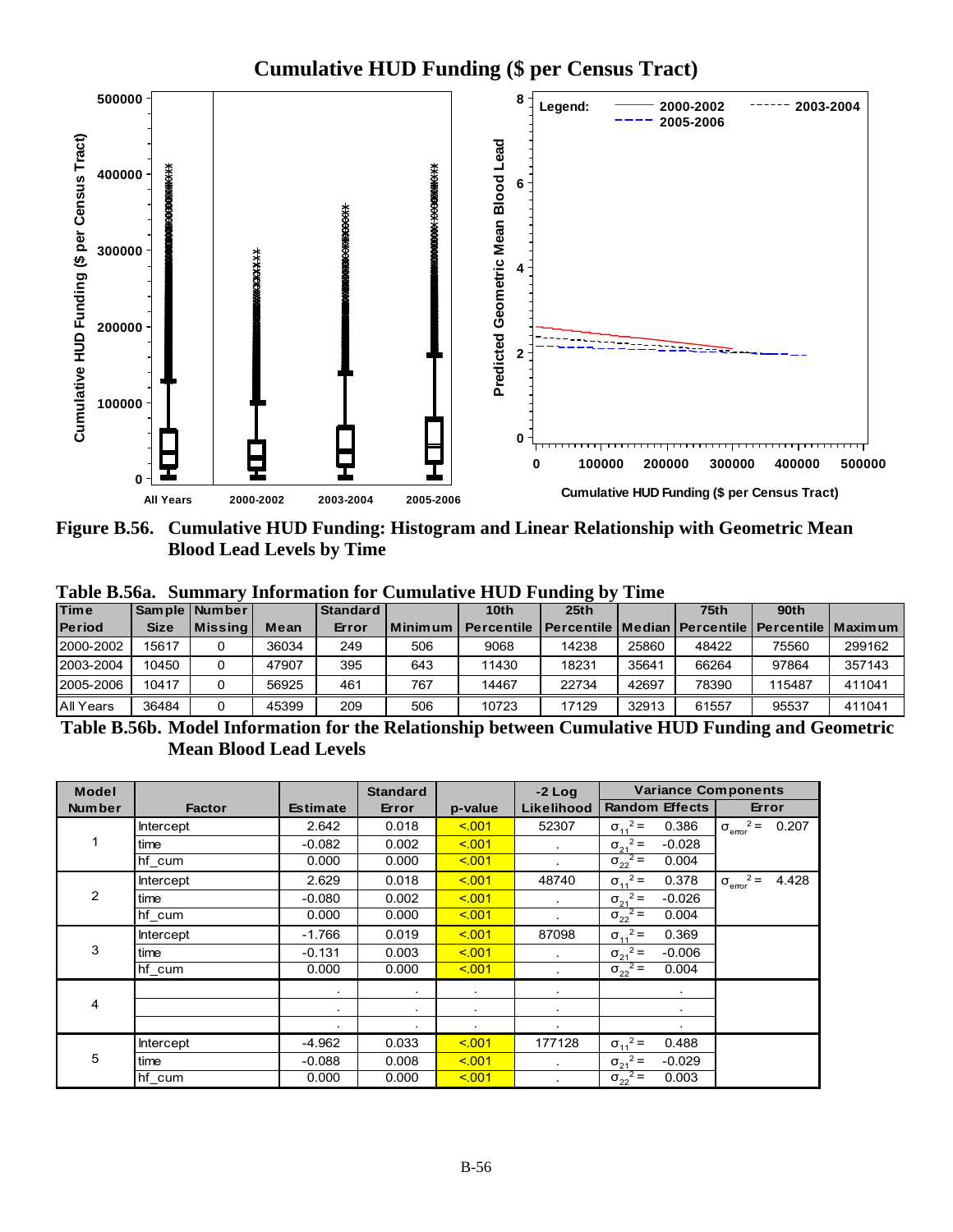# **Current State Funding (\$ per Census Tract)**



**Figure B.57. Current State Funding: Histogram and Linear Relationship with Geometric Mean Blood Lead Levels by Time** 

|                       | 1 000 DN 100<br>плиниции и<br><u>mitor induon for Carrent Duite Funding</u> by Thine |                 |                          |                           |                  |                  |                                                                  |              |                  |                  |      |  |  |
|-----------------------|--------------------------------------------------------------------------------------|-----------------|--------------------------|---------------------------|------------------|------------------|------------------------------------------------------------------|--------------|------------------|------------------|------|--|--|
| Time                  |                                                                                      | Sample   Number |                          | Standard                  |                  | 10 <sub>th</sub> | 25 <sub>th</sub>                                                 |              | 75 <sub>th</sub> | 90 <sub>th</sub> |      |  |  |
| <b>Period</b>         | <b>Size</b>                                                                          | <b>Missing</b>  | Mean                     | Error                     | <b>I</b> Minimum | Percentile       | <b>I Percentile   Median   Percentile   Percentile   Maximum</b> |              |                  |                  |      |  |  |
| 2000-2002             | 15617                                                                                |                 | 887                      |                           |                  | 244              | 406                                                              | 665          | 1162             | 1863             | 5579 |  |  |
| 2003-2004             | 10450                                                                                | 0               | 886                      |                           |                  | 244              | 404                                                              | 663          | 1162             | 1863             | 5579 |  |  |
| 2005-2006             | 10417                                                                                |                 | 887                      |                           |                  | 244              | 405                                                              | 665          | 1162             | 1863             | 5579 |  |  |
| All Years             | 36484                                                                                | 0               | 887                      |                           |                  | 244              | 405                                                              | 664          | 1162             | 1863             | 5579 |  |  |
| <b><i>musical</i></b> |                                                                                      | <b>British</b>  | $\overline{\phantom{a}}$ | $\mathbf{a}$ $\mathbf{a}$ | $\sim$ $\sim$    | .                | $\sim$                                                           | $\mathbf{a}$ |                  | $\sim$           |      |  |  |

**Table B.57a. Summary Information for Current State Funding by Time** 

**Table B.57b. Model Information for the Relationship between Current State Funding and Geometric Mean Blood Lead Levels**

| <b>Model</b>   |                  |                 | <b>Standard</b> |         | $-2$ Log     | <b>Variance Components</b>    |                                           |
|----------------|------------------|-----------------|-----------------|---------|--------------|-------------------------------|-------------------------------------------|
| <b>Number</b>  | <b>Factor</b>    | <b>Estimate</b> | Error           | p-value | Likelihood   | <b>Random Effects</b>         | Error                                     |
|                | <b>Intercept</b> | 2.652           | 0.018           | < 0.01  | 52232        | $\sigma_{11}^2 =$<br>0.390    | $2 =$<br>0.207<br>$\sigma_{\text{error}}$ |
|                | time             | $-0.084$        | 0.002           | < 0.01  | $\bullet$    | $\sigma_{21}^2$ =<br>$-0.029$ |                                           |
|                | sf cur           | 0.000           | 0.000           | 5.001   | ÷.           | $\sigma_{22}^2$ =<br>0.004    |                                           |
|                | <b>Intercept</b> | 2.639           | 0.018           | < 0.01  | 48659        | $\sigma_{11}^2$ =<br>0.381    | $2 =$<br>4.429<br>$\sigma_{\text{error}}$ |
| $\overline{2}$ | time             | $-0.083$        | 0.002           | < 0.01  | $\bullet$    | $\sigma_{21}^2$ =<br>$-0.028$ |                                           |
|                | sf cur           | 0.000           | 0.000           | < 0.01  |              | $\sigma_{22}^2$ =<br>0.004    |                                           |
|                | <b>Intercept</b> | $-1.737$        | 0.018           | < 0.01  | 87178        | $\sigma_{11}^2$ =<br>0.373    |                                           |
| 3              | time             | $-0.139$        | 0.002           | < 0.01  |              | $\sigma_{21}^2$ =<br>$-0.008$ |                                           |
|                | sf_cur           | 0.000           | 0.000           | < 0.01  | ÷.           | $\sigma_{22}^2$ =<br>0.004    |                                           |
|                | <b>Intercept</b> | $-3.651$        | 0.025           | < 0.01  | 140076       | $\sigma_{11}^2$ =<br>0.536    |                                           |
| 4              | time             | $-0.126$        | 0.004           | < 0.01  | $\sim$       | $\sigma_{21}^2$ =<br>$-0.023$ |                                           |
|                | sf cur           | 0.000           | 0.000           | < 001   | $\bullet$    | $\sigma_{22}^2$ =<br>0.004    |                                           |
|                | <b>Intercept</b> | $-4.953$        | 0.032           | < 0.01  | 178005       | $\sigma_{11}^2$ =<br>0.487    |                                           |
| 5              | time             | $-0.094$        | 0.007           | < 0.01  | $\mathbf{r}$ | $\sigma_{21}^2$ =<br>$-0.029$ |                                           |
|                | sf cur           | 0.000           | 0.000           | < 0.01  |              | $\sigma_{22}^2$ =<br>0.003    |                                           |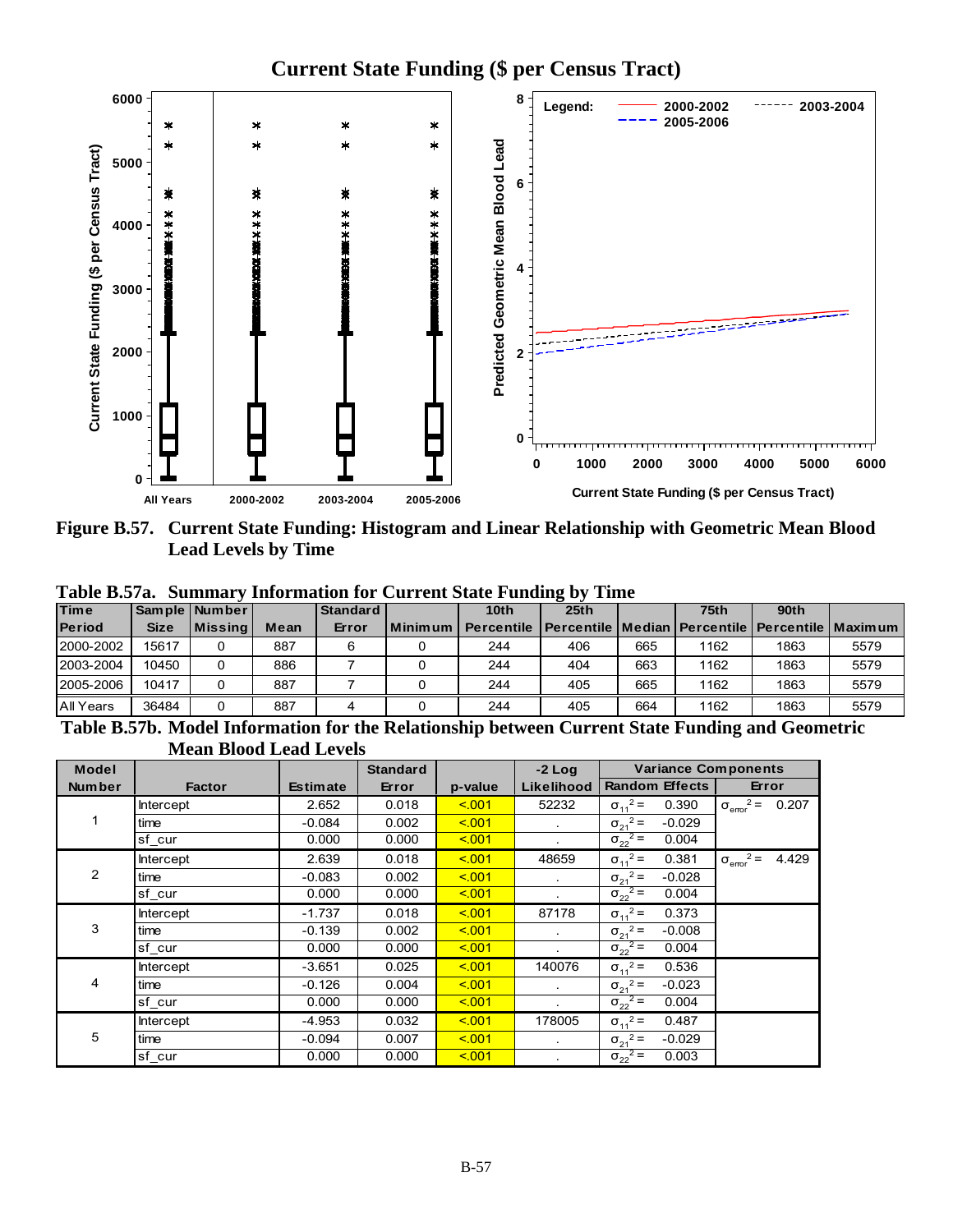# **Cumulative State Funding (\$ per Census Tract)**



**Figure B.58. Cumulative State Funding: Histogram and Linear Relationship with Geometric Mean Blood Lead Levels by Time** 

| Table B.58a. Summary Information for Cumulative State Funding by Time |  |
|-----------------------------------------------------------------------|--|
|-----------------------------------------------------------------------|--|

| Time                               |             | Sample   Number |                             | Standard                |                | 10 <sub>th</sub>  | 25 <sub>th</sub> |       | 75th           | 90 <sub>th</sub>                                        |        |
|------------------------------------|-------------|-----------------|-----------------------------|-------------------------|----------------|-------------------|------------------|-------|----------------|---------------------------------------------------------|--------|
| <b>Period</b>                      | <b>Size</b> | <b>Missing</b>  | Mean                        | Error                   | <b>Minimum</b> | <b>Percentile</b> |                  |       |                | Percentile   Median   Percentile   Percentile   Maximum |        |
| 2000-2002                          | 15617       |                 | 30603                       | 200                     |                | 8328              | 13888            | 23041 | 39888          | 63538                                                   | 223170 |
| 2003-2004                          | 10450       |                 | 39407                       | 312                     |                | 10885             | 18024            | 29732 | 51403          | 82026                                                   | 267804 |
| 2005-2006                          | 10417       |                 | 46543                       | 369                     |                | 12792             | 21278            | 35126 | 60844          | 97123                                                   | 312438 |
| All Years                          | 36484       | 0               | 37676                       | 166                     |                | 9779              | 16575            | 28002 | 48882          | 78225                                                   | 312438 |
| $\sim$ $\sim$ $\sim$ $\sim$ $\sim$ |             | $    -$         | $\sim$ $\sim$ $\sim$ $\sim$ | $\sim$<br>$\sim$ $\sim$ | ---            | .                 | $\sim$           |       | <u>.</u><br>-- | $\sim$                                                  |        |

**Table B.58b. Model Information for the Relationship between Cumulative State Funding and Geometric Mean Blood Lead Levels**

| Model         |                  |                 | <b>Standard</b> |         | $-2$ Log             | <b>Variance Components</b>    |                                             |
|---------------|------------------|-----------------|-----------------|---------|----------------------|-------------------------------|---------------------------------------------|
| <b>Number</b> | <b>Factor</b>    | <b>Estimate</b> | Error           | p-value | Likelihood           | <b>Random Effects</b>         | Error                                       |
|               | <b>Intercept</b> | 2.689           | 0.018           | 5.001   | 52211                | $\sigma_{11}^2$ =<br>0.387    | $2 =$<br>0.207<br>$\sigma_{\text{error}}$   |
|               | time             | $-0.096$        | 0.002           | 5.001   | $\bullet$            | $\sigma_{21}^2$ =<br>$-0.028$ |                                             |
|               | sf cum           | 0.000           | 0.000           | 5.001   |                      | $\sigma_{22}^2$ =<br>0.004    |                                             |
|               | Intercept        | 2.679           | 0.018           | < 0.01  | 48638                | $\sigma_{11}^2$ =<br>0.378    | $2 =$<br>4.429<br>$\sigma_{\text{error}}^2$ |
| 2             | time             | $-0.095$        | 0.002           | < 0.01  |                      | $\sigma_{21}^2$ =<br>$-0.027$ |                                             |
|               | sf cum           | 0.000           | 0.000           | < 0.01  |                      | $\sigma_{22}^2$ =<br>0.004    |                                             |
|               | <b>Intercept</b> | $-1.684$        | 0.019           | 5.001   | 87223                | $\sigma_{11}^2$ =<br>0.371    |                                             |
| 3             | time             | $-0.155$        | 0.003           | 5.001   |                      | $\sigma_{21}^2$ =<br>$-0.007$ |                                             |
|               | sf cum           | 0.000           | 0.000           | 5.001   |                      | $\sigma_{22}^2$ =<br>0.004    |                                             |
|               | Intercept        | $-3.606$        | 0.026           | < 0.01  | 140117               | $\sigma_{11}^2 =$<br>0.533    |                                             |
| 4             | time             | $-0.140$        | 0.005           | 5.001   | $\sim$               | $\sigma_{21}^2$ =<br>$-0.023$ |                                             |
|               | sf cum           | 0.000           | 0.000           | 5.001   |                      | $\sigma_{22}^2$ =<br>0.004    |                                             |
|               | <b>Intercept</b> | $-4.919$        | 0.033           | 5.001   | 178019               | $\sigma_{11}^2$ =<br>0.485    |                                             |
| 5             | time             | $-0.105$        | 0.008           | < 0.01  | $\ddot{\phantom{a}}$ | $\sigma_{21}^2$ =<br>$-0.029$ |                                             |
|               | sf cum           | 0.000           | 0.000           | < 0.01  |                      | $\sigma_{22}^2$ =<br>0.003    |                                             |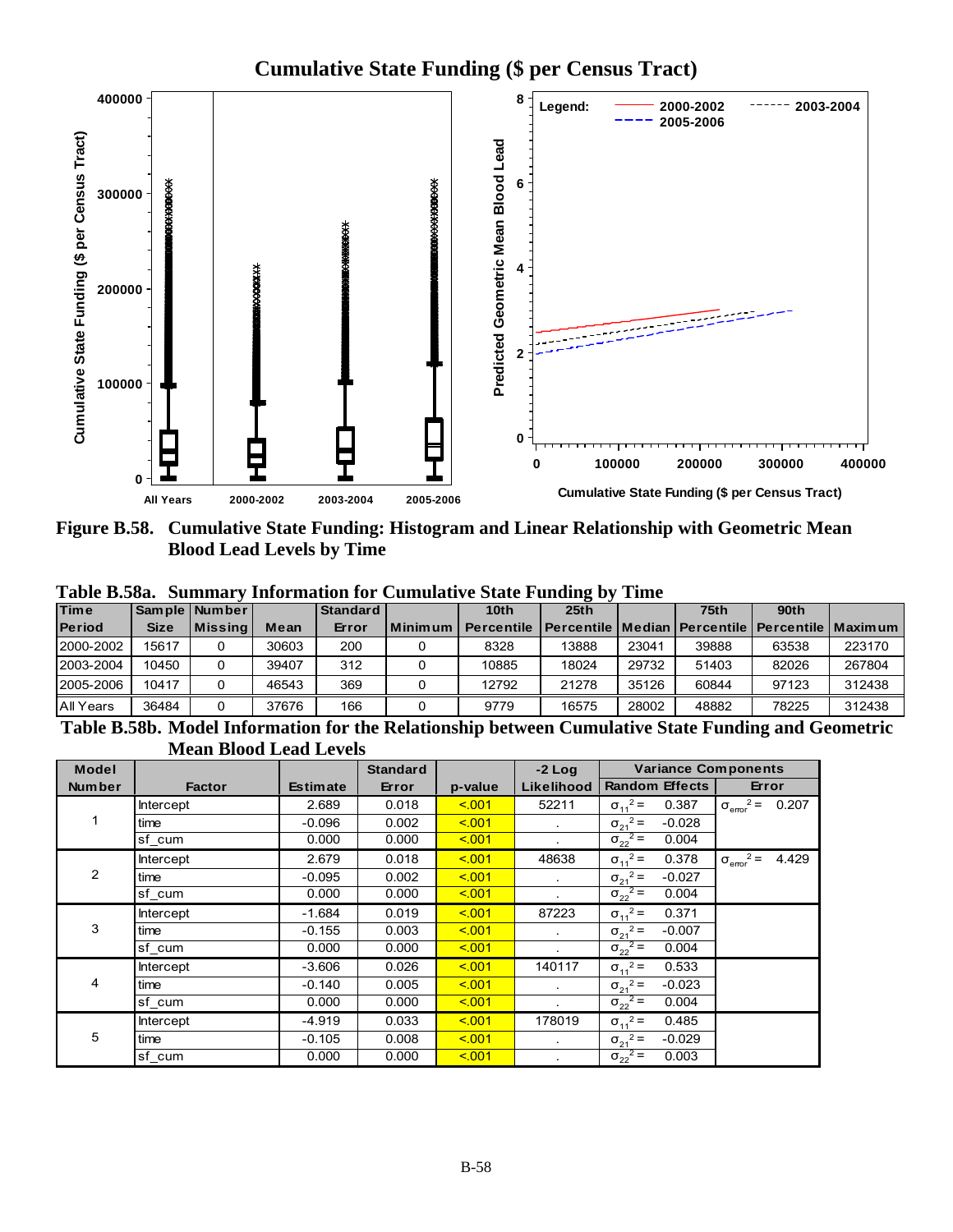

**Figure B.59. Current CDC Funding: Histogram and Linear Relationship with Geometric Mean Blood Lead Levels by Time** 

| raviv Dioza.<br>ришниц у<br>THROUGHOUT OF CHILLING CDUTT GUIDING BY THIS |             |                 |      |          |             |                                                                             |      |     |      |      |      |  |
|--------------------------------------------------------------------------|-------------|-----------------|------|----------|-------------|-----------------------------------------------------------------------------|------|-----|------|------|------|--|
| <b>Time</b>                                                              |             | Sample   Number |      | Standard |             | 10th                                                                        | 25th |     | 75th | 90th |      |  |
| <b>Period</b>                                                            | <b>Size</b> | Missina         | Mean | Error    | I Minimum I | <b>Percentile   Percentile   Median   Percentile   Percentile   Maximum</b> |      |     |      |      |      |  |
| 2000-2002                                                                | 15617       |                 | 887  |          |             | 244                                                                         | 406  | 665 | 1162 | 1863 | 5579 |  |
| 2003-2004                                                                | 10450       |                 | 886  |          |             | 244                                                                         | 404  | 663 | 1162 | 1863 | 5579 |  |
| 2005-2006                                                                | 10417       |                 | 887  |          |             | 244                                                                         | 405  | 665 | 1162 | 1863 | 5579 |  |
| All Years                                                                | 36484       |                 | 887  |          |             | 244                                                                         | 405  | 664 | 1162 | 1863 | 5579 |  |

**Table B.59a. Summary Information for Current CDC Funding by Time** 

**Table B.59b. Model Information for the Relationship between Current CDC Funding and Geometric Mean Blood Lead Levels**

| <b>Model</b>  |               |                 | <b>Standard</b>      |         | $-2$ Log     | <b>Variance Components</b>    |                                             |
|---------------|---------------|-----------------|----------------------|---------|--------------|-------------------------------|---------------------------------------------|
| <b>Number</b> | <b>Factor</b> | <b>Estimate</b> | Error                | p-value | Likelihood   | <b>Random Effects</b>         | Error                                       |
|               | Intercept     | 2.649           | 0.018                | 5.001   | 52297        | $\sigma_{11}^2 =$<br>0.388    | $2 =$<br>0.207<br>$\sigma_{\text{error}}^2$ |
|               | time          | $-0.084$        | 0.002                | < 0.01  | $\sim$       | $\sigma_{21}^2$ =<br>$-0.028$ |                                             |
|               | cf cur        | 0.000           | 0.000                | 0.043   |              | $\sigma_{22}^2$ =<br>0.004    |                                             |
|               | Intercept     | 2.637           | 0.018                | 5.001   | 48730        | $\sigma_{11}^2$ =<br>0.380    | $2 =$<br>4.427<br>$\sigma_{\text{emor}}$    |
| 2             | time          | $-0.083$        | 0.002                | < 0.01  | $\sim$       | $\sigma_{21}^2$ =<br>$-0.027$ |                                             |
|               | cf_cur        | 0.000           | 0.000                | 0.015   |              | $\sigma_{22}^2$ =<br>0.004    |                                             |
|               | Intercept     | $-1.735$        | 0.018                | 5.001   | 87163        | $\sigma_{11}^2$ =<br>0.374    |                                             |
| 3             | time          | $-0.140$        | 0.002                | 5.001   | $\mathbf{r}$ | $\sigma_{21}^2$ =<br>$-0.006$ |                                             |
|               | cf cur        | 0.000           | 0.000                | 0.764   |              | $\sigma_{22}^2$ =<br>0.004    |                                             |
|               |               |                 | $\ddot{\phantom{0}}$ | $\sim$  | $\sim$       | $\sim$                        |                                             |
| 4             |               |                 | ٠                    | $\sim$  |              | $\bullet$                     |                                             |
|               |               |                 |                      |         |              |                               |                                             |
|               | Intercept     | $-4.948$        | 0.032                | < 0.01  | 177463       | $\sigma_{11}^2$ =<br>0.487    |                                             |
| 5             | time          | $-0.093$        | 0.007                | < 0.01  |              | $\sigma_{21}^2$ =<br>$-0.029$ |                                             |
|               | cf cur        | 0.000           | 0.000                | 0.390   |              | $\sigma_{22}^2$ =<br>0.003    |                                             |

## **Cumulative CDC Funding (\$ per Census Tract)**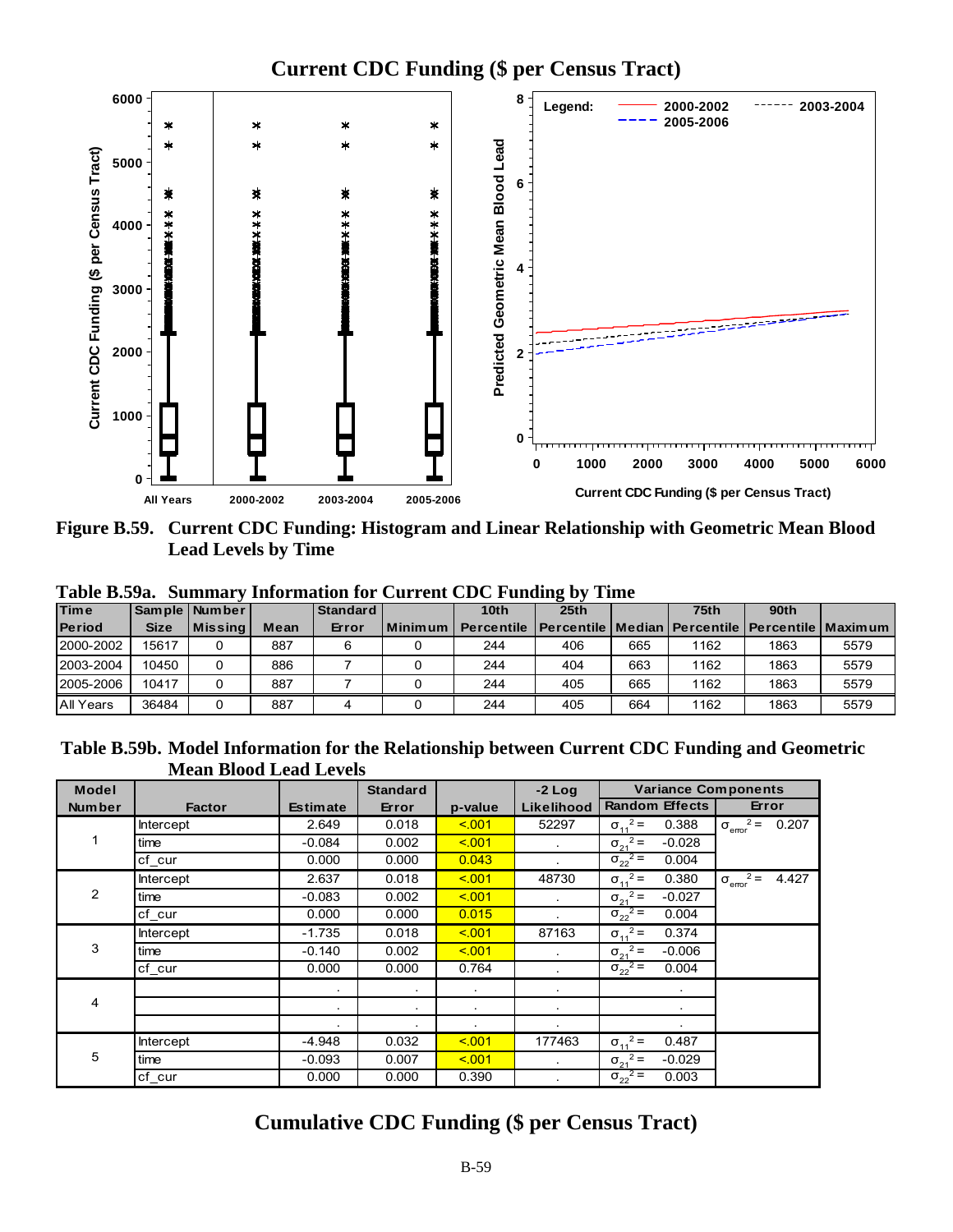

**Figure B.60. Cumulative CDC Funding: Histogram and Linear Relationship with Geometric Mean Blood Lead Levels by Time** 

|               | .<br>$\sim$<br>. |                 |       |          |           |                  |       |       |                                                           |       |        |  |  |
|---------------|------------------|-----------------|-------|----------|-----------|------------------|-------|-------|-----------------------------------------------------------|-------|--------|--|--|
| <b>Time</b>   |                  | Sample   Number |       | Standard |           | 10 <sub>th</sub> | 25th  |       | 75th                                                      | 90th  |        |  |  |
| <b>Period</b> | <b>Size</b>      | Missing         | Mean  | Error    | l Minimum | Percentile       |       |       | l Percentile   Median   Percentile   Percentile   Maximum |       |        |  |  |
| 2000-2002     | 15617            |                 | 30603 | 200      |           | 8328             | 13888 | 23041 | 39888                                                     | 63538 | 223170 |  |  |
| 2003-2004     | 10450            |                 | 39407 | 312      |           | 10885            | 18024 | 29732 | 51403                                                     | 82026 | 267804 |  |  |
| 2005-2006     | 10417            |                 | 46543 | 369      |           | 12792            | 21278 | 35126 | 60844                                                     | 97123 | 312438 |  |  |
| All Years     | 36484            |                 | 37676 | 166      |           | 9779             | 16575 | 28002 | 48882                                                     | 78225 | 312438 |  |  |
|               |                  |                 |       |          |           |                  | $ -$  |       |                                                           |       |        |  |  |

**Table B.60a. Summary Information for Cumulative CDC Funding by Time** 

**Table B.60b. Model Information for the Relationship between Cumulative CDC Funding and Geometric Mean Blood Lead Levels**

| <b>Model</b>  |                  |                 | <b>Standard</b> |         | $-2$ Log     | <b>Variance Components</b>        |                                           |
|---------------|------------------|-----------------|-----------------|---------|--------------|-----------------------------------|-------------------------------------------|
| <b>Number</b> | <b>Factor</b>    | <b>Estimate</b> | Error           | p-value | Likelihood   | <b>Random Effects</b>             | Error                                     |
|               | <b>Intercept</b> | 2.641           | 0.018           | 5.001   | 52304        | $\sigma_{11}^2$ =<br>0.385        | $2 =$<br>0.207<br>$\sigma_{\text{error}}$ |
|               | time             | $-0.082$        | 0.003           | 5.001   | $\sim$       | $\sigma_{21}^2$ =<br>$-0.028$     |                                           |
|               | cf cum           | 0.000           | 0.000           | 0.142   | ×.           | $\sigma_{22}^2$ =<br>0.004        |                                           |
|               | Intercept        | 2.628           | 0.018           | < 0.01  | 48737        | $\sigma_{11}^2$ =<br>0.377        | $2 =$<br>4.428<br>$\sigma_{\text{error}}$ |
| 2             | time             | -0.080          | 0.003           | 5.001   | ×.           | $\sigma_{21}^2$ =<br>$-0.026$     |                                           |
|               | cf cum           | 0.000           | 0.000           | 0.153   |              | $2 =$<br>0.004<br>$\sigma_{22}^2$ |                                           |
|               | Intercept        | $-1.752$        | 0.020           | 5.001   | 87122        | $\sigma_{11}^2$ =<br>0.371        |                                           |
| 3             | time             | $-0.135$        | 0.003           | 5.001   | $\mathbf{r}$ | $\sigma_{21}^2$ =<br>$-0.006$     |                                           |
|               | cf cum           | 0.000           | 0.000           | 0.024   |              | $\sigma_{22}^2$ =<br>0.004        |                                           |
|               | <b>Intercept</b> | $-3.667$        | 0.026           | 5.001   | 139571       | $\sigma_{11}^2$ =<br>0.536        |                                           |
| 4             | time             | $-0.119$        | 0.005           | 5.001   |              | $\sigma_{21}^2$ =<br>$-0.022$     |                                           |
|               | cf cum           | 0.000           | 0.000           | 0.022   | ÷.           | $\sigma_{22}^2$ =<br>0.004        |                                           |
|               | <b>Intercept</b> | $-4.961$        | 0.033           | 5.001   | 176972       | $\sigma_{11}^2$ =<br>0.482        |                                           |
| 5             | time             | $-0.087$        | 0.008           | 5.001   | ×.           | $\sigma_{21}^2$ =<br>$-0.029$     |                                           |
|               | cf cum           | 0.000           | 0.000           | 0.046   |              | $\sigma_{22}^2$ =<br>0.004        |                                           |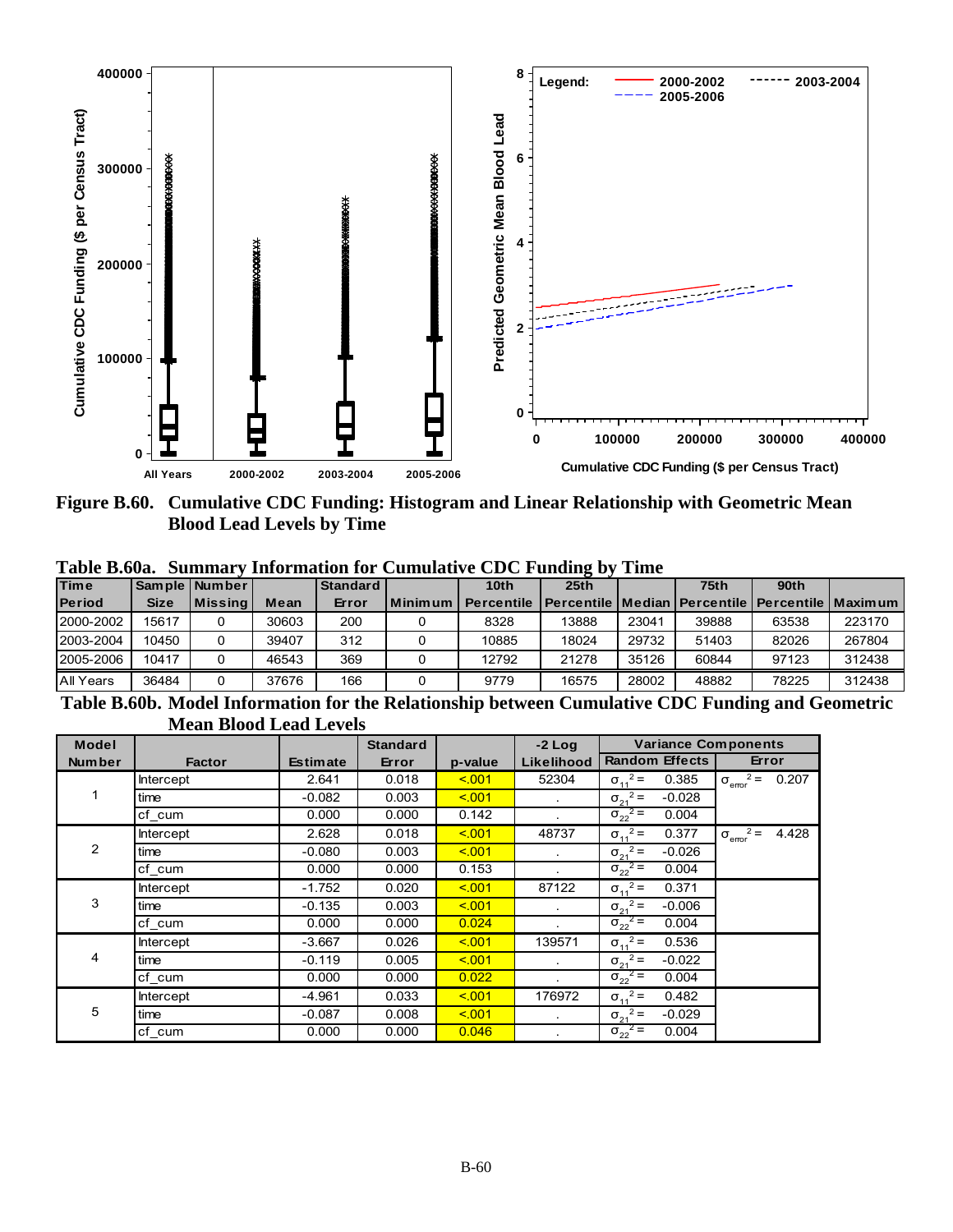

**Figure B.61. Current Total Funding: Histogram and Linear Relationship with Geometric Mean Blood Lead Levels by Time** 

**Maximum** 

|               | Table B.61a. Summary Information for Current Total Funding by Time |                  |      |            |             |                                                                     |                  |      |      |                  |       |  |  |
|---------------|--------------------------------------------------------------------|------------------|------|------------|-------------|---------------------------------------------------------------------|------------------|------|------|------------------|-------|--|--|
| <b>Time</b>   |                                                                    | Sample   Number  |      | Standard I |             | 10 <sub>th</sub>                                                    | 25 <sub>th</sub> |      | 75th | 90 <sub>th</sub> |       |  |  |
| <b>Period</b> | <b>Size</b>                                                        | <b>IMissinal</b> | Mean | Error      | l Minimum l | Percentile   Percentile   Median   Percentile   Percentile   Maximu |                  |      |      |                  |       |  |  |
| 2000-2002     | 15617                                                              |                  | 3065 | 18         | 13          | 884                                                                 | 1467             | 2491 | 4071 | 6055             | 20091 |  |  |
| 2003-2004     | 10450                                                              |                  | 2814 | 21         | 59          | 900                                                                 | 1390             | 2183 | 3510 | 5632             | 18917 |  |  |
| 2005-2006     | 10417                                                              |                  | 2843 | 20         | 49          | 925                                                                 | 1484             | 2389 | 3594 | 5237             | 17896 |  |  |

**Table B.61a. Summary Information for Current Total Funding by Time** 

**Table B.61b. Model Information for the Relationship between Current Total Funding and Geometric Mean Blood Lead Levels**

All Years 36484 0 2930 11 13 902 1446 2359 3769 5751 20091

| <b>Model</b>  |                  |                 | <b>Standard</b> |         | $-2$ Log     | <b>Variance Components</b>    |                                           |
|---------------|------------------|-----------------|-----------------|---------|--------------|-------------------------------|-------------------------------------------|
| <b>Number</b> | <b>Factor</b>    | <b>Estimate</b> | Error           | p-value | Likelihood   | <b>Random Effects</b>         | Error                                     |
|               | <b>Intercept</b> | 2.648           | 0.018           | < 0.01  | 52303        | $\sigma_{11}^2 =$<br>0.388    | $2 =$<br>0.207<br>$\sigma_{\text{error}}$ |
|               | time             | $-0.084$        | 0.002           | < 0.01  | $\bullet$    | $\sigma_{21}^2$ =<br>$-0.028$ |                                           |
|               | tot cur          | 0.000           | 0.000           | 0.495   |              | $\sigma_{22}^2$ =<br>0.004    |                                           |
|               | <b>Intercept</b> | 2.635           | 0.018           | < 0.01  | 48736        | $\sigma_{11}^2$ =<br>0.380    | $2 =$<br>4.428<br>$\sigma_{\text{error}}$ |
| 2             | time             | $-0.082$        | 0.002           | < 0.01  | ÷.           | $\sigma_{21}^2$ =<br>$-0.027$ |                                           |
|               | tot cur          | 0.000           | 0.000           | 0.199   |              | $\sigma_{22}^2$ =<br>0.004    |                                           |
|               | Intercept        | $-1.738$        | 0.018           | < 0.01  | 87174        | $\sigma_{11}^2$ =<br>0.379    |                                           |
| 3             | time             | $-0.139$        | 0.003           | < 0.01  |              | $\sigma_{21}^2$ =<br>$-0.006$ |                                           |
|               | tot cur          | 0.000           | 0.000           | 0.007   | ÷.           | $\sigma_{22}^2$ =<br>0.004    |                                           |
|               | <b>Intercept</b> | $-3.648$        | 0.025           | < 0.01  | 139791       | $\sigma_{11}^2$ =<br>0.542    |                                           |
| 4             | time             | $-0.126$        | 0.004           | < 0.01  | $\epsilon$   | $\sigma_{21}^2$ =<br>$-0.022$ |                                           |
|               | tot cur          | 0.000           | 0.000           | 0.659   | $\bullet$    | $\sigma_{22}^2$ =<br>0.004    |                                           |
|               | <b>Intercept</b> | $-4.945$        | 0.032           | < 0.01  | 177371       | $\sigma_{11}^2$ =<br>0.488    |                                           |
| 5             | time             | $-0.094$        | 0.007           | < 0.01  | $\mathbf{r}$ | $\sigma_{21}^2$ =<br>$-0.029$ |                                           |
|               | tot cur          | 0.000           | 0.000           | 0.810   |              | $\sigma_{22}^2$ =<br>0.003    |                                           |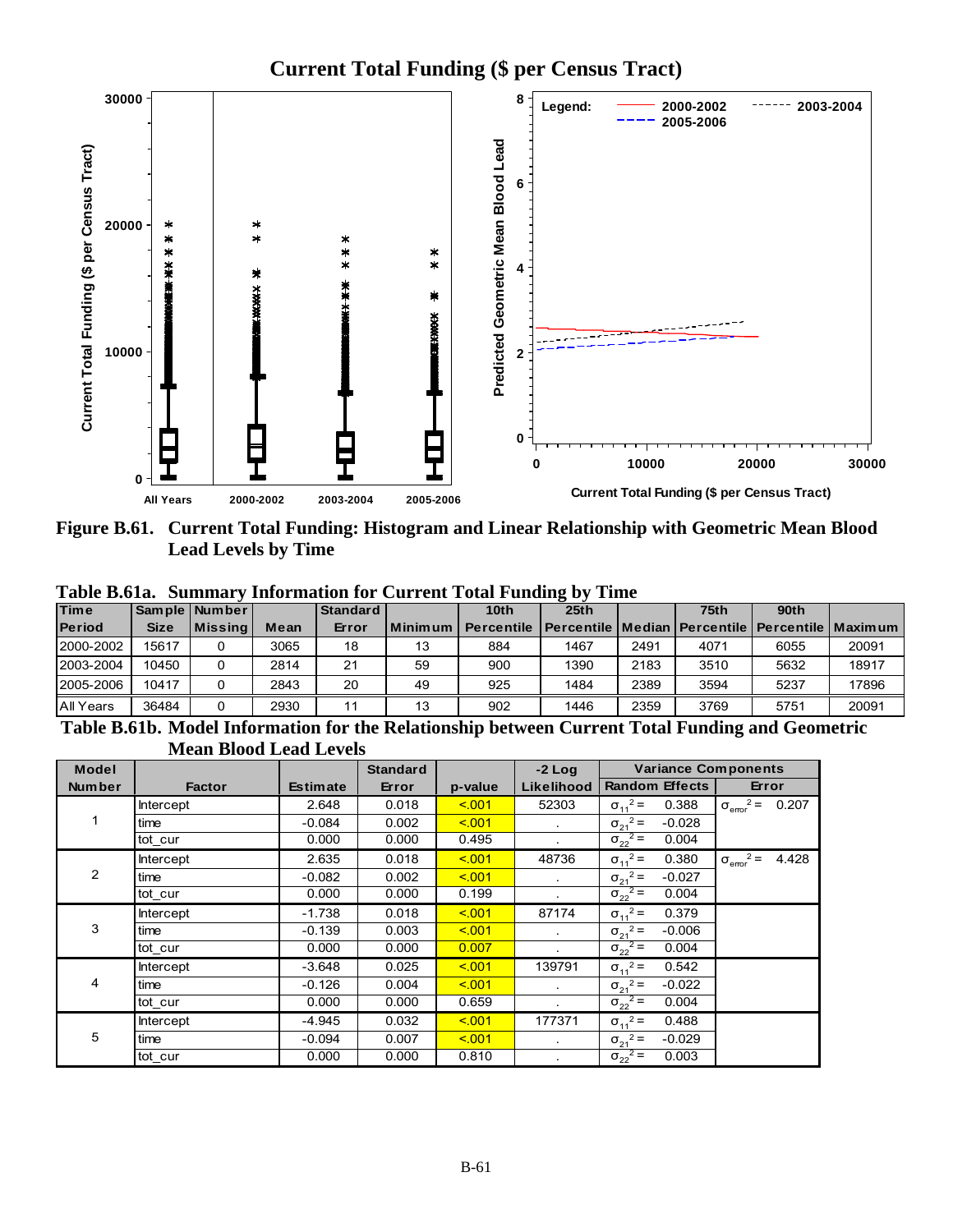

**Cumulative Total Funding (\$ per Census Tract)**

**Figure B.62. Cumulative Total Funding: Histogram and Linear Relationship with Geometric Mean Blood Lead Levels by Time** 

| Table B.62a. Summary Information for Cumulative Total Funding by Time |  |  |  |  |  |  |  |
|-----------------------------------------------------------------------|--|--|--|--|--|--|--|
|-----------------------------------------------------------------------|--|--|--|--|--|--|--|

| <b>Time</b>   |             | Sample   Number |        | Standard |           | 10 <sub>th</sub>  | 25 <sub>th</sub>                                                 |        | 75 <sub>th</sub> | 90 <sub>th</sub> |         |
|---------------|-------------|-----------------|--------|----------|-----------|-------------------|------------------------------------------------------------------|--------|------------------|------------------|---------|
| <b>Period</b> | <b>Size</b> | l Missina l     | Mean   | Error    | Minimum I | <b>Percentile</b> | <b>I Percentile   Median   Percentile   Percentile   Maximum</b> |        |                  |                  |         |
| 2000-2002     | 15617       |                 | 97240  | 601      | 1115      | 31087             | 48955                                                            | 77293  | 119183           | 190075           | 745502  |
| 2003-2004     | 10450       |                 | 126721 | 944      | 2563      | 40888             | 64246                                                            | 101723 | 155541           | 247844           | 892751  |
| 2005-2006     | 10417       |                 | 150011 | 1104     | 2967      | 49211             | 76790                                                            | 121431 | 184701           | 291289           | 1035917 |
| All Years     | 36484       |                 | 120752 | 502      | 1115      | 36712             | 58823                                                            | 94927  | 150549           | 236432           | 1035917 |
|               |             |                 |        |          |           |                   | $ -$                                                             |        |                  |                  |         |

**Table B.62b. Model Information for the Relationship between Cumulative Total Funding and Geometric Mean Blood Lead Levels**

| <b>Model</b>  |                  |                 | <b>Standard</b> |         | $-2$ Log   | <b>Variance Components</b>    |                                             |
|---------------|------------------|-----------------|-----------------|---------|------------|-------------------------------|---------------------------------------------|
| <b>Number</b> | <b>Factor</b>    | <b>Estimate</b> | Error           | p-value | Likelihood | <b>Random Effects</b>         | Error                                       |
|               | <b>Intercept</b> | 2.664           | 0.018           | 5.001   | 52300      | $\sigma_{11}^2$ =<br>0.389    | $2 =$<br>0.207<br>$\sigma_{\text{error}}^2$ |
|               | time             | $-0.089$        | 0.003           | 5.001   | $\bullet$  | $\sigma_{21}^2$ =<br>$-0.028$ |                                             |
|               | tot cum          | 0.000           | 0.000           | 5.001   |            | $\sigma_{22}^2$ =<br>0.004    |                                             |
|               | Intercept        | 2.653           | 0.018           | 5.001   | 48732      | $\sigma_{11}^2$ =<br>0.380    | $2 =$<br>4.429<br>$\sigma_{\text{error}}^2$ |
| 2             | time             | $-0.087$        | 0.003           | 5.001   |            | $\sigma_{21}^2$ =<br>$-0.027$ |                                             |
|               | tot cum          | 0.000           | 0.000           | 5.001   |            | $\sigma_{22}^2$ =<br>0.004    |                                             |
|               | Intercept        | $-1.731$        | 0.019           | 5.001   | 87180      | $\sigma_{11}^2$ =<br>0.374    |                                             |
| 3             | time             | $-0.141$        | 0.003           | 5.001   | ×.         | $\sigma_{21}^2$ =<br>$-0.006$ |                                             |
|               | tot cum          | 0.000           | 0.000           | 5.001   |            | $\sigma_{22}^2$ =<br>0.004    |                                             |
|               | Intercept        | $-3.646$        | 0.026           | 5.001   | 139780     | $\sigma_{11}^2 =$<br>0.541    |                                             |
| 4             | time             | $-0.126$        | 0.005           | 5.001   | $\sim$     | $\sigma_{21}^2$ =<br>$-0.022$ |                                             |
|               | tot cum          | 0.000           | 0.000           | 5.001   |            | $\sigma_{22}^2$ =<br>0.004    |                                             |
|               | <b>Intercept</b> | $-4.944$        | 0.033           | 5.001   | 177448     | $\sigma_{11}^2$ =<br>0.488    |                                             |
| 5             | time             | $-0.095$        | 0.008           | 5.001   | $\lambda$  | $\sigma_{21}^2$ =<br>$-0.029$ |                                             |
|               | tot cum          | 0.000           | 0.000           | < 0.01  |            | $\sigma_{22}^2$ =<br>0.003    |                                             |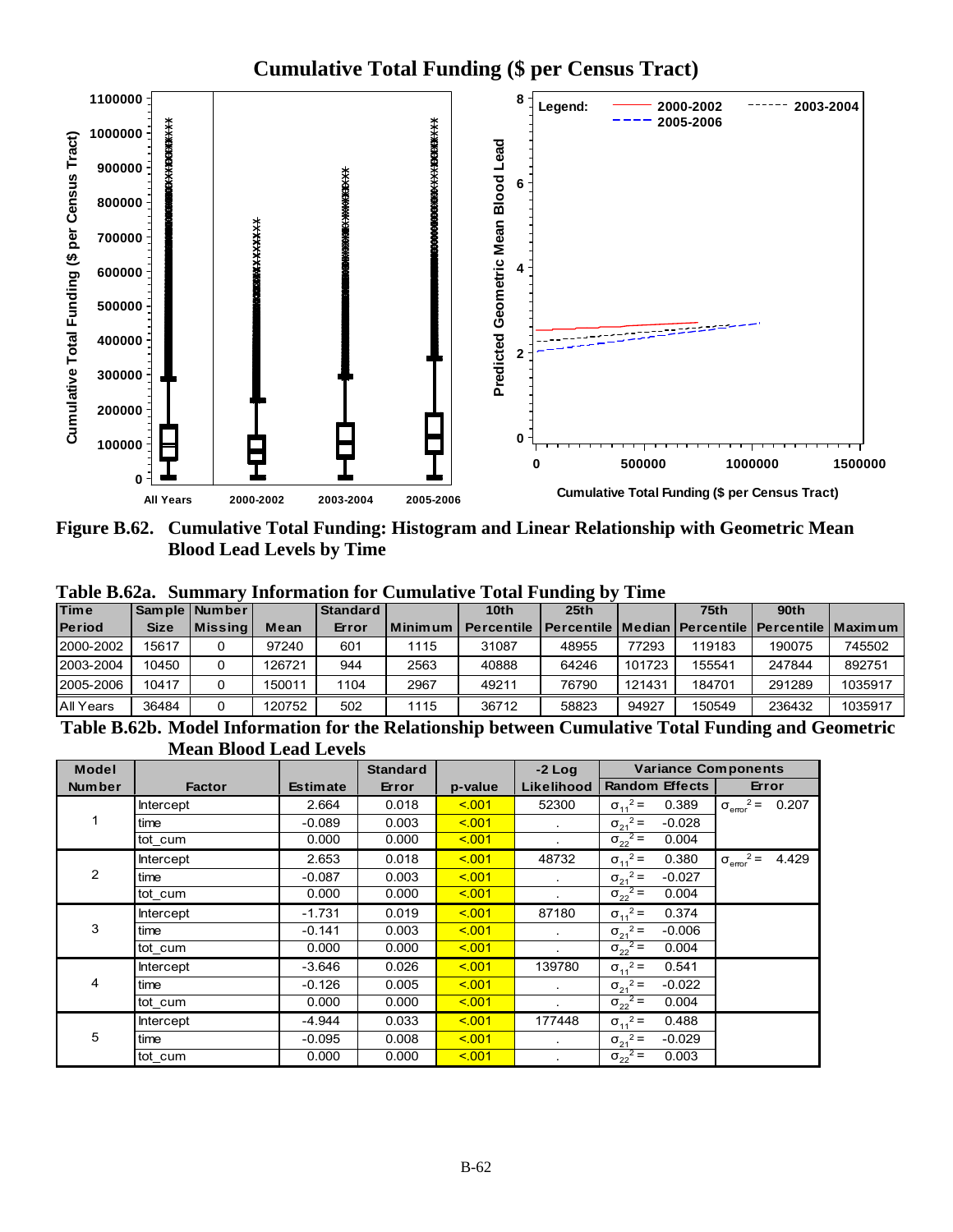**TRI Compounds (Total Air)**



**Figure B.63. TRI Compounds (Total Air): Histogram and Linear Relationship with Geometric Mean Blood Lead Levels by Time** 

|               | 1 avit DWJac<br>Dummar v mnormanon ivi "Tixi" Compounus (<br>A VUHLIMAT<br>линс |                 |      |                  |         |                   |                                                                  |      |      |                  |         |  |  |  |
|---------------|---------------------------------------------------------------------------------|-----------------|------|------------------|---------|-------------------|------------------------------------------------------------------|------|------|------------------|---------|--|--|--|
| <b>Time</b>   |                                                                                 | Sample   Number |      | Standard         |         | 10 <sub>th</sub>  | 25 <sub>th</sub>                                                 |      | 75th | 90 <sub>th</sub> |         |  |  |  |
| <b>Period</b> | <b>Size</b>                                                                     | l Missina l     | Mean | Error            | Minimum | <b>Percentile</b> | <b>I Percentile   Median   Percentile   Percentile   Maximum</b> |      |      |                  |         |  |  |  |
| 2000-2002     | 10417                                                                           |                 | 3.68 | 0.53             | 0.00    | 0.00              | 0.00                                                             | 0.00 | 0.00 | 0.00             | 1500.15 |  |  |  |
| 2002-2004     | 10432                                                                           |                 | 3.68 | 0.53             | 0.00    | 0.00              | 0.00                                                             | 0.00 | 0.00 | 0.00             | 1500.15 |  |  |  |
| 2004-2006     | 11749                                                                           |                 | 3.67 | 0.50             | 0.00    | 0.00              | 0.00                                                             | 0.00 | 0.00 | 0.00             | 1500.15 |  |  |  |
| All Years     | 32598                                                                           |                 | 3.68 | 0.30             | 0.00    | 0.00              | 0.00                                                             | 0.00 | 0.00 | 0.00             | 1500.15 |  |  |  |
| __ _ _ _ _ _  |                                                                                 |                 |      | $\sim$<br>$\sim$ | ___     |                   | -----                                                            |      |      |                  |         |  |  |  |

**Table B.63a. Summary Information for TRI Compounds (Total Air) by Time** 

**Table B.63b. Model Information for the Relationship between TRI Compounds (Total Air) and Geometric Mean Blood Lead Levels** 

| <b>Model</b>   |                  |                 | <b>Standard</b> |         | $-2$ Log          | <b>Variance Components</b>    |                                            |
|----------------|------------------|-----------------|-----------------|---------|-------------------|-------------------------------|--------------------------------------------|
| <b>Number</b>  | <b>Factor</b>    | <b>Estimate</b> | Error           | p-value | <b>Likelihood</b> | <b>Random Effects</b>         | Error                                      |
|                | <b>Intercept</b> | 2.649           | 0.018           | < 0.01  | 52295             | $\sigma_{11}^2$ =<br>0.387    | $2 =$<br>0.207<br>$\sigma_{\text{error}}$  |
|                | time             | $-0.084$        | 0.002           | < 0.01  | $\sim$            | $\sigma_{21}^2$ =<br>$-0.027$ |                                            |
|                | air tot          | 0.000           | 0.000           | 0.644   | $\mathbf{r}$      | $\sigma_{22}^2$ =<br>0.004    |                                            |
|                | <b>Intercept</b> | 2.636           | 0.018           | < 0.01  | 48729             | $\sigma_{11}^2$ =<br>0.379    | $2=$<br>4.428<br>$\sigma_{\text{error}}^2$ |
| $\overline{2}$ | time             | $-0.082$        | 0.002           | < 0.01  |                   | $\sigma_{21}^2$ =<br>$-0.026$ |                                            |
|                | air tot          | 0.000           | 0.000           | 0.655   |                   | $\sigma_{22}^2$ =<br>0.004    |                                            |
|                | Intercept        | $-1.735$        | 0.018           | < 0.01  | 87154             | $\sigma_{11}^2$ =<br>0.373    |                                            |
| 3              | time             | $-0.140$        | 0.002           | < 0.01  |                   | $\sigma_{21}^2$ =<br>$-0.006$ |                                            |
|                | air_tot          | $-0.001$        | 0.000           | 0.069   | $\mathbf{r}$      | $\sigma_{22}^2$ =<br>0.004    |                                            |
|                | <b>Intercept</b> | $-3.647$        | 0.025           | < 0.01  | 139761            | $\sigma_{11}^2$ =<br>0.538    |                                            |
| 4              | time             | $-0.126$        | 0.004           | < 0.01  | ÷.                | $\sigma_{21}^2$ =<br>$-0.022$ |                                            |
|                | air tot          | $-0.001$        | 0.000           | 0.022   | $\bullet$         | $\sigma_{22}^2$ =<br>0.004    |                                            |
|                | <b>Intercept</b> | $-4.945$        | 0.032           | < 0.01  | 177396            | $\sigma_{11}^2$ =<br>0.487    |                                            |
| 5              | time             | $-0.094$        | 0.007           | < 0.01  | $\mathbf{r}$      | $\sigma_{21}^2$ =<br>$-0.029$ |                                            |
|                | air tot          | $-0.001$        | 0.000           | 0.151   |                   | $\sigma_{22}^2$ =<br>0.003    |                                            |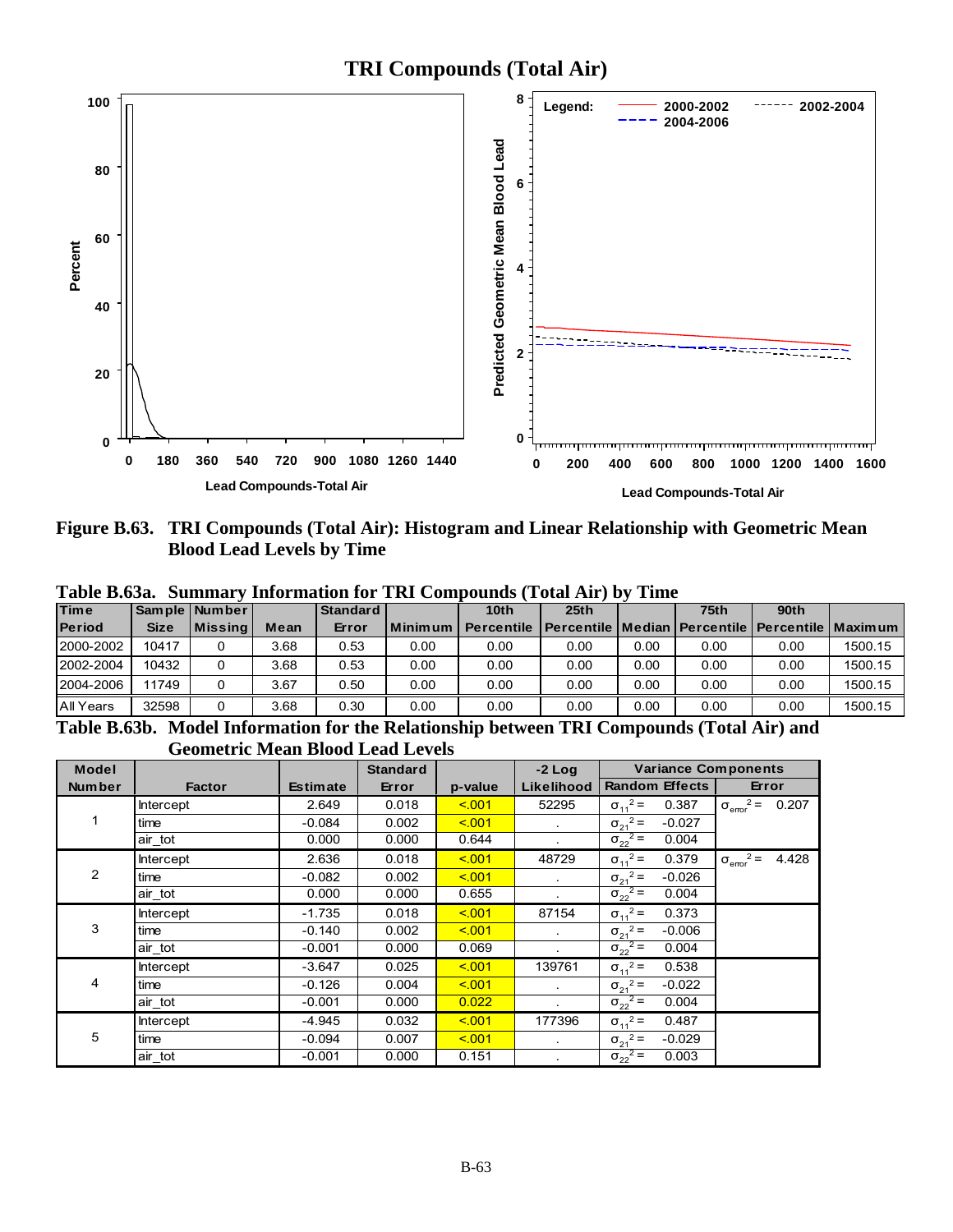**TRI Compounds (Fugitive Air)**



**Figure B.64. TRI Compounds (Fugitive Air): Histogram and Linear Relationship with Geometric Mean Blood Lead Levels by Time** 

|               | Table B.64a. Summary Information for TRI Compounds (Fugitive Air) by Time |               |      |          |                           |      |                                                                      |      |      |      |       |  |  |  |
|---------------|---------------------------------------------------------------------------|---------------|------|----------|---------------------------|------|----------------------------------------------------------------------|------|------|------|-------|--|--|--|
| <b>Time</b>   |                                                                           | Sample Number |      | Standard |                           | 10th | 25 <sub>th</sub>                                                     |      | 75th | 90th |       |  |  |  |
| <b>Period</b> | <b>Size</b>                                                               | Missina       | Mean | Error    | <b>I</b> Minimum <b>V</b> |      | Percentile   Percentile   Median   Percentile   Percentile   Maximum |      |      |      |       |  |  |  |
| 2000-2002     | 10417                                                                     |               | 0.33 | 0.04     | 0.00                      | 0.00 | 0.00                                                                 | 0.00 | 0.00 | 0.00 | 98.50 |  |  |  |
| 2002-2004     | 10432                                                                     |               | 0.34 | 0.04     | 0.00                      | 0.00 | 0.00                                                                 | 0.00 | 0.00 | 0.00 | 98.50 |  |  |  |
| 2004-2006     | 11749                                                                     |               | 0.34 | 0.04     | 0.00                      | 0.00 | 0.00                                                                 | 0.00 | 0.00 | 0.00 | 98.50 |  |  |  |

All Years 32598 0 0.34 0.03 0.00 0.00 0.00 0.00 0.00 0.00 98.50

**Table B.64a. Summary Information for TRI Compounds (Fugitive Air) by Time** 

**Table B.64b. Model Information for the Relationship between TRI Compounds (Fugitive Air) and Geometric Mean Blood Lead Levels**

| Model         |               |                 | <b>Standard</b> |         | $-2$ Log     | <b>Variance Components</b>    |                                             |
|---------------|---------------|-----------------|-----------------|---------|--------------|-------------------------------|---------------------------------------------|
| <b>Number</b> | <b>Factor</b> | <b>Estimate</b> | Error           | p-value | Likelihood   | <b>Random Effects</b>         | Error                                       |
|               | Intercept     | 2.649           | 0.018           | < 0.01  | 52288        | $\sigma_{11}^2$ =<br>0.386    | $2 =$<br>0.207<br>$\sigma_{\text{error}}^2$ |
|               | time          | $-0.084$        | 0.002           | < 0.01  | $\sim$       | $\sigma_{21}^2$ =<br>$-0.027$ |                                             |
|               | air fug       | $-0.005$        | 0.003           | 0.079   | $\mathbf{r}$ | $\sigma_{22}^2$ =<br>0.004    |                                             |
|               | Intercept     | 2.636           | 0.017           | < 0.01  | 48721        | $\sigma_{11}^2$ =<br>0.377    | $2 =$<br>4.428<br>$\sigma_{\text{error}}^2$ |
| 2             | time          | $-0.082$        | 0.002           | < 0.01  |              | $\sigma_{21}^2$ =<br>$-0.026$ |                                             |
|               | air_fug       | $-0.005$        | 0.003           | 0.069   |              | $\sigma_{22}^2$ =<br>0.004    |                                             |
|               | Intercept     | $-1.735$        | 0.018           | < 0.01  | 87146        | $\sigma_{11}^2$ =<br>0.373    |                                             |
| 3             | time          | $-0.140$        | 0.002           | < 0.01  |              | $\sigma_{21}^2$ =<br>$-0.006$ |                                             |
|               | air_fug       | $-0.009$        | 0.004           | 0.024   | ×            | $\sigma_{22}^2$ =<br>0.004    |                                             |
|               | Intercept     | $-3.648$        | 0.025           | < 0.01  | 139750       | $\sigma_{11}^2$ =<br>0.541    |                                             |
| 4             | time          | $-0.126$        | 0.004           | < 0.01  | $\sim$       | $\sigma_{21}^2$ =<br>$-0.023$ |                                             |
|               | air fug       | $-0.012$        | 0.005           | 0.014   |              | $\sigma_{22}^2$ =<br>0.004    |                                             |
|               | Intercept     | $-4.946$        | 0.032           | < 0.01  | 177400       | $\sigma_{11}^2$ =<br>0.488    |                                             |
| 5             | time          | $-0.094$        | 0.007           | < 0.01  | $\mathbf{r}$ | $\sigma_{21}^2$ =<br>$-0.029$ |                                             |
|               | air fug       | $-0.009$        | 0.005           | 0.110   |              | $\sigma_{22}^2$ =<br>0.003    |                                             |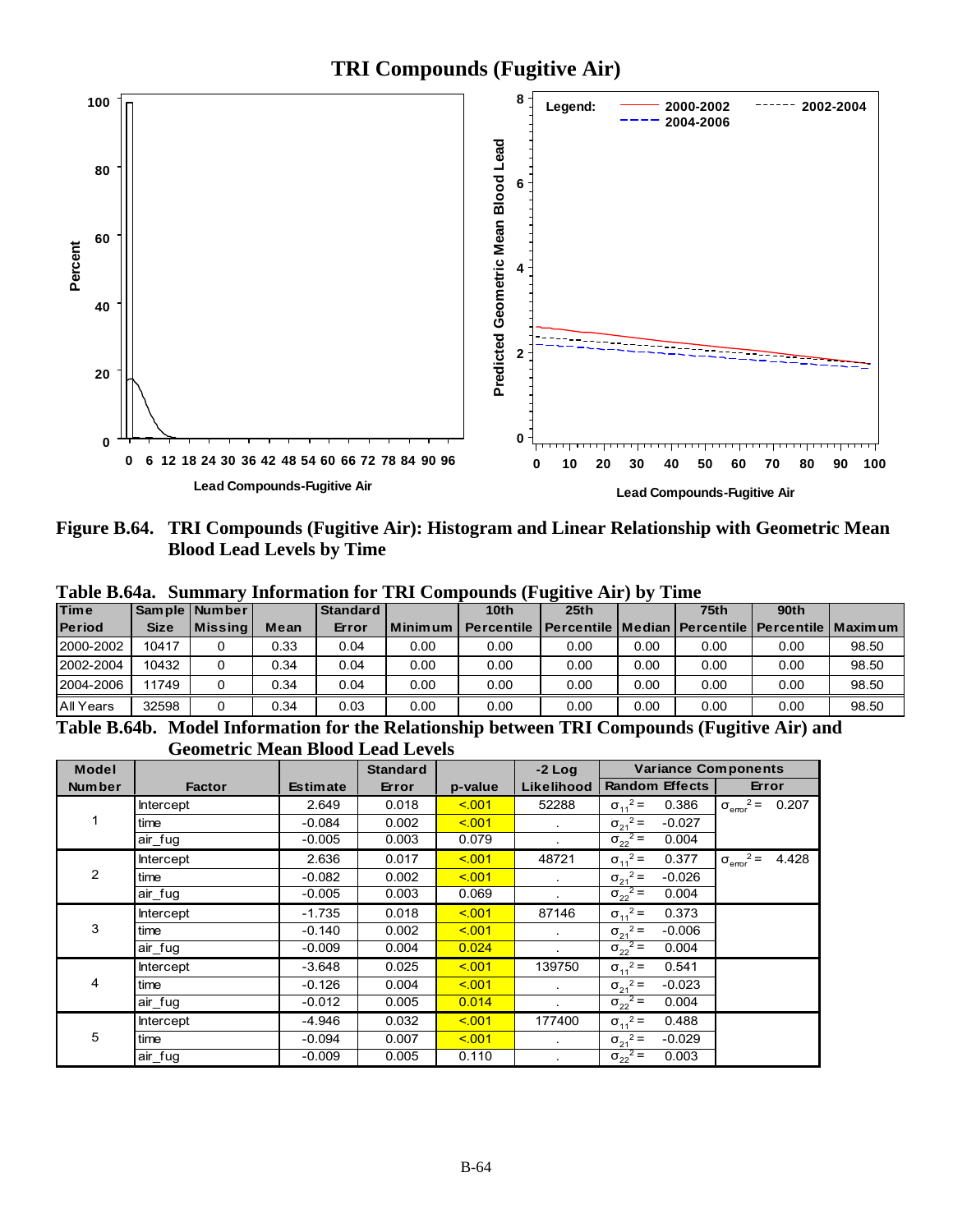

**TRI Compounds-Air Lead from Stacks**

**Figure B.65. TRI Compounds (Air Lead from Stacks): Histogram and Linear Relationship with Geometric Mean Blood Lead Levels by Time** 

|               |             |                  |      |                 |      | Tabic D.03a. - Summary migrimation for TIXI Compounds (All Leau Hom Stacks) by Thile |                  |      |      |                  |         |  |
|---------------|-------------|------------------|------|-----------------|------|--------------------------------------------------------------------------------------|------------------|------|------|------------------|---------|--|
| <b>Time</b>   |             | Sample   Number  |      | <b>Standard</b> |      | 10 <sub>th</sub>                                                                     | 25 <sub>th</sub> |      | 75th | 90 <sub>th</sub> |         |  |
| <b>Period</b> | <b>Size</b> | <b>IMissinal</b> | Mean | Error           |      | Minimum   Percentile   Percentile   Median   Percentile   Percentile   Maximum       |                  |      |      |                  |         |  |
| 2000-2002     | 10417       |                  | 3.34 | 0.53            | 0.00 | 0.00                                                                                 | 0.00             | 0.00 | 0.00 | 0.00             | 1500.15 |  |
| 2002-2004     | 10432       |                  | 3.34 | 0.53            | 0.00 | 0.00                                                                                 | 0.00             | 0.00 | 0.00 | 0.00             | 1500.15 |  |
| 2004-2006     | 11749       |                  | 3.33 | 0.50            | 0.00 | 0.00                                                                                 | 0.00             | 0.00 | 0.00 | 0.00             | 1500.15 |  |
| All Years     | 32598       |                  | 3.34 | 0.30            | 0.00 | 0.00                                                                                 | 0.00             | 0.00 | 0.00 | 0.00             | 1500.15 |  |

**Table B.65a. Summary Information for TRI Compounds (Air Lead from Stacks) by Time** 

**Table B.65b. Model Information for the Relationship between TRI Compounds (Air Lead from Stacks) and Geometric Mean Blood Lead Levels**

| <b>Model</b>   |               |                 | <b>Standard</b> |         | $-2$ Log   | <b>Variance Components</b>    |                                           |
|----------------|---------------|-----------------|-----------------|---------|------------|-------------------------------|-------------------------------------------|
| <b>Number</b>  | <b>Factor</b> | <b>Estimate</b> | Error           | p-value | Likelihood | <b>Random Effects</b>         | Error                                     |
|                | Intercept     | 2.649           | 0.018           | < 0.01  | 52296      | $\sigma_{11}^2$ =<br>0.387    | $2 =$<br>0.207<br>$\sigma_{\text{error}}$ |
|                | time          | $-0.084$        | 0.002           | < 0.01  | $\sim$     | $\sigma_{21}^2$ =<br>$-0.027$ |                                           |
|                | air stk       | 0.000           | 0.000           | 0.750   | $\sim$     | $\sigma_{22}^2$ =<br>0.004    |                                           |
|                | Intercept     | 2.636           | 0.018           | 5.001   | 48729      | $\sigma_{11}^2$ =<br>0.379    | $2 =$<br>4.428<br>$\sigma_{\text{error}}$ |
| $\overline{2}$ | time          | $-0.082$        | 0.002           | < 0.01  |            | $\sigma_{21}^2$ =<br>$-0.026$ |                                           |
|                | air stk       | 0.000           | 0.000           | 0.765   |            | $\sigma_{22}^2$ =<br>0.004    |                                           |
|                | Intercept     | $-1.735$        | 0.018           | 5.001   | 87154      | $\sigma_{11}^2$ =<br>0.374    |                                           |
| 3              | time          | $-0.140$        | 0.002           | 5.001   |            | $\sigma_{21}^2$ =<br>$-0.006$ |                                           |
|                | air stk       | $-0.001$        | 0.000           | 0.099   | $\epsilon$ | $\sigma_{22}^2$ =<br>0.004    |                                           |
|                | Intercept     | $-3.647$        | 0.025           | < 0.01  | 139762     | 0.538                         |                                           |
| 4              | time          | $-0.126$        | 0.004           | < 0.01  | $\epsilon$ | $-0.022$                      |                                           |
|                | air stk       | $-0.001$        | 0.000           | 0.035   | $\bullet$  | 0.004                         |                                           |
|                | Intercept     | $-4.945$        | 0.032           | < 0.01  | 177396     | $\sigma_{11}^2$ =<br>0.488    |                                           |
| 5              | time          | $-0.094$        | 0.007           | < 0.01  | $\bullet$  | $\sigma_{21}^2$ =<br>$-0.029$ |                                           |
|                | air stk       | $-0.001$        | 0.000           | 0.186   |            | $\sigma_{22}^2$ =<br>0.003    |                                           |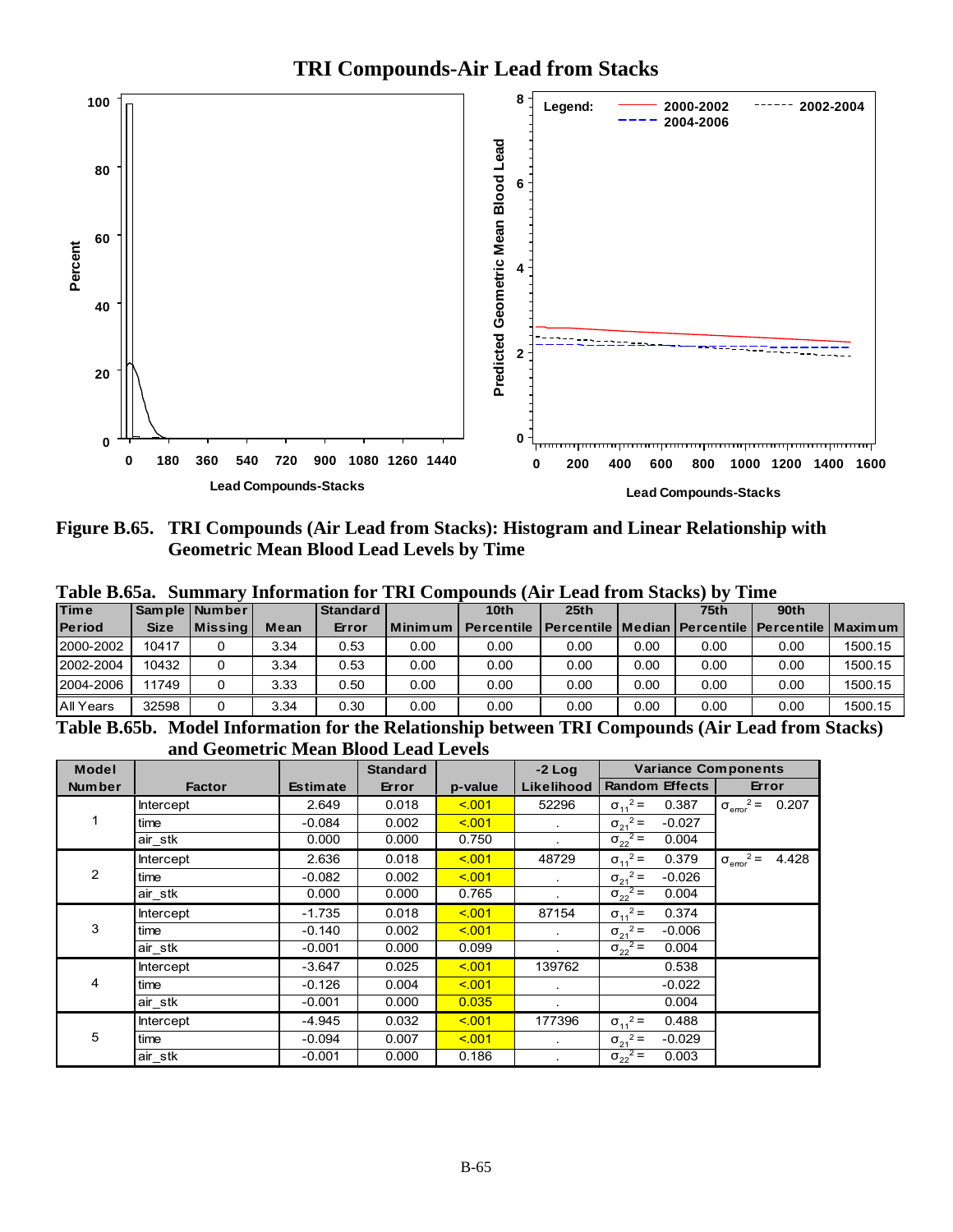**TRI Compounds-Water Surface**



**Figure B.66. TRI Compounds (Water Surface): Histogram and Linear Relationship with Geometric Mean Blood Lead Levels by Time** 

| Table B.66a. Summary Information for TRI Compounds (Water Surface) by Time |  |  |  |  |  |  |  |  |  |
|----------------------------------------------------------------------------|--|--|--|--|--|--|--|--|--|
|----------------------------------------------------------------------------|--|--|--|--|--|--|--|--|--|

| <b>Time</b>   |             | Sample   Number  |               | l Standard |                | 10 <sub>th</sub>  | 25th                                                      |      | 75 <sub>th</sub> | 90th             |      |  |
|---------------|-------------|------------------|---------------|------------|----------------|-------------------|-----------------------------------------------------------|------|------------------|------------------|------|--|
| <b>Period</b> | <b>Size</b> | <b>IMissinal</b> | Mean          | Error      | <b>Minimum</b> | <b>Percentile</b> | l Percentile   Median   Percentile   Percentile   Maximum |      |                  |                  |      |  |
| 2000-2002     | 10417       |                  | 0.02          | 0.00       | 0.00           | 0.00              | 0.00                                                      | 0.00 | 0.00             | 0.00             | 9.50 |  |
| 2002-2004     | 10432       |                  | 0.02          | 0.00       | 0.00           | 0.00              | 0.00                                                      | 0.00 | 0.00             | 0.00             | 9.50 |  |
| 2004-2006     | 11749       |                  | 0.02          | 0.00       | 0.00           | 0.00              | 0.00                                                      | 0.00 | 0.00             | 0.00             | 9.50 |  |
| All Years     | 32598       |                  | 0.02          | 0.00       | 0.00           | 0.00              | 0.00                                                      | 0.00 | 0.00             | 0.00             | 9.50 |  |
| __ _ _ _ _ _  |             |                  | $\sim$ $\sim$ | $\sim$     | ___            |                   | -----                                                     |      | $   -$           | $\sim$<br>$\sim$ |      |  |

**Table B.66b. Model Information for the Relationship between TRI Compounds (Water Surface) and Geometric Mean Blood Lead Levels**

| <b>Model</b>  |                  |                 | <b>Standard</b> |         | $-2$ Log   | <b>Variance Components</b>    |                                      |
|---------------|------------------|-----------------|-----------------|---------|------------|-------------------------------|--------------------------------------|
| <b>Number</b> | <b>Factor</b>    | <b>Estimate</b> | Error           | p-value | Likelihood | <b>Random Effects</b>         | Error                                |
|               | <b>Intercept</b> | 2.649           | 0.018           | < 0.01  | 52286      | $\sigma_{11}^2$ =<br>0.387    | $\sigma_{\text{error}}^2$ =<br>0.207 |
|               | time             | $-0.084$        | 0.002           | < 0.01  | $\epsilon$ | $\sigma_{21}^2$ =<br>$-0.027$ |                                      |
|               | water surf       | 0.007           | 0.039           | 0.848   |            | $\sigma_{22}^2$ =<br>0.004    |                                      |
|               | Intercept        | 2.636           | 0.018           | < 0.01  | 48719      | $\sigma_{11}^2$ =<br>0.379    | $\sigma_{\text{error}}^2 =$<br>4.428 |
| 2             | time             | $-0.082$        | 0.002           | < 0.01  |            | $\sigma_{21}^2$ =<br>$-0.026$ |                                      |
|               | w ater surf      | 0.011           | 0.038           | 0.781   |            | $\sigma_{22}^2$ =<br>0.004    |                                      |
|               | Intercept        | $-1.735$        | 0.018           | < 0.01  | 87147      | $\sigma_{11}^2$ =<br>0.374    |                                      |
| 3             | time             | $-0.140$        | 0.002           | < 0.01  | $\sim$     | $\sigma_{21}^2$ =<br>$-0.006$ |                                      |
|               | w ater surf      | $-0.030$        | 0.050           | 0.557   |            | $\sigma_{22}^2$ =<br>0.004    |                                      |
|               | Intercept        | $-3.647$        | 0.025           | < 0.01  | 139753     | $\sigma_{11}^2$ =<br>0.541    |                                      |
| 4             | time             | $-0.126$        | 0.004           | < 0.01  | $\epsilon$ | $\sigma_{21}^2$ =<br>$-0.022$ |                                      |
|               | water surf       | 0.008           | 0.058           | 0.896   | $\bullet$  | $\sigma_{22}^2$ =<br>0.004    |                                      |
|               | Intercept        | $-4.946$        | 0.032           | < 0.01  | 177392     | $\sigma_{11}^2$ =<br>0.489    |                                      |
| 5             | time             | $-0.094$        | 0.007           | < 0.01  |            | $\sigma_{21}^2$ =<br>$-0.029$ |                                      |
|               | w ater surf      | 0.034           | 0.059           | 0.560   |            | $\sigma_{22}^2$ =<br>0.003    |                                      |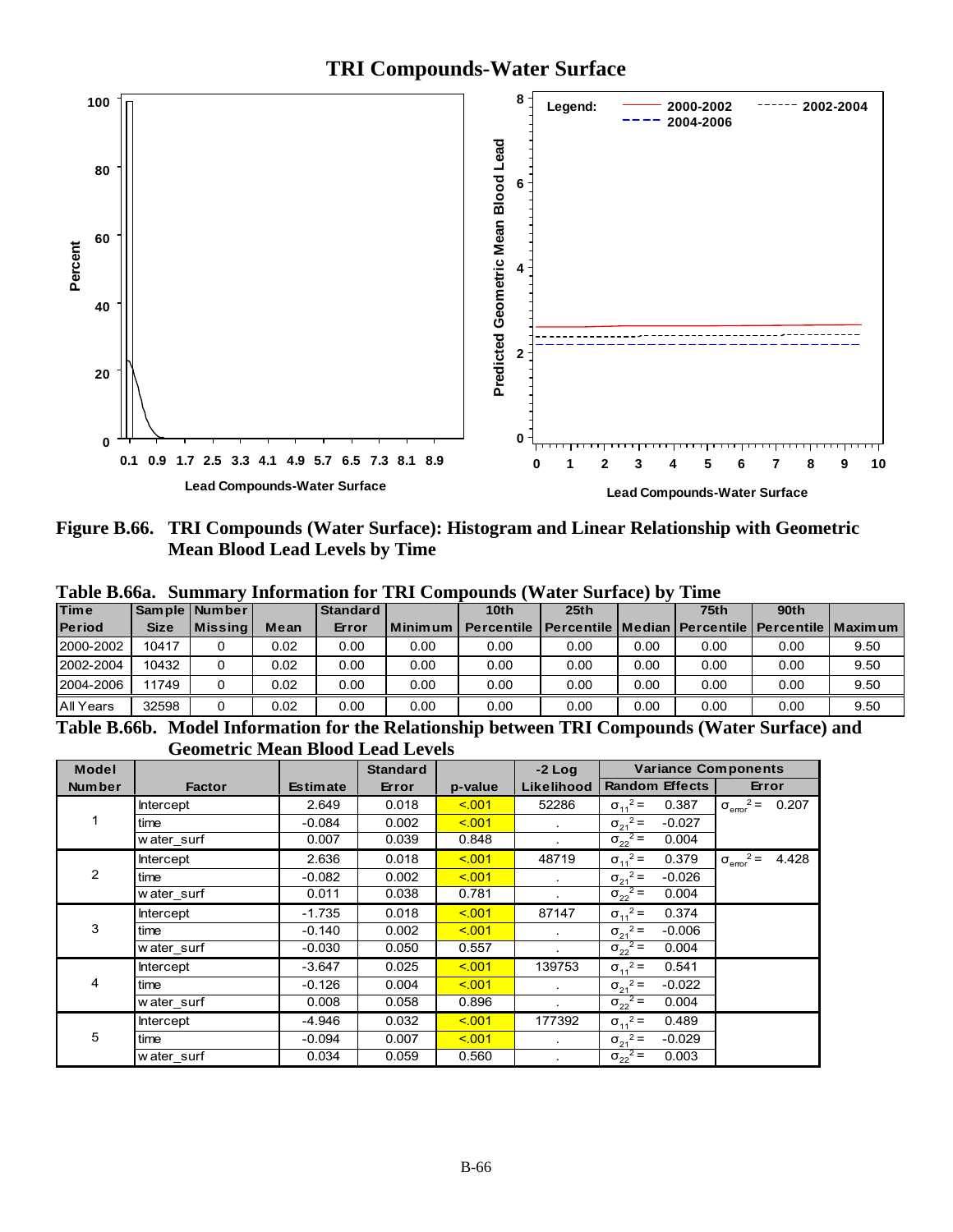

**Figure B.67. TRI Lead Only (Total Air): Histogram and Linear Relationship with Geometric Mean Blood Lead Levels by Time** 

| .<br>$\sim$<br>----- |  |                 |                 |                |                  |      |      |      |                  |                                                           |  |
|----------------------|--|-----------------|-----------------|----------------|------------------|------|------|------|------------------|-----------------------------------------------------------|--|
|                      |  |                 | <b>Standard</b> |                | 10 <sub>th</sub> | 25th |      | 75th | 90 <sub>th</sub> |                                                           |  |
| <b>Size</b>          |  | Mean            | Error           | <b>Minimum</b> | Percentile       |      |      |      |                  |                                                           |  |
| 10417                |  | l.27            | 0.15            | 0.00           | 0.00             | 0.00 | 0.00 | 0.00 | 0.00             | 336.50                                                    |  |
| 10432                |  | 1.27            | 0.15            | 0.00           | 0.00             | 0.00 | 0.00 | 0.00 | 0.00             | 336.50                                                    |  |
| 11749                |  | l.27            | 0.14            | 0.00           | 0.00             | 0.00 | 0.00 | 0.00 | 0.00             | 336.50                                                    |  |
|                      |  |                 |                 |                |                  |      |      |      |                  |                                                           |  |
| 32598                |  | 1.27            | 0.08            | 0.00           | 0.00             | 0.00 | 0.00 | 0.00 | 0.00             | 336.50                                                    |  |
|                      |  | Sample   Number | <b>Missing</b>  |                |                  |      |      |      |                  | l Percentile   Median   Percentile   Percentile   Maximum |  |

**Table B.67a. Summary Information for TRI Lead Only (Total Air) by Time** 

**Table B.67b. Model Information for the Relationship between TRI Lead Only (Total Air) and Geometric Mean Blood Lead Levels** 

| <b>Model</b>  |                  |                 | <b>Standard</b> |         | $-2$ Log   | <b>Variance Components</b>    |                                           |
|---------------|------------------|-----------------|-----------------|---------|------------|-------------------------------|-------------------------------------------|
| <b>Number</b> | <b>Factor</b>    | <b>Estimate</b> | Error           | p-value | Likelihood | <b>Random Effects</b>         | Error                                     |
|               | Intercept        | 2.649           | 0.018           | < 0.01  | 52291      | $\sigma_{11}^2$ =<br>0.387    | $2 =$<br>0.207<br>$\sigma_{\text{error}}$ |
|               | time             | $-0.084$        | 0.002           | < 0.01  |            | $\sigma_{21}^2$ =<br>$-0.028$ |                                           |
|               | air tot          | 0.001           | 0.001           | 0.149   |            | $\sigma_{22}^2$ =<br>0.004    |                                           |
|               | Intercept        | 2.636           | 0.018           | < 0.01  | 48724      | $\sigma_{11}^2$ =<br>0.379    | $2 =$<br>4.428<br>$\sigma_{\text{error}}$ |
| 2             | time             | $-0.082$        | 0.002           | < 0.01  | $\sim$     | $\sigma_{21}^2$ =<br>$-0.026$ |                                           |
|               | air tot          | 0.001           | 0.001           | 0.127   |            | $\sigma_{22}^2$ =<br>0.004    |                                           |
|               | Intercept        | $-1.735$        | 0.018           | 5.001   | 87153      | $\sigma_{11}^2$ =<br>0.374    |                                           |
| 3             | time             | $-0.140$        | 0.002           | < 0.01  | $\sim$     | $\sigma_{21}^2$ =<br>$-0.006$ |                                           |
|               | air_tot          | 0.002           | 0.001           | 0.090   |            | $\sigma_{22}^2$ =<br>0.004    |                                           |
|               | <b>Intercept</b> | $-3.647$        | 0.025           | < 0.01  | 139763     | $\sigma_{11}^2$ =<br>0.540    |                                           |
| 4             | time             | $-0.126$        | 0.004           | < 0.01  |            | $\sigma_{21}^2$ =<br>$-0.022$ |                                           |
|               | air tot          | 0.002           | 0.001           | 0.166   |            | $\sigma_{22}^2$ =<br>0.004    |                                           |
|               | <b>Intercept</b> | $-4.946$        | 0.032           | < 0.01  | 177405     | $\sigma_{11}^2$ =<br>0.488    |                                           |
| 5             | time             | $-0.094$        | 0.007           | < 0.01  | $\sim$     | $\sigma_{21}^2$ =<br>$-0.029$ |                                           |
|               | air tot          | 0.001           | 0.001           | 0.426   |            | $\sigma_{22}^{-2}$ =<br>0.003 |                                           |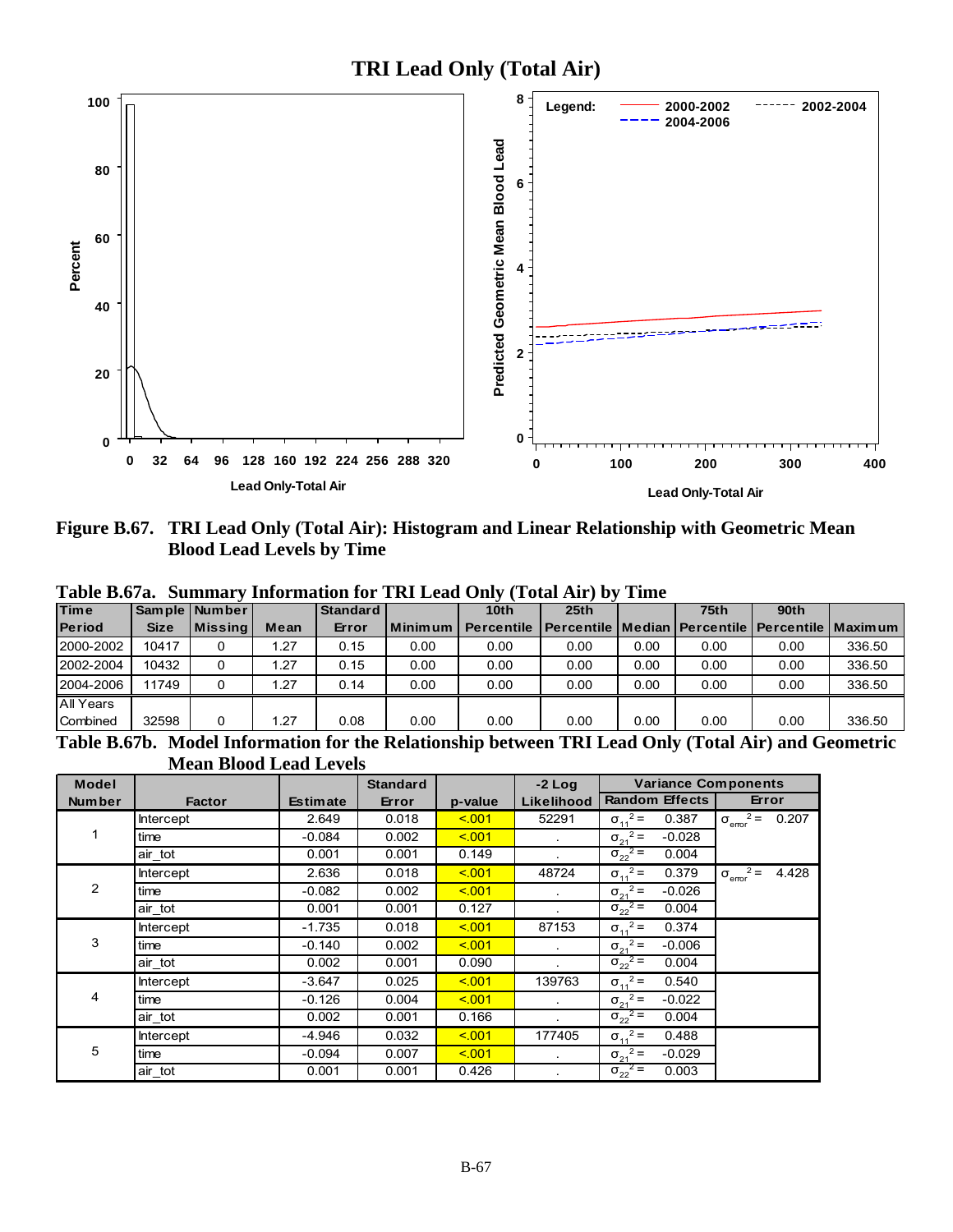

**Figure B.68. TRI Lead Only (Fugitive Air): Histogram and Linear Relationship with Geometric Mean Blood Lead Levels by Time** 

|               | 1 uww bwwu.<br>wunnun<br>THROUGHQUART THE LIGHT OF HEAD CHAIRS<br>v<br>THILL |                |      |                 |         |                   |                                                                  |      |      |                  |        |  |  |
|---------------|------------------------------------------------------------------------------|----------------|------|-----------------|---------|-------------------|------------------------------------------------------------------|------|------|------------------|--------|--|--|
| Time          |                                                                              | Sample Number  |      | <b>Standard</b> |         | 10 <sub>th</sub>  | 25 <sub>th</sub>                                                 |      | 75th | 90 <sub>th</sub> |        |  |  |
| <b>Period</b> | <b>Size</b>                                                                  | <b>Missing</b> | Mean | Error           | Minimum | <b>Percentile</b> | <b>I Percentile   Median   Percentile   Percentile   Maximum</b> |      |      |                  |        |  |  |
| 2000-2002     | 10417                                                                        |                | 0.68 | 0.12            | 0.00    | 0.00              | 0.00                                                             | 0.00 | 0.00 | 0.00             | 336.00 |  |  |
| 2002-2004     | 10432                                                                        | 0              | 0.68 | 0.12            | 0.00    | 0.00              | 0.00                                                             | 0.00 | 0.00 | 0.00             | 336.00 |  |  |
| 2004-2006     | 11749                                                                        | 0              | 0.68 | 0.11            | 0.00    | 0.00              | 0.00                                                             | 0.00 | 0.00 | 0.00             | 336.00 |  |  |
| All Years     |                                                                              |                |      |                 |         |                   |                                                                  |      |      |                  |        |  |  |
| Combined      | 32598                                                                        | 0              | 0.68 | 0.07            | 0.00    | 0.00              | 0.00                                                             | 0.00 | 0.00 | 0.00             | 336.00 |  |  |
|               |                                                                              |                |      |                 |         |                   |                                                                  |      |      |                  |        |  |  |

**Table B.68a. Summary Information for TRI Lead Only (Fugitive Air) by Time** 

**Table B.68b. Model Information for the Relationship between TRI Lead Only (Fugitive Air) and Geometric Mean Blood Lead Levels** 

| <b>Model</b>  |                  |                 | <b>Standard</b> |         | $-2$ Log   | <b>Variance Components</b>    |                                           |
|---------------|------------------|-----------------|-----------------|---------|------------|-------------------------------|-------------------------------------------|
| <b>Number</b> | <b>Factor</b>    | <b>Estimate</b> | Error           | p-value | Likelihood | <b>Random Effects</b>         | Error                                     |
|               | <b>Intercept</b> | 2.649           | 0.018           | < 0.01  | 52290      | $\sigma_{11}^2$ =<br>0.386    | $2 =$<br>0.207<br>$\sigma_{\text{error}}$ |
|               | time             | $-0.084$        | 0.002           | < 0.01  | $\sim$     | $\sigma_{21}^2$ =<br>$-0.027$ |                                           |
|               | air fug          | 0.002           | 0.001           | 0.081   |            | $\sigma_{22}^2$ =<br>0.004    |                                           |
|               | Intercept        | 2.636           | 0.017           | < 0.01  | 48723      | $\sigma_{11}^2$ =<br>0.378    | $\sigma_{\text{error}}^2 =$<br>4.428      |
| 2             | time             | $-0.082$        | 0.002           | < 0.01  | $\sim$     | $\sigma_{21}^2$ =<br>$-0.026$ |                                           |
|               | air_fug          | 0.002           | 0.001           | 0.066   |            | $\sigma_{22}^2$ =<br>0.004    |                                           |
|               | Intercept        | $-1.735$        | 0.018           | < 0.01  | 87151      | $\sigma_{11}^2$ =<br>0.373    |                                           |
| 3             | time             | $-0.140$        | 0.002           | < 0.01  | ÷          | $\sigma_{21}^2$ =<br>$-0.006$ |                                           |
|               | air_fug          | 0.003           | 0.001           | 0.056   |            | $\sigma_{22}^2$ =<br>0.004    |                                           |
|               | Intercept        | $-3.647$        | 0.025           | < 0.01  | 139759     | $\sigma_{11}^2$ =<br>0.539    |                                           |
| 4             | time             | $-0.126$        | 0.004           | 5.001   | $\sim$     | $\sigma_{21}^2$ =<br>$-0.022$ |                                           |
|               | air fug          | 0.003           | 0.002           | 0.048   | $\epsilon$ | $\sigma_{22}^2$ =<br>0.004    |                                           |
|               | Intercept        | $-4.946$        | 0.032           | < 0.01  | 177404     | $\sigma_{11}^2$ =<br>0.488    |                                           |
| 5             | time             | $-0.094$        | 0.007           | < 0.01  | $\epsilon$ | $\sigma_{21}^2$ =<br>$-0.029$ |                                           |
|               | air fug          | 0.002           | 0.002           | 0.199   |            | $\sigma_{22}^2$ =<br>0.003    |                                           |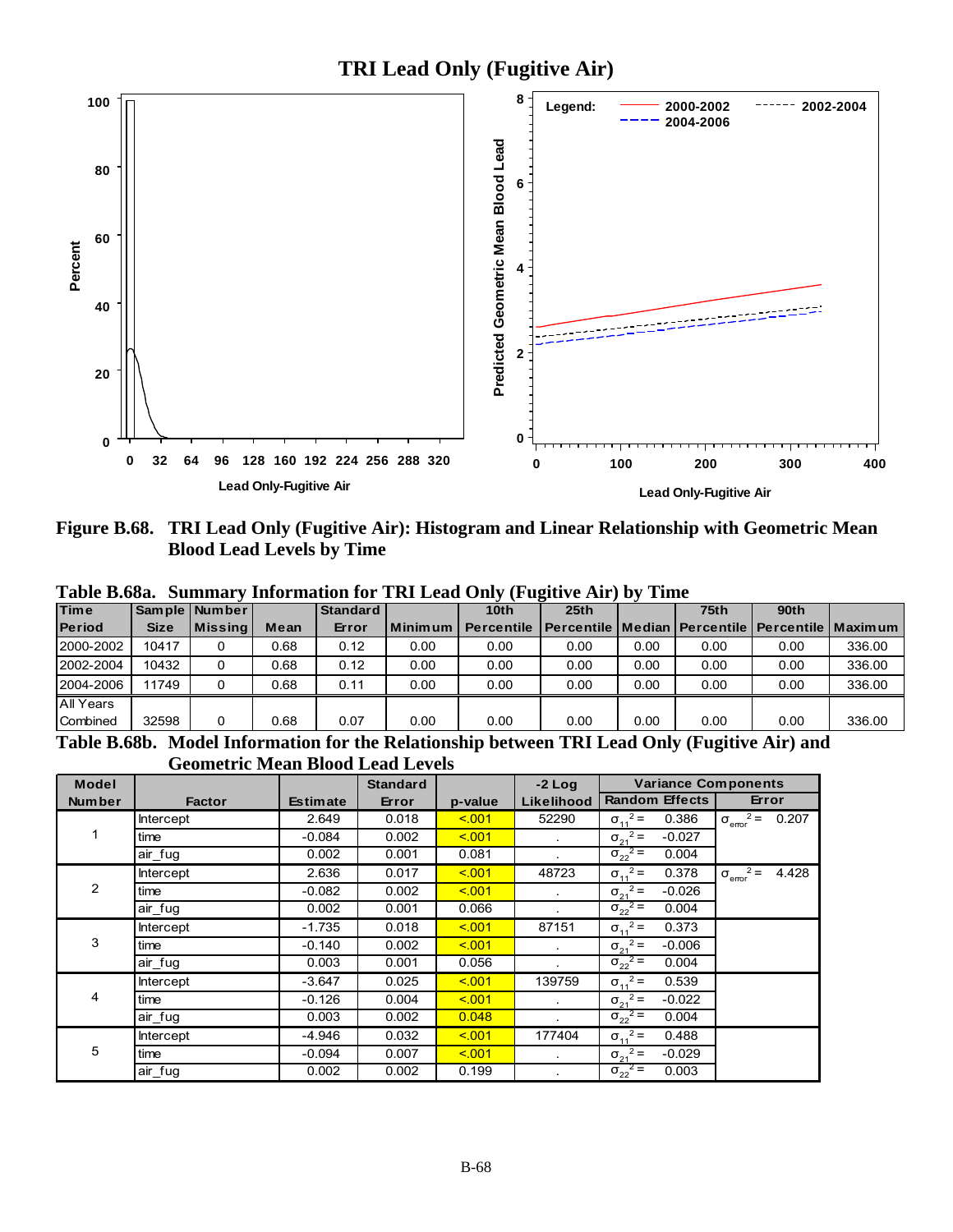

**Figure B.69. TRI Lead Only (Air Lead from Stacks): Histogram and Linear Relationship with Geometric Mean Blood Lead Levels by Time** 

| Tanic Dwyal<br>Dummar v mitorination for that load Omy (The load from Diacks) by Thirt |             |                 |      |                 |           |                  |                                                           |      |      |      |        |
|----------------------------------------------------------------------------------------|-------------|-----------------|------|-----------------|-----------|------------------|-----------------------------------------------------------|------|------|------|--------|
| <b>Time</b>                                                                            |             | Sample   Number |      | <b>Standard</b> |           | 10 <sub>th</sub> | 25 <sub>th</sub>                                          |      | 75th | 90th |        |
| <b>Period</b>                                                                          | <b>Size</b> | <b>Missing</b>  | Mean | Error           | Minimum L | Percentile       | l Percentile   Median   Percentile   Percentile   Maximum |      |      |      |        |
| 2000-2002                                                                              | 10417       |                 | 0.59 | 0.07            | 0.00      | 0.00             | 0.00                                                      | 0.00 | 0.00 | 0.00 | 197.00 |
| 2002-2004                                                                              | 10432       |                 | 0.59 | 0.07            | 0.00      | 0.00             | 0.00                                                      | 0.00 | 0.00 | 0.00 | 197.00 |
| 2004-2006                                                                              | 11749       |                 | 0.59 | 0.07            | 0.00      | 0.00             | 0.00                                                      | 0.00 | 0.00 | 0.00 | 197.00 |
| All Years                                                                              |             |                 |      |                 |           |                  |                                                           |      |      |      |        |
| Combined                                                                               | 32598       |                 | 0.59 | 0.04            | 0.00      | 0.00             | 0.00                                                      | 0.00 | 0.00 | 0.00 | 197.00 |
|                                                                                        |             |                 |      |                 |           |                  |                                                           |      |      |      |        |

**Table B.69a. Summary Information for TRI Lead Only (Air Lead from Stacks) by Time** 

**Table B.69b. Model Information for the Relationship between TRI Lead Only (Air Lead from Stacks) and Geometric Mean Blood Lead Levels**

| <b>Model</b>  |                  |                 | <b>Standard</b> |         | $-2$ Log   | <b>Variance Components</b>    |                                           |
|---------------|------------------|-----------------|-----------------|---------|------------|-------------------------------|-------------------------------------------|
| <b>Number</b> | <b>Factor</b>    | <b>Estimate</b> | Error           | p-value | Likelihood | <b>Random Effects</b>         | Error                                     |
|               | <b>Intercept</b> | 2.649           | 0.018           | < 0.01  | 52292      | $\sigma_{11}^2$ =<br>0.387    | $2 =$<br>0.207<br>$\sigma_{\text{error}}$ |
|               | time             | $-0.084$        | 0.002           | < 0.01  | $\sim$     | $\sigma_{21}^2$ =<br>$-0.028$ |                                           |
|               | air stk          | 0.000           | 0.002           | 0.931   |            | $\sigma_{22}^2$ =<br>0.004    |                                           |
|               | Intercept        | 2.636           | 0.018           | < 0.01  | 48725      | $\sigma_{11}^2$ =<br>0.379    | $2 =$<br>4.428<br>$\sigma_{\text{error}}$ |
| 2             | time             | $-0.082$        | 0.002           | < 0.01  | $\sim$     | $\sigma_{21}^2$ =<br>$-0.026$ |                                           |
|               | air stk          | 0.000           | 0.002           | 0.906   |            | $\sigma_{22}^2$ =<br>0.004    |                                           |
|               | Intercept        | $-1.735$        | 0.018           | < 0.01  | 87154      | $\sigma_{11}^2$ =<br>0.374    |                                           |
| 3             | time             | $-0.140$        | 0.002           | < 0.01  |            | $\sigma_{21}^2$ =<br>$-0.006$ |                                           |
|               | air stk          | 0.001           | 0.002           | 0.739   |            | $\sigma_{22}^2$ =<br>0.004    |                                           |
|               | Intercept        | $-3.647$        | 0.025           | < 0.01  | 139757     | $\sigma_{11}^2 =$<br>0.540    |                                           |
| 4             | time             | $-0.126$        | 0.004           | 5.001   | $\sim$     | $\sigma_{21}^2$ =<br>$-0.022$ |                                           |
|               | air stk          | $-0.001$        | 0.003           | 0.650   | $\sim$     | $\sigma_{22}^2$ =<br>0.004    |                                           |
|               | <b>Intercept</b> | $-4.945$        | 0.032           | < 0.01  | 177391     | $\sigma_{11}^2$ =<br>0.488    |                                           |
| 5             | time             | $-0.094$        | 0.007           | < 0.01  |            | $\sigma_{21}^2$ =<br>$-0.029$ |                                           |
|               | air stk          | $-0.001$        | 0.003           | 0.627   |            | $\sigma_{22}^2$ =<br>0.003    |                                           |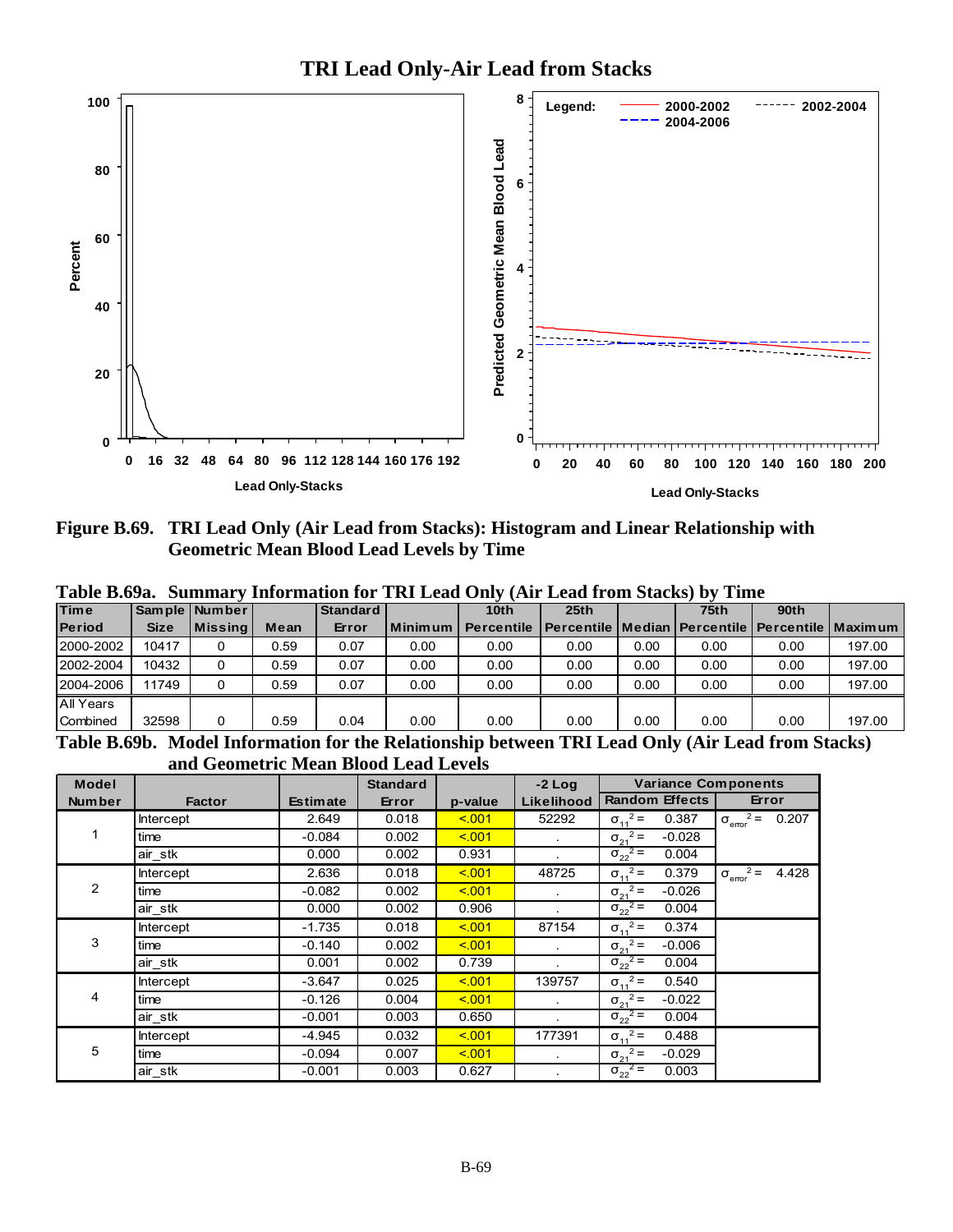

**Figure B.70. TRI Lead Only (Water Surface): Histogram and Linear Relationship with Geometric Mean Blood Lead Levels by Time** 

|               | Table B.70a. Summary Information for TRI Lead Only (Water Surface) by Time |                 |      |                 |                |                                                                      |                  |      |      |                  |      |  |  |
|---------------|----------------------------------------------------------------------------|-----------------|------|-----------------|----------------|----------------------------------------------------------------------|------------------|------|------|------------------|------|--|--|
| <b>Time</b>   |                                                                            | Sample   Number |      | <b>Standard</b> |                | 10th                                                                 | 25 <sub>th</sub> |      | 75th | 90 <sub>th</sub> |      |  |  |
| <b>Period</b> | <b>Size</b>                                                                | <b>Missing</b>  | Mean | Error           | <b>Minimum</b> | Percentile   Percentile   Median   Percentile   Percentile   Maximum |                  |      |      |                  |      |  |  |
| 2000-2002     | 10417                                                                      |                 | 0.00 | 0.00            | 0.00           | 0.00                                                                 | 0.00             | 0.00 | 0.00 | 0.00             | 2.60 |  |  |
| 2002-2004     | 10432                                                                      |                 | 0.00 | 0.00            | 0.00           | 0.00                                                                 | 0.00             | 0.00 | 0.00 | 0.00             | 2.60 |  |  |
| 2004-2006     | 11749                                                                      |                 | 0.00 | 0.00            | 0.00           | 0.00                                                                 | 0.00             | 0.00 | 0.00 | 0.00             | 2.60 |  |  |
| All Years     |                                                                            |                 |      |                 |                |                                                                      |                  |      |      |                  |      |  |  |
| Combined      | 32598                                                                      |                 | 0.00 | 0.00            | 0.00           | 0.00                                                                 | 0.00             | 0.00 | 0.00 | 0.00             | 2.60 |  |  |

**Table B.70a. Summary Information for TRI Lead Only (Water Surface) by Time** 

**Table B.70b. Model Information for the Relationship between TRI Lead Only (Water Surface) and Geometric Mean Blood Lead Levels**

| <b>Model</b>  |               |                 | <b>Standard</b> |         | $-2$ Log          |                       | <b>Variance Components</b> |                                  |       |
|---------------|---------------|-----------------|-----------------|---------|-------------------|-----------------------|----------------------------|----------------------------------|-------|
| <b>Number</b> | <b>Factor</b> | <b>Estimate</b> | Error           | p-value | <b>Likelihood</b> | <b>Random Effects</b> |                            | Error                            |       |
|               | Intercept     | 2.649           | 0.018           | 5.001   | 52274             | $\sigma_{11}^2 =$     | 0.385                      | $2 =$<br>$\sigma_{\text{error}}$ | 0.207 |
|               | time          | $-0.084$        | 0.002           | < 0.01  | $\sim$            | $\sigma_{21}^2$ =     | $-0.027$                   |                                  |       |
|               | water surf    | 0.441           | 0.151           | 0.004   |                   | $\sigma_{22}^2$ =     | 0.004                      |                                  |       |
|               | Intercept     | 2.636           | 0.017           | < 0.01  | 48708             | $\sigma_{11}^2$ =     | 0.377                      | $2 =$<br>$\sigma_{\text{error}}$ | 4.428 |
| 2             | time          | $-0.082$        | 0.002           | < 0.01  | $\epsilon$        | $\sigma_{21}^2$ =     | $-0.026$                   |                                  |       |
|               | w ater surf   | 0.421           | 0.153           | 0.006   |                   | $\sigma_{22}^2$ =     | 0.004                      |                                  |       |
|               | Intercept     | $-1.735$        | 0.018           | < 0.01  | 87138             | $\sigma_{11}^2$ =     | 0.373                      |                                  |       |
| 3             | time          | $-0.140$        | 0.002           | < 0.01  | $\sim$            | $\sigma_{21}^2$ =     | $-0.006$                   |                                  |       |
|               | water surf    | 0.449           | 0.195           | 0.021   |                   | $\sigma_{22}^2$ =     | 0.004                      |                                  |       |
|               | Intercept     | $-3.647$        | 0.025           | < 0.01  | 139746            | $\sigma_{11}^2$ =     | 0.540                      |                                  |       |
| 4             | time          | $-0.126$        | 0.004           | < 0.01  |                   | $\sigma_{21}^2$ =     | $-0.023$                   |                                  |       |
|               | water surf    | 0.497           | 0.219           | 0.023   |                   | $\sigma_{22}^2$ =     | 0.004                      |                                  |       |
|               | Intercept     | $-4.946$        | 0.032           | 5.001   | 177386            | $\sigma_{11}^2$ =     | 0.489                      |                                  |       |
| 5             | time          | $-0.094$        | 0.007           | < 0.01  |                   | $\sigma_{21}^2$ =     | $-0.029$                   |                                  |       |
|               | water surf    | 0.314           | 0.234           | 0.179   | $\sim$            | $\sigma_{22}^2$ =     | 0.003                      |                                  |       |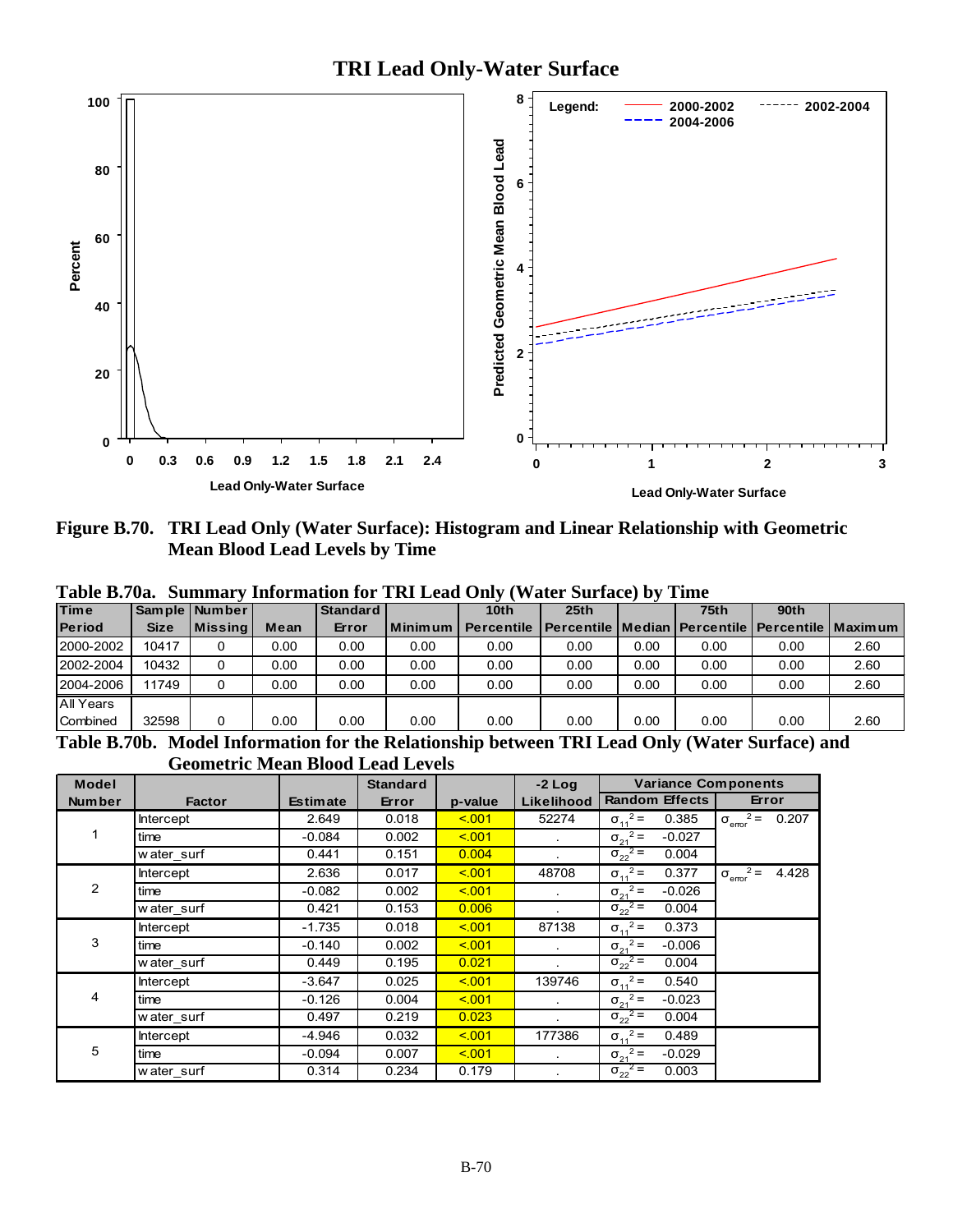

**Figure B.71. TRI Total Lead (Total Air): Histogram and Linear Relationship with Geometric Mean Blood Lead Levels by Time** 

|                 | , Dummur 1<br>THRUP HARRY THE TAXE TORM LICHA<br>11001111110<br>. |                 |      |                                |                           |                   |                                                                  |      |                         |                  |         |  |
|-----------------|-------------------------------------------------------------------|-----------------|------|--------------------------------|---------------------------|-------------------|------------------------------------------------------------------|------|-------------------------|------------------|---------|--|
| <b>Time</b>     |                                                                   | Sample   Number |      | Standard                       |                           | 10 <sub>th</sub>  | 25 <sub>th</sub>                                                 |      | 75 <sub>th</sub>        | 90 <sub>th</sub> |         |  |
| <b>Period</b>   | <b>Size</b>                                                       | <b>Missing</b>  | Mean | Error                          | l Minimum                 | <b>Percentile</b> | <u>I Percentile   Median   Percentile   Percentile   Maximum</u> |      |                         |                  |         |  |
| 2000-2002       | 10417                                                             |                 | 4.80 | 0.55                           | 0.00                      | 0.00              | 0.00                                                             | 0.00 | 0.00                    | 0.00             | 1500.15 |  |
| 2002-2004       | 10432                                                             |                 | 4.80 | 0.55                           | 0.00                      | 0.00              | 0.00                                                             | 0.00 | 0.00                    | 0.00             | 1500.15 |  |
| 2004-2006       | 11749                                                             |                 | 4.80 | 0.52                           | 0.00                      | 0.00              | 0.00                                                             | 0.00 | 0.00                    | 0.00             | 1500.15 |  |
| All Years       | 32598                                                             |                 | 4.80 | 0.31                           | 0.00                      | 0.00              | 0.00                                                             | 0.00 | 0.00                    | 0.00             | 1500.15 |  |
| <b>THILDRAI</b> |                                                                   | <b>BETTTA</b>   |      | $\mathbf{r}$<br>$\overline{1}$ | $\mathbf{r}$ $\mathbf{r}$ | . .               | $\mathbf{m} \mathbf{m}$ $\mathbf{m}$ $\mathbf{m}$ $\mathbf{m}$   |      | 1700 <i>1</i> 1 1 1 1 1 |                  |         |  |

**Table B.71a. Summary Information for TRI Total Lead (Total Air) by Time** 

**Table B.71b. Model Information for the Relationship between TRI Total Lead (Total Air) and Geometric Mean Blood Lead Levels** 

| <b>Model</b>  |               |                 | <b>Standard</b> |         | $-2$ Log     | <b>Variance Components</b>    |                                             |
|---------------|---------------|-----------------|-----------------|---------|--------------|-------------------------------|---------------------------------------------|
| <b>Number</b> | <b>Factor</b> | <b>Estimate</b> | Error           | p-value | Likelihood   | <b>Random Effects</b>         | Error                                       |
|               | Intercept     | 2.649           | 0.018           | < 0.01  | 52296        | $\sigma_{11}^2$ =<br>0.387    | $2 =$<br>0.207<br>$\sigma_{\text{error}}$   |
|               | time          | $-0.084$        | 0.002           | < 0.01  | $\sim$       | $\sigma_{21}^2$ =<br>$-0.027$ |                                             |
|               | air tot       | 0.000           | 0.000           | 0.956   | $\lambda$    | $\sigma_{22}^2$ =<br>0.004    |                                             |
|               | Intercept     | 2.636           | 0.018           | < 0.01  | 48729        | $\sigma_{11}^2$ =<br>0.379    | $2 =$<br>4.428<br>$\sigma_{\text{error}}^2$ |
| 2             | time          | $-0.082$        | 0.002           | < 0.01  |              | $\sigma_{21}^2$ =<br>$-0.026$ |                                             |
|               | air tot       | 0.000           | 0.000           | 0.986   |              | $\sigma_{22}^2$ =<br>0.004    |                                             |
|               | Intercept     | $-1.735$        | 0.018           | < 0.01  | 87155        | $\sigma_{11}^2$ =<br>0.374    |                                             |
| 3             | time          | $-0.140$        | 0.002           | < 0.01  |              | $\sigma_{21}^2$ =<br>$-0.006$ |                                             |
|               | air tot       | 0.000           | 0.000           | 0.194   | ×            | $\sigma_{22}^2$ =<br>0.004    |                                             |
|               | Intercept     | $-3.647$        | 0.025           | < 0.01  | 139760       | $\sigma_{11}^2$ =<br>0.539    |                                             |
| 4             | time          | $-0.126$        | 0.004           | < 0.01  | $\sim$       | $\sigma_{21}^2$ =<br>$-0.022$ |                                             |
|               | air tot       | $-0.001$        | 0.000           | 0.071   |              | $\sigma_{22}^2$ =<br>0.004    |                                             |
|               | Intercept     | $-4.945$        | 0.032           | < 0.01  | 177392       | $\sigma_{11}^2$ =<br>0.488    |                                             |
| 5             | time          | $-0.094$        | 0.007           | < 0.01  | $\mathbf{r}$ | $\sigma_{21}^2$ =<br>$-0.029$ |                                             |
|               | air tot       | 0.000           | 0.000           | 0.254   |              | $\sigma_{22}^2$ =<br>0.003    |                                             |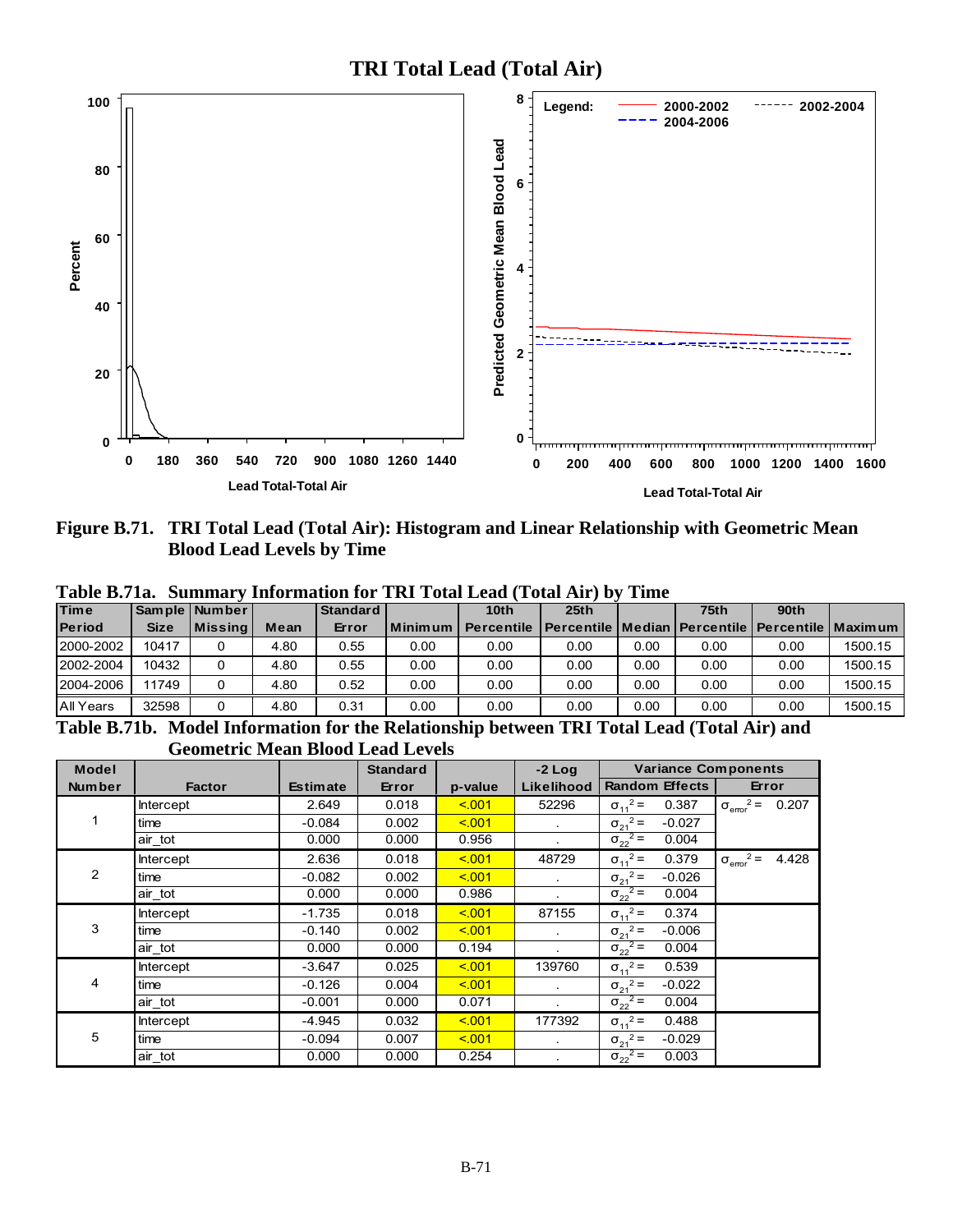

**Figure B.72. TRI Total Lead (Fugitive Air): Histogram and Linear Relationship with Geometric Mean Blood Lead Levels by Time** 

| <b>Time</b>   |             | Sample   Number |      | Standard |           | Table D./Za.   Duniniai v mitolination for TIXI Total Leau (Tužiti ve An / D.V<br>10 <sub>th</sub> | 25th                                                      | ------- | 75th | 90 <sub>th</sub> |        |
|---------------|-------------|-----------------|------|----------|-----------|----------------------------------------------------------------------------------------------------|-----------------------------------------------------------|---------|------|------------------|--------|
| <b>Period</b> | <b>Size</b> | <b>IMissina</b> | Mean | Error    | l Minimum | <b>Percentile</b>                                                                                  | l Percentile   Median   Percentile   Percentile   Maximum |         |      |                  |        |
| 2000-2002     | 10417       |                 | 0.97 | 0.12     | 0.00      | 0.00                                                                                               | 0.00                                                      | 0.00    | 0.00 | 0.00             | 336.00 |
| 2002-2004     | 10432       |                 | 0.98 | 0.12     | 0.00      | 0.00                                                                                               | 0.00                                                      | 0.00    | 0.00 | 0.00             | 336.00 |
| 2004-2006     | 11749       |                 | 0.97 | 0.12     | 0.00      | 0.00                                                                                               | 0.00                                                      | 0.00    | 0.00 | 0.00             | 336.00 |
| All Years     | 32598       |                 | 0.97 | 0.07     | 0.00      | 0.00                                                                                               | 0.00                                                      | 0.00    | 0.00 | 0.00             | 336.00 |

**Table B.72a. Summary Information for TRI Total Lead (Fugitive Air) by Time** 

**Table B.72b. Model Information for the Relationship between TRI Total Lead (Fugitive Air) and Geometric Mean Blood Lead Levels**

| <b>Model</b>  |                  |                 | <b>Standard</b> |         | $-2$ Log     | <b>Variance Components</b>    |                                             |
|---------------|------------------|-----------------|-----------------|---------|--------------|-------------------------------|---------------------------------------------|
| <b>Number</b> | <b>Factor</b>    | <b>Estimate</b> | Error           | p-value | Likelihood   | <b>Random Effects</b>         | Error                                       |
|               | <b>Intercept</b> | 2.649           | 0.018           | < 0.01  | 52292        | $\sigma_{11}^2$ =<br>0.387    | $2 =$<br>0.207<br>$\sigma_{\text{error}}$   |
|               | time             | $-0.084$        | 0.002           | < 0.01  | $\bullet$    | $\sigma_{21}^2$ =<br>$-0.027$ |                                             |
|               | air fug          | 0.001           | 0.001           | 0.265   |              | $\sigma_{22}^2$ =<br>0.004    |                                             |
|               | Intercept        | 2.636           | 0.017           | < 0.01  | 48725        | $\sigma_{11}^2$ =<br>0.378    | $2 =$<br>4.428<br>$\sigma_{\text{error}}^2$ |
| 2             | time             | $-0.082$        | 0.002           | < 0.01  |              | $\sigma_{21}^2$ =<br>$-0.026$ |                                             |
|               | air_fug          | 0.001           | 0.001           | 0.237   |              | $\sigma_{22}^2$ =<br>0.004    |                                             |
|               | Intercept        | $-1.735$        | 0.018           | 5.001   | 87154        | $\sigma_{11}^2$ =<br>0.374    |                                             |
| 3             | time             | $-0.140$        | 0.002           | < 0.01  |              | $\sigma_{21}^2$ =<br>$-0.006$ |                                             |
|               | air_fug          | 0.002           | 0.001           | 0.268   |              | $\sigma_{22}^2$ =<br>0.004    |                                             |
|               | <b>Intercept</b> | $-3.647$        | 0.025           | < 0.01  | 139762       | $\sigma_{11}^2$ =<br>0.540    |                                             |
| 4             | time             | $-0.126$        | 0.004           | < 0.01  | $\mathbf{r}$ | $\sigma_{21}^2$ =<br>$-0.022$ |                                             |
|               | air fug          | 0.002           | 0.002           | 0.240   |              | $\sigma_{22}^2$ =<br>0.004    |                                             |
|               | <b>Intercept</b> | $-4.945$        | 0.032           | < 0.01  | 177402       | $\sigma_{11}^2$ =<br>0.488    |                                             |
| 5             | time             | $-0.094$        | 0.007           | < 0.01  |              | $\sigma_{21}^2$ =<br>$-0.029$ |                                             |
|               | air fug          | 0.001           | 0.002           | 0.411   |              | $\sigma_{22}^2$ =<br>0.003    |                                             |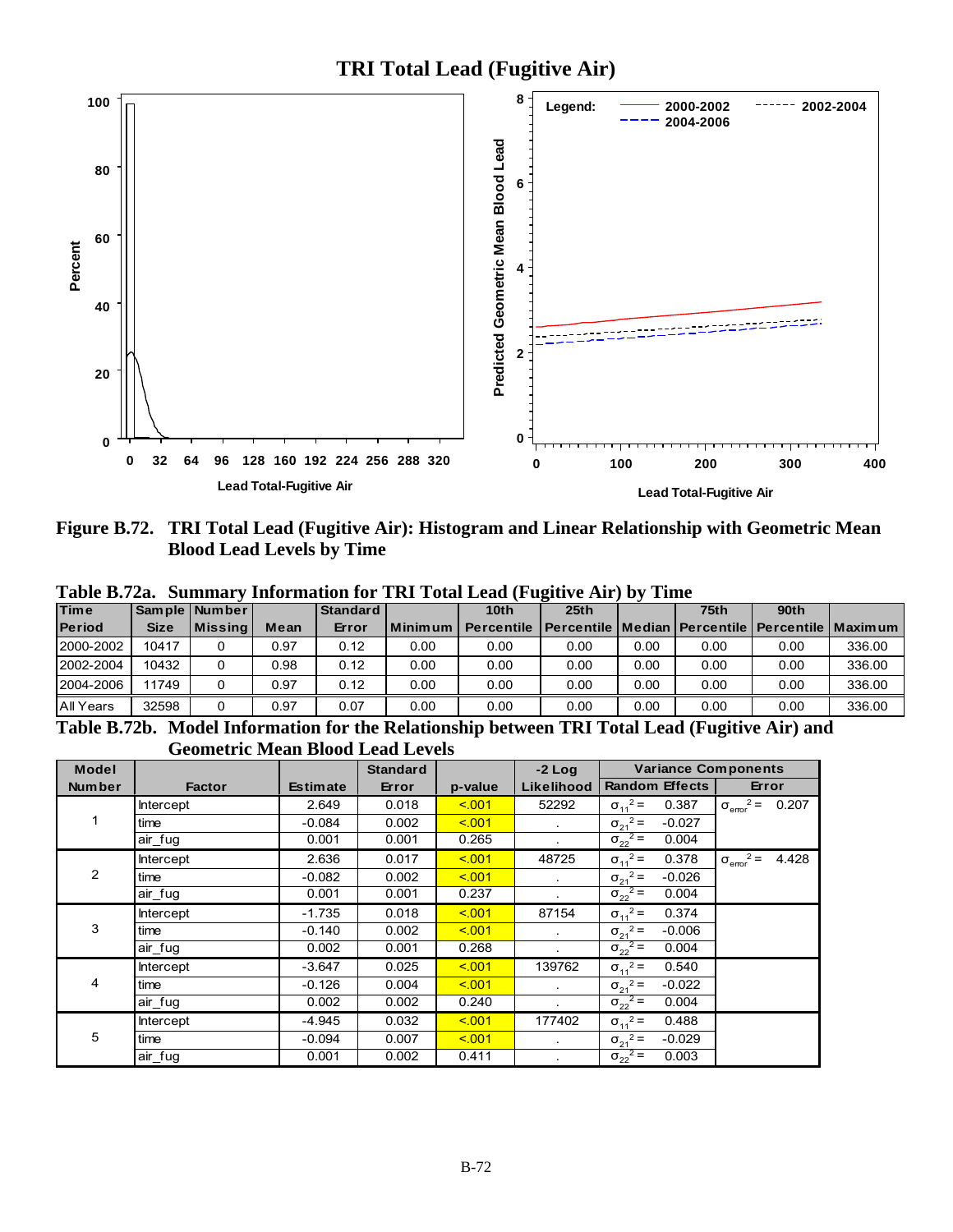



**Figure B.73. TRI Total Lead (Air Lead from Stacks): Histogram and Linear Relationship with Geometric Mean Blood Lead Levels by Time** 

| <b>Time</b>   |             | Sample   Number  |      | <b>Standard</b> |           | 10 <sub>th</sub>  | 25th                                                      |      | 75th | 90 <sub>th</sub> |         |
|---------------|-------------|------------------|------|-----------------|-----------|-------------------|-----------------------------------------------------------|------|------|------------------|---------|
| <b>Period</b> | <b>Size</b> | <b>IMissinal</b> | Mean | Error           | l Minimum | <b>Percentile</b> | l Percentile   Median   Percentile   Percentile   Maximum |      |      |                  |         |
| 2000-2002     | 10417       |                  | 3.83 | 0.53            | 0.00      | 0.00              | 0.00                                                      | 0.00 | 0.00 | 0.00             | 1500.15 |
| 2002-2004     | 10432       |                  | 3.83 | 0.53            | 0.00      | 0.00              | 0.00                                                      | 0.00 | 0.00 | 0.00             | 1500.15 |
| 2004-2006     | 11749       |                  | 3.82 | 0.50            | 0.00      | 0.00              | 0.00                                                      | 0.00 | 0.00 | 0.00             | 1500.15 |
| All Years     | 32598       |                  | 3.83 | 0.30            | 0.00      | 0.00              | 0.00                                                      | 0.00 | 0.00 | 0.00             | 1500.15 |

**Table B.73a. Summary Information for TRI Total Lead (Air Lead from Stacks) by Time** 

**Table B.73b. Model Information for the Relationship between TRI Total Lead (Air Lead from Stacks) and Geometric Mean Blood Lead Levels**

| Model         |               |                 | <b>Standard</b> |         | $-2$ Log                    | <b>Variance Components</b>    |                                             |
|---------------|---------------|-----------------|-----------------|---------|-----------------------------|-------------------------------|---------------------------------------------|
| <b>Number</b> | <b>Factor</b> | <b>Estimate</b> | Error           | p-value | Likelihood                  | <b>Random Effects</b>         | Error                                       |
|               | Intercept     | 2.649           | 0.018           | < 0.01  | 52296                       | $\sigma_{11}^2$ =<br>0.387    | $2 =$<br>0.207<br>$\sigma_{\text{error}}^2$ |
|               | time          | $-0.084$        | 0.002           | 5.001   | $\sim$                      | $\sigma_{21}^2$ =<br>$-0.027$ |                                             |
|               | air stk       | 0.000           | 0.000           | 0.753   | $\epsilon$                  | $\sigma_{22}^2$ =<br>0.004    |                                             |
|               | Intercept     | 2.636           | 0.018           | 5.001   | 48729                       | $\sigma_{11}^2$ =<br>0.379    | $2 =$<br>4.428<br>$\sigma_{\text{error}}^2$ |
| 2             | time          | $-0.082$        | 0.002           | 5.001   |                             | $\sigma_{21}^2$ =<br>$-0.026$ |                                             |
|               | air stk       | 0.000           | 0.000           | 0.773   |                             | $\sigma_{22}^2$ =<br>0.004    |                                             |
|               | Intercept     | $-1.735$        | 0.018           | 5.001   | 87154                       | $\sigma_{11}^2$ =<br>0.374    |                                             |
| 3             | time          | $-0.140$        | 0.002           | 5.001   | $\sim$                      | $\sigma_{21}^2$ =<br>$-0.006$ |                                             |
|               | air stk       | $-0.001$        | 0.000           | 0.108   | ×                           | $\sigma_{22}^2$ =<br>0.004    |                                             |
|               | Intercept     | $-3.647$        | 0.025           | 5.001   | 139761                      | $\sigma_{11}^2$ =<br>0.538    |                                             |
| 4             | time          | $-0.126$        | 0.004           | 5.001   | $\mathcal{L}_{\mathcal{A}}$ | $\sigma_{21}^2$ =<br>$-0.022$ |                                             |
|               | air stk       | $-0.001$        | 0.000           | 0.029   | $\sim$                      | $\sigma_{22}^2$ =<br>0.004    |                                             |
|               | Intercept     | $-4.945$        | 0.032           | < 0.01  | 177393                      | $\sigma_{11}^2$ =<br>0.487    |                                             |
| 5             | time          | $-0.094$        | 0.007           | 5.001   | $\ddot{\phantom{a}}$        | $\sigma_{21}^2$ =<br>$-0.029$ |                                             |
|               | air stk       | $-0.001$        | 0.000           | 0.167   |                             | $\sigma_{22}^2$ =<br>0.003    |                                             |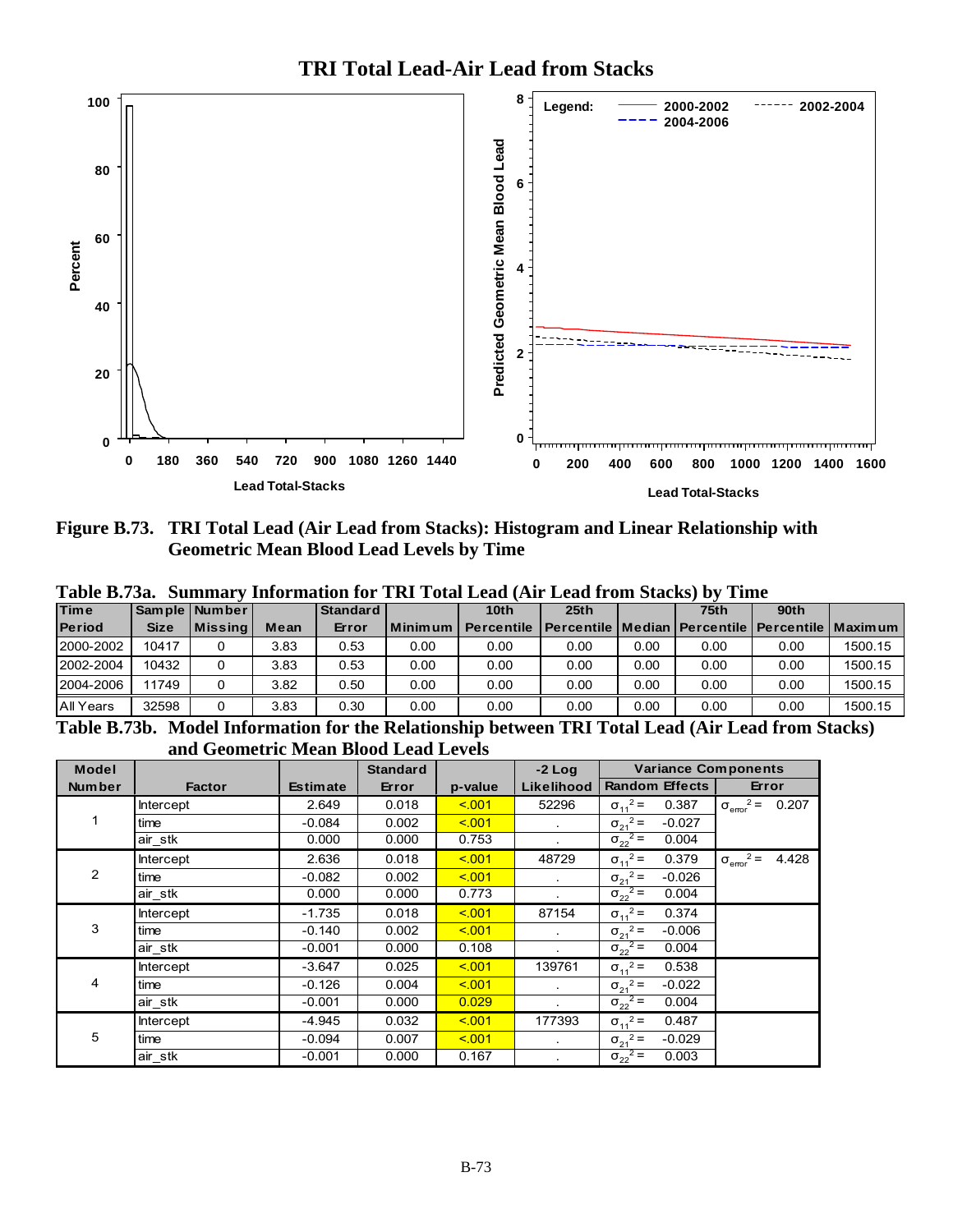

**Figure B.74. TRI Total Lead (Water Surface): Histogram and Linear Relationship with Geometric Mean Blood Lead Levels by Time** 

|               |             |                 |      |          |           | Tavit D./Ta. Bunniai V Thivi maguni ivi Tixi Tulai Ltau ( Walti Buriact/ DV Thilt |                                                                               |      |      |      |      |
|---------------|-------------|-----------------|------|----------|-----------|-----------------------------------------------------------------------------------|-------------------------------------------------------------------------------|------|------|------|------|
| <b>Time</b>   |             | Sample   Number |      | Standard |           | 10th                                                                              | 25th                                                                          |      | 75th | 90th |      |
| <b>Period</b> | <b>Size</b> | <b>Missing</b>  | Mean | Error    | Minimum I |                                                                                   | <b>Percentile   Percentile   Median   Percentile   Percentile   Maximum  </b> |      |      |      |      |
| 2000-2002     | 10417       |                 | 0.02 | 0.00     | 0.00      | 0.00                                                                              | 0.00                                                                          | 0.00 | 0.00 | 0.00 | 9.50 |
| 2002-2004     | 10432       |                 | 0.02 | 0.00     | 0.00      | 0.00                                                                              | 0.00                                                                          | 0.00 | 0.00 | 0.00 | 9.50 |
| 2004-2006     | 11749       |                 | 0.02 | 0.00     | 0.00      | 0.00                                                                              | 0.00                                                                          | 0.00 | 0.00 | 0.00 | 9.50 |
| All Years     | 32598       |                 | 0.02 | 0.00     | 0.00      | 0.00                                                                              | 0.00                                                                          | 0.00 | 0.00 | 0.00 | 9.50 |

**Table B.74a. Summary Information for TRI Total Lead (Water Surface) by Time** 

**Table B.74b. Model Information for the Relationship between TRI Total Lead (Water Surface) and Geometric Mean Blood Lead Levels**

| <b>Model</b>   |               |                 | <b>Standard</b> |         | $-2$ Log                    | <b>Variance Components</b>    |                                             |
|----------------|---------------|-----------------|-----------------|---------|-----------------------------|-------------------------------|---------------------------------------------|
| <b>Number</b>  | <b>Factor</b> | <b>Estimate</b> | Error           | p-value | Likelihood                  | <b>Random Effects</b>         | Error                                       |
|                | Intercept     | 2.649           | 0.018           | < 0.01  | 52285                       | $\sigma_{11}^2 =$<br>0.387    | $2 =$<br>0.207<br>$\sigma_{\text{error}}^2$ |
|                | time          | $-0.084$        | 0.002           | 5.001   | $\sim$                      | $\sigma_{21}^2$ =<br>$-0.027$ |                                             |
|                | water surf    | 0.019           | 0.038           | 0.626   | $\epsilon$                  | $\sigma_{22}^2$ =<br>0.004    |                                             |
|                | Intercept     | 2.636           | 0.018           | 5.001   | 48719                       | $\sigma_{11}^2$ =<br>0.379    | $\sigma_{\text{error}}^2$ =<br>4.428        |
| $\overline{2}$ | time          | $-0.082$        | 0.002           | 5.001   |                             | $\sigma_{21}^2$ =<br>$-0.026$ |                                             |
|                | water surf    | 0.021           | 0.038           | 0.582   |                             | $\sigma_{22}^2$ =<br>0.004    |                                             |
|                | Intercept     | $-1.735$        | 0.018           | 5.001   | 87147                       | $\sigma_{11}^2$ =<br>0.374    |                                             |
| 3              | time          | $-0.140$        | 0.002           | 5.001   | ×.                          | $\sigma_{21}^2$ =<br>$-0.006$ |                                             |
|                | water surf    | $-0.014$        | 0.050           | 0.777   | ×                           | $\sigma_{22}^2$ =<br>0.004    |                                             |
|                | Intercept     | $-3.647$        | 0.025           | 5.001   | 139753                      | $\sigma_{11}^2$ =<br>0.541    |                                             |
| 4              | time          | $-0.126$        | 0.004           | 5.001   | $\mathcal{L}_{\mathcal{A}}$ | $\sigma_{21}^2$ =<br>$-0.022$ |                                             |
|                | water surf    | 0.019           | 0.058           | 0.737   | $\epsilon$                  | $\sigma_{22}^2$ =<br>0.004    |                                             |
|                | Intercept     | -4.946          | 0.032           | 5.001   | 177393                      | $\sigma_{11}^2$ =<br>0.489    |                                             |
| 5              | time          | $-0.094$        | 0.007           | 5.001   | $\ddot{\phantom{a}}$        | $\sigma_{21}^2$ =<br>$-0.029$ |                                             |
|                | water surf    | 0.046           | 0.058           | 0.427   |                             | $\sigma_{22}^2$ =<br>0.003    |                                             |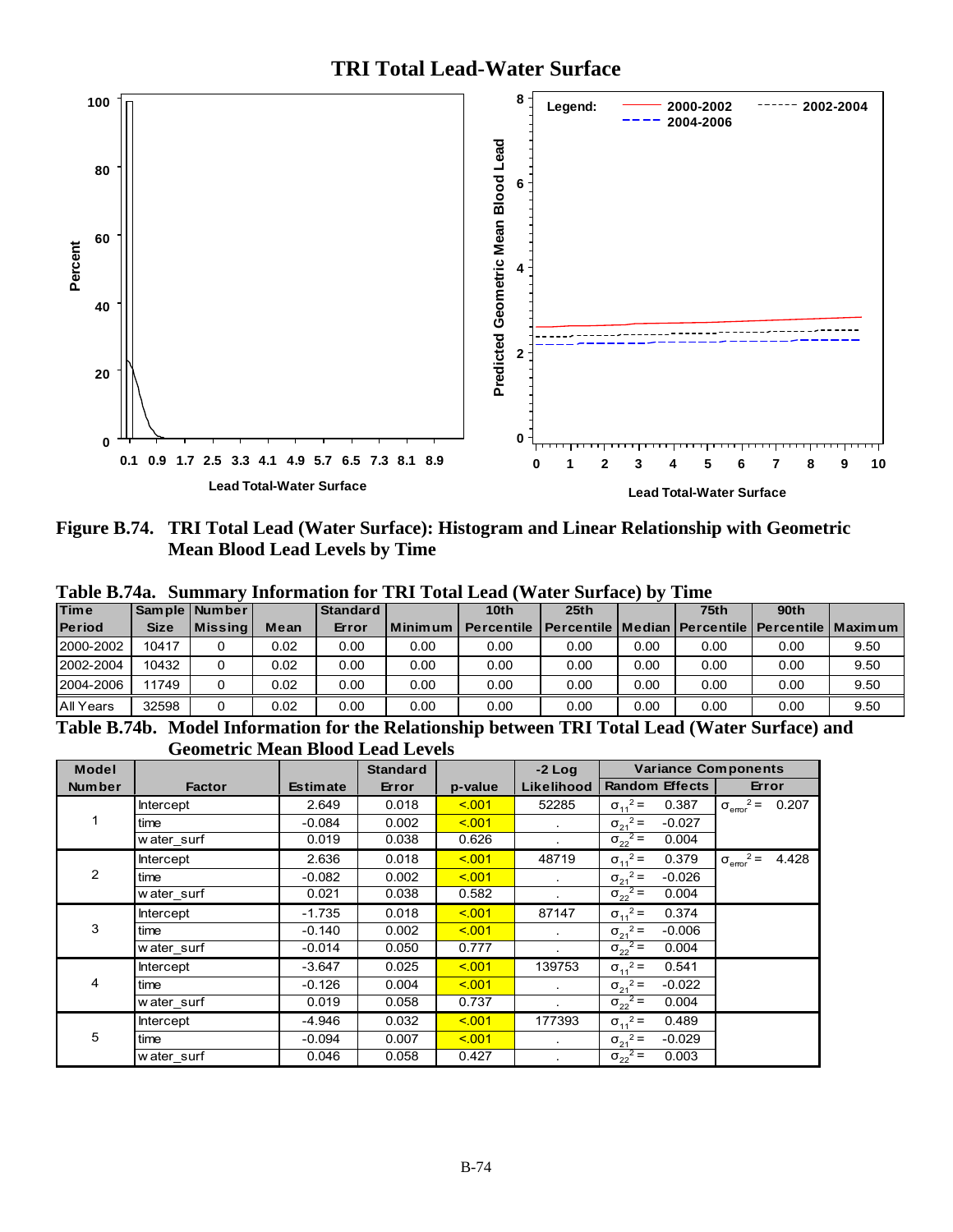

**P1: Proportion of Housing Units Passing MA Standard of Care: Naïve Method 1** 

**Figure B.75. P1: Proportion of Housing Units Passing MA Standard of Care: Naïve Method 1: Histogram and Linear Relationship with Geometric Mean Blood Lead Levels by Time** 

**Table B.75a. Summary Information for P1: Proportion of Housing Units Passing MA Standard of Care: Naïve Method 1 by Time** 

| <b>Time</b>      |             | Sample   Number |      | Standard |                  | 10 <sub>th</sub> | 25 <sub>th</sub>                                                 |      | 75th | 90th |      |
|------------------|-------------|-----------------|------|----------|------------------|------------------|------------------------------------------------------------------|------|------|------|------|
| <b>Period</b>    | <b>Size</b> | <b>Missing</b>  | Mean | Error    | <u>I</u> Minimum | Percentile       | <u>I Percentile   Median   Percentile   Percentile   Maximum</u> |      |      |      |      |
| 2000-2002        | 15614       | 2               | 0.04 | 0.00     | 0.00             | 0.01             | 0.01                                                             | 0.02 | 0.06 | 0.11 | 0.66 |
| 2003-2004        | 10446       | 4               | 0.05 | 0.00     | 0.00             | 0.01             | 0.01                                                             | 0.03 | 0.06 | 0.12 | 0.66 |
| 2005-2006        | 10413       | 4               | 0.05 | 0.00     | 0.00             | 0.01             | 0.01                                                             | 0.03 | 0.06 | 0.12 | 0.66 |
| <b>All Years</b> | 36473       | 11              | 0.05 | 0.00     | 0.00             | 0.01             | 0.01                                                             | 0.02 | 0.06 | 0.11 | 0.66 |

**Table B.75b. Model Information for the Relationship between P1: Proportion of Housing Units Passing MA Standard of Care: Naïve Method 1 and Geometric Mean Blood Lead Levels**

| <b>Model</b>  |                  |                 | <b>Standard</b> |         | $-2$ Log             | <b>Variance Components</b>    |                                           |
|---------------|------------------|-----------------|-----------------|---------|----------------------|-------------------------------|-------------------------------------------|
| <b>Number</b> | <b>Factor</b>    | <b>Estimate</b> | Error           | p-value | Likelihood           | <b>Random Effects</b>         | Error                                     |
|               | <b>Intercept</b> | 2.655           | 0.017           | < 0.01  | 52214                | $\sigma_{11}^2$ =<br>0.371    | $x^2 = 0.207$<br>$\sigma_{\text{error}}$  |
|               | time             | $-0.086$        | 0.002           | < 0.01  | $\sim$               | $\sigma_{21}^2$ =<br>$-0.028$ |                                           |
|               | p1               | 1.626           | 0.192           | < 0.01  |                      | $\sigma_{22}^2$ =<br>0.004    |                                           |
|               | Intercept        | 2.643           | 0.017           | < 0.01  | 48643                | $\sigma_{11}^2$ =<br>0.363    | $2 =$<br>4.430<br>$\sigma_{\text{error}}$ |
| 2             | time             | $-0.084$        | 0.002           | < 0.01  | $\sim$               | $\sigma_{21}^2$ =<br>$-0.027$ |                                           |
|               | p1               | 1.667           | 0.190           | < 0.01  |                      | $\sigma_{22}^2$ =<br>0.004    |                                           |
|               | Intercept        | $-1.724$        | 0.017           | < 0.01  | 87070                | $\sigma_{11}^2$ =<br>0.344    |                                           |
| 3             | time             | $-0.143$        | 0.003           | < 0.01  | $\sim$               | $\sigma_{21}^2$ =<br>$-0.006$ |                                           |
|               | p <sub>1</sub>   | 2.425           | 0.260           | < 0.01  |                      | $\sigma_{22}^2$ =<br>0.004    |                                           |
|               | Intercept        | $-3.630$        | 0.024           | < 0.01  | 139775               | $\sigma_{11}^2$ =<br>0.492    |                                           |
| 4             | time             | $-0.131$        | 0.004           | < 0.01  | $\sim$               | $\sigma_{21}^2$ =<br>$-0.022$ |                                           |
|               | p1               | 2.795           | 0.311           | < 0.01  |                      | $\sigma_{22}^2$ =<br>0.004    |                                           |
|               | Intercept        | $-4.930$        | 0.031           | < 0.01  | 177816               | $\sigma_{11}^2$ =<br>0.434    |                                           |
| 5             | time             | $-0.100$        | 0.007           | < 0.01  | $\sim$               | $\sigma_{21}^2$ =<br>$-0.027$ |                                           |
|               | p1               | 2.931           | 0.325           | < 0.01  | $\ddot{\phantom{0}}$ | $\sigma_{22}^2$ =<br>0.003    |                                           |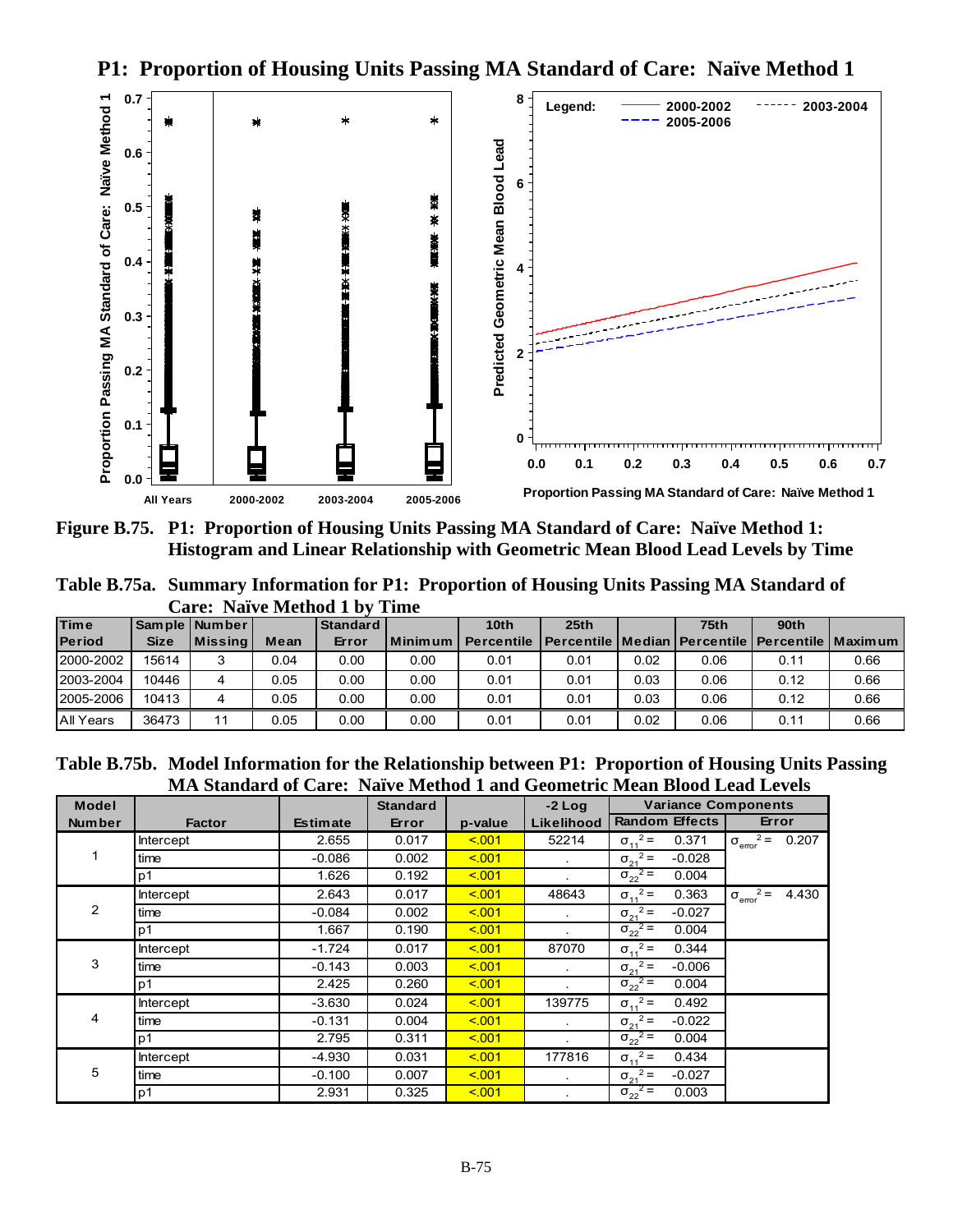**F1: Proportion of Housing Units Failing MA Standard of Care: Naïve Method 1** 



**Figure B.76. F1: Proportion of Housing Units Failing MA Standard of Care: Naïve Method 1: Histogram and Linear Relationship with Geometric Mean Blood Lead Levels by Time** 

**Table B.76a. Summary Information for F1: Proportion of Housing Units Failing MA Standard of Care: Naïve Method 1 by Time** 

| <b>Time</b>   |             | Sample   Number |      | Standard |           | 10 <sub>th</sub>  | 25th                                                      |      | 75 <sub>th</sub> | 90 <sub>th</sub> |      |
|---------------|-------------|-----------------|------|----------|-----------|-------------------|-----------------------------------------------------------|------|------------------|------------------|------|
| <b>Period</b> | <b>Size</b> | Missinal        | Mean | Error    | l Minimum | <b>Percentile</b> | l Percentile   Median   Percentile   Percentile   Maximum |      |                  |                  |      |
| 2000-2002     | 15614       | 3               | 0.04 | 0.00     | 0.00      | 0.01              | 0.02                                                      | 0.03 | 0.06             | 0.09             | 0.30 |
| 2003-2004     | 10446       | 4               | 0.04 | 0.00     | 0.00      | 0.01              | 0.01                                                      | 0.03 | 0.05             | 0.08             | 0.27 |
| 2005-2006     | 10413       | 4               | 0.04 | 0.00     | 0.00      | 0.01              | 0.01                                                      | 0.03 | 0.05             | 0.08             | 0.21 |
| All Years     | 36473       | 11              | 0.04 | 0.00     | 0.00      | 0.01              | 0.01                                                      | 0.03 | 0.05             | 0.09             | 0.30 |

**Table B.76b. Model Information for the Relationship between F1: Proportion of Housing Units Failing MA Standard of Care: Naïve Method 1 and Geometric Mean Blood Lead Levels**

| <b>Model</b>  |                  |                 | <b>Standard</b> |         | $-2$ Log   | <b>Variance Components</b>    |                                           |
|---------------|------------------|-----------------|-----------------|---------|------------|-------------------------------|-------------------------------------------|
| <b>Number</b> | <b>Factor</b>    | <b>Estimate</b> | Error           | p-value | Likelihood | Random Effects                | Error                                     |
|               | Intercept        | 2.634           | 0.017           | < 0.01  | 52109      | $\sigma_{11}^2$ =<br>0.338    | $\sigma_{\text{error}}^2 = 0.207$         |
|               | time             | $-0.079$        | 0.002           | < 0.01  |            | $\sigma_{21}^2$ =<br>$-0.026$ |                                           |
|               | f <sub>1</sub>   | 4.312           | 0.313           | < 0.01  |            | $\sigma_{22}^2$ =<br>0.004    |                                           |
|               | Intercept        | 2.621           | 0.016           | < 0.01  | 48548      | $\sigma_{11}^2$ =<br>0.328    | $2 =$<br>4.432<br>$\sigma_{\text{error}}$ |
| 2             | time             | $-0.078$        | 0.002           | < 0.01  |            | $\sigma_{21}^2$ =<br>$-0.025$ |                                           |
|               | f <sub>1</sub>   | 4.113           | 0.302           | < 0.01  |            | $\sigma_{22}^2$ =<br>0.004    |                                           |
|               | <b>Intercept</b> | $-1.756$        | 0.016           | < 0.01  | 86917      | $\sigma_{11}^2$ =<br>0.290    |                                           |
| 3             | time             | $-0.133$        | 0.003           | < 0.01  |            | $\sigma_{21}^2$ =<br>$-0.004$ |                                           |
|               | f <sub>1</sub>   | 5.572           | 0.346           | < 0.01  |            | $\sigma_{22}^2$ =<br>0.004    |                                           |
|               | <b>Intercept</b> | $-3.678$        | 0.023           | < 0.01  | 139803     | $\sigma_{11}^2$ =<br>0.391    |                                           |
| 4             | time             | $-0.118$        | 0.004           | < 0.01  |            | $\sigma_{21}^2$ =<br>$-0.016$ |                                           |
|               | f <sub>1</sub>   | 8.092           | 0.451           | < 001   |            | $\sigma_{22}^2$ =<br>0.004    |                                           |
|               | <b>Intercept</b> | -4.985          | 0.030           | < 0.01  | 178521     | $\sigma_{11}^2$ =<br>0.339    |                                           |
| 5             | time             | $-0.087$        | 0.007           | < 0.01  |            | $\sigma_{21}^2$ =<br>$-0.021$ |                                           |
|               | f1               | 7.679           | 0.488           | < 0.01  |            | $\sigma_{22}^2$ =<br>0.003    |                                           |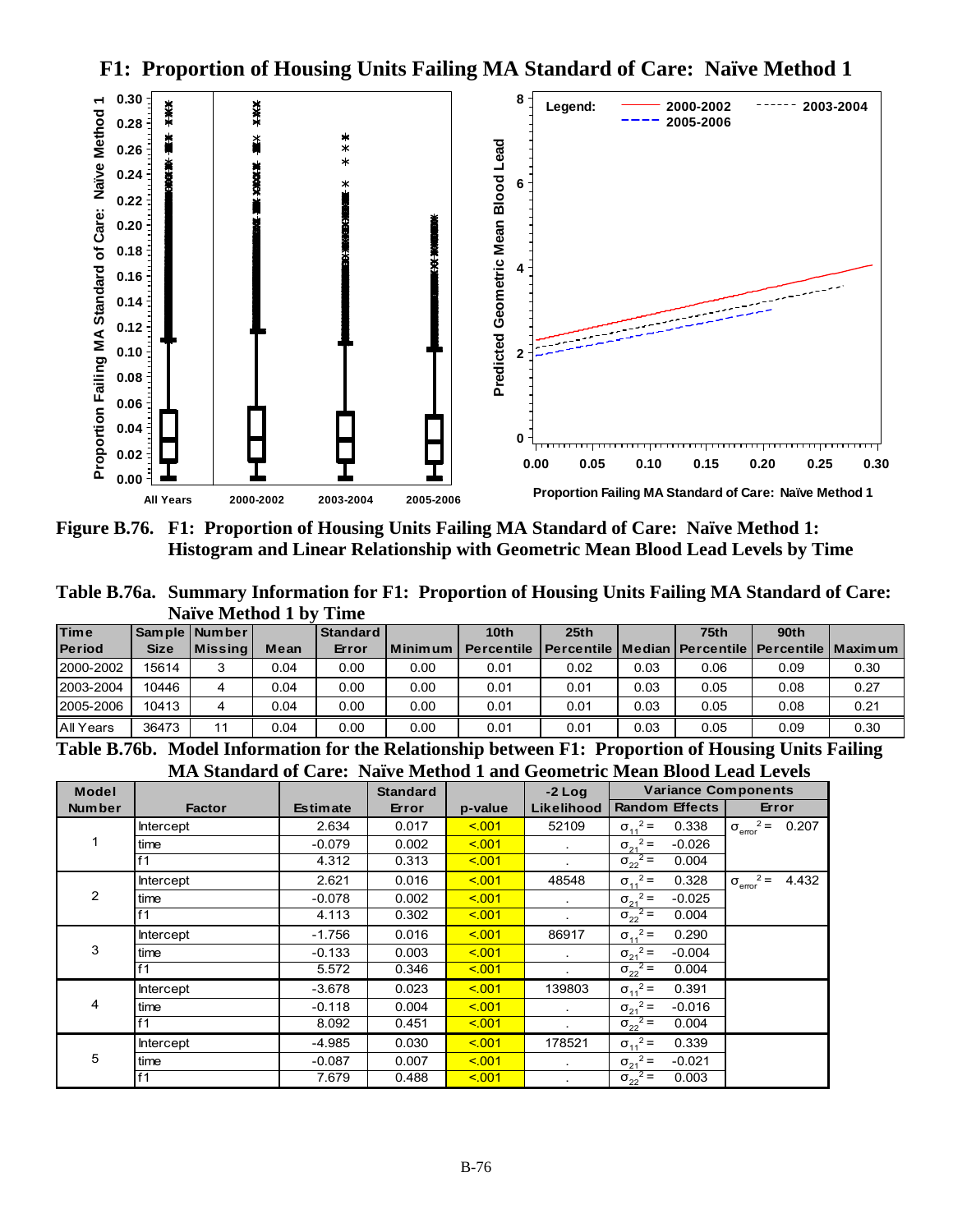**N1: Proportion of Housing Units Assessed: Naïve Method 1**



**Figure B.77. N1: Proportion of Housing Units Assessed: Naïve Method 1: Histogram and Linear Relationship with Geometric Mean Blood Lead Levels by Time** 

**Table B.77a. Summary Information for N1: Proportion of Housing Units Assessed: Naïve Method 1 by Time** 

| <b>Time</b>   |             | <b>Sample Number</b> |        | l Standard |                | 10 <sub>th</sub>  | 25 <sub>th</sub>                                          |        | 75th   | 90th   |        |
|---------------|-------------|----------------------|--------|------------|----------------|-------------------|-----------------------------------------------------------|--------|--------|--------|--------|
| <b>Period</b> | <b>Size</b> | <b>Missing</b>       | Mean   | Error      | <b>Minimum</b> | <b>Percentile</b> | l Percentile   Median   Percentile   Percentile   Maximum |        |        |        |        |
| 2000-2002     | 15614       | 3                    | 0.0870 | 0.0007     | 0.0007         | 0.0167            | 0.0311                                                    | 0.0584 | 0.1113 | 0.1926 | 0.7122 |
| 2003-2004     | 10446       | 4                    | 0.0869 | 0.0008     | 0.0007         | 0.0167            | 0.0311                                                    | 0.0584 | 0.1114 | 0.1926 | 0.7122 |
| 2005-2006     | 10413       | 4                    | 0.0871 | 0.0009     | 0.0007         | 0.0167            | 0.0312                                                    | 0.0584 | 0.1114 | 0.1926 | 0.7122 |
| All Years     | 36473       | 11                   | 0.0870 | 0.0005     | 0.0007         | 0.0167            | 0.0312                                                    | 0.0584 | 0.1114 | 0.1926 | 0.7122 |

**Table B.77b. Model Information for the Relationship between N1: Proportion of Housing Units Assessed: Naïve Method 1 and Geometric Mean Blood Lead Levels** 

| <b>Model</b>  |               |                 | <b>Standard</b> |         | $-2$ Log     | <b>Variance Components</b>    |                                      |
|---------------|---------------|-----------------|-----------------|---------|--------------|-------------------------------|--------------------------------------|
| <b>Number</b> | <b>Factor</b> | <b>Estimate</b> | Error           | p-value | Likelihood   | <b>Random Effects</b>         | Error                                |
|               | Intercept     | 2.650           | 0.017           | < 0.01  | 52132        | $\sigma_{11}^2$ =<br>0.351    | $\sigma_{\text{error}}^2$ =<br>0.207 |
|               | time          | $-0.084$        | 0.002           | < 0.01  |              | $\sigma_{21}^2$ =<br>$-0.027$ |                                      |
|               | n1            | 1.814           | 0.143           | < 0.01  |              | $\sigma_{22}^2$ =<br>0.004    |                                      |
|               | Intercept     | 2.637           | 0.017           | < 0.01  | 48555        | $\sigma_{11}^2$ =<br>0.342    | $\sigma_{\text{error}}^2$ =<br>4.429 |
| 2             | time          | $-0.083$        | 0.002           | < 0.01  | $\bullet$    | $\sigma_{21}^2$ =<br>$-0.026$ |                                      |
|               | n1            | 1.880           | 0.143           | < 0.01  | $\mathbf{r}$ | $\sigma_{22}^2$ =<br>0.004    |                                      |
|               | Intercept     | $-1.733$        | 0.017           | < 0.01  | 86963        | $\sigma_{11}^2$ =<br>0.308    |                                      |
| 3             | time          | $-0.140$        | 0.002           | < 0.01  |              | $\sigma_{21}^2$ =<br>$-0.004$ |                                      |
|               | n1            | 2.708           | 0.181           | < 0.01  |              | $\sigma_{22}^2$ =<br>0.004    |                                      |
|               | Intercept     | $-3.639$        | 0.023           | < 0.01  | 139849       | $\sigma_{11}^2$ =<br>0.433    |                                      |
| 4             | time          | $-0.129$        | 0.004           | < 0.01  |              | $\sigma_{21}^2 =$<br>$-0.018$ |                                      |
|               | n1            | 2.999           | 0.210           | < 0.01  |              | $\sigma_{22}^2$ =<br>0.004    |                                      |
|               | Intercept     | $-4.943$        | 0.031           | < 0.01  | 178225       | $\sigma_{11}^2$ =<br>0.378    |                                      |
| 5             | time          | $-0.098$        | 0.007           | < 0.01  |              | $\sigma_{21}^2$ =<br>$-0.022$ |                                      |
|               | n1            | 2.782           | 0.216           | < 0.01  |              | $\sigma_{22}^2$ =<br>0.003    |                                      |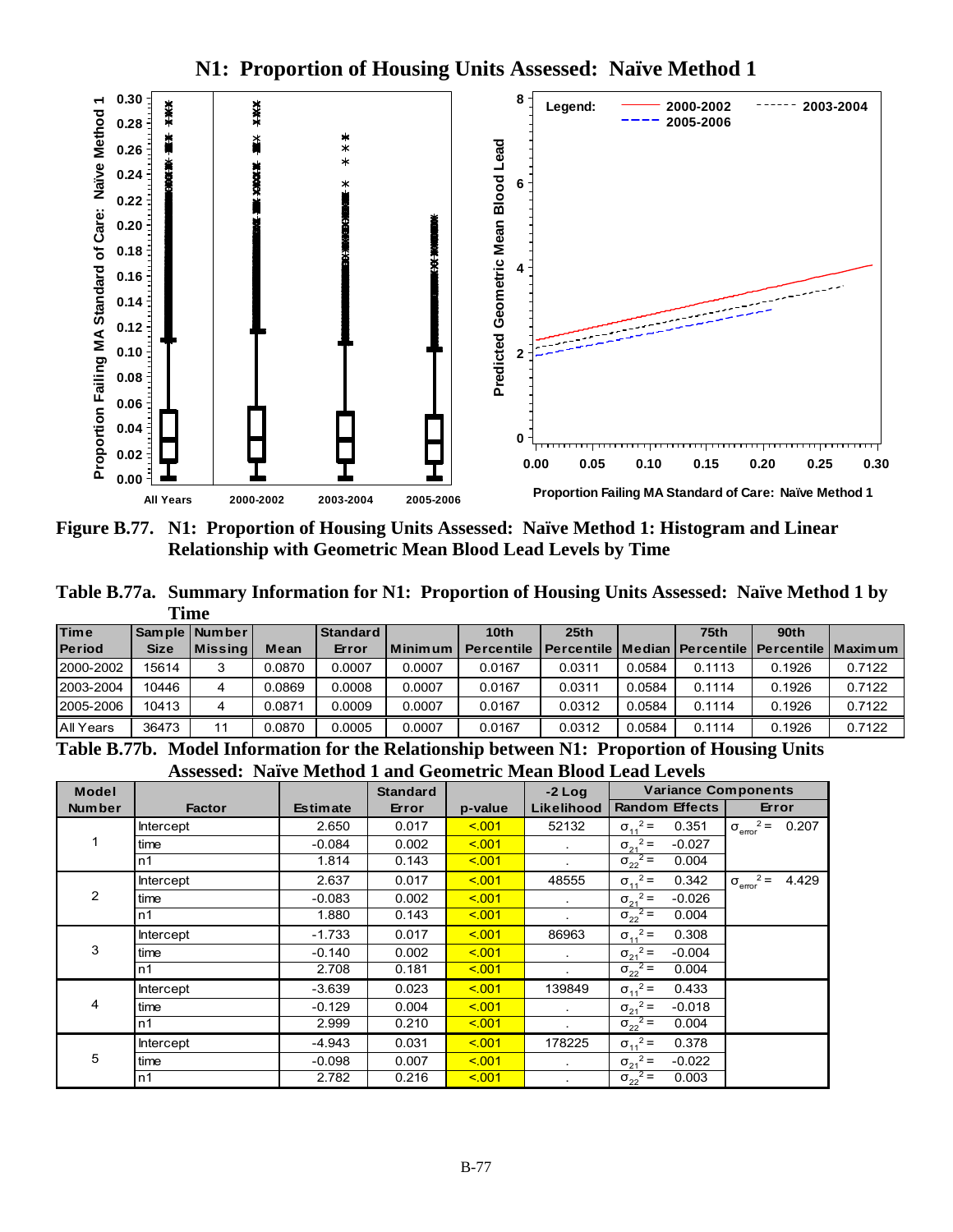**P2: Proportion of Housing Units Passing MA Standard of Care: Naïve Method 2**



**Figure B.78. P2: Proportion of Housing Units Passing MA Standard of Care: Naïve Method 2: Histogram and Linear Relationship with Geometric Mean Blood Lead Levels by Time** 

**Table B.78a. Summary Information for P2: Proportion of Housing Units Passing MA Standard of Care: Naïve Method 2 by Time** 

| <b>Time</b>   |             | Sample   Number |      | Standard |      | 10 <sub>th</sub>                                                               | 25th |      | 75 <sub>th</sub> | 90 <sub>th</sub> |      |
|---------------|-------------|-----------------|------|----------|------|--------------------------------------------------------------------------------|------|------|------------------|------------------|------|
| <b>Period</b> | <b>Size</b> | <b>Missing</b>  | Mean | Error    |      | Minimum   Percentile   Percentile   Median   Percentile   Percentile   Maximum |      |      |                  |                  |      |
| 2000-2002     | 15614       |                 | 0.04 | 0.00     | 0.00 | 0.01                                                                           | 0.01 | 0.02 | 0.05             | 0.09             | 0.66 |
| 2003-2004     | 10446       | 4               | 0.04 | 0.00     | 0.00 | 0.01                                                                           | 0.01 | 0.02 | 0.06             | 0.11             | 0.66 |
| 2005-2006     | 10413       |                 | 0.05 | 0.00     | 0.00 | 0.01                                                                           | 0.01 | 0.03 | 0.06             | 0.12             | 0.66 |
| All Years     | 36473       |                 | 0.04 | 0.00     | 0.00 | 0.01                                                                           | 0.01 | 0.02 | 0.05             | 0.10             | 0.66 |

**Table B.78b. Model Information for the Relationship between P2: Proportion of Housing Units Passing MA Standard of Care: Naïve Method 2 and Geometric Mean Blood Lead Levels**

| <b>Model</b>  |                  |                 | <b>Standard</b> |         | $-2$ Log   | <b>Variance Components</b>    |                                           |
|---------------|------------------|-----------------|-----------------|---------|------------|-------------------------------|-------------------------------------------|
| <b>Number</b> | <b>Factor</b>    | <b>Estimate</b> | Error           | p-value | Likelihood | <b>Random Effects</b>         | Error                                     |
|               | <b>Intercept</b> | 2.659           | 0.017           | < 0.01  | 52241      | $\sigma_{11}^2$ =<br>0.375    | $2 =$<br>0.207<br>$\sigma_{\rm error}$    |
|               | time             | $-0.087$        | 0.002           | < 0.01  | $\sim$     | $\sigma_{21}^2$ =<br>$-0.028$ |                                           |
|               | p <sub>2</sub>   | 1.146           | 0.172           | < 0.01  | $\sim$     | $\sigma_{22}^2$ =<br>0.004    |                                           |
|               | <b>Intercept</b> | 2.647           | 0.017           | < 0.01  | 48671      | $\sigma_{11}^2$ =<br>0.367    | $2 =$<br>4.431<br>$\sigma_{\text{error}}$ |
| 2             | time             | $-0.086$        | 0.002           | < 0.01  | $\bullet$  | $\sigma_{21}^2$ =<br>$-0.027$ |                                           |
|               | p <sub>2</sub>   | 1.167           | 0.170           | < 0.01  | $\sim$     | $\sigma_{22}^2$ =<br>0.004    |                                           |
|               | <b>Intercept</b> | $-1.717$        | 0.018           | < 0.01  | 87101      | $\sigma_{11}^2$ =<br>0.350    |                                           |
| 3             | time             | $-0.145$        | 0.003           | < 0.01  |            | $\sigma_{21}^2$ =<br>$-0.007$ |                                           |
|               | p <sub>2</sub>   | 1.834           | 0.242           | < 0.01  |            | $\sigma_{22}^2$ =<br>0.004    |                                           |
|               | <b>Intercept</b> | $-3.618$        | 0.024           | < 0.01  | 139768     | $\sigma_{11}^2$ =<br>0.498    |                                           |
| 4             | time             | $-0.135$        | 0.004           | < 0.01  | $\sim$     | $\sigma_{21}^2$ =<br>$-0.023$ |                                           |
|               | p <sub>2</sub>   | 2.534           | 0.309           | < 001   | $\sim$     | $\sigma_{22}^2$ =<br>0.005    |                                           |
|               | <b>Intercept</b> | $-4.912$        | 0.031           | < 0.01  | 177801     | $\sigma_{11}^2$ =<br>0.434    |                                           |
| 5             | time             | $-0.106$        | 0.007           | < 0.01  | $\bullet$  | $\sigma_{21}^2$ =<br>$-0.028$ |                                           |
|               | p2               | 2.995           | 0.335           | < 0.01  | $\sim$     | $\sigma_{22}^2$ =<br>0.004    |                                           |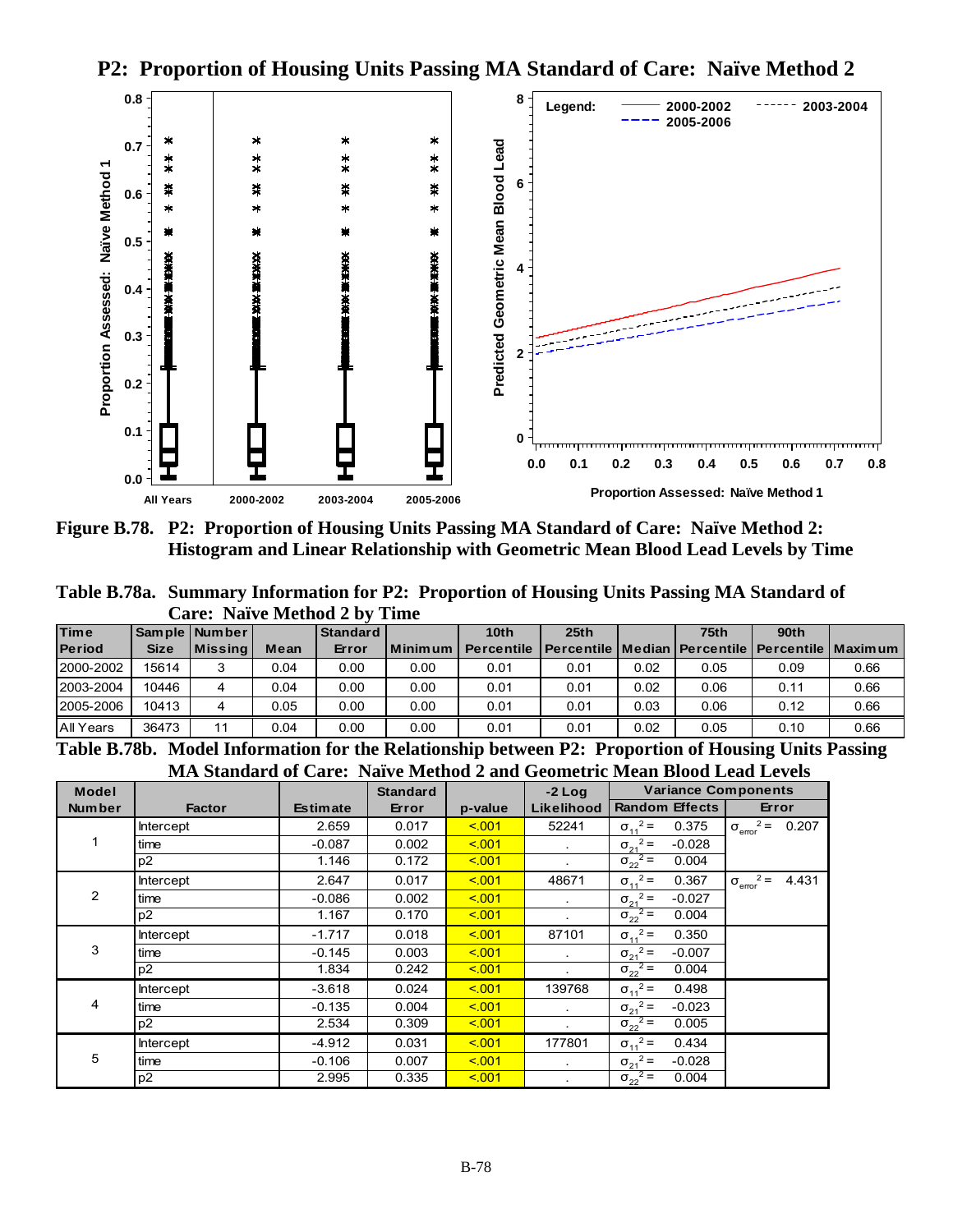**F2: Proportion of Housing Units Failing MA Standard of Care: Naïve Method 2** 



**Figure B.79. F2: Proportion of Housing Units Failing MA Standard of Care: Naïve Method 2: Histogram and Linear Relationship with Geometric Mean Blood Lead Levels by Time** 

**Table B.79a. Summary Information for F2: Proportion of Housing Units Failing MA Standard of Care: Naïve Method 2 by Time** 

| <b>Time</b>   |             | Sample   Number |      | Standard |           | 10 <sub>th</sub>  | 25th                                                      |      | 75 <sub>th</sub> | 90 <sub>th</sub> |      |
|---------------|-------------|-----------------|------|----------|-----------|-------------------|-----------------------------------------------------------|------|------------------|------------------|------|
| <b>Period</b> | <b>Size</b> | Missinal        | Mean | Error    | l Minimum | <b>Percentile</b> | l Percentile   Median   Percentile   Percentile   Maximum |      |                  |                  |      |
| 2000-2002     | 15614       | 3               | 0.03 | 0.00     | 0.00      | 0.01              | 0.01                                                      | 0.02 | 0.04             | 0.06             | 0.28 |
| 2003-2004     | 10446       | 4               | 0.03 | 0.00     | 0.00      | 0.01              | 0.01                                                      | 0.03 | 0.05             | 0.07             | 0.26 |
| 2005-2006     | 10413       | 4               | 0.04 | 0.00     | 0.00      | 0.01              | 0.01                                                      | 0.03 | 0.05             | 0.08             | 0.20 |
| All Years     | 36473       | 11              | 0.03 | 0.00     | 0.00      | 0.01              | 0.01                                                      | 0.02 | 0.04             | 0.07             | 0.28 |

**Table B.79b. Model Information for the Relationship between F2: Proportion of Housing Units Failing MA Standard of Care: Naïve Method 2 and Geometric Mean Blood Lead Levels**

| <b>Model</b>  |                  |                 | <b>Standard</b> |         | $-2$ Log   | <b>Variance Components</b>    |                                           |  |
|---------------|------------------|-----------------|-----------------|---------|------------|-------------------------------|-------------------------------------------|--|
| <b>Number</b> | <b>Factor</b>    | <b>Estimate</b> | Error           | p-value | Likelihood | <b>Random Effects</b>         | Error                                     |  |
|               | <b>Intercept</b> | 2.667           | 0.017           | < 0.01  | 52200      | $\sigma_{11}^2 =$<br>0.358    | $2 =$<br>0.208<br>$\sigma_{\rm error}$    |  |
|               | time             | $-0.089$        | 0.002           | < 0.01  | $\sim$     | $\sigma_{21}^2$ =<br>$-0.028$ |                                           |  |
|               | f2               | 3.155           | 0.329           | < 0.01  |            | $\sigma_{22}^2$ =<br>0.004    |                                           |  |
|               | <b>Intercept</b> | 2.652           | 0.017           | < 0.01  | 48645      | $\sigma_{11}^2$ =<br>0.352    | $2 =$<br>4.434<br>$\sigma_{\text{error}}$ |  |
| 2             | time             | $-0.087$        | 0.002           | < 0.01  | $\sim$     | $\sigma_{21}^2$ =<br>$-0.027$ |                                           |  |
|               | f2               | 2.835           | 0.319           | < 0.01  |            | $\sigma_{22}^2$ =<br>0.004    |                                           |  |
|               | <b>Intercept</b> | $-1.702$        | 0.017           | < 0.01  | 87046      | $\sigma_{11}^2$ =<br>0.316    |                                           |  |
| 3             | time             | $-0.149$        | 0.003           | < 0.01  |            | $\sigma_{21}^2$ =<br>$-0.006$ |                                           |  |
|               | f2               | 5.190           | 0.426           | < 0.01  | $\sim$     | $\sigma_{22}^2$ =<br>0.004    |                                           |  |
|               | <b>Intercept</b> | $-3.585$        | 0.023           | < 0.01  | 139861     | $\sigma_{11}^2$ =<br>0.425    |                                           |  |
| 4             | time             | $-0.145$        | 0.004           | < 0.01  |            | $\sigma_{21}^2 =$<br>$-0.021$ |                                           |  |
|               | f2               | 8.138           | 0.537           | < 0.01  |            | $\sigma_{22}^2$ =<br>0.005    |                                           |  |
|               | Intercept        | $-4.884$        | 0.030           | < 0.01  | 178375     | $\sigma_{11}^2$ =<br>0.364    |                                           |  |
| 5             | time             | $-0.116$        | 0.007           | < 0.01  |            | $\sigma_{21}^2$ =<br>$-0.026$ |                                           |  |
|               | f2               | 8.450           | 0.588           | < 0.01  |            | $\sigma_{22}^2$ =<br>0.005    |                                           |  |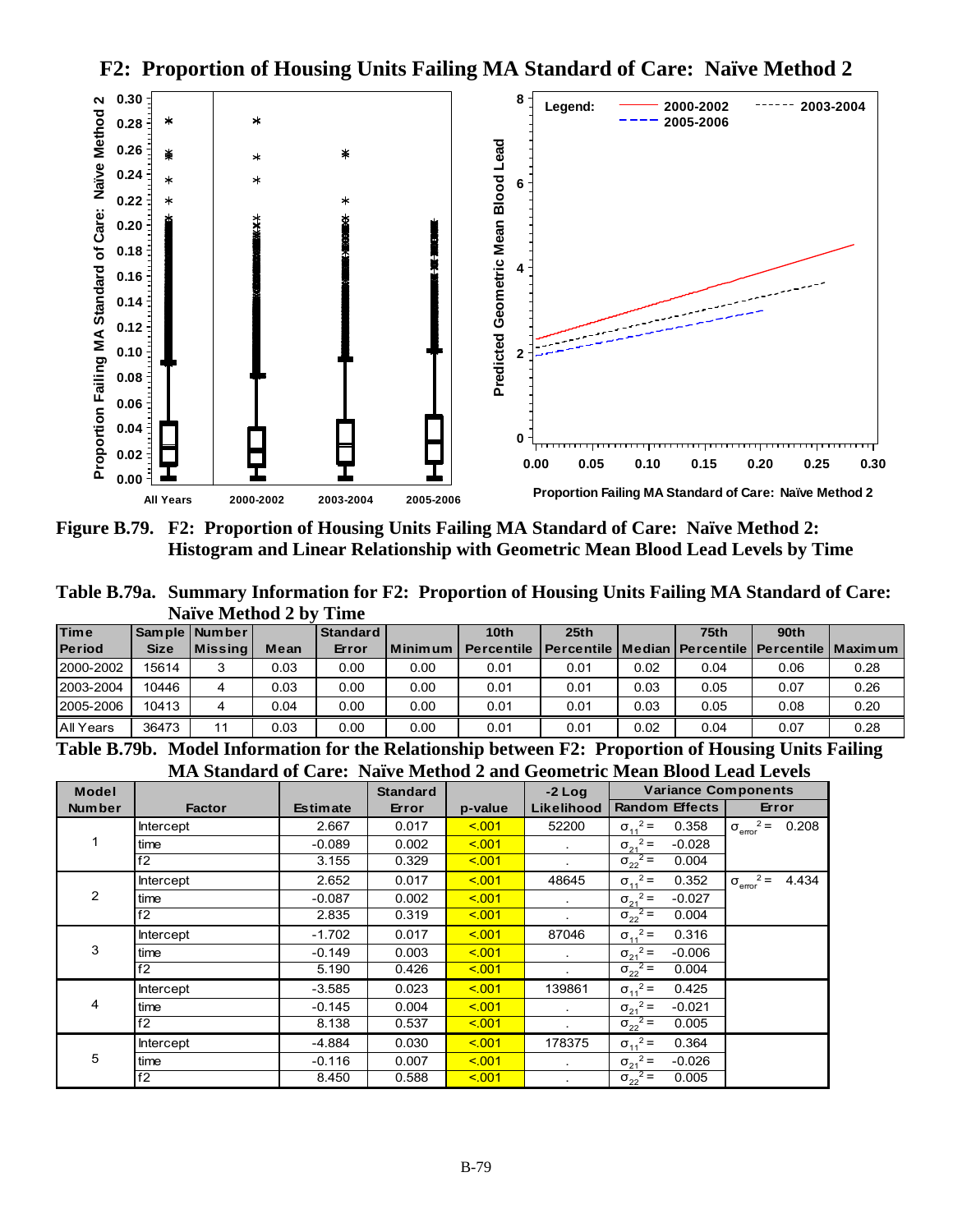

**N2: Proportion of Housing Units Assessed: Naïve Method 2** 

**Figure B.80. N2: Proportion of Housing Units Assessed: Naïve Method 2: Histogram and Linear Relationship with Geometric Mean Blood Lead Levels by Time** 

**Table B.80a. Summary Information for N2: Proportion of Housing Units Assessed: Naïve Method 2 by Time** 

| <b>Time</b>   |             | Sample   Number |        | Standard |           | 10 <sub>th</sub>  | 25th                                                    |        | 75th   | 90 <sub>th</sub> |        |
|---------------|-------------|-----------------|--------|----------|-----------|-------------------|---------------------------------------------------------|--------|--------|------------------|--------|
| <b>Period</b> | <b>Size</b> | <b>Missing</b>  | Mean   | Error    | I Minimum | <b>Percentile</b> | Percentile   Median   Percentile   Percentile   Maximum |        |        |                  |        |
| 2000-2002     | 15614       | 3               | 0.0675 | 0.0006   | 0.0000    | 0.0121            | 0.0227                                                  | 0.0449 | 0.0873 | 0.1491           | 0.6741 |
| 2003-2004     | 10446       | 4               | 0.0795 | 0.0008   | 0.0000    | 0.0149            | 0.0279                                                  | 0.0538 | 0.1022 | 0.1762           | 0.7045 |
| 2005-2006     | 10413       | 4               | 0.0864 | 0.0008   | 0.0007    | 0.0164            | 0.0308                                                  | 0.0581 | 0.1113 | 0.1922           | 0.7122 |
| All Years     | 36473       | 11              | 0.0763 | 0.0004   | 0.0000    | 0.0138            | 0.0261                                                  | 0.0513 | 0.0978 | 0.1720           | 0.7122 |

**Table B.80b. Model Information for the Relationship between N2: Proportion of Housing Units Assessed: Naïve Method 2 and Geometric Mean Blood Lead Levels** 

| <b>Model</b>  |               |                 | <b>Standard</b> |         | $-2$ Log     | <b>Variance Components</b>         |                                             |
|---------------|---------------|-----------------|-----------------|---------|--------------|------------------------------------|---------------------------------------------|
| <b>Number</b> | <b>Factor</b> | <b>Estimate</b> | Error           | p-value | Likelihood   | <b>Random Effects</b>              | Error                                       |
|               | Intercept     | 2.666           | 0.017           | < 0.01  | 52208        | $\sigma_{11}^2 =$<br>0.364         | $2 =$<br>0.207<br>$\sigma_{\text{error}}$   |
|               | time          | $-0.089$        | 0.002           | < 001   |              | $\sigma_{21}^2$ =<br>$-0.028$      |                                             |
|               | n2            | 1.188           | 0.131           | < 0.01  |              | $^{2}$ =<br>0.004<br>$\sigma_{22}$ |                                             |
|               | Intercept     | 2.654           | 0.017           | < 0.01  | 48642        | $\sigma_{11}^2$ =<br>0.356         | $2 =$<br>4.433<br>$\sigma_{\text{error}}^2$ |
| 2             | time          | $-0.088$        | 0.002           | < 001   |              | $\sigma_{21}^2$ =<br>$-0.027$      |                                             |
|               | n2            | 1.184           | 0.130           | < 0.01  |              | $^{2}$ =<br>0.004<br>$\sigma_{22}$ |                                             |
|               | Intercept     | $-1.702$        | 0.017           | < 0.01  | 87066        | $\sigma_{11}^2$ =<br>0.327         |                                             |
| 3             | time          | $-0.150$        | 0.003           | < 001   | $\mathbf{r}$ | $\sigma_{21}^2$ =<br>$-0.007$      |                                             |
|               | n2            | 2.066           | 0.184           | < 0.01  |              | $\sigma_{22}^2$ =<br>0.004         |                                             |
|               | Intercept     | $-3.595$        | 0.024           | < 0.01  | 139826       | $\sigma_{11}^2$ =<br>0.457         |                                             |
| 4             | time          | $-0.142$        | 0.004           | < 0.01  | $\mathbf{r}$ | $\sigma_{21}^2$ =<br>$-0.022$      |                                             |
|               | n2            | 2.676           | 0.221           | < 0.01  |              | $\sigma_{22}^2$ =<br>0.005         |                                             |
|               | Intercept     | $-4.892$        | 0.031           | < 0.01  | 178111       | $\sigma_{11}^2$ =<br>0.394         |                                             |
| 5             | time          | $-0.113$        | 0.007           | < 001   |              | $\sigma_{21}^2$ =<br>$-0.026$      |                                             |
|               | n2            | 2.826           | 0.235           | < 0.01  |              | $\sigma_{22}^2$ =<br>0.004         |                                             |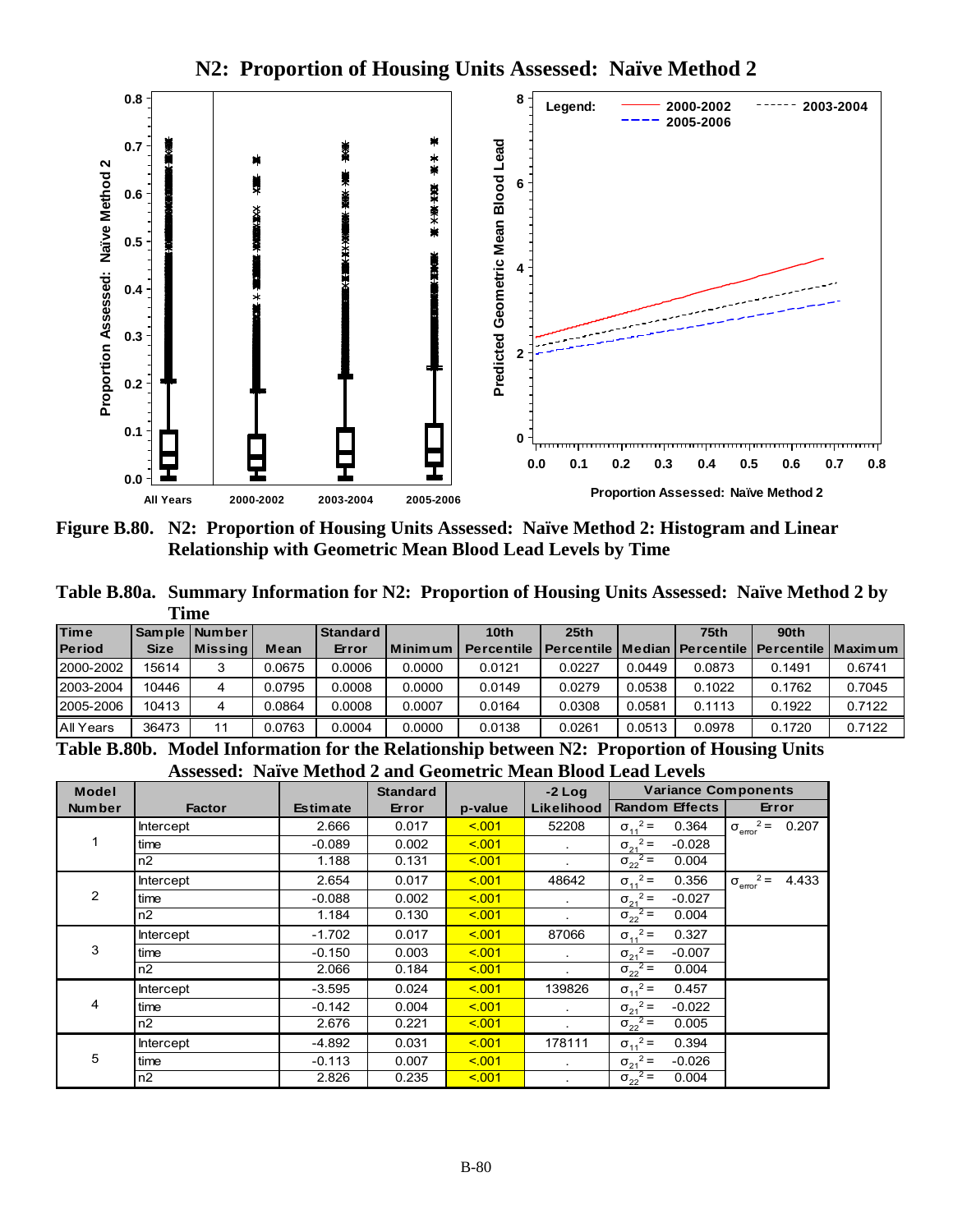

**P3: Proportion of Housing Units Passing MA Standard of Care: Naïve Method 3**

**Figure B.81. P3: Proportion of Housing Units Passing MA Standard of Care: Naïve Method 3: Histogram and Linear Relationship with Geometric Mean Blood Lead Levels by Time** 

**Table B.81a. Summary Information for P3: Proportion of Housing Units Passing MA Standard of Care: Naïve Method 3 by Time** 

| <b>Time</b>      |             | Sample   Number |      | Standard |         | 10 <sub>th</sub>  | 25th                                                    |      | 75th | 90 <sub>th</sub> |      |
|------------------|-------------|-----------------|------|----------|---------|-------------------|---------------------------------------------------------|------|------|------------------|------|
| <b>Period</b>    | <b>Size</b> | <b>Missing</b>  | Mean | Error    | Minimum | <b>Percentile</b> | Percentile   Median   Percentile   Percentile   Maximum |      |      |                  |      |
| 2000-2002        | 15614       |                 | 0.04 | 0.00     | 0.00    | 0.01              | 0.01                                                    | 0.02 | 0.05 | 0.09             | 0.66 |
| 2003-2004        | 10446       | 4               | 0.04 | 0.00     | 0.00    | 0.01              | 0.01                                                    | 0.02 | 0.06 | 0.11             | 0.66 |
| 2005-2006        | 10413       | 4               | 0.05 | 0.00     | 0.00    | 0.01              | 0.01                                                    | 0.03 | 0.06 | 0.12             | 0.66 |
| <b>All Years</b> | 36473       | 11              | 0.04 | 0.00     | 0.00    | 0.01              | 0.01                                                    | 0.02 | 0.05 | 0.10             | 0.66 |

**Table B.81b. Model Information for the Relationship between P3: Proportion of Housing Units Passing MA Standard of Care: Naïve Method 3 and Geometric Mean Blood Lead Levels**

| <b>Model</b>  |               |                 | <b>Standard</b> |         | $-2$ Log   |                       |          | <b>Variance Components</b>  |       |
|---------------|---------------|-----------------|-----------------|---------|------------|-----------------------|----------|-----------------------------|-------|
| <b>Number</b> | <b>Factor</b> | <b>Estimate</b> | Error           | p-value | Likelihood | <b>Random Effects</b> |          | Error                       |       |
|               | Intercept     | 2.659           | 0.017           | 5.001   | 52241      | $\sigma_{11}^2$ =     | 0.375    | $\sigma_{\text{error}}^2$ = | 0.207 |
| 1             | time          | $-0.087$        | 0.002           | < 0.01  | $\sim$     | $\sigma_{21}^2$ =     | $-0.028$ |                             |       |
|               | p3            | 1.146           | 0.172           | < 0.01  |            | $\sigma_{22}^2$ =     | 0.004    |                             |       |
|               | Intercept     | 2.647           | 0.017           | 5.001   | 48671      | $\sigma_{11}^2$ =     | 0.367    | $\sigma_{\text{error}}^2$ = | 4.431 |
| 2             | time          | $-0.086$        | 0.002           | < 0.01  | $\bullet$  | $\sigma_{21}^2$ =     | $-0.027$ |                             |       |
|               | p3            | 1.167           | 0.170           | < 0.01  |            | $\sigma_{22}^2$ =     | 0.004    |                             |       |
|               | Intercept     | $-1.717$        | 0.018           | < 0.01  | 87101      | $\sigma_{11}^2$ =     | 0.350    |                             |       |
| 3             | time          | $-0.145$        | 0.003           | 5.001   | $\epsilon$ | $\sigma_{21}^2$ =     | $-0.007$ |                             |       |
|               | p3            | 1.834           | 0.242           | < 0.01  | $\epsilon$ | $\sigma_{22}^2$ =     | 0.004    |                             |       |
|               | Intercept     | $-3.618$        | 0.024           | < 0.01  | 139768     | $\sigma_{11}^2$ =     | 0.498    |                             |       |
| 4             | time          | $-0.135$        | 0.004           | < 0.01  |            | $\sigma_{21}^2$ =     | $-0.023$ |                             |       |
|               | p3            | 2.534           | 0.309           | < 0.01  | $\sim$     | $\sigma_{22}^2$ =     | 0.005    |                             |       |
|               | Intercept     | $-4.912$        | 0.031           | < 0.01  | 177801     | $\sigma_{11}^2$ =     | 0.434    |                             |       |
| 5             | time          | $-0.106$        | 0.007           | < 0.01  | $\cdot$    | $\sigma_{21}^2$ =     | $-0.028$ |                             |       |
|               | p3            | 2.995           | 0.335           | < 0.01  |            | $\sigma_{22}^2$ =     | 0.004    |                             |       |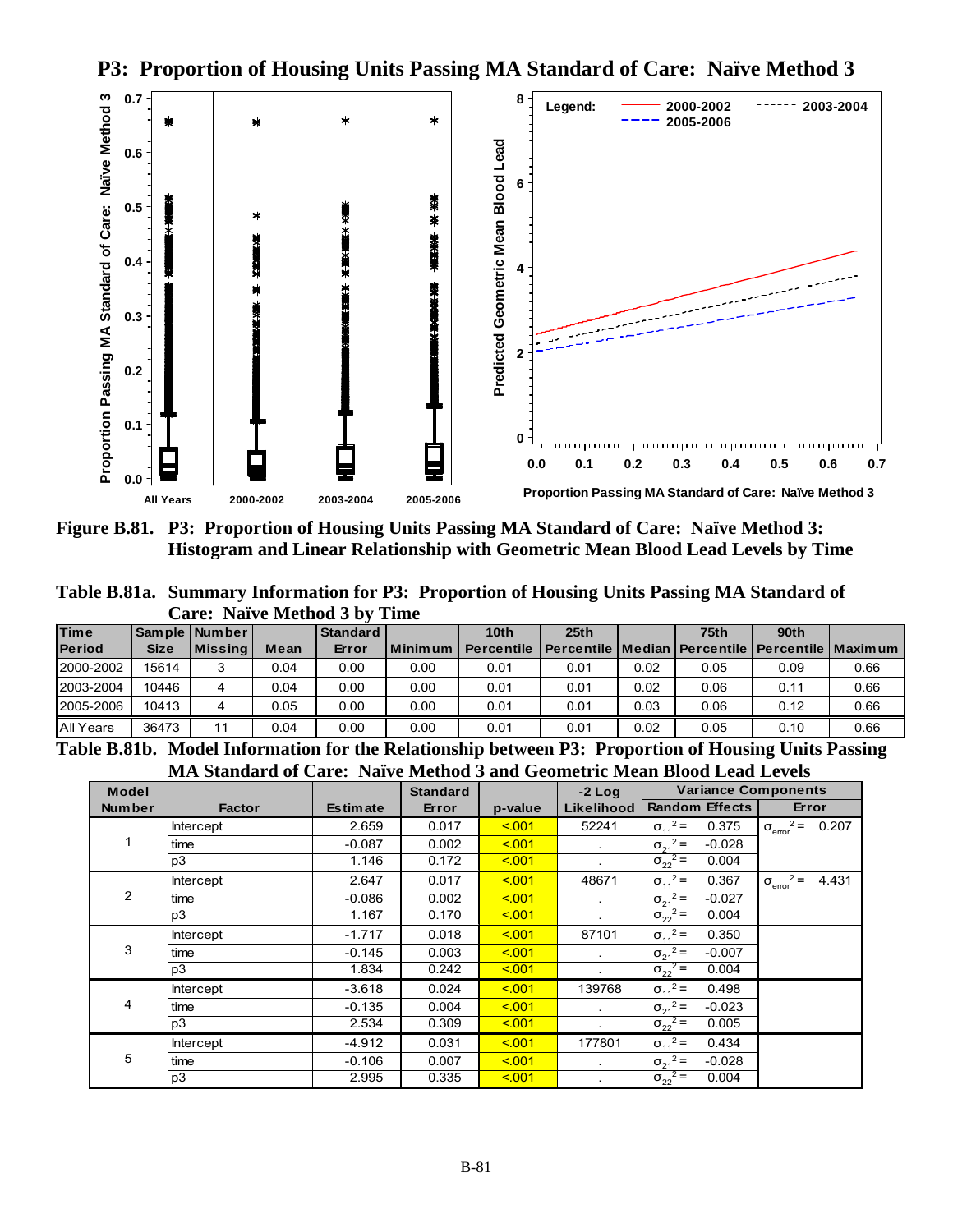**F3: Proportion of Housing Units Failing MA Standard of Care: Naïve Method 3**



**Figure B.82. F3: Proportion of Housing Units Failing MA Standard of Care: Naïve Method 3: Histogram and Linear Relationship with Geometric Mean Blood Lead Levels by Time** 

**Table B.82a. Summary Information for F3: Proportion of Housing Units Failing MA Standard of Care: Naïve Method 3 by Time** 

| <b>Time</b>   |             | Sample   Number |      | Standard |           | 10 <sub>th</sub>  | 25th                                                      |      | 75 <sub>th</sub> | 90 <sub>th</sub> |      |
|---------------|-------------|-----------------|------|----------|-----------|-------------------|-----------------------------------------------------------|------|------------------|------------------|------|
| <b>Period</b> | <b>Size</b> | Missinal        | Mean | Error    | l Minimum | <b>Percentile</b> | l Percentile   Median   Percentile   Percentile   Maximum |      |                  |                  |      |
| 2000-2002     | 15614       | 3               | 0.04 | 0.00     | 0.00      | 0.01              | 0.02                                                      | 0.03 | 0.06             | 0.09             | 0.30 |
| 2003-2004     | 10446       | 4               | 0.04 | 0.00     | 0.00      | 0.01              | 0.01                                                      | 0.03 | 0.05             | 0.08             | 0.27 |
| 2005-2006     | 10413       | 4               | 0.04 | 0.00     | 0.00      | 0.01              | 0.01                                                      | 0.03 | 0.05             | 0.08             | 0.21 |
| All Years     | 36473       | 11              | 0.04 | 0.00     | 0.00      | 0.01              | 0.01                                                      | 0.03 | 0.05             | 0.09             | 0.30 |

**Table B.82b. Model Information for the Relationship between F3: Proportion of Housing Units Failing MA Standard of Care: Naïve Method 3 and Geometric Mean Blood Lead Levels**

| <b>Model</b>  |                  |                 | <b>Standard</b> |         | $-2$ Log       | <b>Variance Components</b>    |                                               |
|---------------|------------------|-----------------|-----------------|---------|----------------|-------------------------------|-----------------------------------------------|
| <b>Number</b> | <b>Factor</b>    | <b>Estimate</b> | Error           | p-value | Likelihood     | <b>Random Effects</b>         | Error                                         |
|               | <b>Intercept</b> | 2.634           | 0.017           | < 0.01  | 52109          | $\sigma_{11}^2$ =<br>0.338    | $\sigma_{\text{error}}^2 = 0.207$             |
|               | time             | $-0.079$        | 0.002           | < 0.01  |                | $\sigma_{21}^2$ =<br>$-0.026$ |                                               |
|               | f3               | 4.312           | 0.313           | < 0.01  |                | $\sigma_{22}^2$ =<br>0.004    |                                               |
|               | <b>Intercept</b> | 2.621           | 0.016           | < 0.01  | 48548          | $\sigma_{11}^2$ =<br>0.328    | $\sqrt{2}$ = 4.432<br>$\sigma_{\text{error}}$ |
| 2             | time             | $-0.078$        | 0.002           | < 0.01  | $\sim 10^{-1}$ | $\sigma_{21}^2$ =<br>$-0.025$ |                                               |
|               | f3               | 4.113           | 0.302           | < 0.01  |                | $\sigma_{22}^2$ =<br>0.004    |                                               |
|               | <b>Intercept</b> | $-1.756$        | 0.016           | < 0.01  | 86917          | $\sigma_{11}^2$ =<br>0.290    |                                               |
| 3             | time             | $-0.133$        | 0.003           | < 0.01  |                | $\sigma_{21}^2$ =<br>$-0.004$ |                                               |
|               | f3               | 5.572           | 0.346           | < 0.01  |                | $\sigma_{22}^2$ =<br>0.004    |                                               |
|               | <b>Intercept</b> | $-3.678$        | 0.023           | < 0.01  | 139803         | $\sigma_{11}^2$ =<br>0.391    |                                               |
| 4             | time             | $-0.118$        | 0.004           | < 0.01  |                | $\sigma_{21}^2$ =<br>$-0.016$ |                                               |
|               | f3               | 8.092           | 0.451           | < 001   |                | $\sigma_{22}^2$ =<br>0.004    |                                               |
|               | <b>Intercept</b> | -4.985          | 0.030           | < 0.01  | 178521         | $\sigma_{11}^2$ =<br>0.339    |                                               |
| 5             | time             | $-0.087$        | 0.007           | < 0.01  |                | $\sigma_{21}^2$ =<br>$-0.021$ |                                               |
|               | f3               | 7.679           | 0.488           | < 0.01  |                | $\sigma_{22}^2$ =<br>0.003    |                                               |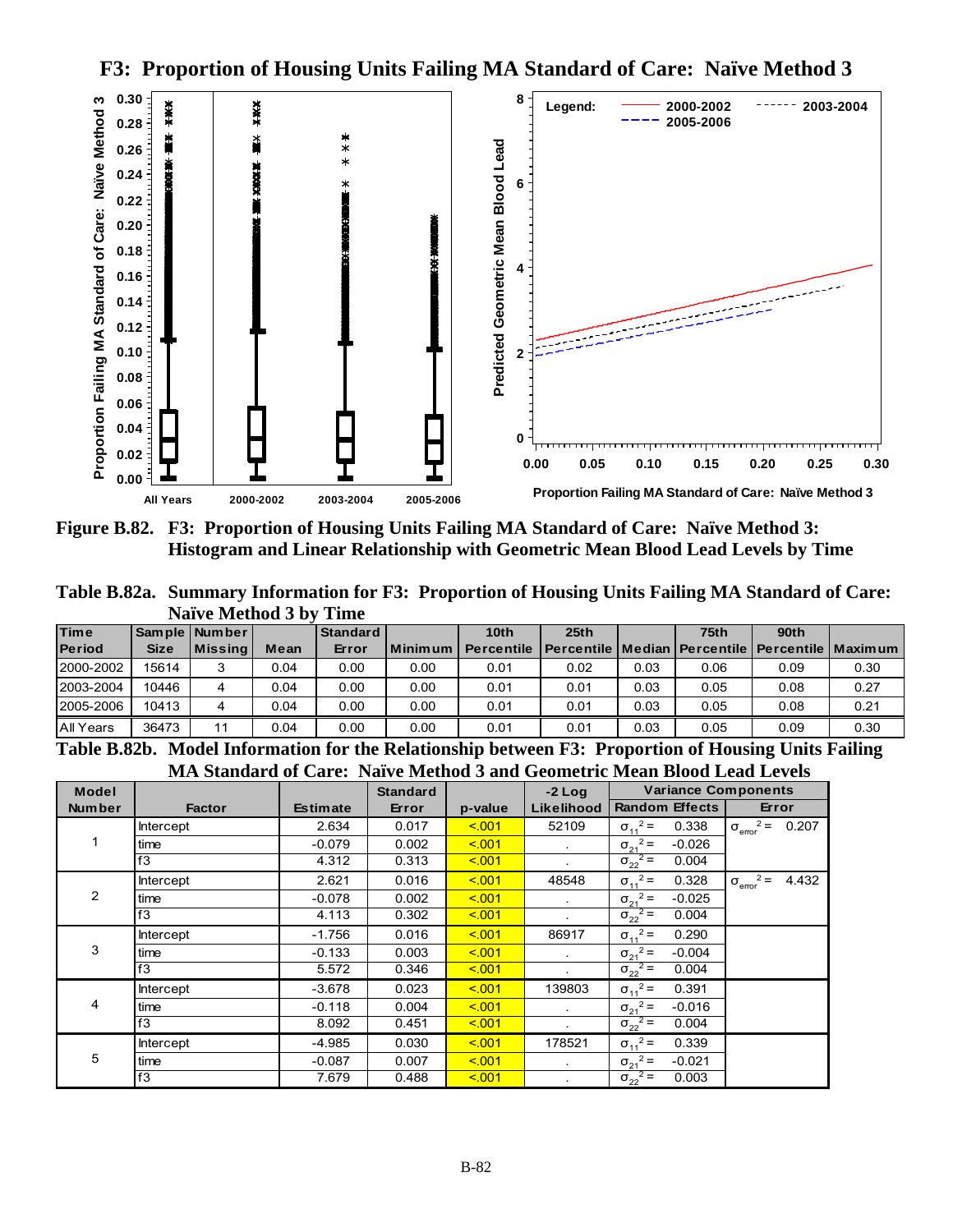

**N3: Proportion of Housing Units Assessed: Naïve Method 3**

**Figure B.83. N3: Proportion of Housing Units Assessed: Naïve Method 3: Histogram and Linear Relationship with Geometric Mean Blood Lead Levels by Time** 

**Table B.83a. Summary Information for N3: Proportion of Housing Units Assessed: Naïve Method 3 by Time** 

| <b>Time</b>   |             | Sample   Number |        | l Standard |                | 10 <sub>th</sub>  | 25 <sub>th</sub>                                          |        | 75th   | 90th   |        |
|---------------|-------------|-----------------|--------|------------|----------------|-------------------|-----------------------------------------------------------|--------|--------|--------|--------|
| <b>Period</b> | <b>Size</b> | <b>Missing</b>  | Mean   | Error      | <b>Minimum</b> | <b>Percentile</b> | l Percentile   Median   Percentile   Percentile   Maximum |        |        |        |        |
| 2000-2002     | 15614       | 3               | 0.0801 | 0.0006     | 0.0007         | 0.0148            | 0.0280                                                    | 0.0549 | 0.1037 | 0.1792 | 0.7064 |
| 2003-2004     | 10446       | 4               | 0.0841 | 0.0008     | 0.0007         | 0.0161            | 0.0297                                                    | 0.0572 | 0.1086 | 0.1856 | 0.7113 |
| 2005-2006     | 10413       | 4               | 0.0869 | 0.0009     | 0.0007         | 0.0167            | 0.0311                                                    | 0.0583 | 0.1114 | 0.1926 | 0.7122 |
| All Years     | 36473       | 11              | 0.0832 | 0.0004     | 0.0007         | 0.0159            | 0.0292                                                    | 0.0565 | 0.1074 | 0.1838 | 0.7122 |

**Table B.83b. Model Information for the Relationship between N3: Proportion of Housing Units Assessed: Naïve Method 3 and Geometric Mean Blood Lead Levels** 

| <b>Model</b>  |               |                 | <b>Standard</b> |         | $-2$ Log       | <b>Variance Components</b>    |                                      |
|---------------|---------------|-----------------|-----------------|---------|----------------|-------------------------------|--------------------------------------|
| <b>Number</b> | <b>Factor</b> | <b>Estimate</b> | Error           | p-value | Likelihood     | <b>Random Effects</b>         | Error                                |
|               | Intercept     | 2.658           | 0.017           | < 0.01  | 52161          | $\sigma_{11}^2$ =<br>0.352    | $\sigma_{\text{error}}^2$ =<br>0.207 |
|               | time          | $-0.087$        | 0.002           | < 0.01  | $\mathbf{r}$   | $\sigma_{21}^2$ =<br>$-0.027$ |                                      |
|               | n3            | 1.581           | 0.137           | < 0.01  |                | $\sigma_{22}^2$ =<br>0.004    |                                      |
|               | Intercept     | 2.645           | 0.017           | < 001   | 48586          | $\sigma_{11}^2$ =<br>0.343    | $\sigma_{\text{error}}^2$ =<br>4.431 |
| 2             | time          | $-0.085$        | 0.002           | < 001   | $\mathbf{r}$   | $\sigma_{21}^2$ =<br>$-0.026$ |                                      |
|               | n3            | 1.632           | 0.137           | < 0.01  |                | $\sigma_{22}^2$ =<br>0.004    |                                      |
|               | Intercept     | $-1.719$        | 0.017           | < 0.01  | 86996          | $\sigma_{11}^2$ =<br>0.305    |                                      |
| 3             | time          | $-0.145$        | 0.003           | < 001   | $\blacksquare$ | $\sigma_{21}^2$ =<br>$-0.004$ |                                      |
|               | n3            | 2.648           | 0.183           | < 0.01  |                | $\sigma_{22}^2$ =<br>0.004    |                                      |
|               | Intercept     | $-3.620$        | 0.023           | < 0.01  | 139865         | $\sigma_{11}^2$ =<br>0.426    |                                      |
| 4             | time          | $-0.135$        | 0.004           | < 001   | $\mathbf{r}$   | $\sigma_{21}^2$ =<br>$-0.018$ |                                      |
|               | n3            | 3.071           | 0.215           | < 0.01  |                | $\sigma_{22}^2$ =<br>0.004    |                                      |
|               | Intercept     | $-4.924$        | 0.030           | < 0.01  | 178257         | $\sigma_{11}^2$ =<br>0.368    |                                      |
| 5             | time          | $-0.104$        | 0.007           | < 0.01  | $\mathbf{r}$   | $\sigma_{21}^2$ =<br>$-0.022$ |                                      |
|               | n3            | 2.943           | 0.224           | < 0.01  |                | $\sigma_{22}^2$ =<br>0.003    |                                      |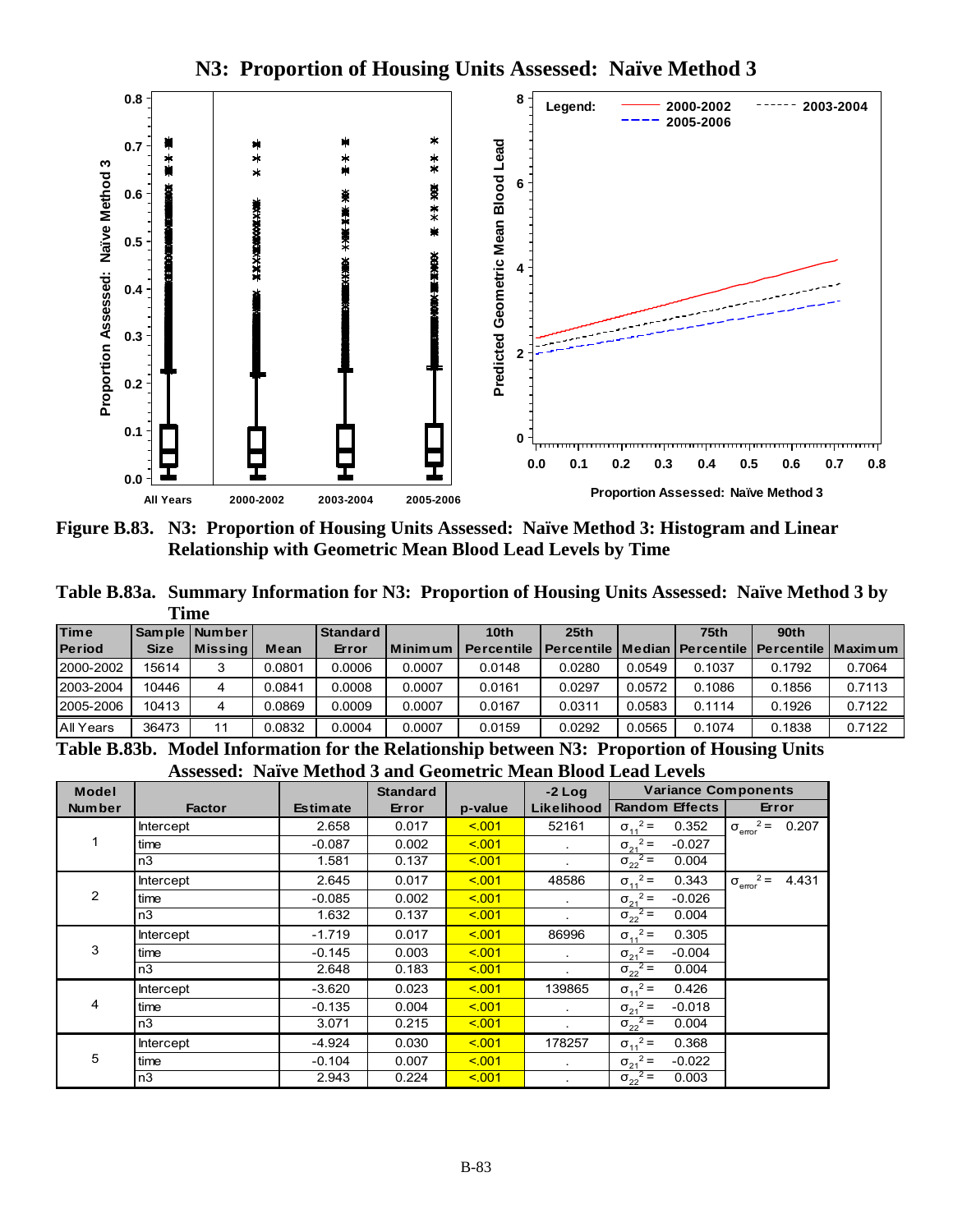

**P4: Proportion of Housing Units Passing MA Standard of Care: MDPH Method** 

**Figure B.84. P4: Proportion of Housing Units Passing MA Standard of Care: MDPH Method: Histogram and Linear Relationship with Geometric Mean Blood Lead Levels by Time** 

**Table B.84a. Summary Information for P4: Proportion of Housing Units Passing MA Standard of Care: MDPH Method by Time** 

| <b>Time</b>   |             | Sample   Number |        | Standard |           | 10 <sub>th</sub>  | 25th                                                      |        | 75 <sub>th</sub> | 90 <sub>th</sub> |        |
|---------------|-------------|-----------------|--------|----------|-----------|-------------------|-----------------------------------------------------------|--------|------------------|------------------|--------|
| <b>Period</b> | <b>Size</b> | <b>Missing</b>  | Mean   | Error    | l Minimum | <b>Percentile</b> | l Percentile   Median   Percentile   Percentile   Maximum |        |                  |                  |        |
| 2000-2002     | 15614       |                 | 0.0381 | 0.0004   | 0.0000    | 0.0053            | 0.0101                                                    | 0.0195 | 0.0483           | 0.0906           | 0.6582 |
| 2003-2004     | 10446       | 4               | 0.0451 | 0.0006   | 0.0000    | 0.0065            | 0.0122                                                    | 0.0239 | 0.0562           | 0.1098           | 0.6598 |
| 2005-2006     | 10413       | 4               | 0.0497 | 0.0006   | 0.0000    | 0.0074            | 0.0134                                                    | 0.0267 | 0.0613           | 0.1229           | 0.6598 |
| All Years     | 36473       | 11              | 0.0434 | 0.0003   | 0.0000    | 0.0061            | 0.0116                                                    | 0.0228 | 0.0541           | 0.1052           | 0.6598 |

**Table B.84b. Model Information for the Relationship between P4: Proportion of Housing Units Passing MA Standard of Care: MDPH Method and Geometric Mean Blood Lead Levels**

| <b>Model</b>  |                  |                 | <b>Standard</b> |         | $-2$ Log       | <b>Variance Components</b>    |                                           |
|---------------|------------------|-----------------|-----------------|---------|----------------|-------------------------------|-------------------------------------------|
| <b>Number</b> | <b>Factor</b>    | <b>Estimate</b> | Error           | p-value | Likelihood     | <b>Random Effects</b>         | Error                                     |
|               | <b>Intercept</b> | 2.659           | 0.017           | < 0.01  | 52240          | $\sigma_{11}^2 =$<br>0.375    | $2 =$<br>0.207<br>$\sigma_{\text{error}}$ |
|               | time             | $-0.087$        | 0.002           | < 0.01  | $\sim$         | $\sigma_{21}^2$ =<br>$-0.028$ |                                           |
|               | p4               | 1.153           | 0.173           | < 0.01  |                | $\sigma_{22}^2$ =<br>0.004    |                                           |
|               | <b>Intercept</b> | 2.647           | 0.017           | < 0.01  | 48671          | $\sigma_{11}^2$ =<br>0.367    | $2 =$<br>4.431<br>$\sigma_{\text{error}}$ |
| 2             | time             | $-0.086$        | 0.002           | < 0.01  | $\sim$         | $\sigma_{21}^2$ =<br>$-0.027$ |                                           |
|               | p4               | 1.174           | 0.170           | < 0.01  | $\bullet$      | $\sigma_{22}^2$ =<br>0.004    |                                           |
|               | <b>Intercept</b> | $-1.717$        | 0.018           | < 0.01  | 87099          | $\sigma_{11}^2$ =<br>0.349    |                                           |
| 3             | time             | $-0.145$        | 0.003           | < 0.01  |                | $\sigma_{21}^2$ =<br>$-0.007$ |                                           |
|               | p4               | 1.884           | 0.242           | < 0.01  | $\sim$         | $\sigma_{22}^2$ =<br>0.004    |                                           |
|               | <b>Intercept</b> | $-3.618$        | 0.024           | < 0.01  | 139769         | $\sigma_{11}^2$ =<br>0.496    |                                           |
| 4             | time             | $-0.135$        | 0.004           | < 0.01  |                | $\sigma_{21}^2 =$<br>$-0.023$ |                                           |
|               | p4               | 2.570           | 0.309           | < 0.01  | $\blacksquare$ | $\sigma_{22}^2$ =<br>0.005    |                                           |
|               | Intercept        | $-4.912$        | 0.031           | < 0.01  | 177809         | $\sigma_{11}^2$ =<br>0.433    |                                           |
| 5             | time             | $-0.106$        | 0.007           | < 0.01  |                | $\sigma_{21}^2$ =<br>$-0.028$ |                                           |
|               | p4               | 3.019           | 0.334           | < 0.01  |                | $\sigma_{22}^2$ =<br>0.004    |                                           |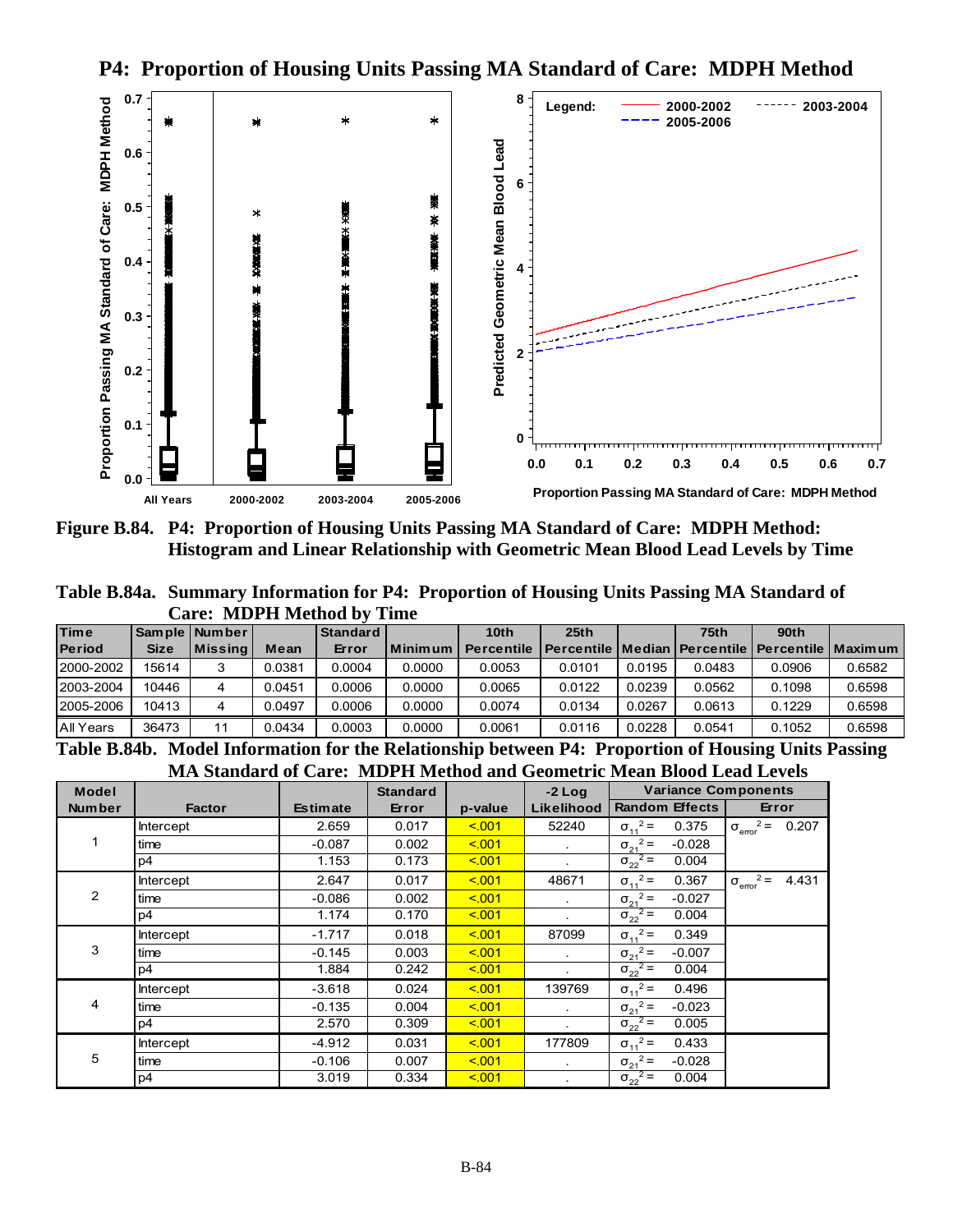**F4: Proportion of Housing Units Failing MA Standard of Care: MDPH Method** 



**Figure B.85. F4: Proportion of Housing Units Failing MA Standard of Care: MDPH Method: Histogram and Linear Relationship with Geometric Mean Blood Lead Levels by Time** 

**Table B.85a. Summary Information for F4: Proportion of Housing Units Failing MA Standard of Care: MDPH Method by Time** 

| <b>Time</b>   |             | Sample   Number |        | Standard |                 | 10th              | 25th                                                      |        | 75 <sub>th</sub> | 90 <sub>th</sub> |        |
|---------------|-------------|-----------------|--------|----------|-----------------|-------------------|-----------------------------------------------------------|--------|------------------|------------------|--------|
| <b>Period</b> | <b>Size</b> | <b>Missing</b>  | Mean   | Error    | <b>IMinimum</b> | <b>Percentile</b> | l Percentile   Median   Percentile   Percentile   Maximum |        |                  |                  |        |
| 2000-2002     | 15614       | 3               | 0.0422 | 0.0003   | 0.0000          | 0.0078            | 0.0151                                                    | 0.0315 | 0.0553           | 0.0906           | 0.2960 |
| 2003-2004     | 10446       | 4               | 0.0391 | 0.0003   | 0.0000          | 0.0075            | 0.0144                                                    | 0.0300 | 0.0512           | 0.0827           | 0.2698 |
| 2005-2006     | 10413       | 4               | 0.0372 | 0.0003   | 0.0000          | 0.0073            | 0.0137                                                    | 0.0287 | 0.0487           | 0.0786           | 0.2066 |
| All Years     | 36473       | 11              | 0.0399 | 0.0002   | 0.0000          | 0.0076            | 0.0145                                                    | 0.0302 | 0.0521           | 0.0854           | 0.2960 |

**Table B.85b. Model Information for the Relationship between F4: Proportion of Housing Units Failing MA Standard of Care: MDPH Method and Geometric Mean Blood Lead Levels**

| <b>Model</b>  |                  |                 | <b>Standard</b> |         | $-2$ Log       | <b>Variance Components</b>    |                                           |
|---------------|------------------|-----------------|-----------------|---------|----------------|-------------------------------|-------------------------------------------|
| <b>Number</b> | <b>Factor</b>    | <b>Estimate</b> | Error           | p-value | Likelihood     | <b>Random Effects</b>         | Error                                     |
|               | <b>Intercept</b> | 2.635           | 0.017           | < 0.01  | 52107          | $\sigma_{11}^2 =$<br>0.338    | $2 =$<br>0.207<br>$\sigma_{\text{error}}$ |
|               | time             | $-0.080$        | 0.002           | < 0.01  | $\sim$         | $\sigma_{21}^2$ =<br>$-0.026$ |                                           |
|               | f <sub>4</sub>   | 4.351           | 0.314           | < 0.01  |                | $\sigma_{22}^2$ =<br>0.004    |                                           |
|               | <b>Intercept</b> | 2.622           | 0.016           | < 0.01  | 48546          | $\sigma_{11}^2$ =<br>0.329    | $2 =$<br>4.432<br>$\sigma_{\text{error}}$ |
| 2             | time             | $-0.078$        | 0.002           | < 0.01  | $\sim$         | $\sigma_{21}^2$ =<br>$-0.025$ |                                           |
|               | f <sub>4</sub>   | 4.155           | 0.303           | < 0.01  | $\bullet$      | $\sigma_{22}^2$ =<br>0.004    |                                           |
|               | <b>Intercept</b> | $-1.756$        | 0.016           | < 0.01  | 86920          | $\sigma_{11}^2$ =<br>0.290    |                                           |
| 3             | time             | $-0.133$        | 0.003           | < 0.01  |                | $\sigma_{21}^2$ =<br>$-0.004$ |                                           |
|               | f4               | 5.597           | 0.348           | < 0.01  | $\sim$         | $\sigma_{22}^2$ =<br>0.004    |                                           |
|               | <b>Intercept</b> | $-3.677$        | 0.023           | < 0.01  | 139809         | $\sigma_{11}^2$ =<br>0.391    |                                           |
| 4             | time             | $-0.118$        | 0.004           | < 0.01  |                | $\sigma_{21}^2 =$<br>$-0.016$ |                                           |
|               | f4               | 8.141           | 0.454           | < 0.01  | $\blacksquare$ | $\sigma_{22}^2$ =<br>0.004    |                                           |
|               | Intercept        | $-4.984$        | 0.030           | < 0.01  | 178518         | $\sigma_{11}^2$ =<br>0.340    |                                           |
| 5             | time             | $-0.087$        | 0.007           | < 0.01  |                | $\sigma_{21}^2$ =<br>$-0.021$ |                                           |
|               | f <sub>4</sub>   | 7.698           | 0.491           | < 0.01  |                | $\sigma_{22}^2$ =<br>0.003    |                                           |